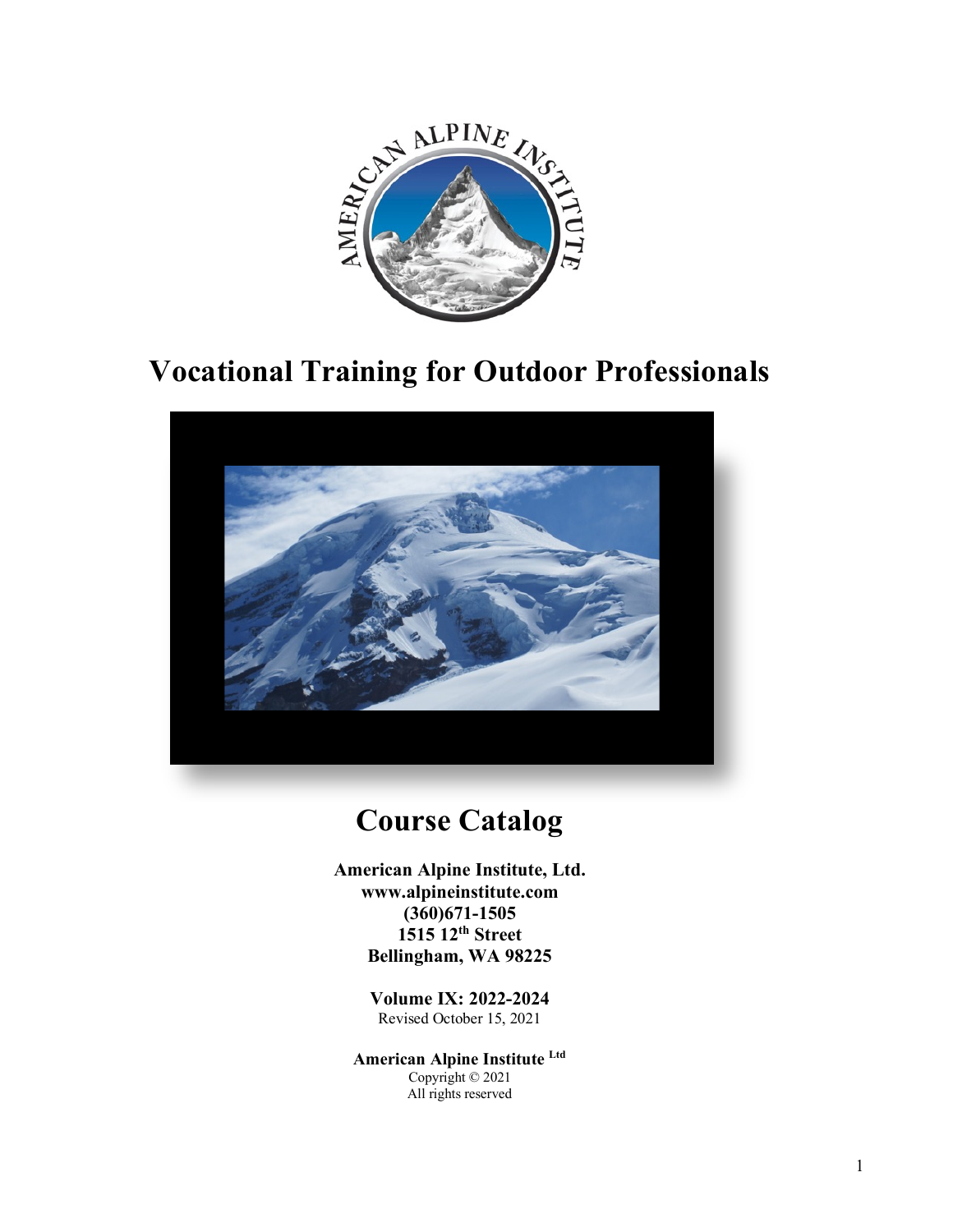#### **American Alpine Institute Vocational Training for Outdoor Professionals Course Catalog**

# **Table of Contents**

|    | Introduction to Outdoor Professions and Employment Options |    |
|----|------------------------------------------------------------|----|
|    | About the American Alpine Institute                        |    |
|    | <b>AAI</b> Staff                                           |    |
|    | • AAI Programs and Facilities                              | 21 |
| 3. | About Vocational Training for Outdoor Professionals        | 23 |
|    | Credentials Awarded                                        | 23 |
|    | • Course Descriptions                                      | 25 |
|    | About the American Mountain Guides Association             | 55 |
| 5. | Program Policies and Admission                             | 57 |
| 6. | <b>Financial Considerations</b>                            | 64 |
|    | 7. Academic Calendar and Course Planning                   | 67 |
|    | 8. Appendix A: Employment Resources                        | 70 |
| 9. | Appendix B: Sample Equipment List                          | 73 |
|    | 10. Index                                                  | 82 |

*Owners:* Jason D. Martin and Krista Eytchison –  $1515 12<sup>th</sup>$  Street, Bellingham, WA 98225 *Administrators:* Jason D. Martin, James Pierson, Tom Kirby *School:* American Alpine Institute – 1515 12<sup>th</sup> Street, Bellingham, WA 98225 *Accreditation:* The American Mountain Guides Association has accredited the American Alpine Institute since the inception of the AMGA accreditation program in 1987.

This school is licensed under Chapter 28C.10 RCW. Inquiries or complaints regarding this private vocational school may be made to the:

> Workforce Board, 128 - 10th Ave. SW, Box 43105, Olympia, Washington 98504 Web: wtb.wa.gov Phone: 360-753-5662 E-Mail Address: wtecb@wtb.wa.gov

Catalog certified as true and correct for content and policy.

Selected programs of study at the American Alpine Institute are approved by the Workforce Training and Education Coordinating Board's State Approving Agency (WTECB/SAA) for enrollment of those eligible to receive benefits under Title 38 and Title 10, USC.

The American Alpine Institute does not and will not provide any commission, bonus or other incentive based directly or indirectly on success in securing enrollment or financial aid to any persons or entities engaged in student recruiting or admission activities or in making decisions regarding award of student financial assistance.

All training locations for VA education benefits recipients will be wholly in Washington State.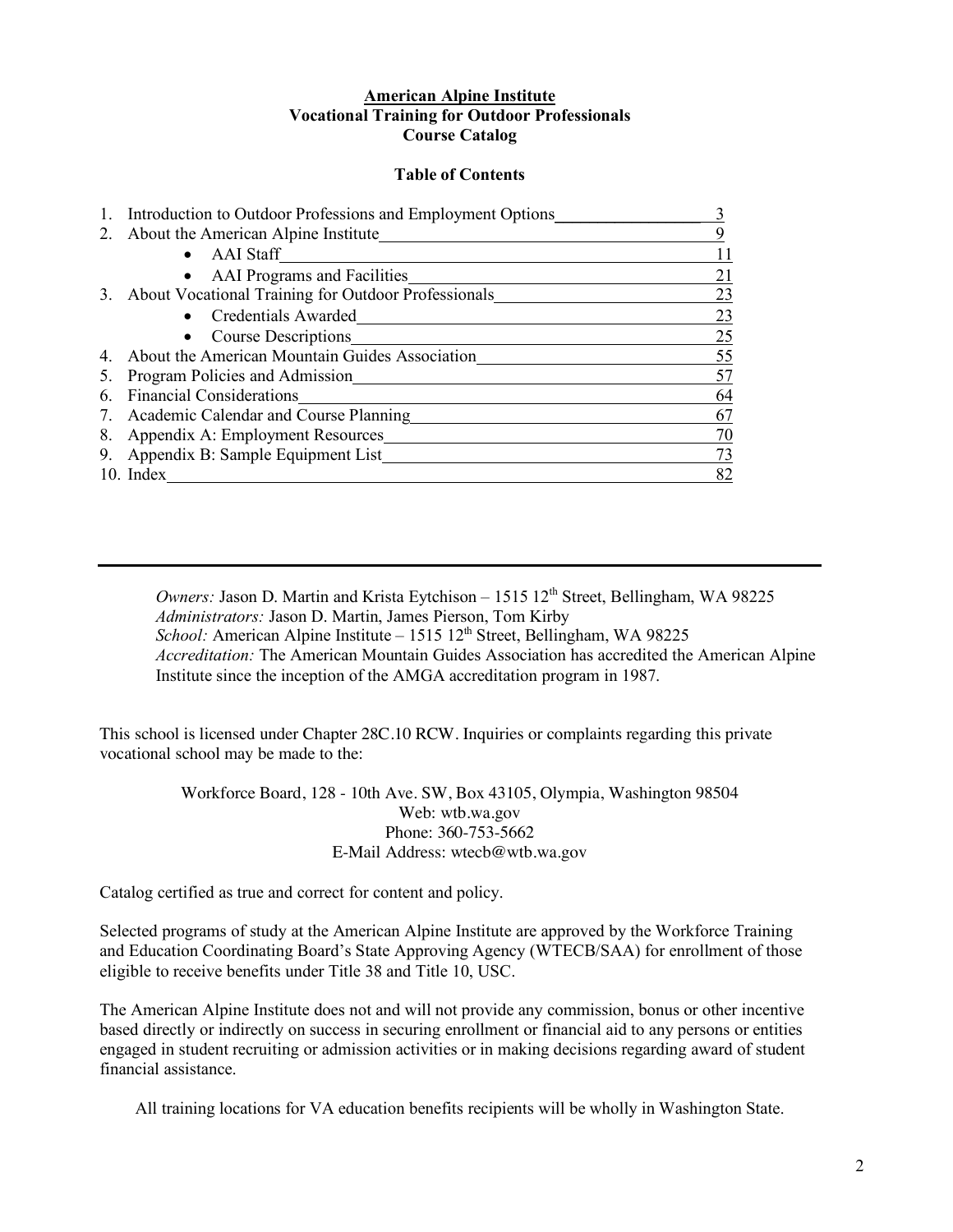#### **Introduction to Outdoor Professions**

Imagine a situation where you get to live and work in the mountains. Imagine a situation where your desk is a belay station, where instead of writing reports and punching a time clock, you work with ice tools, skis and ropes. Imagine a situation where work travel doesn't mean non-descript hotel rooms in non-descript cities, but instead means travel to mythic places like the Alaska Range, the Rocky Mountains, the Andes…

Imagine the life of an outdoor professional. This can be a professional mountain guide, an outdoor educator, a ski patroller, a mountain rescue technician…the list goes on.

Now, imagine the reality. Working in the mountains is hard and the unpredictability of nature can be taxing. Backpacks are heavy. It's not always sunny out and the people you are surrounded by for long periods of time are not always pleasant. You may spend a lot of time away from home on multi-day trips or rescue operations; and until you establish yourself as an outdoor professional, the winter work season may be sparse. Beginning level outdoor professionals don't receive great compensation for the work that they do. And some people get tired of climbing the same routes over and over again…

But on the other hand, if you love being outside, if you love being in the mountains, if you love getting to know people from all walks of life, if you love teaching, if you relish your students' excitement as they enjoy new experiences in the mountains, if you love working with a team, then perhaps this is a career for you.

Over the last twenty-years, working as an outdoor professional in the North America and the world has grown from a fringe-type job into a real profession. To obtain employment in the outdoor realm, one must have a number of baseline skills. To make a profession out of it, one must have a high level of training, skill and keep up-to-date with certifications.

It's not the easiest profession to break into. And indeed, it is not the easiest profession in which to find year-round employment. However, with perseverance, skill and a willingness to train hard, anybody can become an outdoor professional and indeed, anybody can make a decent living working in the mountains and in the outdoors.

# **Employment**

The jobs of outdoor professionals are extremely diverse. What career path you decide on depends on many different aspects such as your previous experience and training, the terrain you'd like to work in, the different age groups you'd like to work with, the intensity of the job, the travel requirements of the job, etc. Many outdoor professions require training certifications to be current and training programs to be taken as continuing education. Below we outline some of the employment options people have as outdoor professionals.

#### Mountain Guide

Some people may focus solely on the job of mountain guiding. In other words, they take people up a mountain route and then back down again, whereas others may focus on rock, ski, or expedition style guiding. It is not uncommon for a guide to focus on an area of strength and then to primarily guide in that area of strength, but some will develop their skills so that they may guide in every medium.

The more diverse one's skills are, the more guide and instructor employment opportunities there are. It is not at all uncommon for a guide to work in the Cascades or the Sierra in the summer and then to work on rock in the Desert Southwest in the winter. It is also not uncommon for one to stay in a mountainous range year-round and then to teach avalanche courses, to run ice trips or to ski guide in the winter. Others will spend their year globe hopping, working in South America, Antarctica or in Nepal.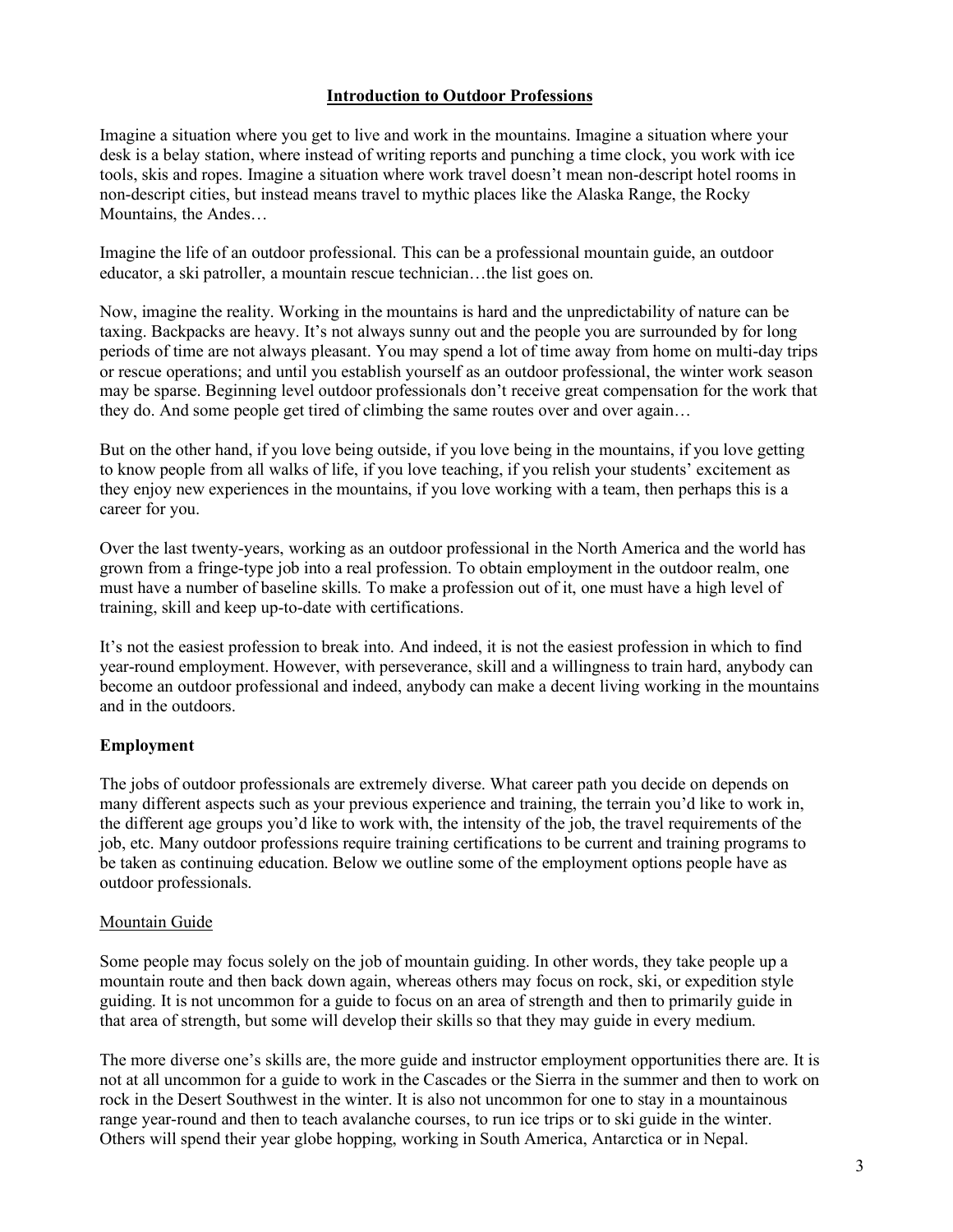Wages for traditional guide work vary dramatically. Most guides in the United States are paid on a per diem basis (by the day), and most will make between \$100 and \$250 a day. However, those who work for themselves may be able to make more.

The highest paying annual guide opportunity in the United States is on Denali, the tallest mountain in North America. Guides who work on Denali usually start out making approximately \$2,500 per trip, but can easily work their way up to approximately \$10,000 per trip.

Guides who have completed the highest level of certification through the American Mountain Guides Association (IFMGA Certification) have the opportunity to work in Europe. Guide wages in the Alps are significantly higher than wages in the United States. Most guides make in excess of \$350 a day. However, it is an expensive place to live and there are a lot of regulations on foreign guides.

#### Instructor

Like guiding, there are many different types of instructing options for outdoor professionals. There are backpacking instructors who teach students how to pack a backpack correctly, how to set up a campsite, and how to prepare for a one night or multi-night trip. At the other end of the spectrum, there are multiday expedition style instructors who teach students how to plan, prepare and execute a very technical mountain objective. And there are many options in between those two examples. Outdoor professional instructors are very similar to guides in that the more diverse one's skills are, the more instructor employment opportunities there are.

For example, you could be a rock climbing and mountaineering instructor in the summer in the Cascades and then in the winter months instruct avalanche safety courses or instruct ice climbing courses. With the proper training and prerequisites, instructors can also teach Wilderness First Responder courses or Leave No Trace Training courses.

In many cases, being a guide and being an instructor are seen as synonymous professions.

The preceding are all considered traditional options for the outdoor professional. However, there are a handful of options that are both "outside-the-box" and are perhaps even more common than the traditional options. Following is a breakdown of these different options for outdoor professionals:

#### University Programs

There are two types of university programs. The first are University Outdoor Pursuits Programs. And the second are University Outdoor Recreation Programs.

Outdoor Pursuit programs are usually student funded on-campus organizations that develop outdoor adventure programs for students. Some of the programs they develop are climbing and skiing related, but many others may relate to backpacking, kayaking, or river rafting. Most outdoor pursuits programs have a non-student employee who has well-rounded outdoor skills, trainings and certifications overseeing a staff of student instructors and guides.

University Outdoor Recreation programs are degree programs in outdoor education. Professors tend to have master's degrees or PhDs in outdoor education or in experiential learning. As all students in these programs are exposed to climbing, highly trained, skilled and certified professors are in high demand.

The advantage to working for a university program – either in pursuits or in recreation – is that these tend to be stable jobs with benefits. They often also provide one the opportunity to take time off to participate in traditional mountain guiding activities during school breaks.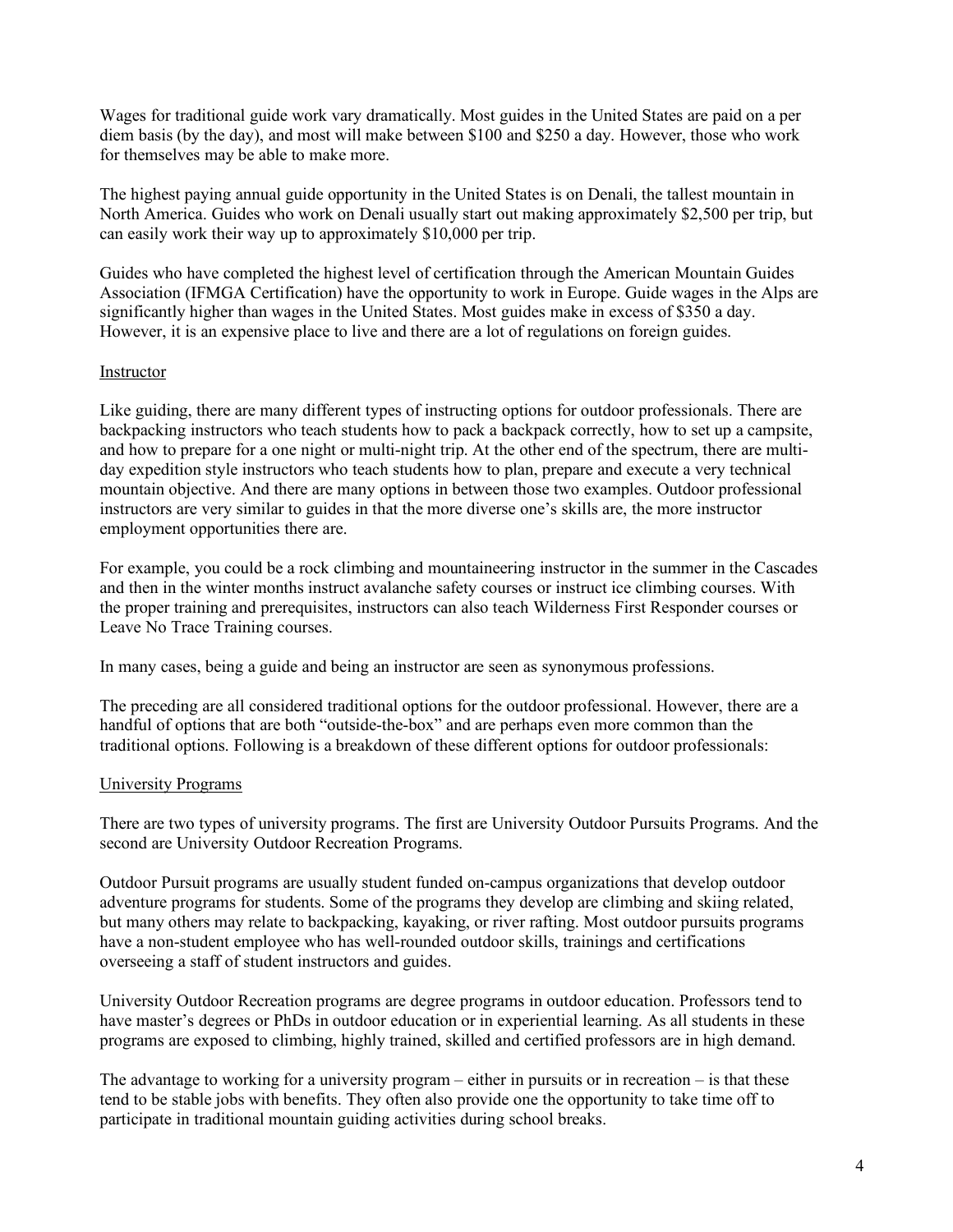Salaries for those who run outdoor pursuits programs range from \$30,000 to \$55,000 a year, where professors in outdoor recreation programs can expect to make between \$35,000 and \$70,000 a year.

#### Military Recreation Programs

Military recreation programs are quite similar to University Outdoor Pursuits programs. The main difference is that these programs exist to provide recreation opportunities for military personnel as well as their families on and around military bases.

Civilian employees with a wide array of outdoor training, skills and certificates commonly run military recreation programs. These programs generally provide year-round employment and benefits.

Salaries for Military Recreation program personnel are on the NF pay scale. NF stands for nonappropriated funds. These salaries vary dramatically. Those at the very bottom of the scale make approximately \$25,000 a year. However, those at the very top can make up to \$144,000 a year.

#### Private School Recreation Programs

Private schools run the gamut from small, underfunded parochial schools, to large well-funded boarding schools. Employment can include anything from extreme part-time work, to full-time, year-round employment.

The needs at these schools are as variable as the employment. Some schools may be looking for an individual who can develop a variety of outdoor programs, whereas others may be looking specifically for a climbing, mountaineering or ski program coordinator. Some may want to bring someone in to run a single trip, whereas others may want someone to come in full-time.

As there is no standard model for these programs, it would be difficult to pinpoint a salary. But it would be reasonable to assume that an inner-city parochial school will not be able to pay anywhere near what a high-end college prep school might be able to pay. Full-time instructors at parochial schools make between \$18,000 and \$40,000 a year. A full-time instructor at an independent college prep school averages between \$50,000 and \$90,000 a year. A small parochial school that wants to get their kids outside for a day may pay \$100 for an instructor to oversee twenty students. Whereas a prep school might pay \$1000 for the exact same thing…

Employment in the private school sector will require a lot of self-reliance and all of your negotiating abilities as well as your trainings and certificates.

#### Wilderness Therapy

The following definition from an article by Michael Conner published at Princeton Online provides one of the best definitions of wilderness therapy:

Wilderness therapy is an experiential program that takes place in a wilderness or remote outdoor setting. Programs provide counseling, therapy, education, leadership training and primitive living challenges that foster community and group interdependence as well as individual honesty, awareness, openness, responsibility and accountability.

Sometimes referred to as "hoods-in-the-woods" programs, wilderness therapy is used to help teenagers and adults with significant behavior problems to overcome negative attitudes through adventure and reconnect with their families and community in a positive way.

Many wilderness therapy programs employ individuals who are highly trained and certified and who can effectively run mountaineering, skiing, rock climbing or ice climbing programs. Those who work in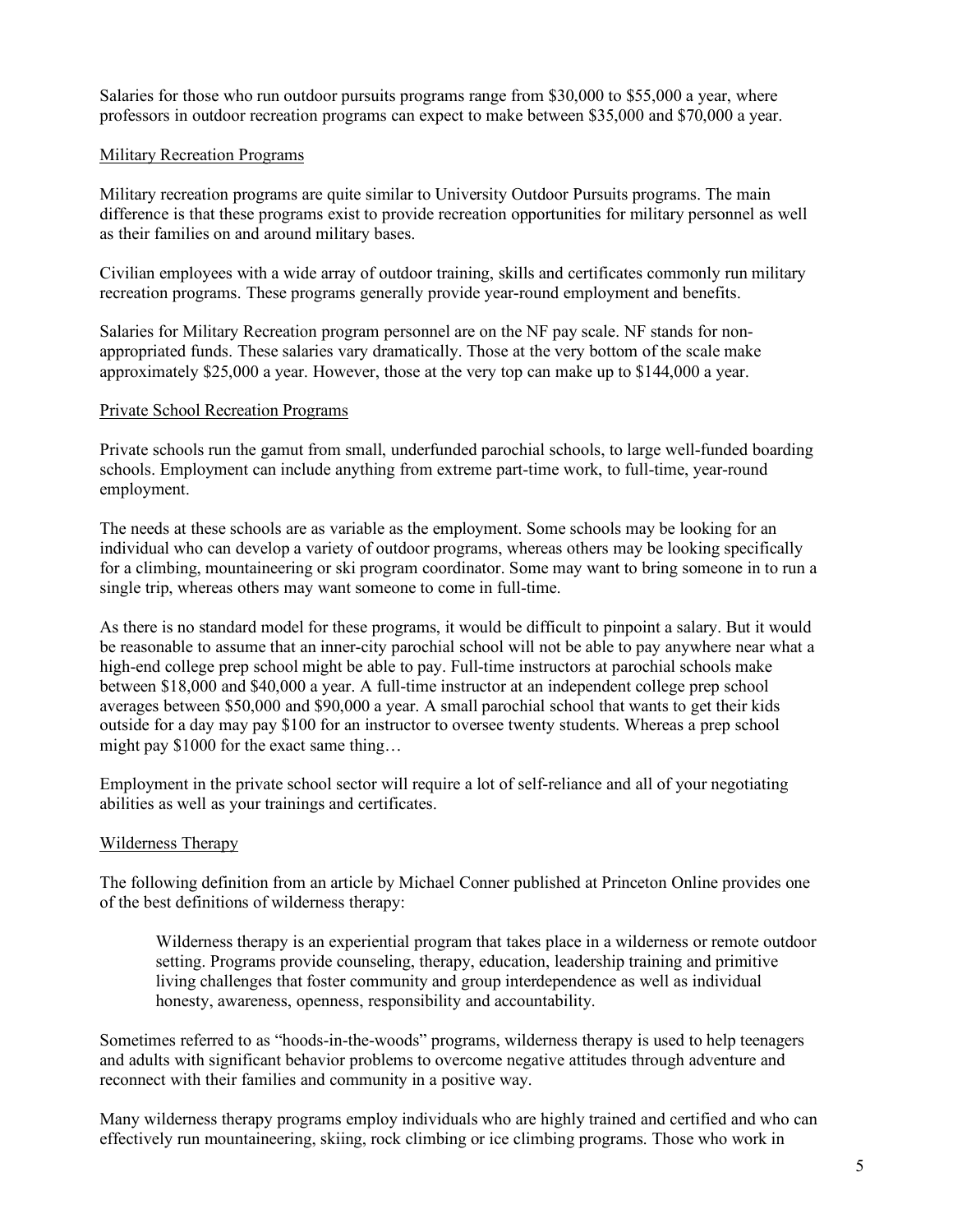wilderness therapy must be exceedingly patient and must be willing to put up with some level of abuse from the participants.

Wilderness therapy programs tend to pay instructors by the day, much like traditional guide work. Most instructors make between \$150 and \$200 a day. Food and lodging while in the field are commonly included.

#### Youth Camp Programs and Youth Adventure Programs

Boy Scout camp, Girl Scout camp, YMCA, religious camp, academic camp, band camp, day camp, overnight camp, multi-day and multi-location adventure programs, the sky's the limit…most camp programs have an adventure contingent and many employ a climbing specific instructor or outdoor educator. Most adventure programs have two or three co-instructors for a group of teenagers or adolescents and the instructors take the group on multi-adventure experiences throughout the country or the world. The camp staff and instructors are required to have experience in many different types of terrain and at least a current Wilderness First Responder certificate.

The downside is that most of these programs only run during the summer months and instructor pay can be low. The upside is that these places are a great place to get your feet wet and to begin to build your professional instructor resume.

Summer camp salaries as well as adventure program salaries are commonly lump sum. Most instructors will make between \$2,000 and \$4,000 for the summer season depending on certifications and experiences. Food and lodging are commonly included.

#### Not-For-Profit Outdoor Programs

The two most popular not-for-profit outdoor programs are Outward Bound and the National Outdoor Leadership School (NOLS). The mission of these two schools, and most of those that are like them, is to provide participants with a robust and well-rounded outdoor education.

There are a number of other outdoor not-for-profits that focus on the use of outdoor adventure education to accomplish a different goal. Some focus on religious studies, whereas others focus on the development of community.

Salaries for these types of programs tend to be built on the traditional guide and instructor day model. Most not-pro-profit outdoor programs require their employees to have extensive training in different mediums as well as current certifications. Most not-for-profit guides make between \$75 and \$150 a day. Food and lodging while in the field are commonly included.

The daily wage may seem low; however, some programs provide an opportunity to work in a year-round environment with some field-time and some supplemental office work. Those who commit to such programs for the long haul often see their wages continue to rise. Many people support their families and make their careers at not-for-profit outdoor programs.

#### National Park Institutes

Many national parks have non-profit organizations that are located within them. These field institutes tend to approach each park's unique resources from an educational perspective. Following is a quote from the NPS website on their institutes and field schools:

National Park institutes and field schools share one key characteristic: they all provide in-depth education for small groups in natural and historic settings. Instructors draw upon their expertise as professional scientists, authors, historians, artists, and adventurers to unravel the intricacies of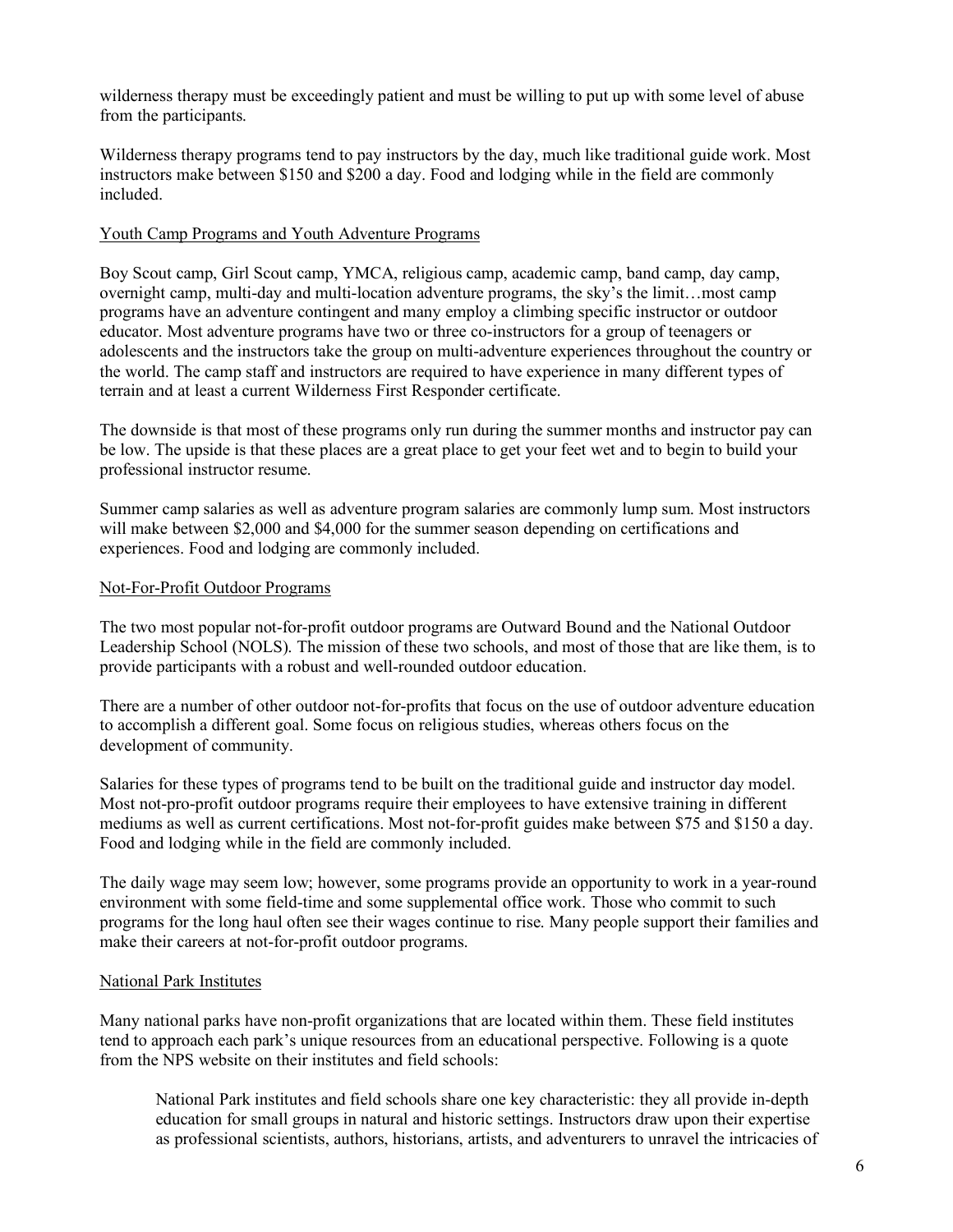our national parks. Courses range from one-day field seminars to multi-day backcountry experiences.

Many institutes have a field contingent to their programs. Some of these have climbing related programs that will require experience, training and certifications like the Single Pitch Instructor course.

Guides are generally paid between \$100 and \$150 per day. Food and lodging are often provided, but not always.

#### Rock Climbing Gym Outdoor Programs

Many rock climbing gyms have small outdoor climbing programs. Generally, gym employees work these programs. Some gyms pay an hourly rate of \$10-\$20 an hour, whereas others pay a daily guide rate of anywhere from \$100-\$200 a day. These require a Single Pitch Instructor course completion certification and those that take participants outside must have a Wilderness First Responder certification.

#### Climbing/Backcountry Ranger

National Parks, National Forests, BLM Lands, and even some State Parks all have backcountry rangers. Some places, like Yosemite, Joshua Tree, Mount Rainier and Denali, have a climbing specific ranger staff. Most of these jobs are seasonal, but a handful of them are year-round.

Obviously, these jobs do not involve directly guiding people or direct involvement in instruction. Most of the work that these individuals do revolves around educating the climbing and backcountry communities. Some of these jobs also include elements of search and rescue.

There are a number of different agencies and each one pays somewhat differently. However, most backcountry rangers will make between \$25,000 and \$35,000 a year. As these tend to be government jobs, the benefits for year-round employees are quite good.

#### Professional Search and Rescue

Volunteers do the vast majority of the search and rescue (SAR) in the United States. Some police departments have professional search and rescue personnel. Most of those who work in these specialized units are former members of police SWAT teams. Professional SAR teams are common in places where large cities sit up against wilderness.

Some professional SAR programs have an advisor that comes from the guide world. Indeed, there are a few companies that focus specifically on teaching high-angle and mountain rescue techniques to police and fire personnel.

Yosemite Search and Rescue is one of the few professional SAR programs that hires highly trained and skilled climbers over those with a police or SWAT background. Most of the YOSAR employees are well versed in big wall and aid climbing as well as in mountain rescue techniques. As the YOSAR staff is small, it is extremely prestigious to be selected to be on their crew.

Working as a SAR professional for a police department requires a handful of years working as a police officer before becoming a SAR professional. As a result, most of these individuals make approximately \$60,000 a year.

Those who consult for police departments or for volunteer SAR programs make a variety of different rates and one's ability to negotiate is paramount.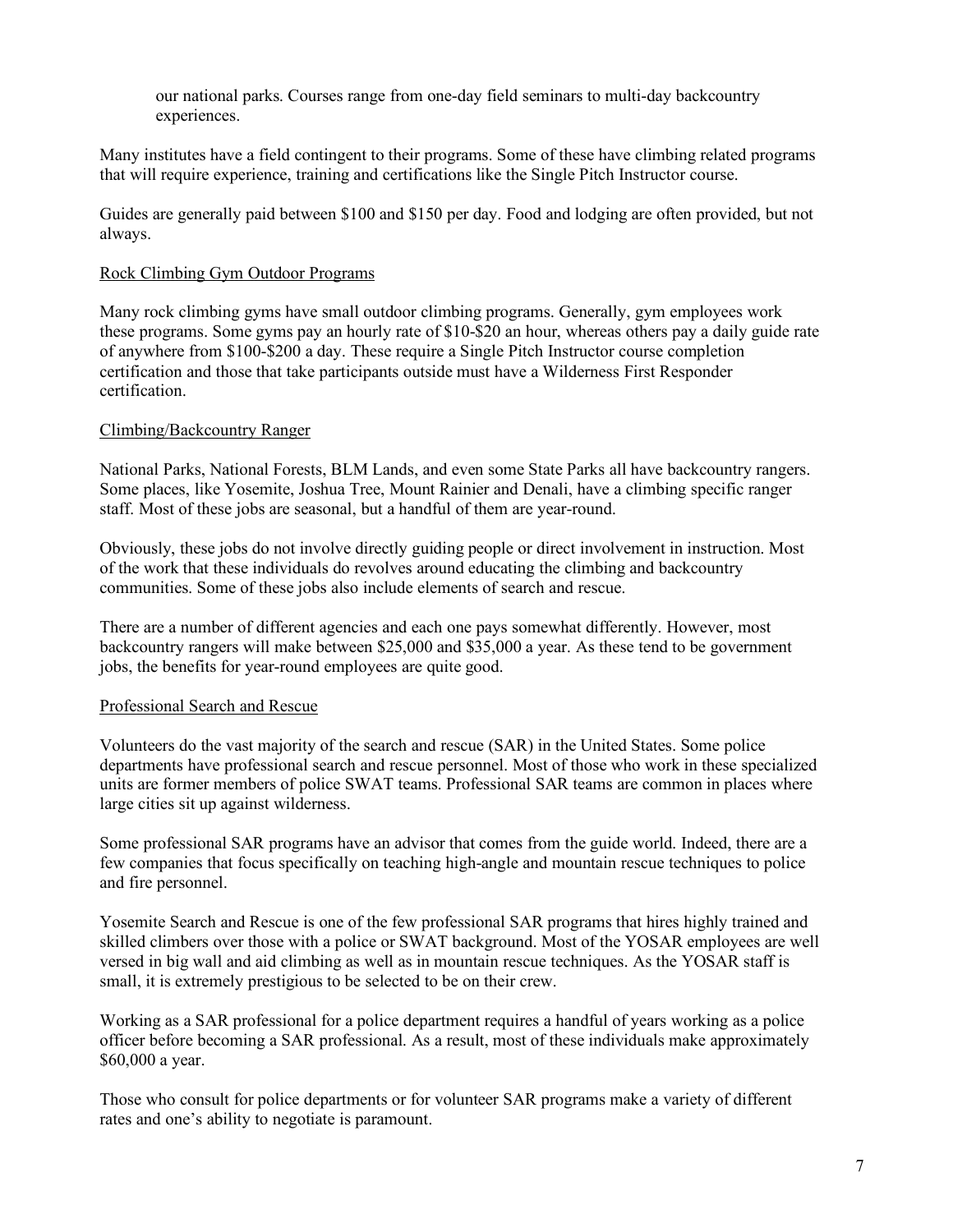Those who teach SAR and high angle rescue courses tend to be paid just like tradition guides on a daily basis, with pay averaging between \$150 and \$350 a day. Some programs provide a food and lodging stipend while instructors are in the field.

YOSAR provides free housing to its employees and significant discounts on local food. Members are only paid when they are in training or are actively working on a mission. Pay averages between \$23 and \$34 an hour.

#### Outdoor Administration

As the outdoor industry grows, more and more companies are hiring administrative employees that have previous outdoor experience, trainings and certifications. Like in most industries, it is attractive to employers that prospective employees have previous experience in what their company provides. Many outdoor professionals start their careers in office administrative work since they have first-hand knowledge, background and real-life experiences to provide customers, students and clients with a clear understanding of what the company offers.

Every outdoor company is different in regards to what they find as valuable assets for their employees to have. But one thing all outdoor companies have in common is that they want to see their employees enjoy time in the outdoors and that their employees have a desire to grow their knowledge and experience in the outdoors. The programs below offer these types of trainings.

Outdoor administration positions usually run year-round and pay averages between \$23,000 to \$40,000.

# Other Options

Many people work a traditional guide job throughout the summer season and then supplement that work with one of the many options listed above. Some may also include teaching Wilderness First Responder first aid classes or work as a ski patrol which requires avalanche safety and a skiing at an advanced level. Some people may choose to be mountain rescue technicians. Others supplement their income by teaching school, writing outdoor related articles, or selling photographs from their trips. And some even develop sponsorship deals with gear and equipment manufacturers.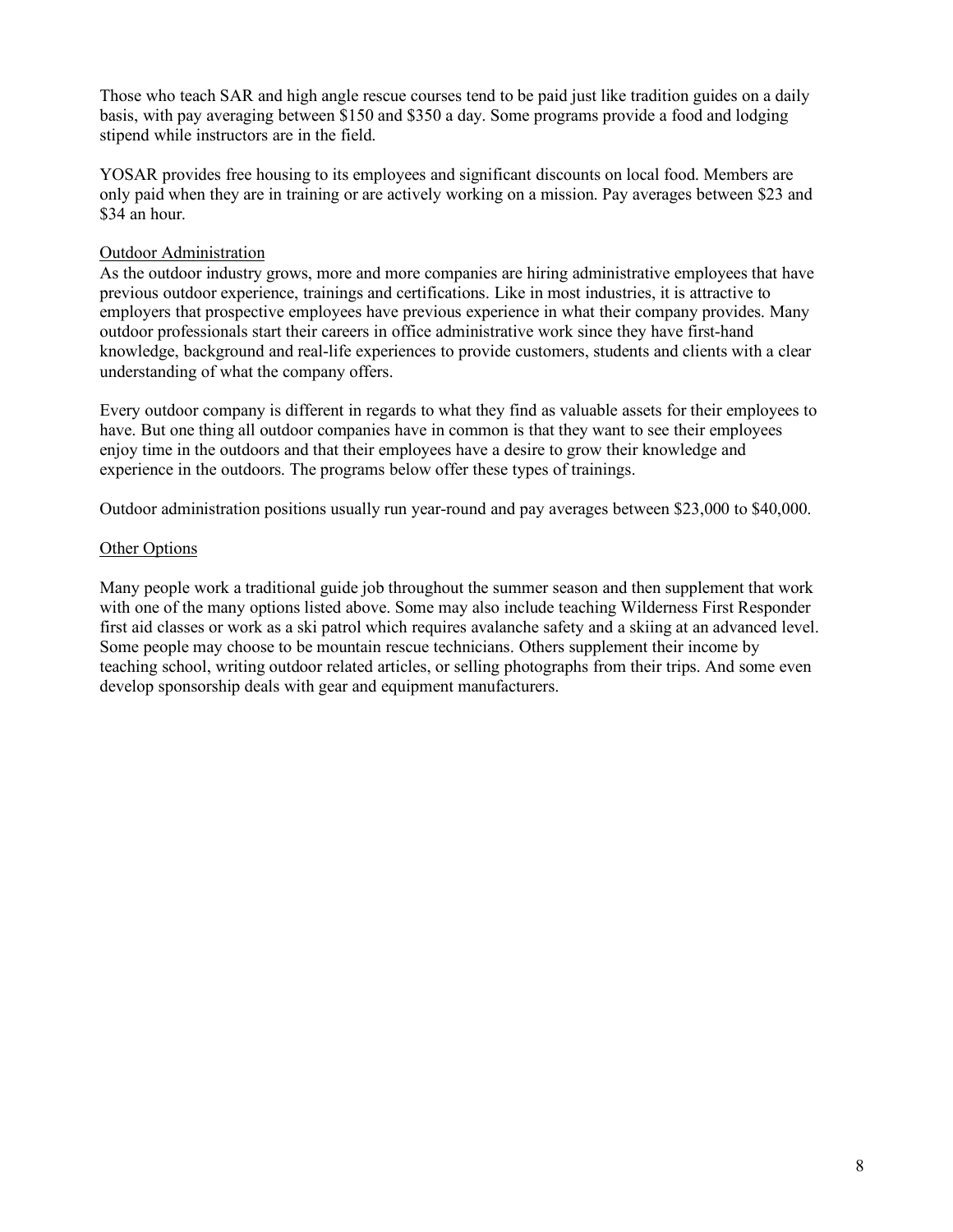#### **About the American Alpine Institute**

#### *Mission: To provide world-class mountain education, exceptional guided experiences, and to inspire natural preservation.*

*Climbing, mountaineering and skiing provide us with something special. These activities take us to wild places and allow us to test ourselves against both nature and our own abilities. They provide us with a journey to a summit where friendship, challenge and skill intermingle to create personal growth. And they also give us insight into the value of wild places and mountain cultures throughout the world. They allow us a reason to become stewards and preservationists. The experiences that come from these activities can make people better…*

*The American Alpine Institute strives to provide students with the skills they need to independently access the mountains, to employ the most modern travel and climbing techniques, to understand the hazards associated with mountain travel, to develop the most progressive self-rescue skills available, to accept the serious responsibility of mountain partnerships, to understand mountain environments and the threats to them, and to develop preservationist attitudes, so that the mountains are there for generations to come. We strive for this because we believe that the mountains and the activities that we engage in within them allow people to grow, both in the way that they view themselves, as well as in the way that they view the world…*

The American Alpine Institute was founded in 1975, and since then has held a singular focus on the mountain education of climbers, mountaineers, backcountry skiers, mountain rescue personnel, outdoor educators and guides. Throughout the time that the company has been in existence, the Institute has fashioned itself as first, a climbing school; second, as a guide service; and third as an advocate for land stewardship and preservation.

Most guide services have developed a model that insulates their guests from the reality of the mountains. They are in the business of creating return guests dependent on them to access their adventures. The Institute is in the business of developing independent self-sufficient and environmentally savvy climbers that will eventually graduate from the need of a guide.

The climbing school has two major areas of focus. First, students are provided opportunities to practice every aspect of the discipline they are studying. And second, they are educated in stewardship and preservation. As such, every program attempts to provide students with opportunities to:

- plan tours and/or climbs, including appropriate food and equipment.
- develop personal navigation skills with an emphasis on the skills needed for the area where a course was taken.
- develop hard technical climbing and/or skiing skills.
- develop good judgment of terrain and objective hazards.
- advance climbing and/or skiing movements skills through coaching from instructors.
- develop self-rescue skills.
- advance the skills required for efficiency of movement.
- Integrate specific technical climbing skills with general goals and objectives to facilitate efficient, secure, and self-dependent climbing and/or skiing.
- develop an understanding of the geology and history of an area.
- develop an understanding of alpine ecology.
- practice Leave No Trace techniques in travel, camping, climbing and skiing.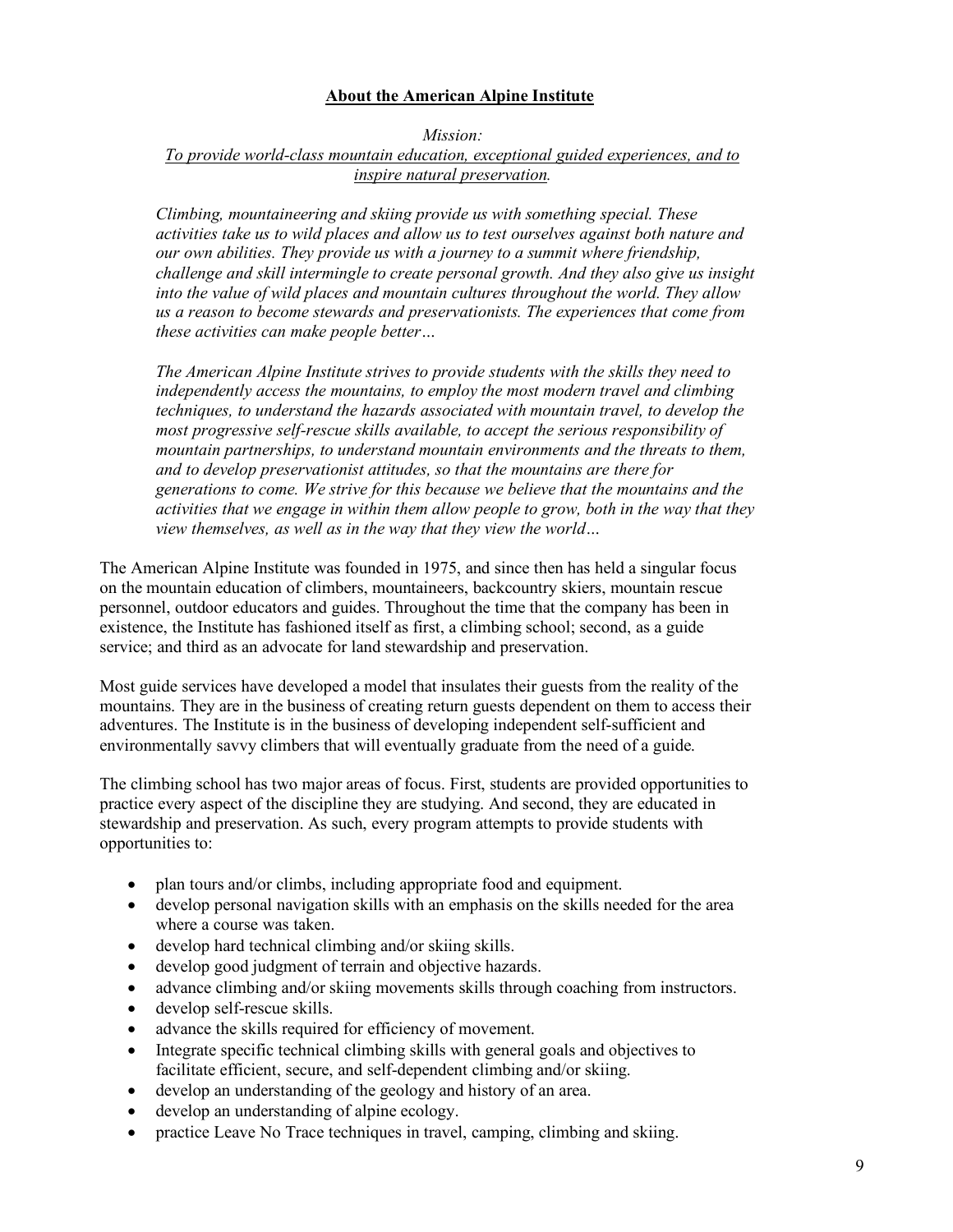• develop and understanding and acceptance of climbing and mountaineering ethics.

When we guide people in mountainous environments, we still employ many of the teaching elements enumerated above. All of our guides are instructors first, so even when people are engaged in guided ascents, they continue to develop mountain knowledge, skills and preservationist attitudes.

Finally, the staff at the Institute is deeply concerned about threats to wild places. These include both existential threats like anthropogenic climate change or massive housing developments near climbing areas, as well as more manageable threats like trail-braiding or human waste in the backcountry. The staff at the Institute has been involved in many different efforts to advocate for wilderness, mountain culture and preservation over the years. And we plan to continue to engage in these efforts for the foreseeable future.

The Institute is a patron or supporting member of the following organizations:

#### Conservation Alliance

A consortium of 70 predominantly outdoor equipment manufacturers who provide grants to grassroots environmental groups.

# High Country News

The Research Fund arm of HCN allows writers to delve more deeply into environmental issues in the **West**.

Leave No Trace

This organization teaches backcountry ethics to all user groups. They publish the widely used and highly regarded Leave No Trace booklets.

National Audubon Society

Promotes the study and conservation of birds and other wildlife, their habitat, and the environment, as well as teaching, and advocating for environmental policy.

# The Nature Conservancy

Nationally recognized habitat conservation group.

The North Cascades Institute

The Northwest's premier environmental education organization focusing on natural and cultural history.

#### Oregon Natural Resources Council

Conservation consortium promoting environmental protection by educating the public and influencing public servants via legal and legislative process.

#### People for Puget Sound

Educates and involves people in protecting and restoring the lands and waters of Puget Sound

Washington Wildlife and Recreation Council

Dedicated to outdoor recreation opportunities, wildlife habitat, and natural areas in Washington.

Whatcom Land Trust

Preserves and protects wildlife habitat, scenic, & agricultural land, and open space in Whatcom County for future generations.

Southern Nevada Climbers Coalition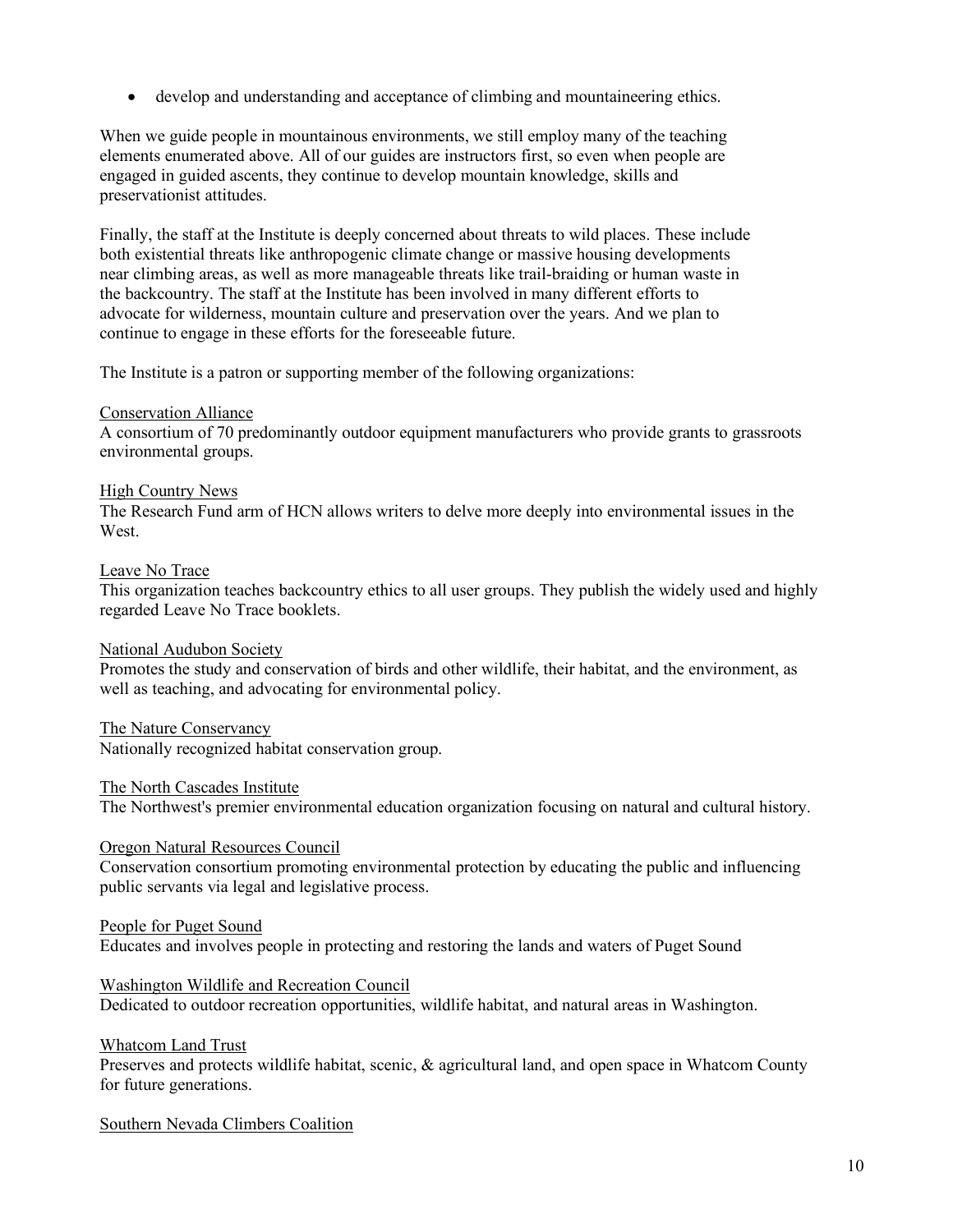Preserves and protects the climbing resources in the greater Las Vegas area, with a focus on protecting the world-famous climbing found in Red Rock Canyon National Conservation Area.

#### Washington Climbers Coalition

The mission of the WCC is threefold. First, to get climbers involved in discussion of issues related to climbing area management and access. Second, to encourage active involvement in coordinated efforts to take care of Washington crags. And third, to maintain good relations with other recreational users and land managers or owners.

#### Northwest Avalanche Center

The Northwest Weather and Avalanche Center (NWAC) promotes safety by helping reduce the impacts of avalanches and adverse mountain weather on recreation, industry and transportation in Washington, and northern Oregon through data collection, mountain weather, avalanche forecasting and education.

#### Bellingham Mountain Rescue Council

The BMRC is a volunteer organization dedicated to saving lives through rescue and mountain safety education based in the North Cascades.

#### **American Alpine Institute Staff**

The Institute staff is composed of some of the world's most accomplished climbers, skiers, and mountain educators. Together they have climbing, research, and expeditionary experience in every major range of the world and have one or more degrees in areas related to the physical or cultural aspects of the domestic and foreign environments in which they guide. Most commonly their academic backgrounds are in biology, ecology, geology, and outdoor education, but others hold degrees in park and forest management, medicine, geography, meteorology, writing, languages, and engineering.

In addition to extensive and very diverse personal climbing experience, they have received professional training in advanced guiding techniques and rescue. Collectively they have one of the highest levels of wilderness first aid training among the world's international guide services. All have been certified as Wilderness First Responders, Emergency Medical Technicians, or the equivalent.

#### **Jason Martin, Executive Director, Instructor, and Guide**

Jason oversees the day-to-day operations at AAI. He joined the Institute as a guide in the year 2000 and moved into an administrative position in 2008. He took over as director of the organization in 2019. In addition to his work at AAI, Jason serves on the Mt. Erie Climbing Committee for the city of Anacortes, participates in the annual Association for Outdoor Recreation and Education (AORE) conference and volunteers for the Bellingham Mountain Rescue Council. He was also on the Board of Directors for the American Mountain Guides Association for 6 years,. He serves as the technical director for the annual Red Rock Rendezvous climbing festival and previously served on the Board of Directors for the Las Vegas Climbers Liaison Council. Jason has guided in Red Rock Canyon, Joshua Tree National Park, the Cascades, the Sierra, the Alaska Range, in Canada's Coast Range and in the Andes of Ecuador, Bolivia and Peru. Jason is a playwright, film critic and outdoor adventure writer. He co-authored 'Washington Ice: A Climbing Guide' and 'Rock Climbing: The AMGA Single Pitch Manual," and authored 'Fun Climbs Red Rocks: Topropes and Moderates' and Best Climbs: Red Rocks.' AMGA Certified Rock and Alpine Guide, Leave No Trace Master Educator, Rope Rescue Technician, and International Technical Rescue Association Level 3 Rope Instructor.

#### **Dunham Gooding, President**

Since founding the Institute in 1975, Dunham has taught courses and guided climbs in the Cascades, Canada, Ecuador, Bolivia, and Patagonia and has made ascents throughout North and South America with new routes in the Cascades and first ascents in Bolivia and Alaska. He oversees program and staff development for the Institute. As US representative to the UIAGM, he was instrumental in gaining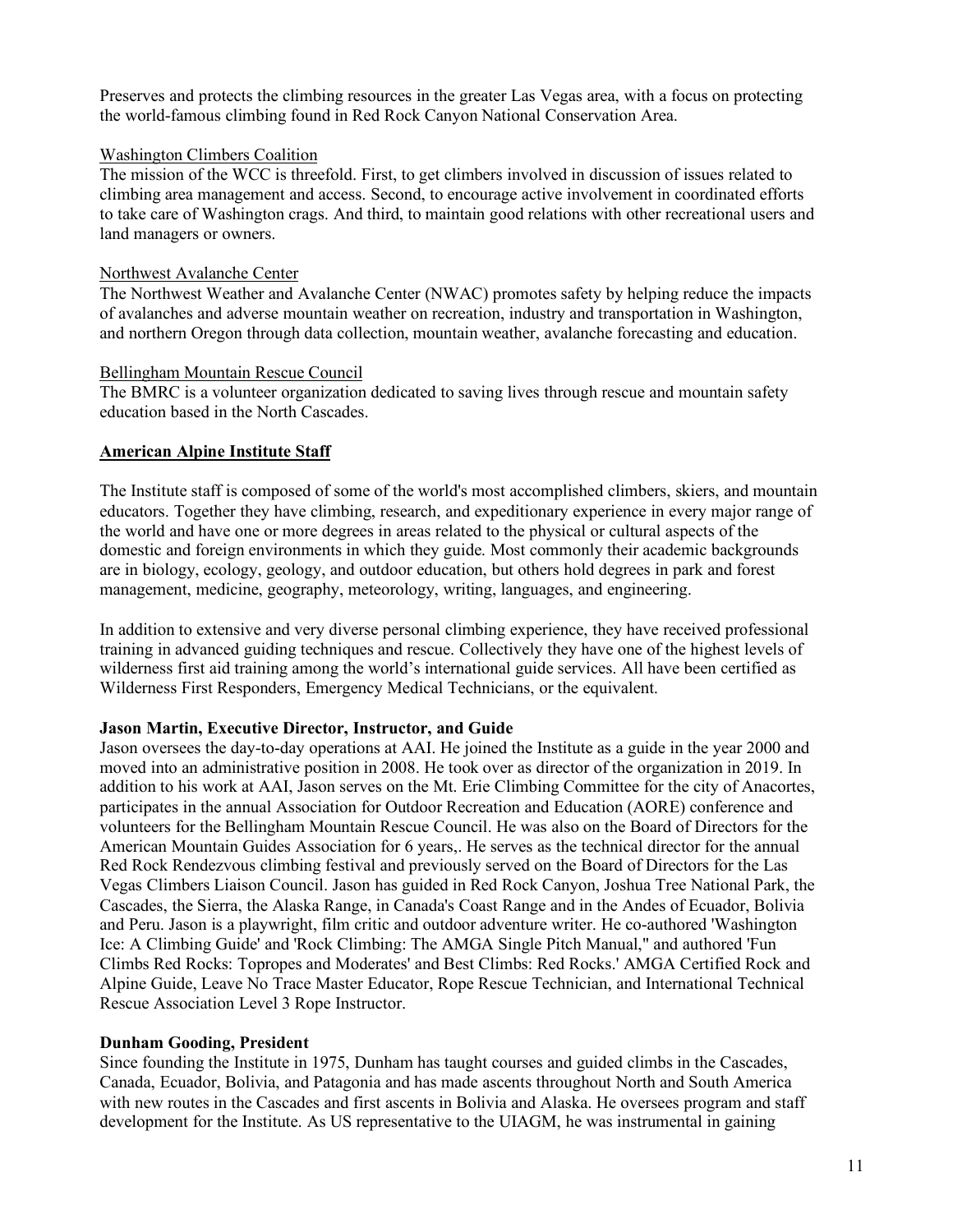admittance of AMGA to that international body. Over the years, Dunham has served on wilderness management and wilderness policy task forces in this country and in Chile, as chairman of the American Climbing Sports Group, chairman of the National Summit Committee on Mountain Rescue, president of the American Mountain Guides Association, and president of the Outdoor Industry Association.

#### **Michael Powers, Assistant Director for Staff Development**

Michael oversees the hiring, training, and continuing education of climbing and ski guides at the Institute and also greatly enjoys his work as an instructor and guide. Among his other assignments, he looks forward to leading AAI's trips in the French and Swiss Alps each summer. He has led programs in the Cascades, Ouray, Joshua Tree, Red Rock, Alaska, Canada, Ecuador, Chile, Argentina, France, and Switzerland. He is an IFMGA certified guide and has completed numerous rock and ice routes at a high standard in France, Switzerland, New Zealand, Nepal, Alaska, and the western U.S. He has also served as chairman of the AMGA Technical Committee and director of America's national guide certification program. Speaks French & Spanish.

# **James Pierson, Program Coordinator and Guide**

James works with climbers on trip selection and preparation for our Cascade Programs. Although he was born in Kansas, he was bit by the Mountain Bug when he went to high school just south of Jackson Hole, WY. After college and working in Colorado as a snowboarding instructor, he moved to the Olympia area, joined the Mountaineers and started climbing. Since then he has climbed throughout Washington and Oregon, as well as ice climbing trips to Colorado, Montana and British Colombia. James also enjoys telemark skiing in the winter, stand-up paddling and fishing in the summer and speaks a little German on the side.

# **Wyatt Evanson, Program Coordinator and Guide**

Wyatt manages our Alaska Range programs and expeditions along with the 7 Summits. After summiting Mt. Rainier for the first time he has climbed all over the Pacific Northwest and Montana. Every year, he eagerly awaits to work on his favorite mountain, Denali. He attributes his love of the outdoors to his parents and his aunt and uncle. When not climbing, he enjoys skiing, road trips and adventuring with his wife. He calls Northwest Montana home. His academic background is in political science, debate and broadcasting.

#### **Tom Kirby, Assistant Director for IT and Marketing**

Guides in the Cascades and Alaska. Tom has been climbing rock since 1980, first on crags in Virginia and New Hampshire, then eventually all over the western U.S., including the Colorado Rockies, the Tetons, and the Cascades. Along the way, he added ice climbing and backcountry skiing to his repertoire. He has worked as a software developer, a teacher, and a timber framer. He holds a BA in English, the only language he speaks fluently - though he speaks some Spanish as well. Tom is an AMGA Certified Single Pitch Instructor.

#### **Richard Riquelme, Manager of Equipment Services and Guide**

Richard manages AAI's international Guide's Choice equipment field-testing program, and he advises climbers on their selection of personal equipment for domestic and foreign programs. Richard's climbing and skiing has taken him throughout Chile, Peru, and Argentina as well as to the US, Canada, and Europe. His academic training is in metallurgical engineering. He has extensive experience in search and rescue operations. Also guides for AAI and teaches AIARE avalanche courses. Native speaker of Spanish, fluent in English, and proficient in German. AMGA Certified Single Pitch Instructor.

#### **Sara Jung Umstead, School Certifying Official and Vocational Programs Coordinator**

Sara works with students looking to use their VA education benefits to gain specific vocational training with the American Alpine Institute. She has guided in Tennessee and Washington and is an AMGA Single Pitch Instructor. She is the School Certifying Official and works with the Washington State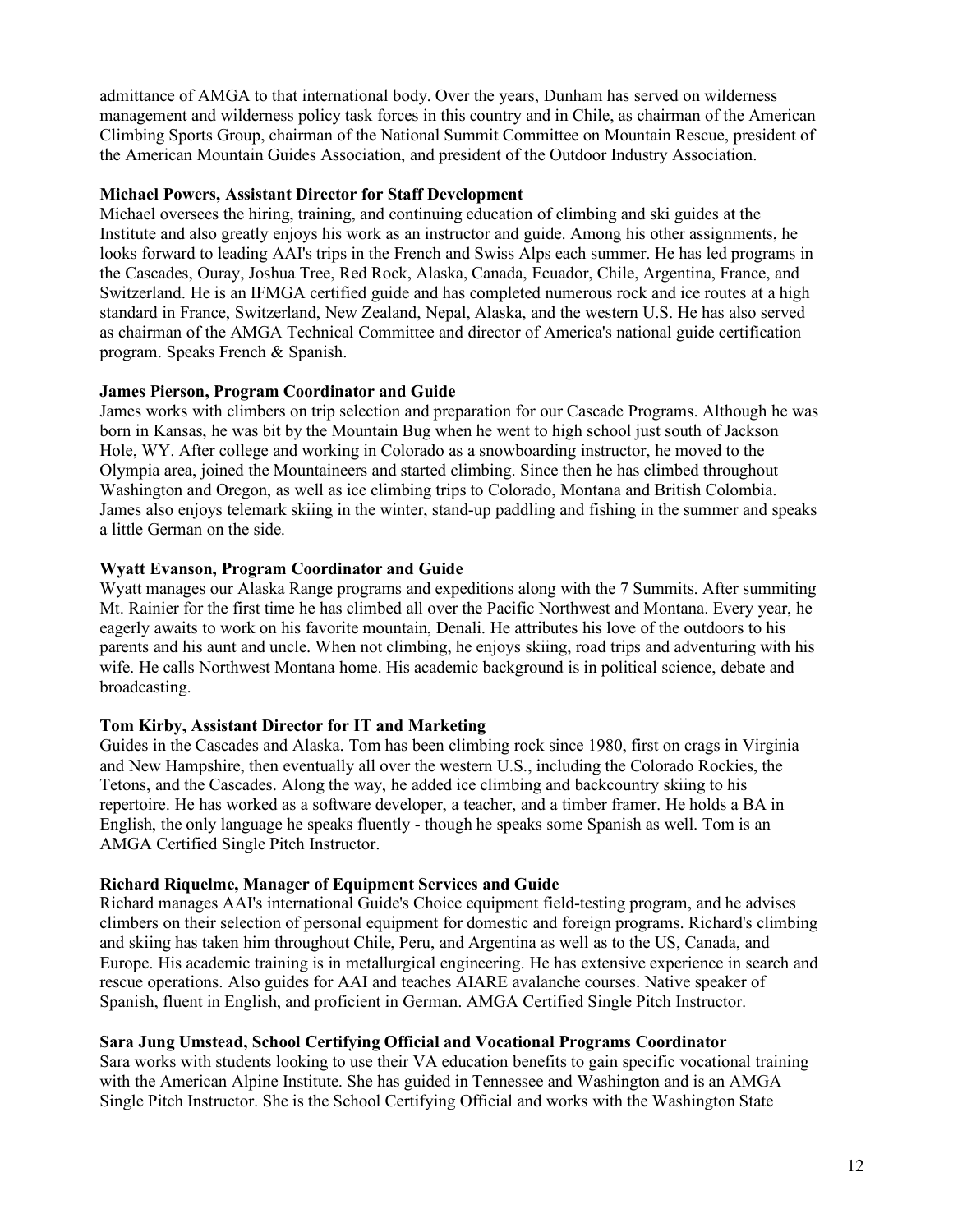Workforce Board as well as the VA to ensure the vocational courses are complaint with both entities. Phone contact is 360-671-1505 and email is  $\text{sar}(\alpha)$  alpineinstitute.com.

#### **Field Staff**

#### **George Bieker, Instructor and Guide**

Guides in Washington, Nevada, Colorado, Alaska, Arkansas, Canada and Africa. George was born and raised down south in Fayetteville, Arkansas. He has been guiding since 2010 and climbing since 2008. He holds a Masters in Higher Education and a Bachelors in Outdoor Recreation. Passions include; climbing, teaching, cosmology, writing, and health & wellness. Leave No Trace Trainer.

#### **Sam Boyce, Instructor and Guide**

Guides in Washington, Nevada and Canada. Sam is a Washington local. He grew up backpacking and scrambling in the Cascades. He has climbed extensively in Washington, Oregon, Idaho and in the Desert Southwest. A prolific first ascentionist, he spends his free time aid soloing big chossy towers and skiing deep powder. Sam is an AMGA Single Pitch Instructor, Rope Rescue Technician and a Leave No Trace Trainer.

#### **Dustin Byrne, Instructor and Guide**

Guides in the Cascades and Alaska. He has climbed in the Cascades, Alaska, and the Sierra. In his off time, he enjoys climbing, skiing, and writing. Dustin is also attending Western Washington University in Bellingham. He also lived in Chamonix for a year backcountry skiing and snowboarding. He is a level one AIARE instructor and AMGA Certified Single Pitch Instructor.

#### **Chad Cochran, Instructor and Guide**

Guides in the Cascades. Originally from the Eastern United States, Chad has climbed and guided throughout the lower 48 as well as traveling south to explore Argentine and Chilean Patagonia. He holds a degree in Recreation and Parks Management. Certified Leave No Trace Trainer, AMGA Certified Rock Guide.

#### **Jared Drapala, Instructor and Guide**

Jared is originally from Upstate New York and was introduced to climbing in the Adirondacks. He continued to pursue rock and ice climbing while at college in Vermont. He also led climbing trips while in college for the schools Outing Club. His personal climbing has taken him to Alaska, the Tetons, Wind Rivers, the Sierra, and various parts of the Southwest. He has a degree in Economics.

#### **Lindsay Fixmer, Instructor and Guide**

Guides in Washington, Alaska, California, Colorado and Nevada. Since her initiation into technical rock climbing in 1999, Lindsay has sought a nomadic lifestyle pursuing new mountainous terrain with a love of sharing amazing climbing endeavors with others. From 2000 to 2008, she spent considerable time working in the indoor climbing industry managing facilities, instructing and coaching youth competitive teams. Lindsay began guiding professionally in 2009 and is well versed in rock, ice and alpine climbing. You may find Lindsay guiding/climbing ice in the White Mountains of the Northeast, Hyalite Canyon in Montana or the CO western slope in the winter, technical peaks in the Rockies, Tetons and Cascades and rock climbing on granite, sandstone and limestone throughout renowned areas like Red Rocks and the southeastern U.S. International trips have included Aconcagua, Mexico, Southeast Asia, Canada and Iceland. AMGA Certified Rock and Alpine Guide and Leave No Trace Master Educator.

#### **Samuel Fletcher, Instructor and Guide**

Sam grew up in Washington on the Olympic Peninsula and was in the mountains at an early age. Dabbling in climbing of all forms, It wasn't until 2016 that he decided to take the plunge into guiding.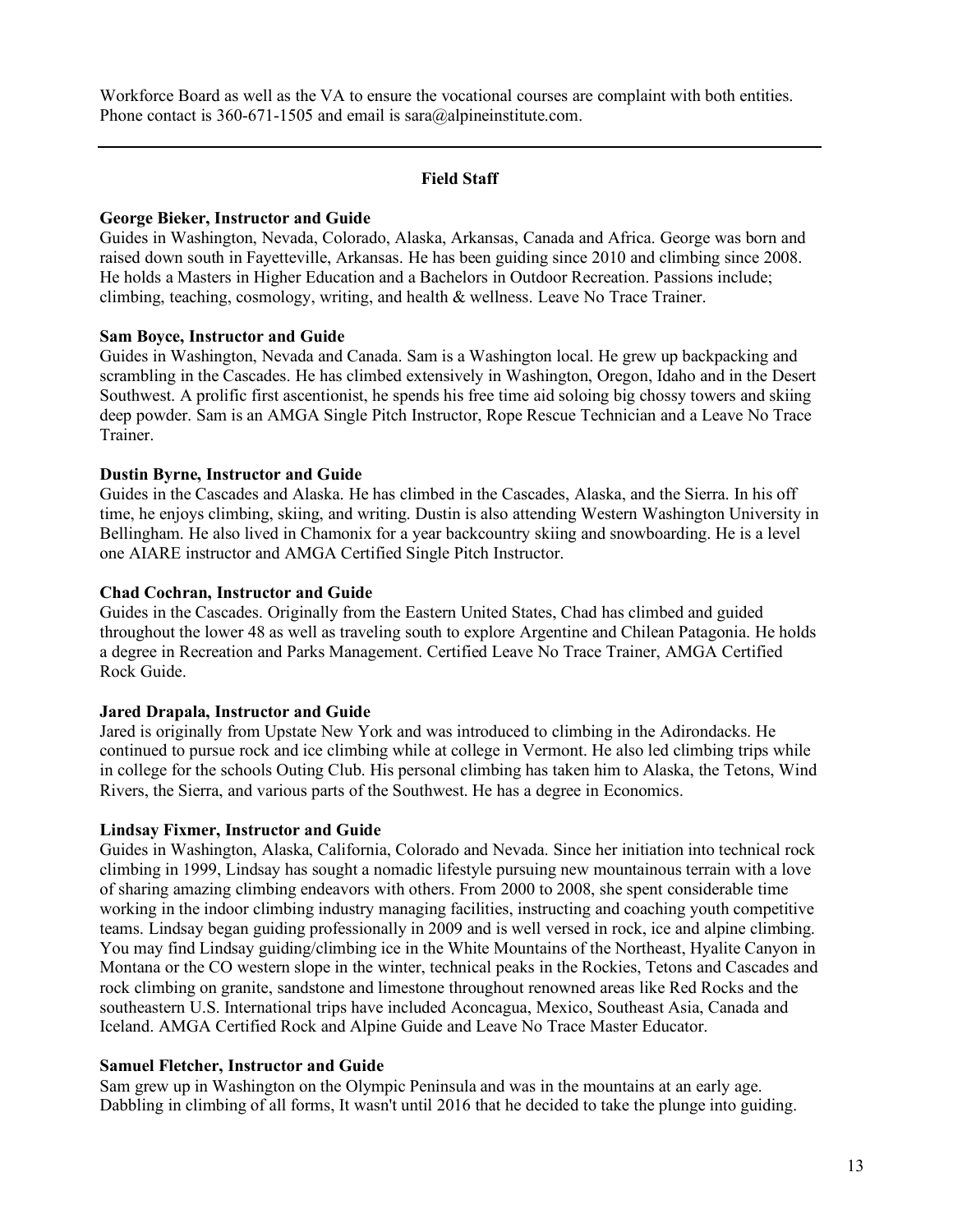After traveling the western reaches honing his skills he returns to the PNW with a passion to climb, explore, and show others the beauty the PNW mountains have to offer.

#### **Doug Foust, Instructor and Guide**

Guides in Red Rock and Joshua Tree. Doug grew up on the beaches of Southern California and played professional beach volleyball full time for 7 years before starting a construction based business in Las Vegas. He enjoys climbing long traditional routes and sharing his passion for climbing with others. AMGA Single Pitch Instructor.

# **Ron Funderburke, Instructor and Guide**

Guides in Colorado, Utah, Nevada and Washington. Ron Funderburke is the Education Manager at the American Alpine Club. He joins the AAI roster as a career climbing instructor, guide, and educator. He is an AMGA certified Rock Guide and the Discipline Coordinator of the AMGA Single Pitch Instructor Program. Also, Ron has co-written a handful of books on climbing and climbing instruction, including: Rock Climbing: The AMGA Single Pitch Manual, Climbing: Gym to Rock, Climbing: Protection, Climbing: Knots, Climbing: Toproping to Sport, Climbing: Sport to Trad. When Ron is not teaching climbing or guiding, he can be found teaching his sons, Burke and James, to monkey around on crags and boulders. He and his wife Mary live in Golden, Colorado.

# **Nate Furman, Instructor and Guide**

Nate's love for climbing has taken him across the globe, from loose-rock trundlefests on Greenlandic granite to hang-dog bolt-clipping epics on the limestone of Thailand. Originally from Northern California, he's presently faculty in and Program Director of the Adventure Education Program at Green Mountain College in Poultney, Vermont. He has a PhD in Parks, Recreation, and Tourism from the University of Utah and Rock Guide certification from the AMGA.

#### **Alejandra Garces, Instructor and Guide**

Guides in Washington, Colorado, Utah, Nevada and Canada. Alejandra grew up climbing from a young age in Ecuador with her family and Ecuadorian Parents. Born in Michigan and a graduate from Texas Christian University, she studied Latin American Ethnohistory and Archaeology where she made many trips back to South and Central America trekking, climbing, and excavating in Peru, Ecuador, Costa Rica, and Colombia. Alejandra has enjoyed climbing rock, water ice, mixed, alpine, trekking, and canyoning all across the US and the South American Andes since 2011. Her guiding career began in Colorado where she worked as an Outdoor School Instructor for REI and as a guide in Utah with the Grand Classroom. She also spent time volunteer guiding with at-risk youth in the Denver Area. AMGA Certified Single Pitch Instructor. Bi-lingual in Spanish and English, Leave No Trace Trainer.

#### **Ben Gardner, Instructor and Guide**

Ben first started working as a climbing guide about a decade ago while living in Durango, Colorado. Since then he has worked throughout the US. Ben spent seven years working for Outward Bound in North Carolina, the Florida Everglades, and Patagonia. As an instructor and climbing specialist he ran wilderness courses ranging from 2 to 72 days in length. In 2008, Ben became the Chief Climbing Instructor at the North Carolina School and for three years, he directed all aspects of the climbing and high ropes programs, including all technical training for staff. He currently spends the summers guiding in the Cascades, the spring and fall climbing rock throughout the West, and his winters ice climbing and skiing in Colorado. Ben is an AMGA Single Pitch Instructor and aspirant Rock Guide

#### **Higinio Gonzalez, Instructor and Guide**

Guides in the Cascades, Red Rock, and Alaska and previously guided Antarctica, Chile, Peru, and Pakistan. Quino summited Broad Peak and Gasherbrum I in Pakistan and has climbed extensively in Canada, Alaska, Patagonia, the Himalayas, and the United States. He guides in rock, alpine, and ski terrain and specializes in technical ice and mixed ascents. Certified AMGA Rock Guide. Academic background in journalism, graduate degree in political science, certified translator. Speaks Spanish and French.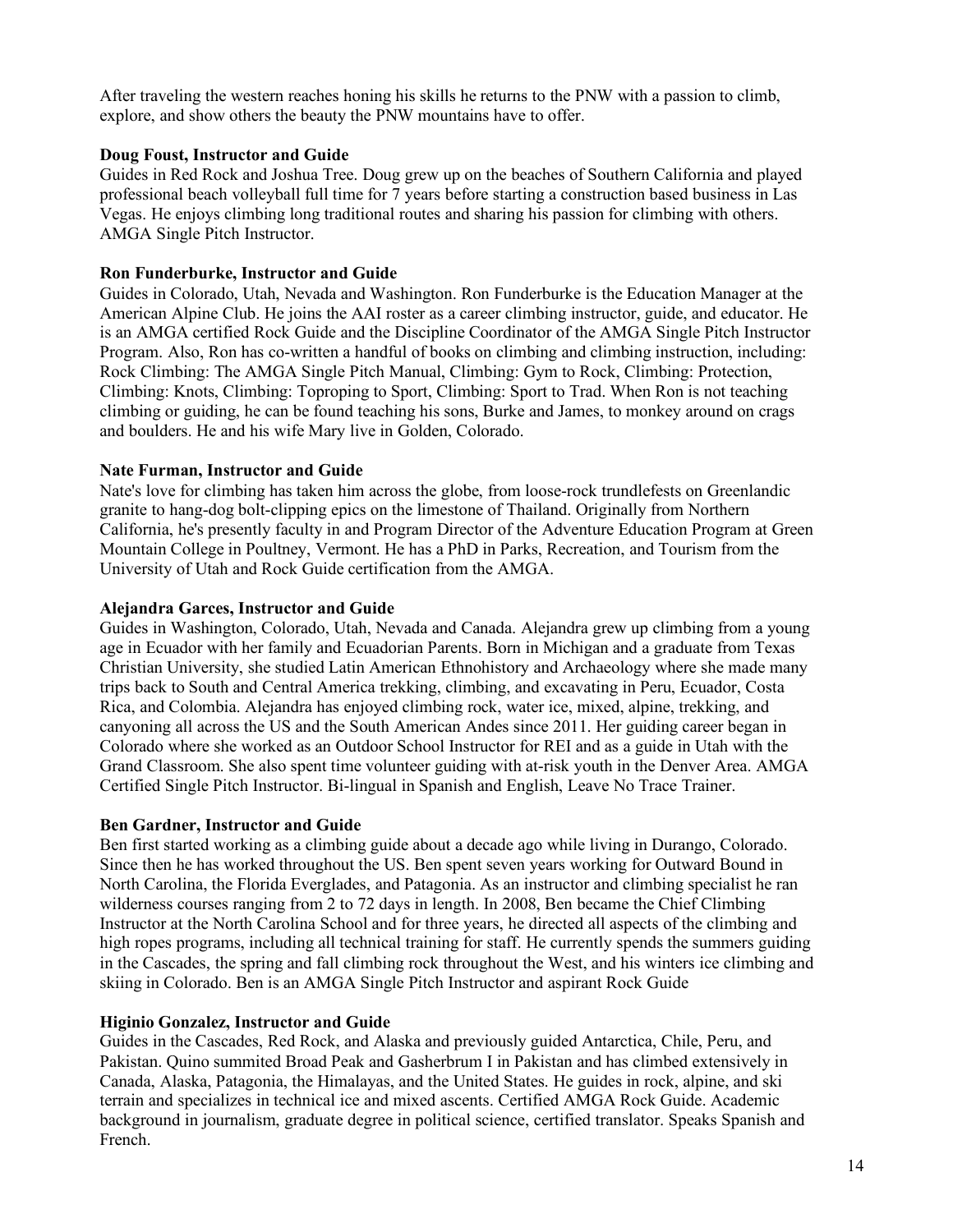# **Will Gordon, Instructor and Guide**

Guides in Washington, California, Nevada and Canada. Will is originally from the Southeast, but has lived in Colorado for most of the past decade. He has climbed extensively throughout the Rockies and the Desert Southwest. In the winters, he works as a ski patroller in Breckenridge, CO. Leave No Trace Trainer, AMGA Certified Single Pitch Instructor and Certified Rock Instructor.

#### **Katie Griffith, Instructor and Guide**

Guides in Washington, Utah, Colorado, Nevada and Canada. Lindsey brings a vast amount of experience to the Alpine Institute table. She has worked in the rock, alpine, ice and ski industry since 2015 previously with Kling Mountain Guides and Telluride Ski Resort. Lindsey is actively working towards her IFMGA pin and has taken several AMGA guide training courses. She was awarded the 2016 GORE-TEX Scholarship and the 2016 Arcteryx Mentor Camp through the American Mountain Guide Association. During her free-time you can find Lindsey rock climbing, skiing or ice climbing with her friends throughout the Western United States. Leave No Trace Trainer.

# **Joshua Harris, Instructor and Guide**

Guides in Washington. Josh grew up in New Orleans, where the flatness and heat instilled in him a drive to explore snowy mountains. His adventures since have taken him from the White Mountains, to the Tetons, Sierras, and to Patagonia's Southern Icefield. He worked as a guide and instructor for Outward Bound for eight years in North Carolina and Patagonia. Josh has a Masters in Teaching, and he loves to teach and share the experience of being in the mountains with others. He is pursuing AMGA Alpine Guide Certification, and now calls Seattle home.

# **Angela Henderson, Instructor and Guide**

Guides in the Washington, California, Nevada, and Canada. Originally from Southeast Alaska, Angela spent several years climbing and teaching outdoor education throughout California and Colorado for Outward Bound and other schools. She has also spent the winters traveling internationally to climbing destinations in South America, Southeast Asia, and Mexico. She holds a degree in Exercise Science with a minor in Spanish. Leave No Trace Trainer and Rope Rescue Technician.

# **Karl Henize, Instructor and Guide**

Guides in Washington, California, Nevada and Canada. Originally from New England, Karl initially discovered his lifelong passion for the mountains in the White Mountains of New Hampshire and honed his skills in the Canadian Rockies. He has climbed in many locations across the world, including: Canada, France, New Zealand, Australia, Papua New Guinea, Kyrgyzstan, and the US. Karl has a penchant for mixed (rock and ice) climbing and prefers to venture out on the paths less travelled. Leave No Trace Trainer.

#### **Julie Ann Holder, Instructor and Guide**

Guides in Washington. From the heart of Atlanta, Georgia, Julie Ann first discovered her passion for the outdoors in scaling the sandstone cliffs of the Southeastern U.S. She has since sharpened her climbing and instructing skills on rock, snow, and glaciers, from as far north as Alaska to the far southern border of the Peruvian Andes. Julie Ann's playful enthusiasm and focused determination are immediately evident in her infectious smile and boundless motivation, regardless of the situation. Currently based out of Bozeman, Montana, she spends her winters ski patrolling the steep chutes and rocky flanks of Big Sky's Lone Mountain. BA in Outdoor Experiential Education. AMGA Single Pitch Instructor, Wilderness EMT, AAA Avalanche Level One. Speaks Spanish and English. Leave No Trace Trainer.

# **Paul Ivaska, Instructor and Guide**

Guides in the Cascades, Sierra, Red Rock, Alaska, and Canada. Paul has enjoyed numerous routes in the Cascades, Colorado Rockies, and the Sierra. He works as a ski instructor in the winter in Telluride, CO. Paul's formal education is in the medical field, and he worked for many years as a medic for the US military. Paul also enjoys ski mountaineering and ski touring. Speaks Lithuanian and Russian.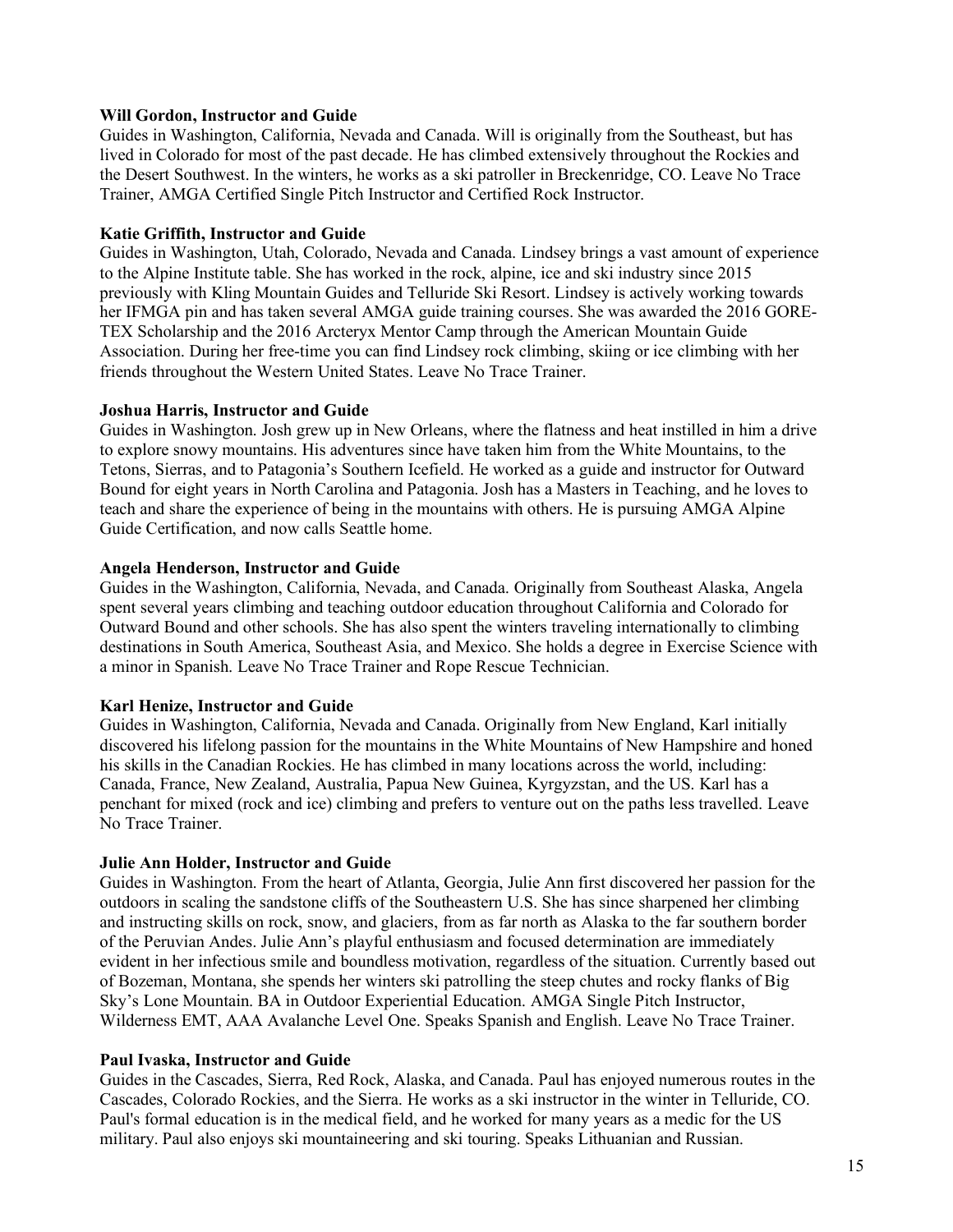#### **Steve Johnson, Instructor and Guide**

Guides in Colorado, Nevada, Alaska, Utah, California and Washington. Whether he's working or playing, Steve's fun and energetic ways become immediately apparent. His climbing obsession shows in the amount of time he spends in Rocky Mountain National Park, particularly on the Diamond. Steve started climbing in 1992 and began his guiding career in 1996, drawn by the allure of sharing his passion with others. In addition to extensive climbing and guiding throughout the United States, he has also spent time in France, Italy, Switzerland, Mexico and Ecuador. And though he regularly travels to guide and climb, he always comes back to his home in the Colorado Front Range, a place where he has extensive experience. In addition to working as a guide, Steve is a Certified Massage Therapist. He graduated with honors from the Boulder College of Massage Therapy, and started an in-patient massage therapy program at Boulder Community Hospital for which he received an award recognizing his outstanding community service. Leave No Trace Trainer.

# **Elias Jordan, Instructor and Guide**

Guides in Washington, California, Nevada, Utah, Colorado and Canada. Elias has been instructing climbers since 2012. He studied Astrophysics at the University of Arizona and lived throughout the Desert Southwest before moving to Mazama, Washington. Prior to joining the Institute, he worked as an Ice Farmer for the Ouray Ice Park and as a youth climbing coach. Elias is an AMGA Certified Single Pitch Instructor and LNT Master Educator.

# **Stephen Karney, Instructor and Guide**

Guides in Washington, California, Nevada and Canada. Steve has climbed and guided in the Alaska Range, the Waddington Range, the Bugaboos, the Sierra Nevada, Red Rock, and other locations. In his free time, he also enjoys backcountry skiing, kiteboarding, freediving, and spearfishing.

# **Parker Kempf, Instructor and Guide**

Guides in North Carolina, California, Washington. Born and raised in Atlanta, Georgia, Parker has spent the last 14 years of his life climbing rock, ice and snow all over the world. He has taken the AMGA SPI, Rock Guide, and Ice Instructor courses with plans to further his training in all disciplines. He enjoys epically long runs, big link-ups, and cragging with his crusher wife Julia and his 2 Chihuahuas, Zoe and Sam. If you are ever low on stoke, he has plenty to go around.

#### **Zak Krenzer, Instructor and Guide**

Guides in Washington, Nevada, Alaska and Canada. A Pacific Northwest native, Zak found climbing in 2012 after leaving the U.S. Army and returning to Washington State. Zak has climbed glaciated peaks in the Cascades, splitter hand cracks in the Utah Desert, golden granite in the Sierra, Ice in Hyalite Canyon and is always looking forward to the next big trip. Zak is a Rope Rescue Technician and a Leave No Trace Trainer.

#### **Tad McCrea, Instructor and Guide**

Guides in the Cascades and Alaska. Tad's passion for adventure has taken him throughout the Cascades, Sierra, Wind River, and Bugaboo Ranges. In the winter, he pursues ice and mixed climbing in southwestern Colorado as well as splitter sandstone towers of the desert Southwest. An accomplished athlete, Tad was a varsity rower and national champion at the University of Washington where he studied geography

# **Ian McEleney, Instructor and Guide**

Guides in the Cascades, Sierra, Red Rock, and Joshua Tree. Ian has climbed throughout the United States including rock, water ice, alpine, and big wall ascents. His academic training is in Elementary Education and History. He is a Leave No Trace Trainer.

#### **Kevin McGarity, Instructor and Guide**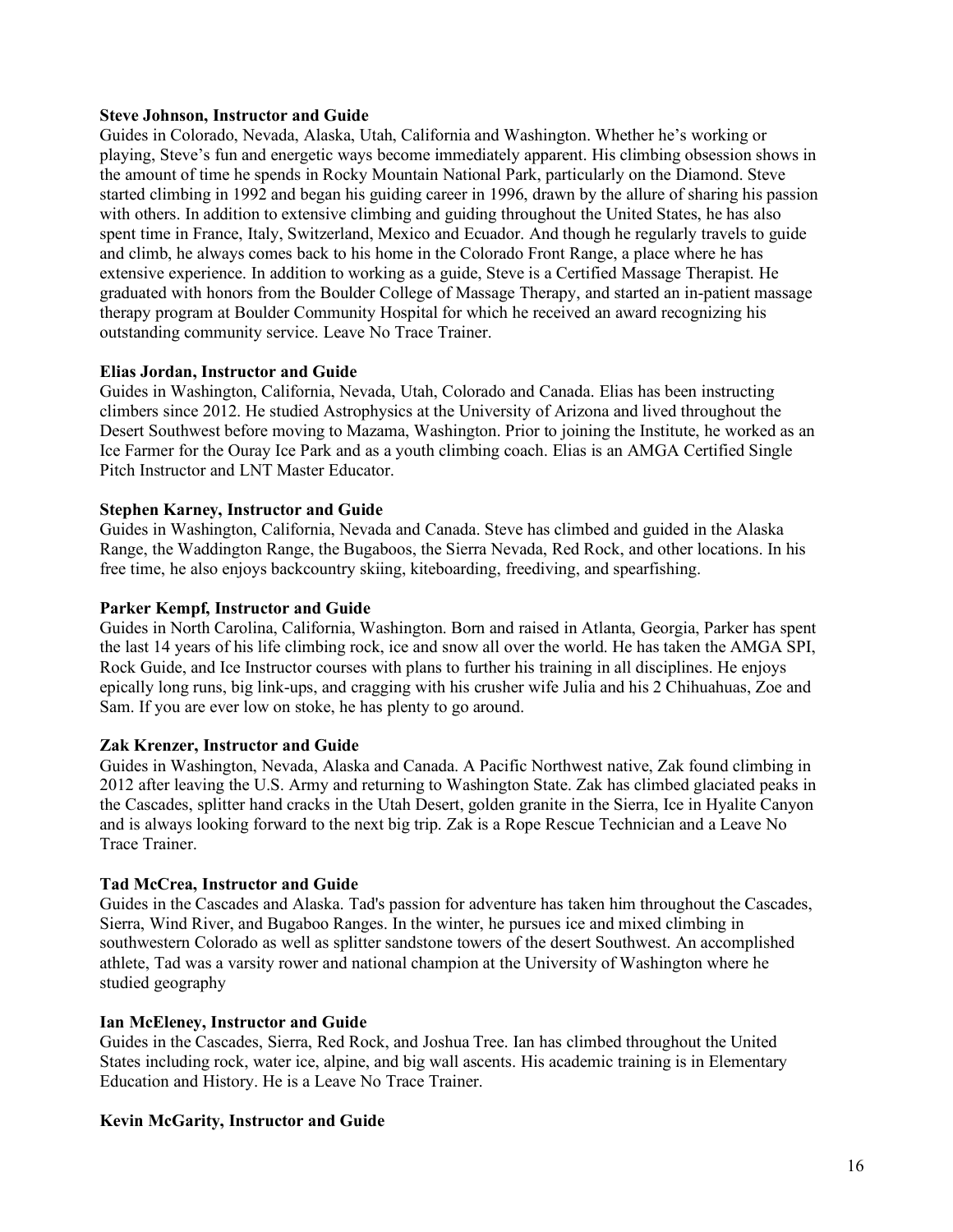Guides in Washington, Colorado, Utah, Nevada and Canada. Kevin grew up in Columbus, Ohio where he graduated from Ohio Dominican University with a BA in History. After graduating he moved to Steamboat Springs, Colorado, where he began climbing and skiing throughout the region. While in Steamboat, Kevin worked as a youth mentor, environmental educator and climbing retail buyer, while starting his guiding career with Rocky Mountain Ventures.

#### **Jim Mediatore, Instructor and Guide**

Guides in Washington, California, Nevada, Alaska and Canada. Jim began to climb in 1992, and since then the sport has taken him all over the US and beyond- to the Alps, Alaska, Patagonia, Mexico, Argentina, Ecuador, Peru, and Norway. Jim is an MIT-trained biologist with a passion for travel, teaching, Scrabble, and finding new ways to tease his nephews. AMGA-certified Rock Instructor and Rope Rescue Technician. Speaks English and Spanish.

#### **Jenny Merian, Instructor and Guide**

Guides in Washington and Canada. Jenny discovered climbing on the stunning granite cliffs of the Maine coast and began her guiding career there in 2013. She holds a BA in Anthropology and a MS in Kinesiology. While earning her degrees, Jenny led extended climbing and backpacking trips for her university's adventure program. Her personal and professional outdoor pursuits have taken her across the US as well as to South America, Mexico, and New Zealand.

# **Calvin Morris, Instructor and Guide**

Guides in Washington, Alaska, Nevada, California and Canada. Calvin fell in love with climbing during his first road trip to Red Rock Canyon many years ago. Shortly thereafter he made outdoor education and guiding his career. Calvin has worked in the field for over a decade, running programs for Outward Bound in North Carolina and Patagonia. His love for climbing has taken him all over the United States and Mexico, with several trips to Patagonia sprinkled in between. He works as a ski instructor in Lake Tahoe during the winter.

#### **Paul Nicolazzo, First Aid and Wilderness Responder Instructor**

A climber, skier, canyoneer, and paddler with numerous first ascents and descents in his resume. Paul manages the Wilderness First Responder programs. Additionally, Paul works part-time as an outdoor program risk management consultant and is a member of the WFA and WFR Scope of Practice writing group.

#### **Cliff Palmer, Instructor and Guide**

Cliff has been a professional alpine guide and outdoor educator for over 17 years. He has guided trips in Peru, Bolivia, Chile, Canada, U.S., Mexico, France, Spain, and Switzerland. Cliff is a certified AIARE Level I and Level II avalanche instructor. Cliff holds a master's degree in biology. Speaks Spanish and French.

#### **Jodi Redfield, Instructor and Guide**

Jodi grew up in the mountains of Montana and has developed a love for wild places, deep snow and alpine granite. She volunteers with the local mountain rescue unit, loves to trail run and cook. She spends her winters teaching avalanche education and guiding backcountry skiers.

#### **Aaron Richards, Instructor and Guide**

Guides in Washington, California, Nevada and Canada. Before joining AAI, Aaron spent many years guiding and climbing in California's Sierra Nevada, where he completed significant link-ups of big alpine rock routes. He has also skied and climbed in Alberta, British Columbia, Washington, Oregon, Nevada, Idaho, Wyoming, Montana, Colorado, Utah and Alaska. Aaron grew up in Oregon, has a degree in botany, and has played professional ultimate Frisbee. He's an AMGA certified rock guide, and an AIARE level I instructor.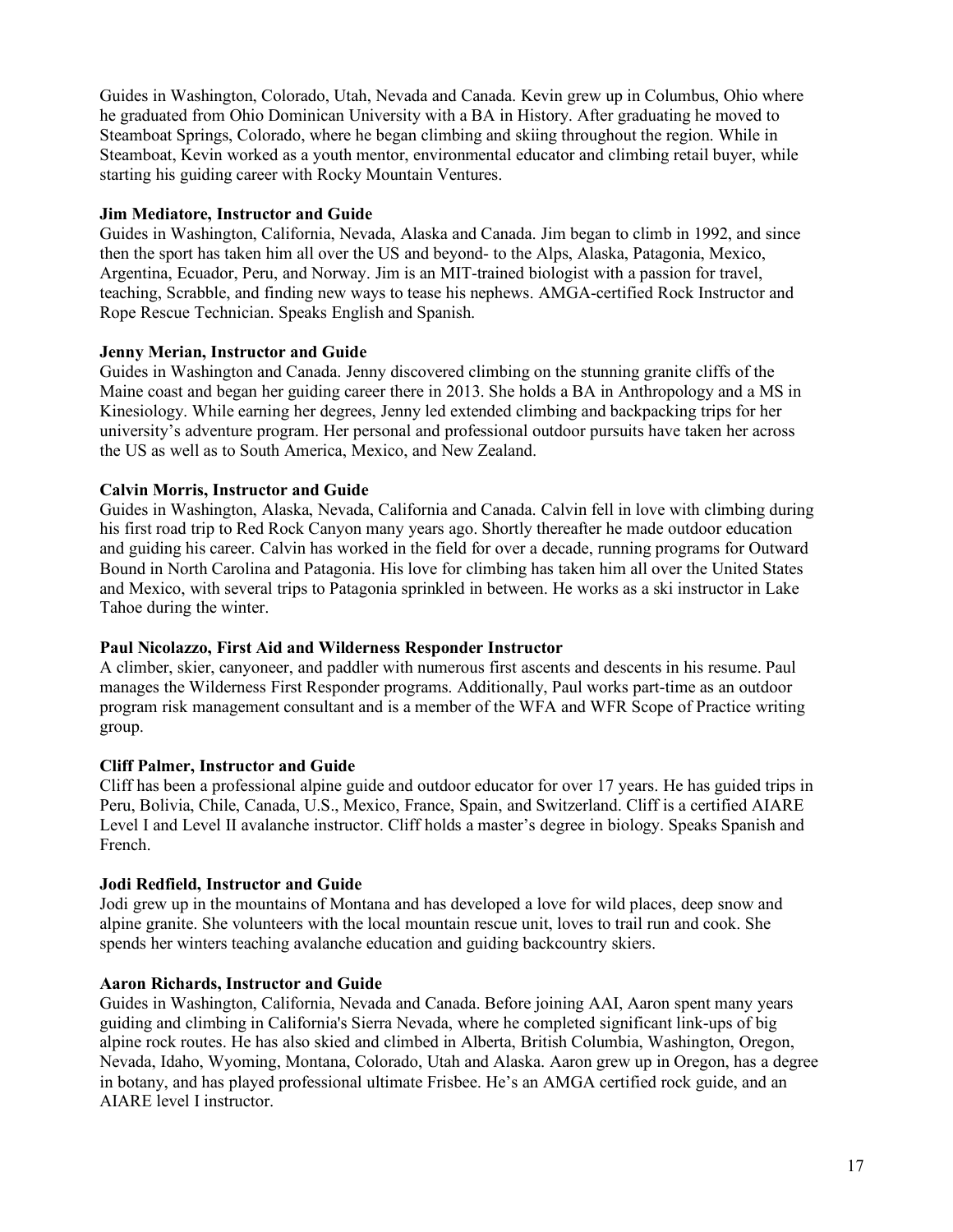# **Dave Richards, Instructor and Guide**

Guides in Washington, Nevada and Canada. Originally from North Idaho, Dave grew up hiking, skiing, and playing in the mountains of Idaho and Montana. Dave has climbed in many locations across the US and Canada, from the granite of Maine to the sandstone of the southwest. With a passion for teaching and helping new climbers, Dave has taught community oriented climbing programs since 1999 and spent several years coaching a youth climbing team. With an accomplished resume as a sound engineer for film, tv, and music, Dave loves splitting his time between sound work and the mountains, whether that's climbing, hiking, or ski touring. EMT and National Ski Patrol Member.

# **Michael Riley, Instructor and Guide**

Mike began his outdoor education and guiding careers a decade ago, and he has worked for NOLS, Prescott College's adventure education program, and multiple guide services in the Southwestern United States. His climbing adventures have taken him across the Western United States and to the Ecuadorian Andes, with ascents in the Cascades, Rockies, Tetons, Sierra, and across the desert Southwest. His academic background is in adventure education. When not climbing, Mike is pursuing a PhD in Parks, Recreation, and Tourism from the University of Utah. Leave no Trace Master Educator.

# **Paul Rosser, Instructor and Guide**

Guides in the Cascades, Red Rock and Alaska. Paul's passion for adventure has led him to climb, guide, and teach mountaineering extensively throughout North America. His instructing and guiding for AAI has included Special Operations forces and Marine Corps mountain warfare instructors in both the North Cascades and on Denali. After years of guiding, Paul served as AAI's Operations Manager until he was deployed to the Horn of Africa and Iraq following the 9/11 attacks, and in the decade that followed, he guided part time between deployments. Now, as a senior officer in the US Army Reserve, Colonel Rosser serves as adjunct instructor to the US Joint Special Operations University and in his civilian capacity, he again works as mountain guide with the Institute. From youth climbers, to intermediate alpinists, to seasoned veterans, Paul enjoys teaching leadership skills as well as climbing and rescue techniques at all skill levels.

#### **Britt Ruegger, Instructor and Guide**

Britt guides in Washington, Nevada, Colorado, California, Alaska and Canada. He began as a ski guide in Colorado in 2007 and has since transitioned into rock, alpine and ice. A Level I AIARE course leader and level II instructor, Britt is an AMGA ski aspirant and has completed the AMGA rock instructor course. He has led personal ski trips to the Cordillera Blanca in Peru and the Lakes Region Volcanoes of Chile and Argentina. He has a bachelor of arts in literature; his hobbies include practicing Spanish, playing music, and surfing.

#### **Katlynne Schaumberg, Instructor and Guide**

Guides in Washington, California, Nevada, Alaska and Canada. Katlynne grew up in Bellingham, WA and holds a bachelors of arts degree in Environmental Education from Huxley College. Katlynne started guiding in 2012 on Mt. St. Helens and has since instructed and guided with numerous outdoor schools including with Outward Bound in the Rockies, the Cascades and in the Southwest Desert. Katlynne spends her winters as a Mountain Host with Alpine Lakes High Camp and autumns big walling in Yosemite Valley. Leave No Trace Trainer.

#### **Kevin Shon, Instructor and Guide**

Guides in Washington, Nevada, New Hampshire, and North Carolina. Kevin comes to AAI with a strong background in teaching, having both managed university outdoor leadership programs for several years and working for the North Carolina Outward Bound School. Kevin has been guiding since 2009, and climbing since the late 90s. He is passionate about mountaincraft and mobility as well as helping people increase their potential in the mountains. Other interests include: playing music, mind/body health and wellness, spending time with old friends in Patagonia and other international travel. Although originally from the Washington D.C area, Kevin now calls Deming, Washington home.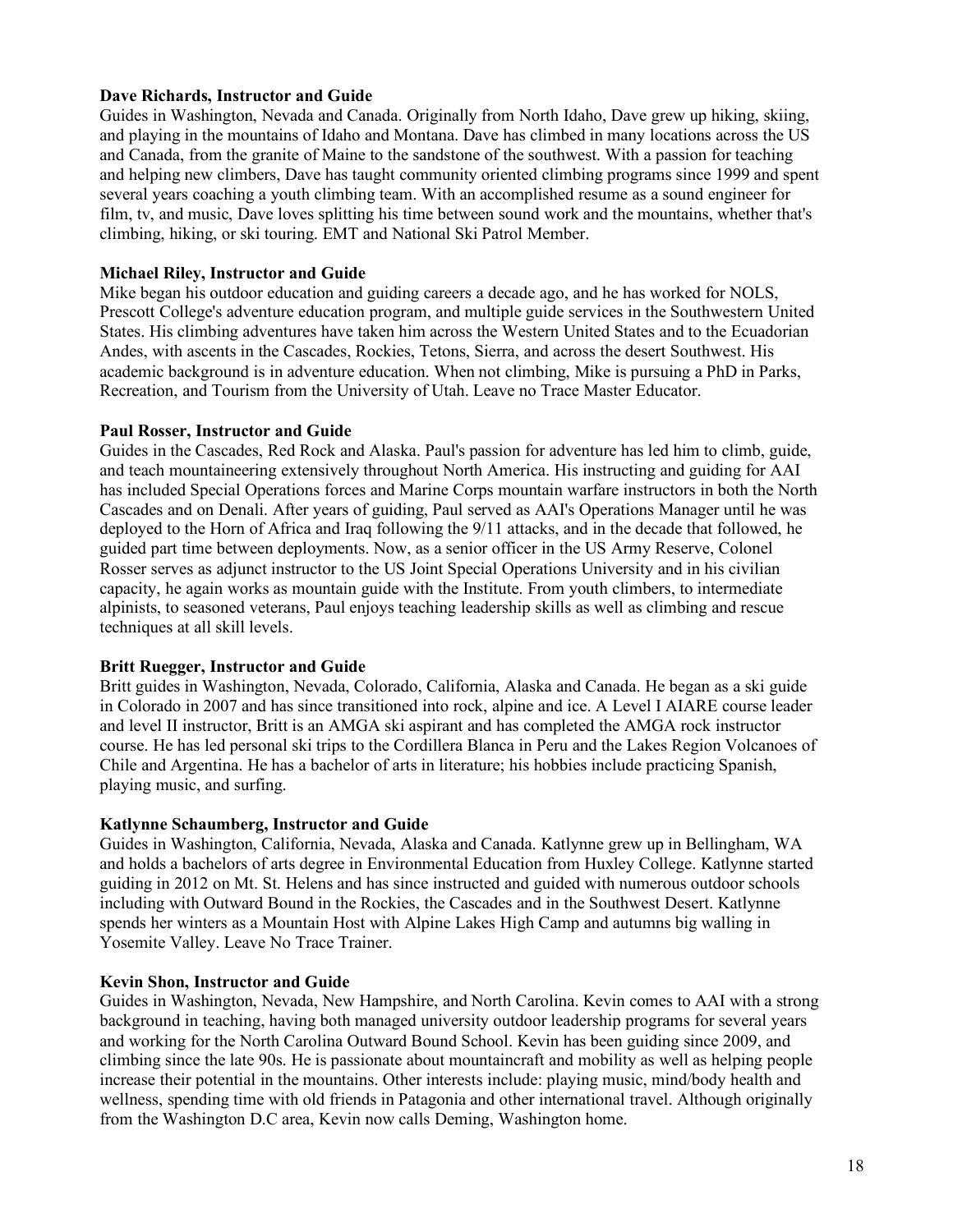# **Andy Stephen, Instructor and Guide**

Guides in Washington, Nevada, California, Utah, Alaska and Canada. Andy is a talented climber with numerous ascents in the Cascades, High Sierra, and the desert Southwest. While his real passion is climbing, he is also a skilled guitarist and has been skiing since the age of 3. Leave No Trace Trainer.

#### **Jacqueline Thompson, Instructor and Guide**

Jacky has an infatuation with wild places. Based in the southwest, she spends most of her time rock climbing, trail and ultra running, and exploring mountains and canyons in any way possible. With a degree in Environmental Studies and Outdoor Education and Leadership, her passions lie in improving human and environmental heath through reconnecting others with the wild— and having a lot of fun along the way. During the off-season, Jacky is also a writer and yoga teacher. When she is not frolicking around in the backcountry, she can be found singing and playing music, cooking yummy food, and creating all sorts of herbal and medicinal concoctions in her home apothecary.

#### **Alasdair Turner, Instructor and Guide**

Guides in the Cascades, Red Rock, Alaska, Canada, and Bolivia. A Scotsman by birth, Alasdair has climbed in the Washington Cascades for the last 15 years where, among his long list of achievements, he notched the first winter ascent of the Serpentine Arête on Dragontail Peak. Alasdair has ventured onto big walls and into mountain ranges outside Washington as well, making difficult ascents throughout Canada, Alaska, Wyoming, California, and Utah. His degree is in Chemistry. He is an AMGA Certified Rock Guide.

#### **Samantha Weichert, Instructor and Guide**

Raised in New Zealand, Samantha moved to the United States and learned to climb and ski in Washington State. Not long after that, she turned her passion into a career. She enjoys a bit of everything in the mountains, from single pitch sport, to long days on big routes. In addition to working as a climbing guide, Samantha also works as a ski patroller in the winter months.

#### **Seth White, Instructor and Guide**

Guides in Washington, Nevada and Canada. Seth grew up in the Pacific Northwest and developed a love for spending time in the mountains early on in life. He has guided, climbed, and skied in many locations all over the world including the Cascades, Alaska, Canada, Chile, Argentina, and Spain. His deep love for the mountains is what drives his passion to share it with others and is what makes him feel alive! Leave No Trace Trainer and WEA Certified Outdoor Leader.

#### **Andrew Yasso, Instructor, and Guide**

Guides in Red Rock, the Cascades, Canada and Alaska, as well as coordinates our Alaska Climbing Programs. Andrew grew up in Hong Kong and was fortunate enough to have the opportunity to travel. He has a degree in Outdoor Recreation and began climbing when he started college. Besides climbing, Andrew is a passionate table tennis player. He has taken his Level I and II AIARE Avalanche Courses, is a Wilderness First Responder and an AMGA Certified Single Pitch Instructor. Andrew has climbed in many locations throughout the United States, and has also spent time climbing in the Bugaboos, Canadian Rockies, and Squamish in British Columbia.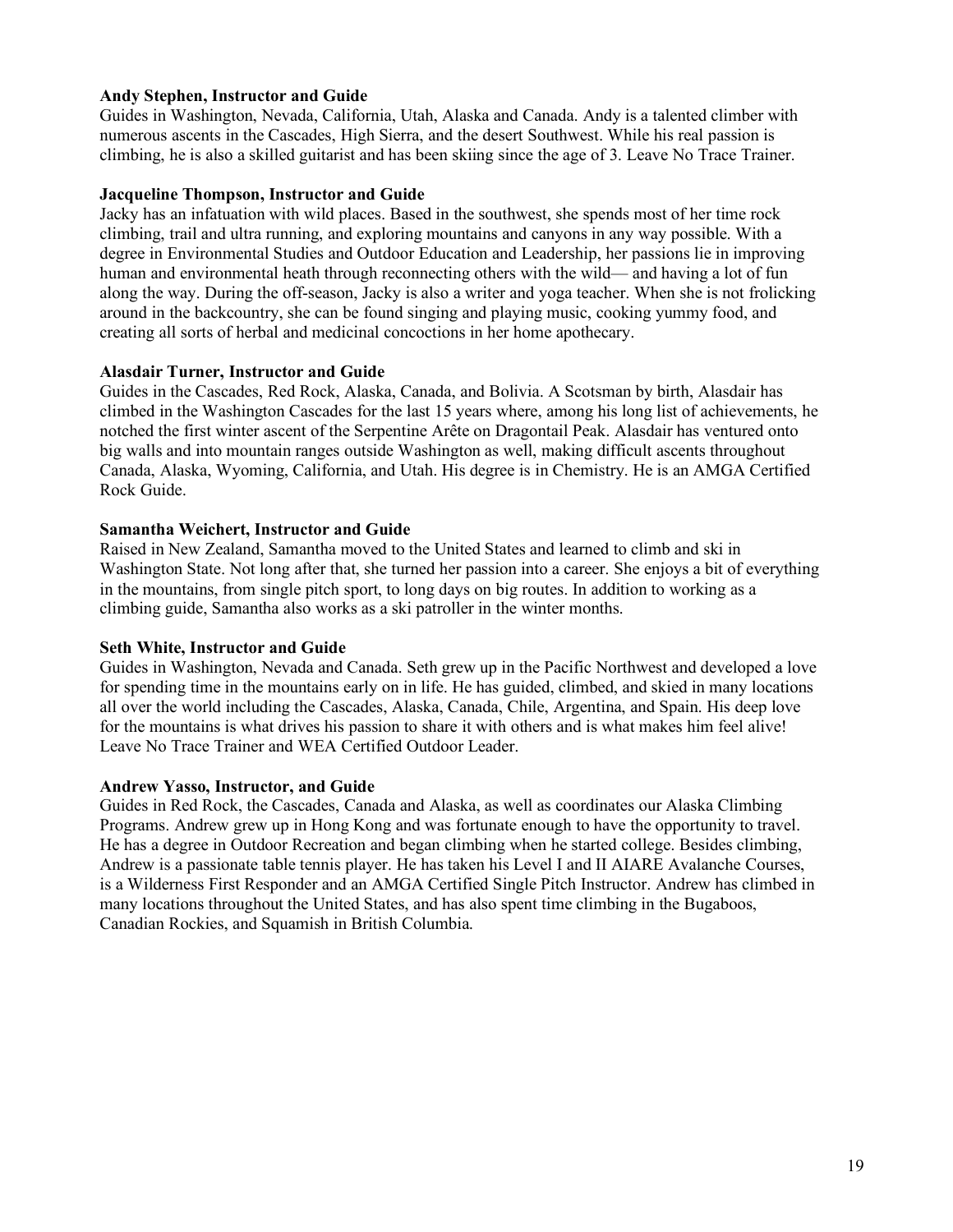**Page intentionally left blank**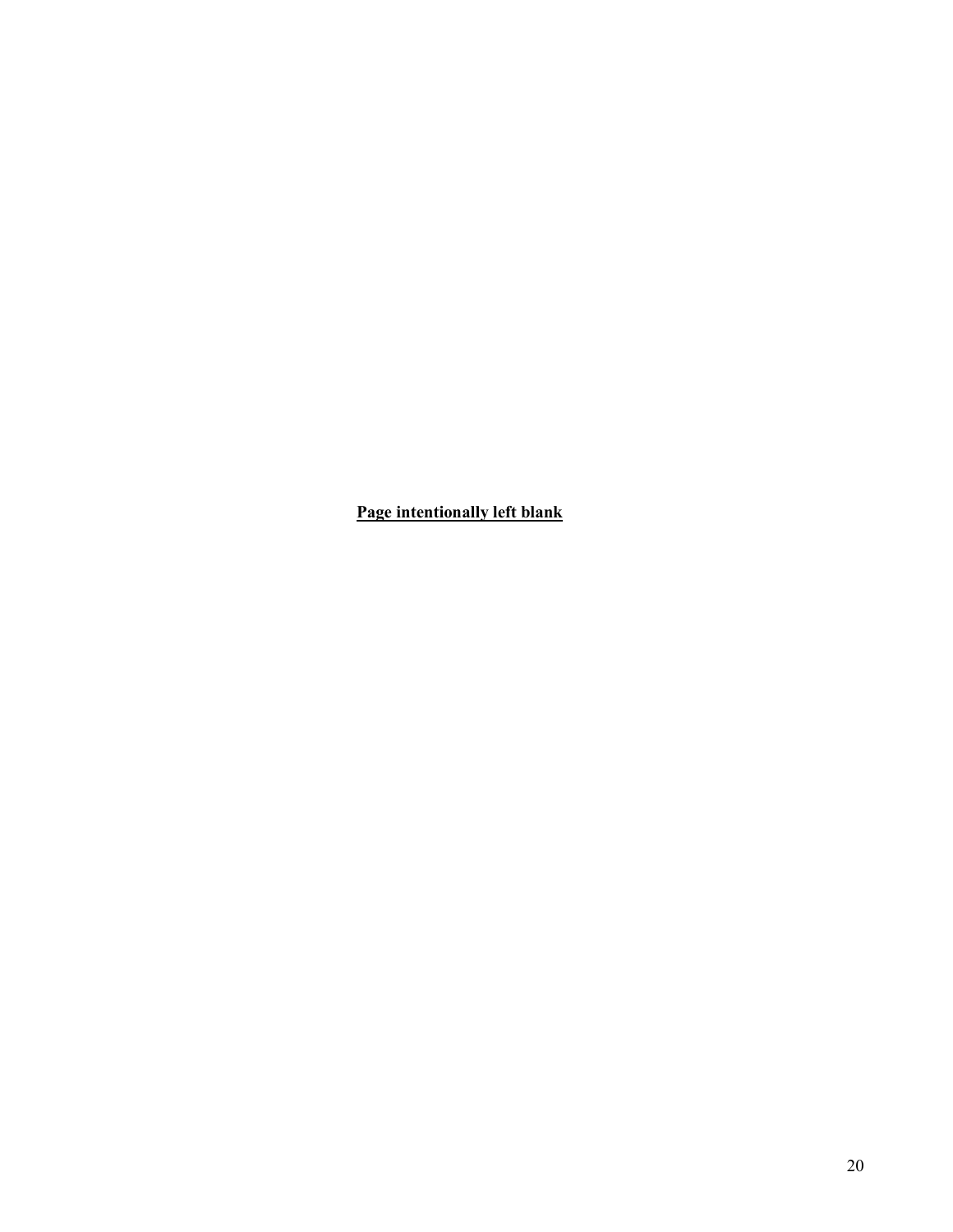#### **American Alpine Institute Programs and Facilities**

The American Alpine Institutes administrative offices are located at:

 $1515$   $12<sup>th</sup>$  Street Bellingham, WA 98225

Courses are hands on experiential field training programs and are run in the mountains, at the cliffs and on the glaciers where AAI is approved to provide instruction. The American Alpine Institute is an authorized National Park Service Concessionaire and operates under concession permits, commercial use authorizations and special use permits in the following parks and forests:

Denali, Wrangle-St. Elias, North Cascades, Mount Rainier, Sequoia and Kings Canyon, Joshua Tree, Rocky Mountain National Parks; Inyo, Mt. Baker-Snoqualmie, Gifford-Pinchot, Uncompahgre, and Okanogan-Wenatchee National Forests; Red Rock Canyon National Conservation Area; Moab and Monticello BLM Lands; Stawamus Chief, Murrin and Bugaboo Glacier Provincial Parks.

Courses that run in the Pacific Northwest meet at our equipment and rental shop in Bellingham at 7am on the first day of the program. The instructors meticulously go through each person's equipment and students are given the opportunity to complete rentals or make any last-minute purchases. When this is finished, the instructors will escort the group into the mountains where the bulk of the course will be taught.

Students receiving VA education benefits may train outside of Washington, but those programs will not be certified to the VA for reimbursement.

Most programs require students to provide their own personal camping and climbing gear. Students will also be required to provide their own food for the duration of the programs. The Institute will provide transportation to and from program areas for all group courses (with the exception of the SPI program, WFR and avalanche courses), will provide group-climbing gear, and will cover all the costs of land use permits.

Each course has its own equipment list. However, a sample equipment list has been included here in Appendix B.

Instructor to student ratios vary by program. Following is a breakdown of the ratios and class sizes that participants should expect:

|           | Course                                                  | <b>Number of Students</b> | Instructor | <b>Total Student to Instructor Ratio</b> |
|-----------|---------------------------------------------------------|---------------------------|------------|------------------------------------------|
|           | Alpine Mountaineering and Technical Leadership Part I   |                           |            | 10:2                                     |
| ٠         | Alpine Mountaineering and Technical Leadership Part II  |                           |            | 9:3                                      |
| ٠         | Alpine Mountaineering and Technical Leadership Part III | $\overline{c}$            |            | 6:3                                      |
| ٠         | Alpine Mountaineering and Technical Leadership Part IV  | $2 - 4$                   |            | $6:3-8:2$                                |
| ٠         | Glacier Skills and Crevasse Rescue                      |                           |            | 10:2                                     |
| ٠         | Alpine Ice Climbing Introduction                        | $2 - 6$                   |            | $6:1-2:1$                                |
| $\bullet$ | Alpinism 1: Introduction to Mountaineering              |                           |            | 10:2                                     |
| ٠         | Alpinism 2: Intermediate Mountaineering                 | 3-6                       |            | $3:1-6:2$                                |
| $\bullet$ | Wilderness First Responder Certification Course         |                           |            | 18:2                                     |
| ٠         | Professionalism for the Outdoor Educator                |                           |            | 18:2                                     |
| $\bullet$ | AMGA Single Pitch Instructor Course                     |                           |            | 12:2                                     |
| ٠         | Technical Rope Rescue Comprehensive                     |                           |            | 10:2                                     |
| ٠         | Leave No Trace Trainer                                  |                           |            | 10:1                                     |
| ٠         | Leave No Trace Master Educator                          |                           |            | 10:2                                     |
| ٠         | Avalanche Level I & Rescue                              |                           |            | 16:4                                     |
| ٠         | Avalanche Pro Level I                                   |                           |            | 10:2                                     |
| ٠         | AMGA Single Pitch Instructor Exam                       |                           |            | 12:2                                     |
| ٠         | AMGA Alpine Skills Course                               |                           |            | 8:2                                      |
|           | <b>AMGA Rock Guide Course</b>                           |                           |            | 12:4                                     |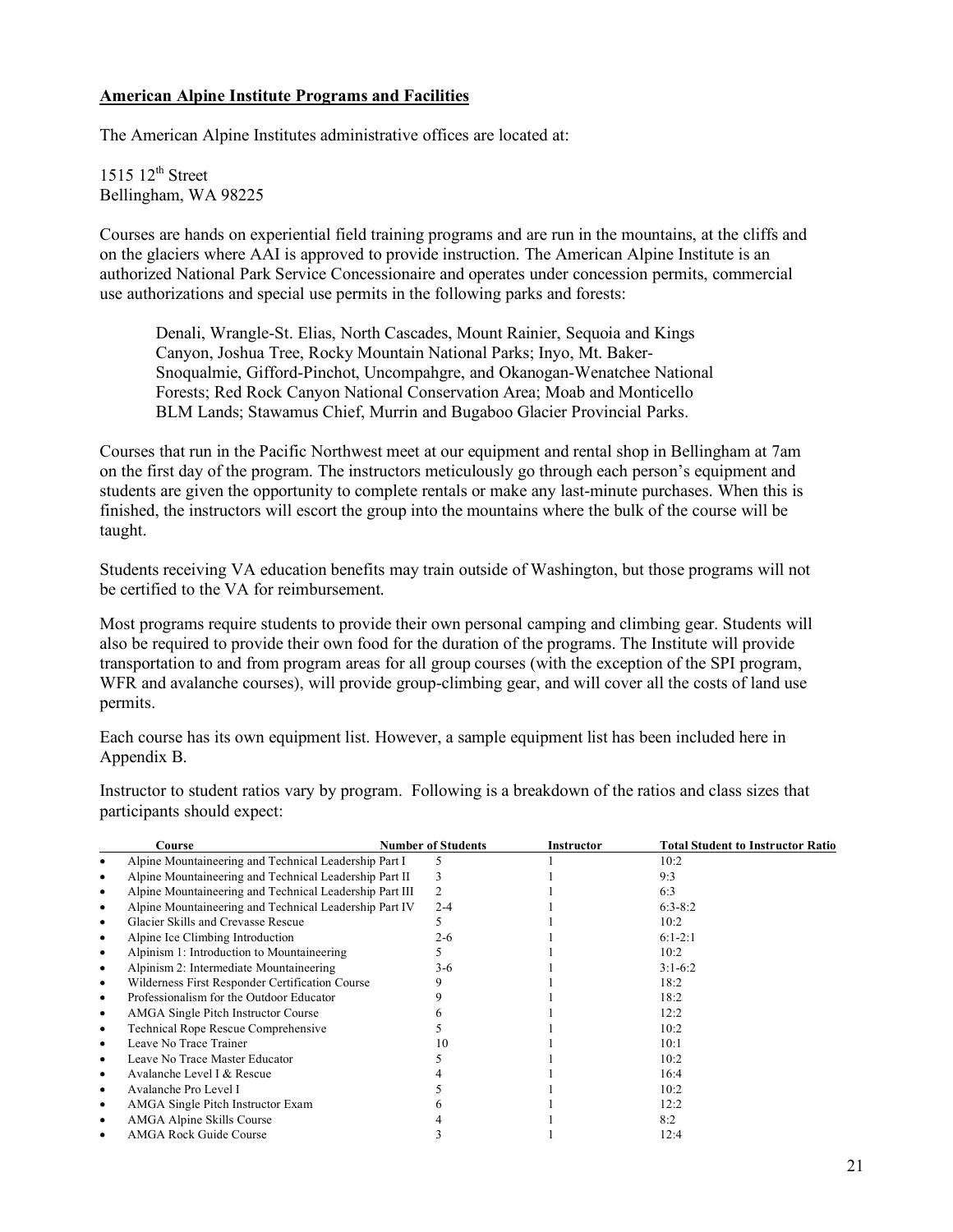| AMGA Alpine Guide Course |  | 12:4 |
|--------------------------|--|------|
| AMGA Ski Guides Course   |  | 12:3 |

The Wilderness First Responder program, Professionalism for the Outdoor Educator, Avalanche programs, and the Technical Rope Rescue Comprehensive all have some combination of classroom and field time. The standard classroom space is approximately 500 square feet. However, occasionally the Institute rents larger conference room style spaces nearby for bigger classes.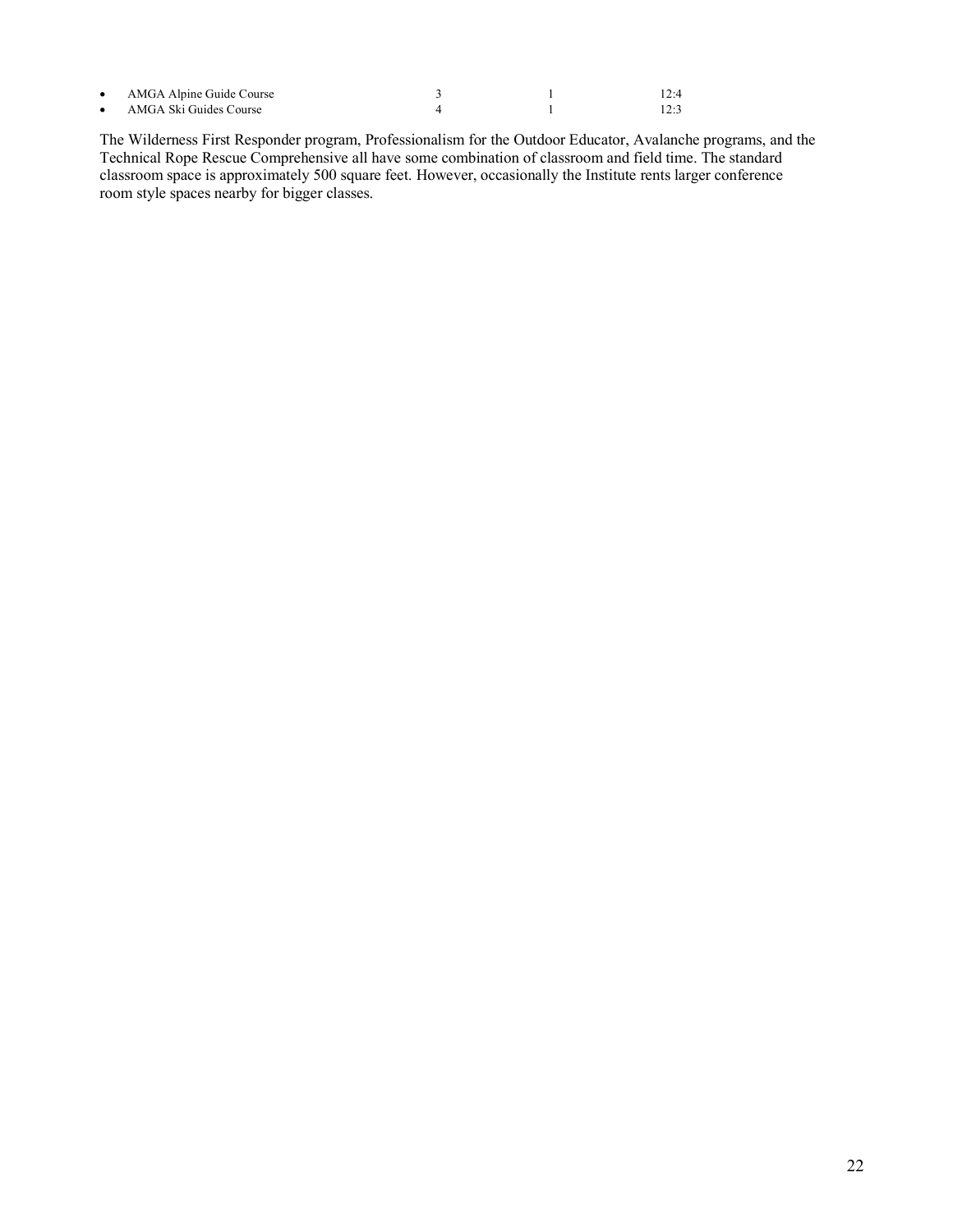# **About AAI's Vocational Training for Outdoor Professionals**

The American Alpine Institute has certain programs that are vocational in nature and are designed to fill in education and certificate gaps outdoor professionals might have as climbers, mountaineers, ski patrollers, mountain rescue technicians, outdoor educators, office administrators, instructors, guides, etc. Each course can be taken as a stand-alone program. Many outdoor professions require certifications and continuing education trainings to remain current while employed.

These vocational programs can be taken as needed to advance one's career in the mountains and to build a professional resume. As these are stand-alone programs, there is no course flow or sequence in which they need to be completed. For example, if you attend our 12-day Alpine Mountaineering and Technical Leadership Part I course, there is not a deadline or limiting date to complete the 12-day Alpine Mountaineering and Technical Leadership Part II course. Likewise, if you need the Avalanche Pro Level I training and you meet the prerequisites, you can take that course alone.

As long as the prerequisites are met, students can take these programs as needed for job requirements and gain new skills that are new to the outdoor industry due to changes in the industry.

Every student will need to meet the prerequisites of any course they wish to enroll in and will need to provide an outdoor resume that outlines previous training, experience, and certifications.

Prior education and training will be reviewed for all students and VA education benefits recipients entering any vocational program.

Please note that VA education benefits cannot be used for refresher training to repeat learning of the same skills.

#### **Credentials Awarded**

You will be awarded the following credentials based on the vocational program(s) you choose to take:

- Leave No Trace Trainer Certificate
- Leave No Trace Master Educator Certificate
- Avalanche Level I and Rescue Skills Completion Certificate
- Avalanche Pro Level I Certificate
- Wilderness First Responder Certificate
- AMGA Single Pitch Instructor Course Completion Certificate
- AMGA Alpine Skills Course Completion Certificate
- AMGA Alpine Guide Course Completion Certificate
- AMGA Rock Guide Course Completion Certificate
- AMGA Ski Guide Course Certificate
- Alpine Mountaineering and Technical Leadership Part I Completion Certificate
- Alpine Mountaineering and Technical Leadership Part II Completion Certificate
- Alpine Mountaineering and Technical Leadership Part III Completion Certificate
- Alpine Mountaineering Expedition Leadership Certificate
- Glacier Skills and Crevasse Rescue Course Completion Certificate
- Alpine Ice Climbing Course Completion Certificate
- Introduction to Alpinism Course Completion Certificate
- Intermediate Alpinism Course Completion Certificate
- Technical Rope Rescue Comprehensive Certificate
- Professionalism for the Outdoor Educator Course Completion Certificate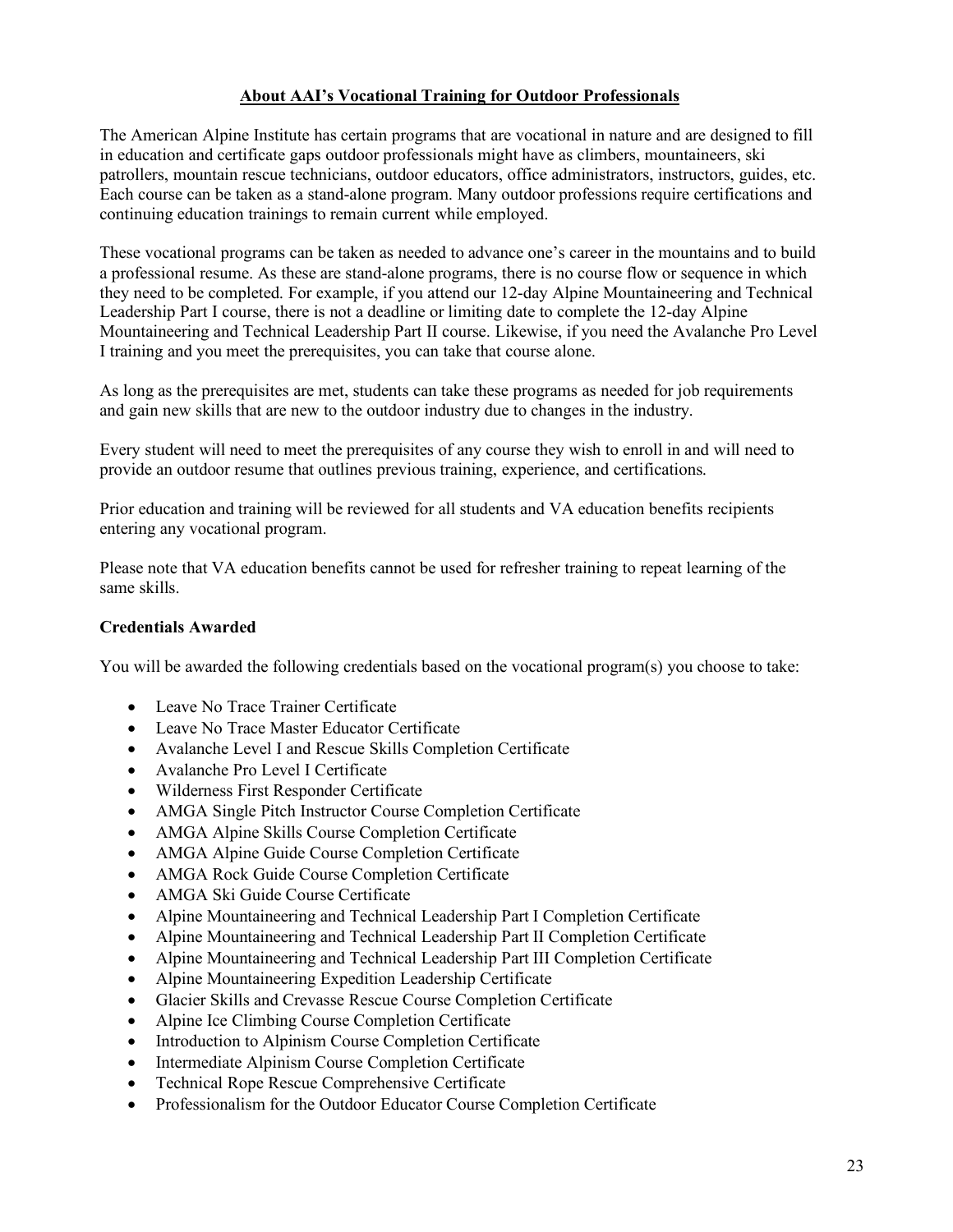# **Program Requirements and Hours Required**

Our vocational programs have hour requirements. As this is mountaineering and climbing, the days are extremely long. Yes, there are a few programs that will have eight-hour days, but most days will be nine to twelve hours long with a few days that will be sixteen to twenty-hours long.

The Washington State Workforce Board and the Veteran's Administration require these hours to be quantified in a way that fits into a traditional school. As such, multi-day backcountry programs are given a generic 10-hours a day and front-country programs are given either an 8 or a 9-hour day.

Prior education and training will be reviewed for all students and VA education benefits recipients entering any vocational program.

#### Alpine Mountaineering and Technical Leadership Part I (120-Hours)

This is a twelve-day program. Most days on this course are eight to ten hours in length, but there will be one or two sixteen-hour days.

#### Alpine Mountaineering and Technical Leadership Part II (120-Hours)

This is a 12-day program. Most days on this course are eight to ten hours in length, but there will be one or two sixteen to twenty-hour days.

#### Alpine Mountaineering and Technical Leadership Part III (120-Hours)

This is a twelve-day program. Most days on this course are eight to ten hours in length, but there will be one or two sixteen to twenty-hour days.

#### Alpine Mountaineering and Technical Leadership Part IV (120-Hours)

This is a twelve-day program. Most days on this course are eight to ten hours in length, but there will be one or two sixteen to twenty-hour days.

#### Glacier Skills and Crevasse Rescue (30-Hours)

This is a three-day hands-on class. Most days will be ten hours in length.

Alpine Ice Climbing: Introduction (60-Hours)

This is a six-day comprehensive program. Most days will be ten hours in length.

Alpinism 1: Introduction to Mountaineering (60-Hours)

This is a six-day program. Most days will be ten hours in length.

Alpinism 2: Intermediate Mountaineering (60-Hours)

This is a six-day program. Most days will be ten hours in length.

Wilderness First Responder Certification Course (80-Hours)

This is a nine-day program. Most days on this course are eight to nine hours long.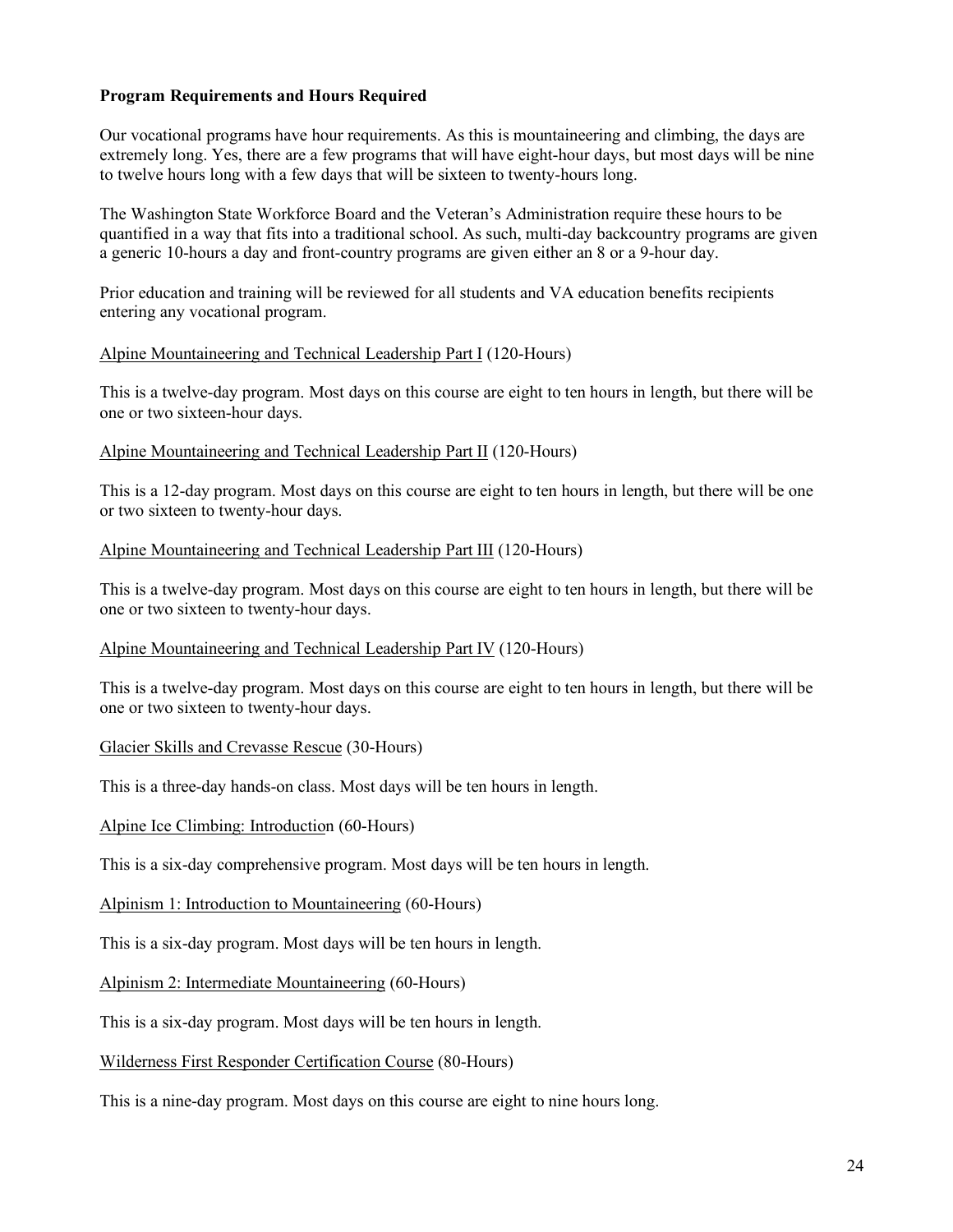# AMGA Single Pitch Instructor Course (27-Hours)

This is a three-day course. Most days on this course are nine hours long.

Professionalism for the Outdoor Educator (40-Hours)

This is a five-day program. The days will be eight-hours long.

Technical Rope Rescue Comprehensive (140-Hours)

This is a 15-day long program with a day off in the middle. Most days on this course are ten hours long.

Leave No Trace Trainer (20-Hours)

This is a two-day long program. The days will be ten hours each.

Leave No Trace Master Educator (50-Hours)

This is a five-day program. The days will be ten hours each.

Avalanche Level I and Rescue Skills (32-Hours)

This is a four-day program and the days are eight hours in length.

Avalanche Pro Level I (40-Hours)

This is a five-day program and the days are eight hours in length.

AMGA Alpine Skills Course (50-Hours)

This is a five-day course and the days are ten hours in length.

AMGA Alpine Guide Course (90-Hours)

This is a nine-day course and the days are ten hours in length.

AMGA Rock Guide Course (100-Hours)

This is a ten-day course and the days are ten hours in length.

AMGA Ski Guide Course (100-Hours)

This is a ten-day course and the days are ten hours in length.

#### **Vocational Course Descriptions, Prerequisites, and Employment Options**

Following are course descriptions.

#### Alpine Mountaineering and Technical Leadership Part I (120 Hours)

In this first 12-day program, we help you develop a complete set of alpine climbing skills for rock, snow, and ice, from the basics on up, and as we progress through each set of skills, we will provide you with a significant amount of practice climbing so you can master each technique. You will learn route finding and hazard assessment skills as well as self-rescue. Through the course you will make a series of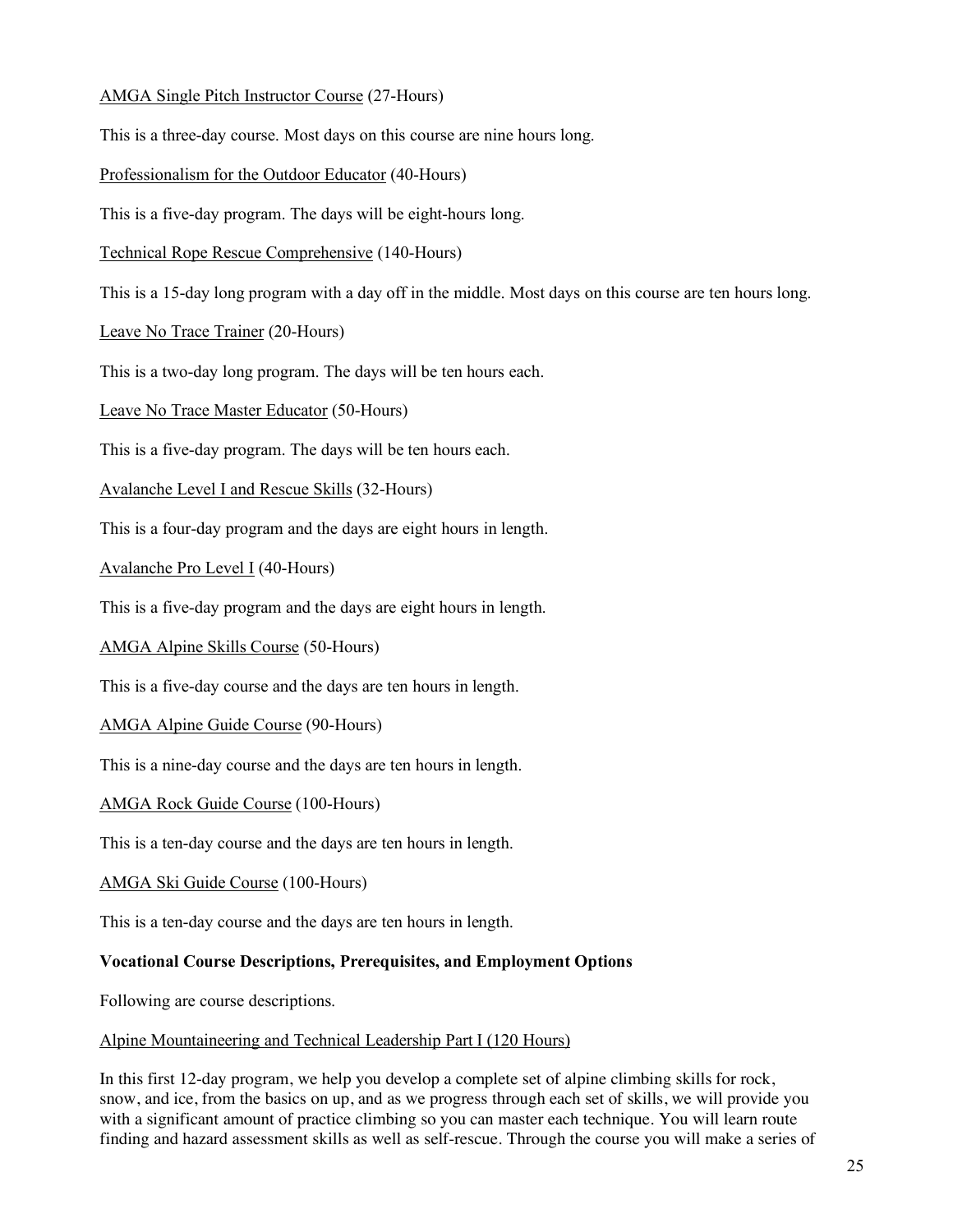classic alpine ascents on rock routes and on major glaciers, and you and your fellow team members will lead the final climb as you apply all the climbing and leadership skills learned during the program.

We place as much emphasis on good mountain judgment as we do on the development of technical skills, and throughout this course we'll help you observe and analyze climbing routes, terrain features, and hazards so that by the end of the program you will have developed the ability to lead a small team safely through a rugged and complex environment and rope teams on basic and intermediate alpine routes. The climbs we make typically include four or five of the following: Mt. Baker, Mt. Shuksan, Glacier Peak, Cutthroat Peak, South Early Winter Spire, Liberty Bell, and Silver Star. Join this course for excellent skills development, diverse and beautiful alpine climbing experience, and preparation for leading your own alpine climbing teams.

# CURRICULUM HIGHLIGHTS:

Alpine Travel & Climbing Skills: (68 hours in total)

- selection  $\&$  use of personal equipment as well as ropes, knots,  $\&$  harnesses (2 hours)
- design concepts, selection,  $\&$  use of technical equipment for rock, snow,  $\&$  ice climbing (8 hours)
- the uses of map, compass, altimeter, and GPS (4 hours)
- principles of glacier travel  $&$  route finding (6 hours)
- belaying techniques on rock, snow,  $\&$  ice (8 hours)
- the concept and application of the self-belay (5 hours)
- self-arrest from all positions (6 hours)
- free climbing technique on rock, snow,  $\&$  ice (8 hours)
- French, German, and American cramponing techniques (8 hours)
- interrelationship, choice between,  $\&$  application of all principal ice axe positions (2) hours)
- rappelling  $&$  prusiking (7 hours)
- glissading for speed  $&$  ease of descent (4 hours)

Objective Hazards Evaluation & Self-Rescue Skills: (19 hours in total)

- evaluation & prediction of mountain weather patterns (6 hours)
- introduction to the assessment of natural hazards (5 hours)
- individual & team crevasse rescue techniques (8 hours)

Leadership Skills: (22 hours in total)

- technical  $\&$  personal functions of individuals in the rope team; role and responsibility (7) hours)
- problem solving: gathering appropriate data & assessment techniques (7 hours)
- evolving leadership roles: individual leadership vs. collective decision making (8 hours)

Environmental Protection Skills: (11 hours in total)

- an introduction to alpine ecology (6 hours)
- Leave No Trace travel, camping,  $&$  climbing skills (5 hours)

#### PREREQUISITES:

- Completed multiple day-long hikes in the mountains
- Camped overnight in the mountains
- Cooked on a backpacking stove
- Backpacked, having carried all of one's camping gear for at least two days and one night
- Packed sufficient food, water and gear for the terrain and weather for a backpacking trip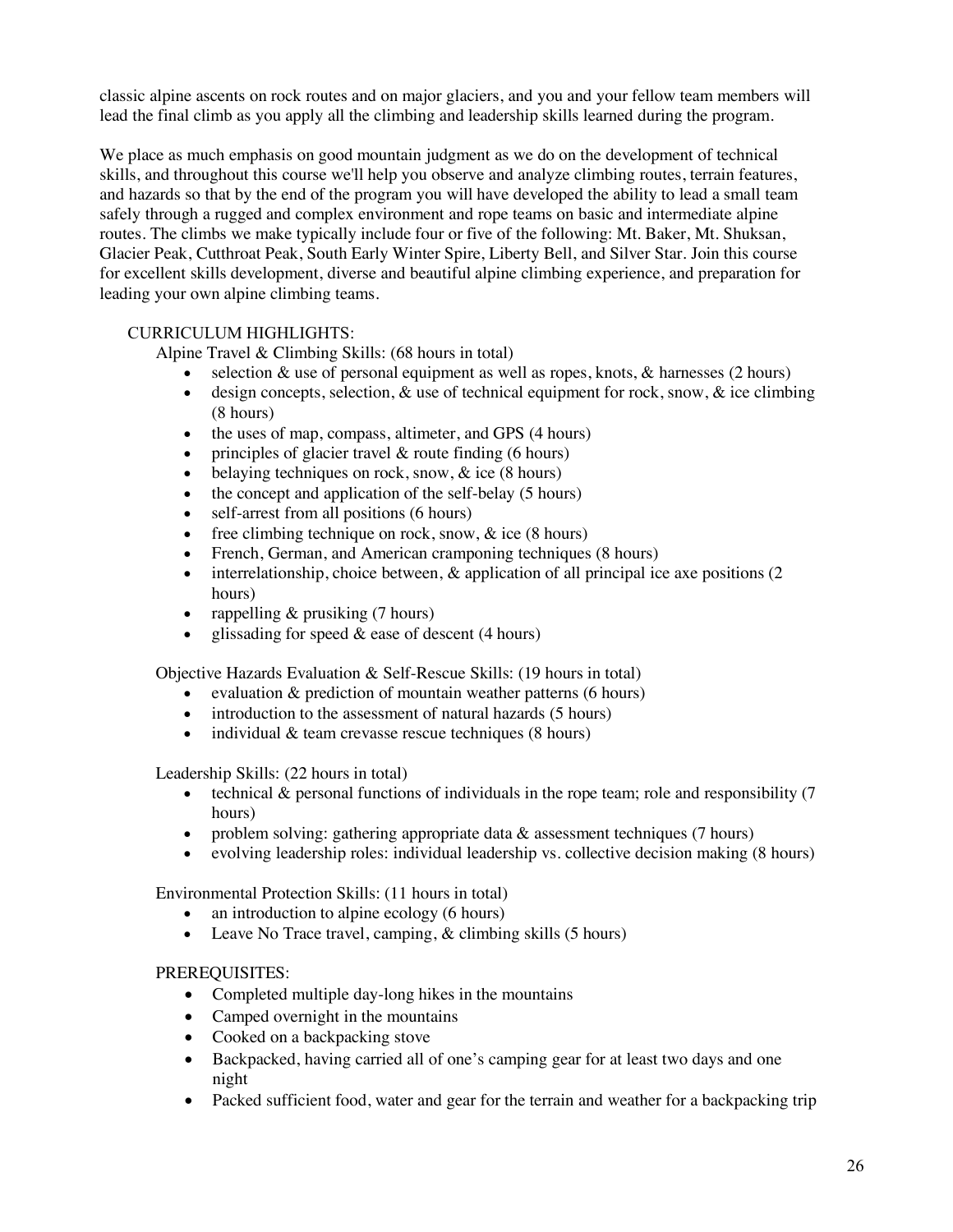Employment options after successful completion of this program as well as sufficient personal practice include but are not limited to backpacking guide, field staff, camp instructor, and adventure guide or instructor. This program can be used as continuing education for current outdoor professionals. See Employment on pages 3-8 for other employment options. This course also serves as a prerequisite for higher-level programs such as the AMTL II, Technical Rope Rescue Comprehensive, AMGA Single Pitch Instructor Course, AMGA Alpine Skills Course, AMGA Alpine Guide Course and AMGA Rock Guide Course.

# Alpine Mountaineering and Technical Leadership Part II (120 Hours)

This program is designed to establish sound judgment in the complex alpine environment as well as a high level of technical ability on rock, snow, and ice. The primary goal of this program is that upon completion, you will be able to function successfully as an alpine climbing leader at an intermediate or more advanced level.

In this second 12-day program you will develop more sophisticated technical skills on snow and ice while making ascents of the rugged glaciers and high peaks of North Cascades National Park and on rock while climbing spectaclar granite routes. This is one of the rare courses in the world that specifically teaches techniques for leading on rock, snow, and ice. You will increase your proficiency in free climbing, and you will also become capable of setting up sophisticated and effective protective systems.

Your instructors will help you refine your skills of route selection, route finding, and natural hazards evaluation. Additionally, we emphasize the development of both the judgment and the specific climbing and protective systems skills required for leading more advanced climbs. It is our goal that you emerge from this program as a qualified rope team leader on both rock and glacier routes.

#### CURRICULUM HIGHLIGHTS

Alpine Travel & Climbing Skills: (57 hours in total)

- introduction to specialized equipment for intermediate and advanced climbing (4 hours)
- advanced problems in map, compass, altimeter, and GPS use (6 hours)
- introduction to the physics of glacier formation & movement for use in route finding and evaluation (4 hours)
- advanced protective systems and anchoring techniques (12 hours)
- intermediate and advanced free climbing techniques (9 hours)
- steep ice climbing technique (13 hours)
- nutrition & menu planning (1 hour)
- self-rescue skills in high angled terrain (8 hours)

Objective Hazards Evaluation & Self-Rescue Skills: (25 hours in total)

- advanced problems in objective hazard assessment (6 hours)
- introduction to avalanche hazard evaluation (2 hours)
- advanced problems in crevasse rescue (8 hours)
- intermediate and advanced climbing techniques (9 hours)

Leadership Skills: (22 hour in total)

- assessing team strength, security, and safety (7 hours)
- technical leadership on snow, ice, and rock (15 hours)

Environmental protection skills: (16 hours in total)

- assessment of the fragility and vitality of several ecosystems (8 hours)
- Leave No Trace travel, camping, & climbing skills (8 hours)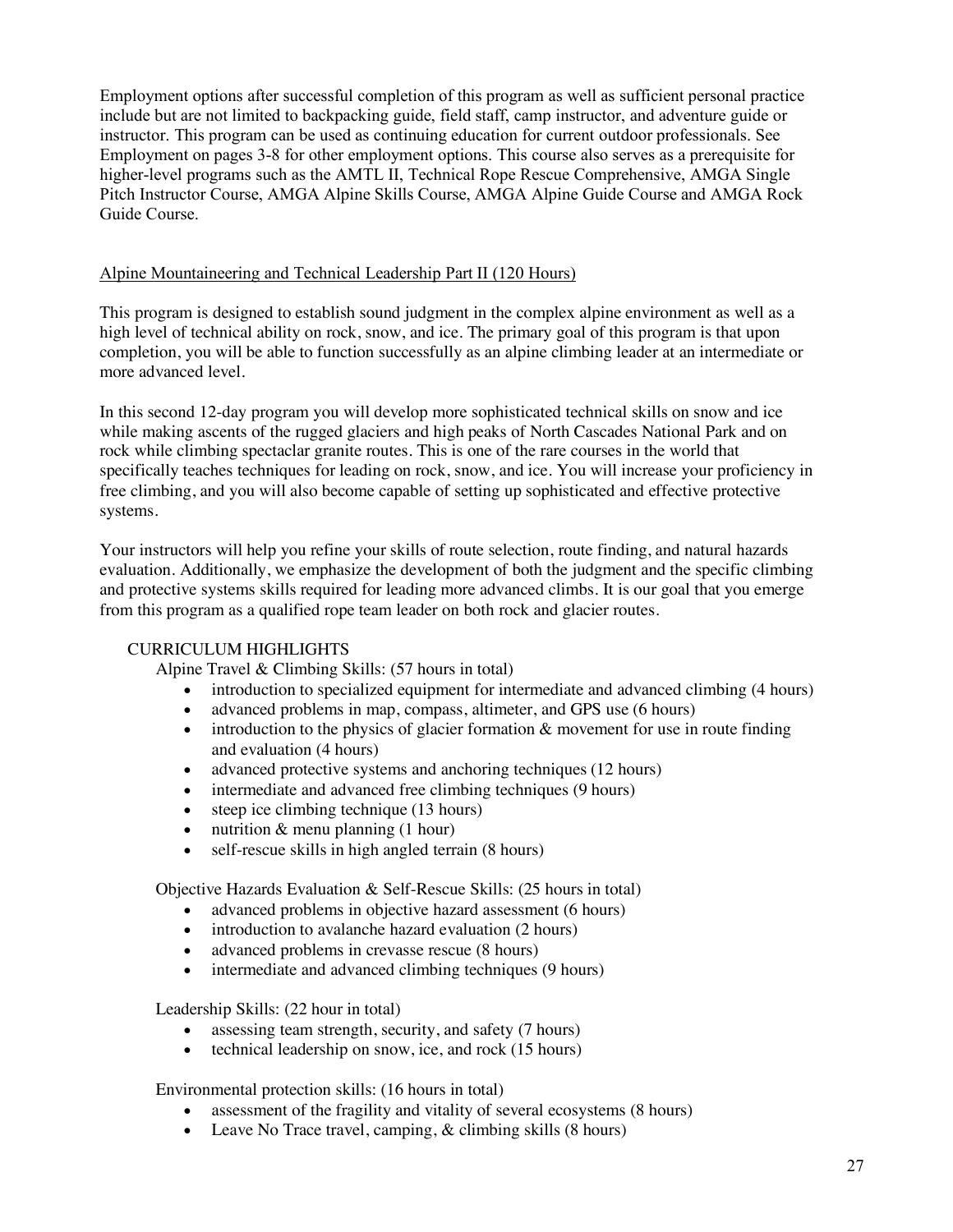# PREREQUISITES:

- Completion of AMTL I training or equivalent experience
- Mountaineering knots and hitches (figure-8 family, bowline family, clove hitch, Münter hitch, Prusik hitch)
- Basic top-rope and lead belay techniques
- Setting up anchors for a top-roped rock climb at a crag
- Basic rappelling techniques
- Use of crampons and ice axe
- Self-arrest maneuvers
- Crevasse rescue procedures (both how to get yourself out if you fall in a crevasse, and also how to set up a hauling system to rescue a fallen partner)
- Climbed a glaciated peak within the last two years
- Climbed a multipitch alpine rock route within the last two years
- Set up a crevasse rescue system in the last two years
- Successful completion of Glacier Skills and Crevasse Rescue or equivalent experience
- Successful completion of Alpinism 2: Intermediate Mountaineering or equivalent experience

Employment options after successful completion of this program as well as sufficient personal practice include but are not limited to backpacking guide, field staff, camp staff, and adventure guide or instructor. The program can be used as continuing education for current outdoor professionals. See Employment on pages 3-8 for other employment options. This program also serves as a prerequisite for higher-level programs such as the AMTL III, Technical Rope Rescue Comprehensive, Alpine Ice Introduction, AMGA Alpine Skills Course, AMGA Alpine Guide Course and AMGA Rock Guide Course.

#### Alpine Mountaineering and Technical Leadership Part III (120 Hours)

The third portion of the Alpine Mountaineering and Technical Leadership Program provides the opportunity to practice and apply the skills that you learned in Parts I and II while engaging in a series of new advanced alpine techniques.

The earlier courses laid a solid foundation for your skills as a mountaineer, an ice climber, and a rock climber. This advanced level course provides an opportunity for you to apply those techniques and to expand on them while specializing in a specific type of alpine travel.

The Part III program offers two different specializations. The first is an aid climbing/big wall course, combined with a mountaineering expedition to a remote part of the North Cascades. The second option is an advanced alpine rock climbing trip that will combine a technical climbing seminar with an expedition to the remarkable granite rock spires that rise from the complex, heavily glaciated terrain of Bugaboo Provincial Park in British Columbia. (Please note that this second option is not approved to be funded by VA education benefits.)

In order to participate in this high-end training and expedition, you must first complete Parts I and II or have equivalent training. If you took Part II more than a year and a half prior, you will need to take a four-day refresher course. If you have engaged in a significant amount of climbing in the interim this may be waived.

Both options offer the unique opportunity for participants to co-lead a mini-expedition and to obtain further instruction.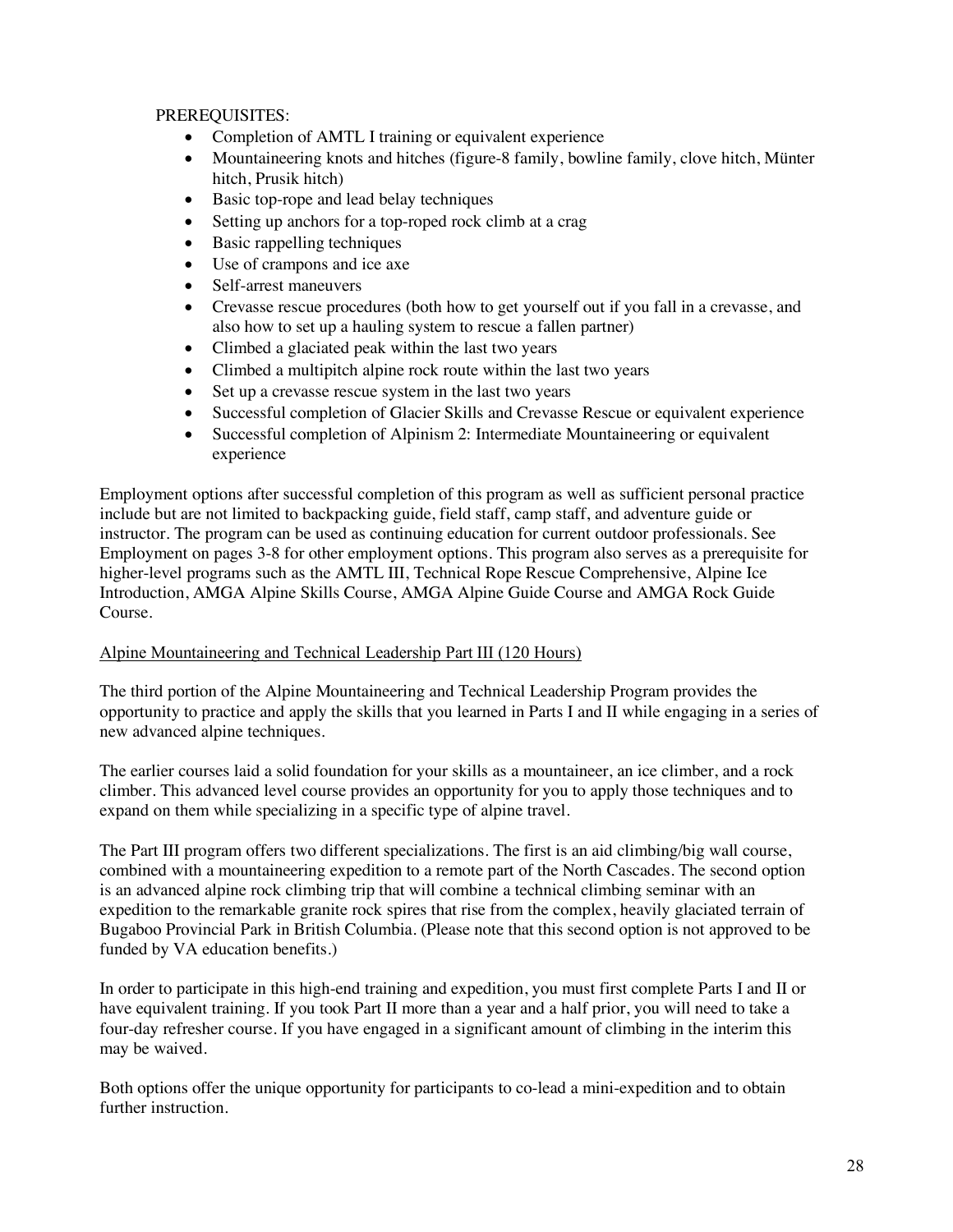The third part of our Alpine Mountaineering and Technical Leadership series includes two options. Each of these options run on different dates. And though some may wish to participate in only one of these options, others will want to continue to expand their climbing and expeditionary skills by participating in both. Those who wish to use VA education benefits can choose to attend the option IIIa.

- Remote Cascades (IIIa) Advanced Alpine Mountaineering and Rock Climbing, Aid Climbing, Big Wall Techniques & Remote Cascade Expedition
- Bugaboos (IIIb) Advanced Alpine Rock Climbing, Squamish Multi-Pitch Rock Efficiency Clinic and Bugaboos Expedition

It is our primary goal that upon completion of this program you will be able to function successfully as an alpine climbing leader at an advanced level. Climbers who successfully complete all 4 parts of this program receive certification in Alpine Mountaineering Expedition Leadership. One does not need to complete Parts IIIa and IIIb to attain this certification. However, you will receive an endorsement based on the part that you choose to complete. Those who elect to complete more than one section will be awarded additional endorsements on their certification.

If you elect to take more than one version of the AMTL III, the second course at the AMTL III Level will be counted as an AMTL IV and you will be awarded your certificate of Alpine Mountaineering Expedition Leadership.

# CURRICULUM HIGHLIGHTS

Advanced Aid and Free Climbing Skills: (46 hours in total)

- $\bullet$  selection  $\&$  use of personal equipment for an aid climb including specific ropes, harnesses, & equipment (2 hours)
- design concepts, selection  $\&$  use of technical equipment for mixed aid  $\&$  free climbing (2 hours)
- advanced rigging for multi-pitch climbing (6 hours)
- use of big wall gear  $\&$  equipment including etriers, daisy chains, mechanical ascenders, haul bags, port-a-ledges, leeper cams, hooks & an assortment of other gear (8 hours)
- use of fixed lines (1 hour)
- strategy for multi-pitch aid or mixed climbs (5 hours)
- strategies for multi-pitch descents (4 hours)
- techniques for hauling, big wall bivies,  $\&$  for pendulums (3 hours)
- clean aid climbing techniques (7 hours)
- complex hauling systems (3 hours)
- management of hanging belays (3 hours)
- strategies for multi-day routes (2 hours)

Expeditionary Skills: (17 hours in total)

- planning and preparing for a large scale backcountry expedition (6 hours)
- continued training on the use of maps, compasses, GPS, and guidebooks (4 hours)
- strategizing for multi-day "carry over" routes in a remote setting (7 hours)

Ice Climbing and Mountaineering Skills: (24 hours in total)

- study of ice climbing technique including all ice axe positions (9 hours)
- study of glacial structures and ice structures (2 hours)
- development of advanced technical protective systems in an alpine setting (6 hours)
- advanced study of movement over complex alpine terrain (7 hours)

Objective Hazards Evaluation & Self-Rescue Skills: (12 hours in total)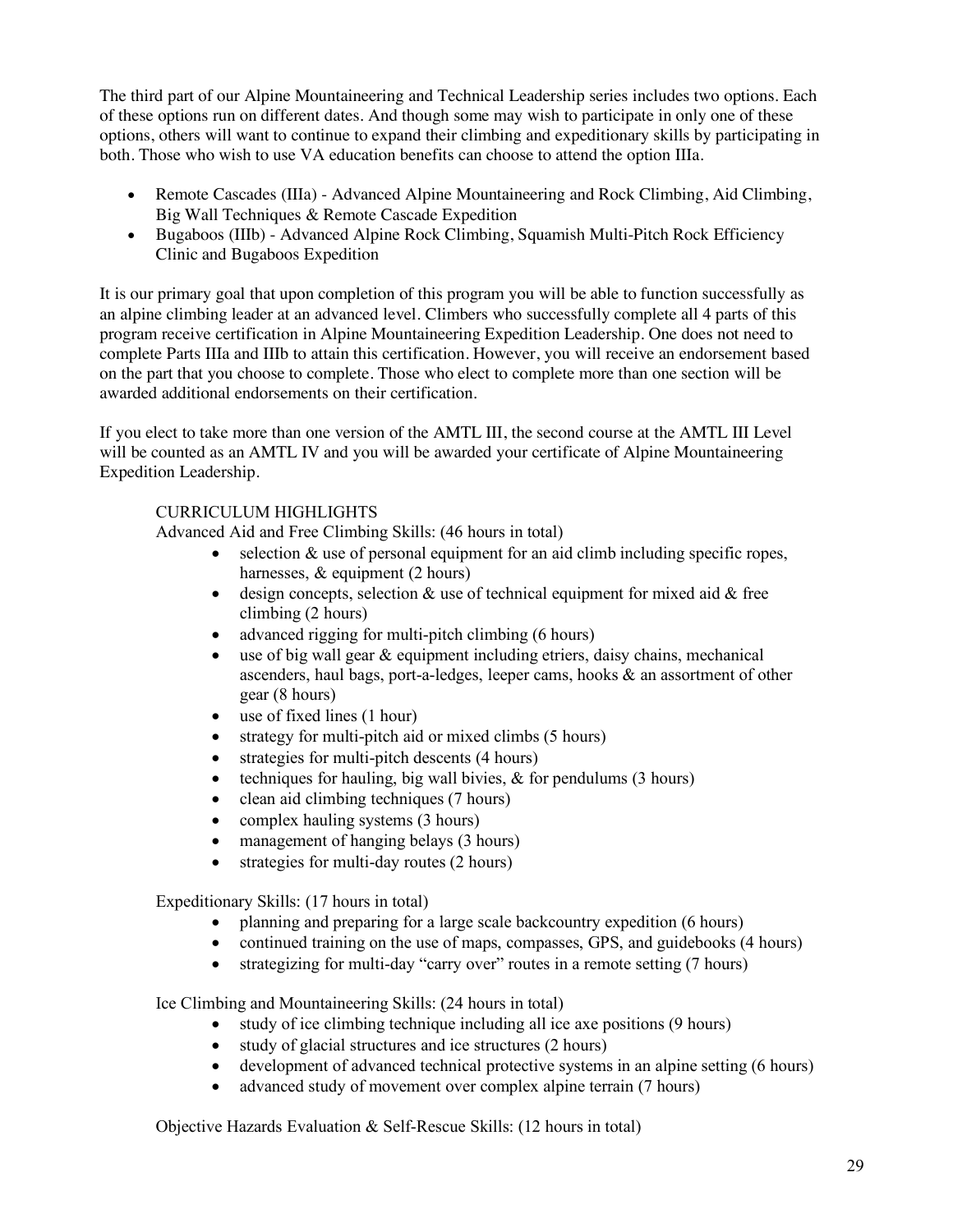- evaluation & prediction of mountain weather patterns (2 hours)
- introduction to the assessment of natural hazards (2 hours)
- individual & team crevasse rescue techniques (8 hours)

Leadership Skills: (21 hours in total)

- study and practice of individual technical leadership skills (10 hours)
- technical & personal functions of individuals on an ascent: roles & responsibility (3) hours)
- problem solving: gathering appropriate data  $\&$  assessment techniques (3 hours)
- evolving leadership roles: individual leadership vs. collective decision making (2 hours)
- large and small team expeditionary leadership strategy (3 hours)

# PREREQUISITES:

- Successful completion of AMTL I and AMTL II or equivalent experience
- Ability to confidently and smoothly lead 5.6 traditional rock
- Ability to build a traditional rock anchor without direct supervision
- Ability to properly rig an autoblocking device in a multipitch environment
- Strong understanding of French Technique
- Ability to lead 45-degree ice
- Successful completion of Glacier Skills and Crevasse Rescue or equivalent experience
- Successful completion of Alpine Ice: Introduction or equivalent experience

This program can be used as continuing education for current mountain guides, instructors, or outdoor professionals. Employment options after successful completion of this program as well as sufficient personal practice include but are not limited to backpacking guide, field staff, adventure guide, rock gym instructor and rock or mountain guide apprentice. See Employment on pages 3-8 for other employment options. This program also serves as a prerequisite for higher-level courses such as the AMTL IV, Technical Rope Rescue Comprehensive, Alpine Ice Introduction, AMGA Alpine Skills Course, AMGA Alpine Guide Course and AMGA Rock Guide Course.

#### Alpine Mountaineering and Technical Leadership Part IV (120 Hours)

The final portion of the AMTL program offers participants the opportunity to develop their skills in one of three technical environments. The first option is a Winter Ski Mountaineering Program in the North Cascades of Washington State, the second is a program to develop more sophisticated technical skills on rock, snow and ice on the Ptarmigan Traverse in the North Cascades and the third is to the Bravo Glacier on Canada's Mount Waddington. Those who wish to use VA education benefits are eligible can elect to use them for the ski program and the Ptarmigan Traverse in Washington State.

Students who complete all four parts of the AMTL series will receive a certificate of Alpine Mountaineering Expedition Leadership. Students may also elect to take a second version of Part III as a substitution for these Part IV options to receive this certificate.

# CURRICULUM HIGHLIGHTS FOR MT. WADDINTON OR PTARMIGAN TRAVERSE OPTION

Alpine Mountaineering Skills: (49 hours in total)

- Development of mixed climbing skills participants will transition from snow climbing to rock climbing on most routes. (7 hours)
- continued development of movement skills on moderate ice and technical rock (6 hours)
- development of simul-climbing skills on lower angled ice with running belays (4 hours)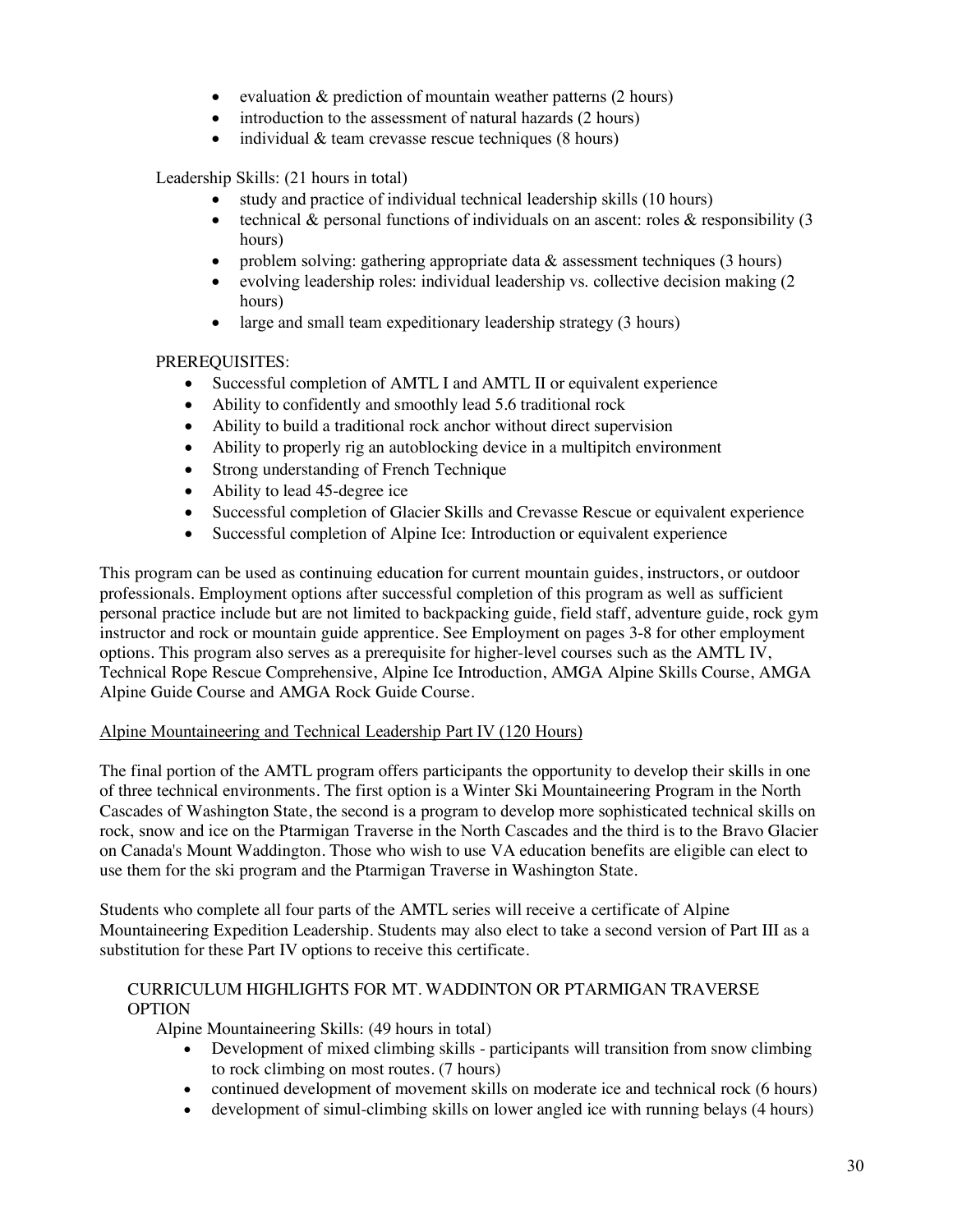- study and practice of transitions between glacier travel mode and technical climbing mode (5 hours)
- continued study of the proper choice between and application of the primary ice axe positions: piolet canne, panne, manche, poignard, ramasse, rampe, ancre, and traction (3 hours)
- specialized designs and uses of alpine and technical tools in high angle climbing (2) hours)
- free climbing technique on alpine rock (10 hours)
- advanced concepts in the proper selection and placement of snow, ice and rock gear for belays and intermediate protection (8 hours)
- integration of specific skills with the general goals of efficient, safe, and self-dependent climbing (4 hours)

Expeditionary Skills: (10 hours in total)

- continued training on the use of maps, compasses, GPS, and guidebooks (2 hours)
- strategizing for multi-day backcountry tours in a remote setting (2 hours)
- practical application of expeditionary staged camp techniques (6 hours)

Mountaineering Skills: (25 hours in total)

- review of glacial and ice structures (2 hours)
- continued development of mountain sense and the ability to follow a "line of weakness" (5 hours)
- development of advanced technical protective systems in an alpine setting (9 hours)
- advanced study of movement over complex alpine terrain (9 hours)

Objective Hazards Evaluation & Self-Rescue Skills: (12 hours in total)

- evaluation & prediction of mountain weather patterns (2 hours)
- introduction to the assessment of natural hazards (2 hours)
- individual & team crevasse rescue techniques (8 hours)

Leadership Skills: (24 hours in total)

- continued study and practice of individual technical leadership skills (10 hours)
- development of technical leadership strategies on complex terrain (4 hours)
- technical & personal functions of individuals on an ascent: roles & responsibility  $(3)$ hours)
- problem solving: gathering appropriate data  $\&$  assessment techniques (2 hours)
- evolving leadership roles: individual leadership vs. collective decision making (3 hours)
- large and small team expeditionary leadership strategy (2 hours)

# CURRICULUM HIGHLIGHTS FOR SKI MOUNTAINEERING OPTION

Ski Mountaineering Skills: (49 hours in total)

- selection and understanding of ski touring gear (2 hours)
- selection and understanding of transceivers and avalanche equipment (2 hours)
- development of backcountry ski technique (12 hours)
- terrain analysis for uphill and downhill track setting (2 hours)
- development of tour planning strategies (2 hours)
- development of evaluative skills for avalanche terrain (2 hours)
- practical application of snow analysis and record keeping (2 hours)
- construction of snow caves, igloos and emergency shelters (6 hours)
- packing and pulling an expedition sled (6 hours)
- crevasse rescue techniques involving ski equipment (6 hours)
- practical application of self-belay and self-arrest while ski touring (3 hours)
- practical application of rappel techniques while wearing skis (4 hours)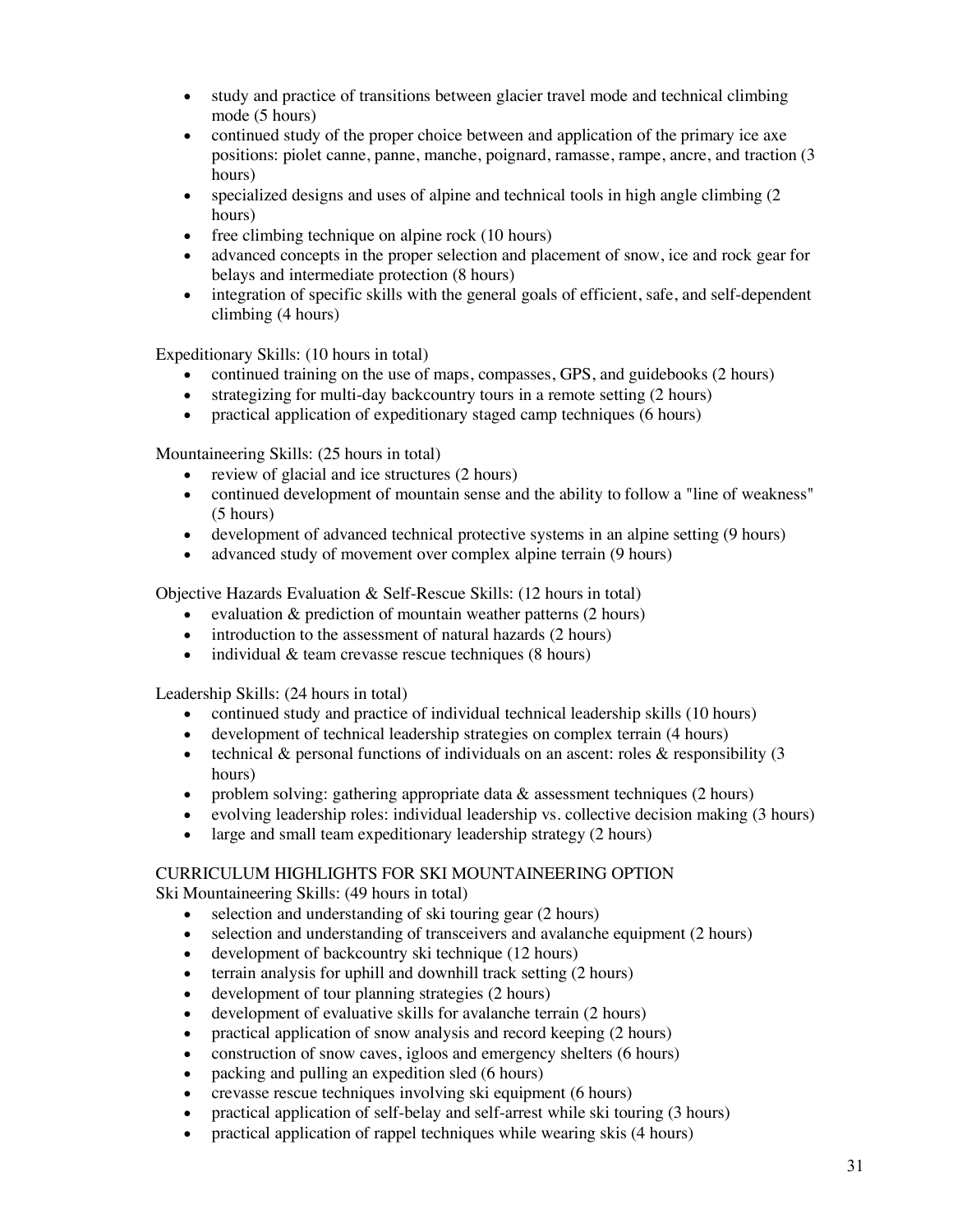Expeditionary Skills: (10 hours in total)

- continued training on the use of maps, compasses, GPS, and guidebooks (2 hours)
- strategizing for multi-day backcountry tours in a remote setting (2 hours)
- practical application of expeditionary staged camp techniques (6 hours)

Mountaineering Skills: (25 hours in total)

- review of glacial and ice structures (2 hours)
- continued development of mountain sense and the ability to follow a "line of weakness" (5 hours)
- development of advanced technical protective systems in an alpine setting (9 hours)
- advanced study of movement over complex alpine terrain (9 hours)

Objective Hazards Evaluation & Self-Rescue Skills: (12 hours in total)

- evaluation & prediction of mountain weather patterns (2 hours)
- introduction to the assessment of natural hazards (2 hours)
- individual & team crevasse rescue techniques (8 hours)

Leadership Skills: (24 hours in total)

- continued study and practice of individual technical leadership skills (10 hours)
- development of technical leadership strategies on complex terrain (4 hours)
- technical & personal functions of individuals on an ascent: roles & responsibility  $(3)$ hours)
- problem solving: gathering appropriate data & assessment techniques (2 hours)
- evolving leadership roles: individual leadership vs. collective decision making (3 hours)
- large and small team expeditionary leadership strategy (2 hours)

# PREREQUISITES:

- Successful completion of AMTL I, AMTL II and AMTL III or equivalent experience.
- Successful completion of Glacier Skills and Crevasse Rescue or equivalent experience
- If one elects to participate in the ski mountaineering option, skiers must have successfully completed an Avalanche Level I Course and Rescue Day course or the equivalent.

This program can be used as continuing education for current mountain guides, instructors and outdoor professionals. Employment options after successful completion of this program as well as sufficient personal practice include but are not limited to rock or mountain guide apprentice, work in the National Park system as a backcountry ranger, or University Outdoor Program coordinator. See Employment on pages 3-8 for other employment options. This program also serves as a prerequisite for higher-level programs such as the Technical Rope Rescue Comprehensive, AMGA Alpine Skills Course, AMGA Alpine Guide Course, AMGA Rock Guide Course, and AMGA Ski Guide Course, depending on which option you take.

#### Glacier Skills and Crevasse Rescue (30 Hours)

The Glacier Skills and Crevasse Rescue course is a three-day hands-on class that fully takes place on the massive glaciers of Washington's Mt. Baker, considered the best glacier training ground in the U.S. The intent is to give students the fundamental skills to be a contributing member of a rope team. This is an introductory level course and is essential to build your tool kit in order to kick off your mountaineering career. Continual improvement of our curriculum ensures that this course is a good way to keep up with the state of the art for continuing education as well.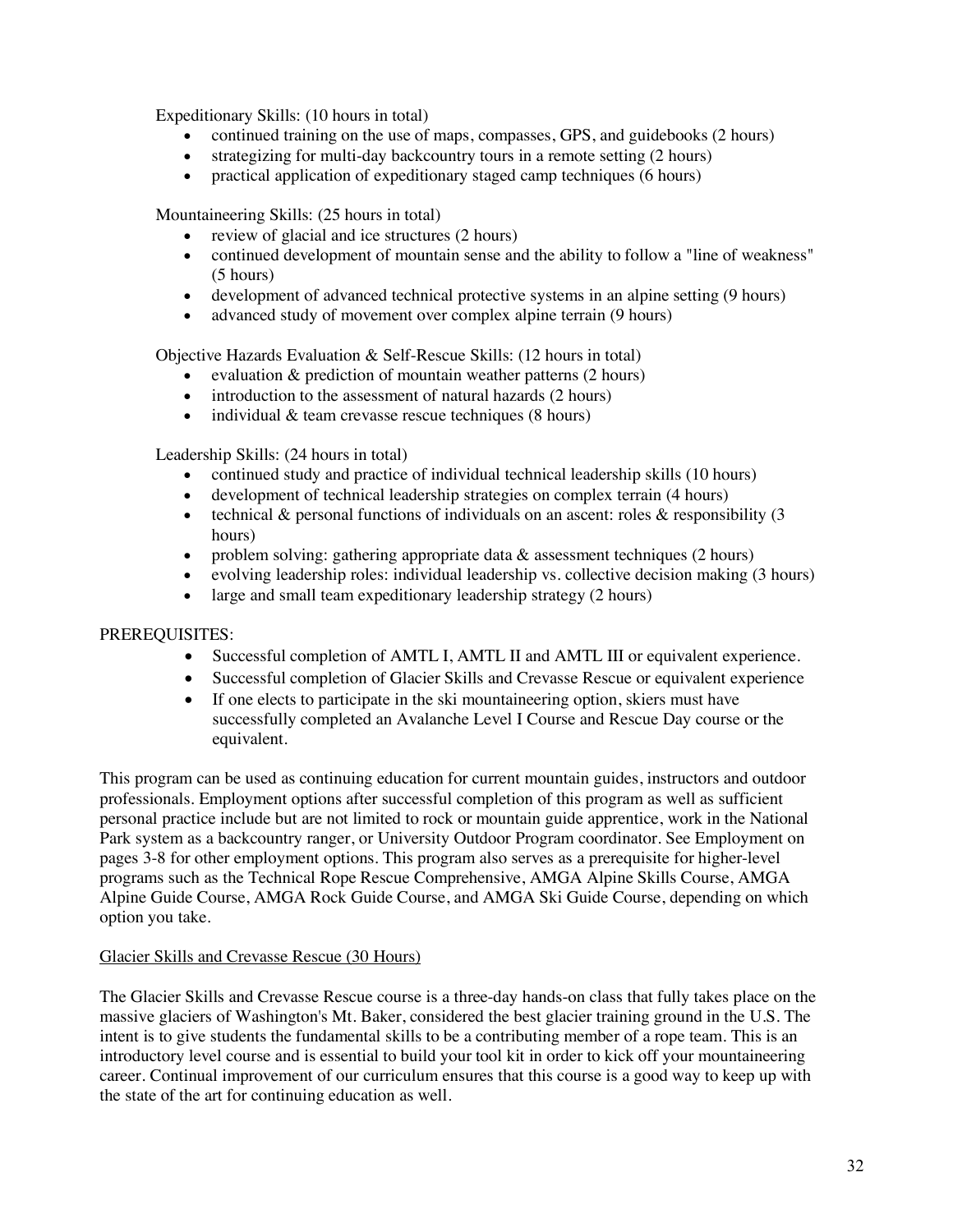In this course, you will learn front pointing and French cramponing techniques, the eight principal ice axe positions, self-arrest, anchor placement, procedures for glacier travel, crevasse rescue technique, and route finding.

We recommend this program for climbers who would like to brush up on glacier travel skills in preparation for other programs, as these skills are prerequisites for intermediate courses and some students might have all the other required skills except for glacier travel and crevasse rescue.

Though this program takes place on the upper flanks of Mt. Baker, we do not make a summit attempt. Instead, we maximize our instructional time and dedicate our three days to learning and practicing essential glacier travel skills.

# CURRICULUM HIGHLIGHTS:

- selection  $\&$  use of personal equipment as well as ropes, knots,  $\&$  harnesses (2 hours)
- the uses of map, compass, altimeter, and GPS (2 hours)
- principles of glacier travel, route finding, glaciation, mountain weather, & geology (4) hours)
- self-arrest from all positions (4 hours)
- French, German, and American cramponing techniques (3 hours)
- interrelationship, choice between,  $\&$  application of all principal ice axe positions (2) hours)
- rope work (5 hours)
- snow anchors (4 hours)
- rappelling  $&$  prusiking (4 hours)

#### PREREQUISITES:

- Completed multiple day-long hikes in the mountains
- Camped overnight in the mountains
- Cooked on a backpacking stove
- Backpacked, having carried all of one's camping gear for at least two days and one night
- Packed sufficient food, water and gear for the terrain and weather for a backpacking trip

This program can be used as continuing education for current mountain guides, instructors, or other outdoor professionals. Employment options after successful completion of this program as well as sufficient personal practice include, but are not limited to backpacking guides, field staff, adventure guides and co-leaders or apprentices. See Employment on pages 3-8 for other employment options. This course also serves as a prerequisite for higher-level programs such as the AMTL II, III, & IV, Technical Rope Rescue Comprehensive, Alpine Ice Introduction, AMGA Alpine Skills Course, AMGA Alpine Guide Course and AMGA Rock Guide Course.

#### Alpine Ice Climbing: Introduction (60 Hours)

The first course offered by AAI in 1975, this intensive program provides thorough instruction in all the skills required on difficult alpine ice climbs. Through this curriculum, you will develop a complete repertoire of state-of-the-art high-angle snow and ice climbing skills and learn to apply them efficiently in all conditions. All of this instruction is located in America's top glacier training area, the Coleman Glacier of Mt. Baker.

Participants are instructed in a highly refined, hybrid ice climbing technique that combines the most effective aspects of American, German, and French approaches to snow and ice. Groups are very small and there is flexibility in emphasis according to individual need.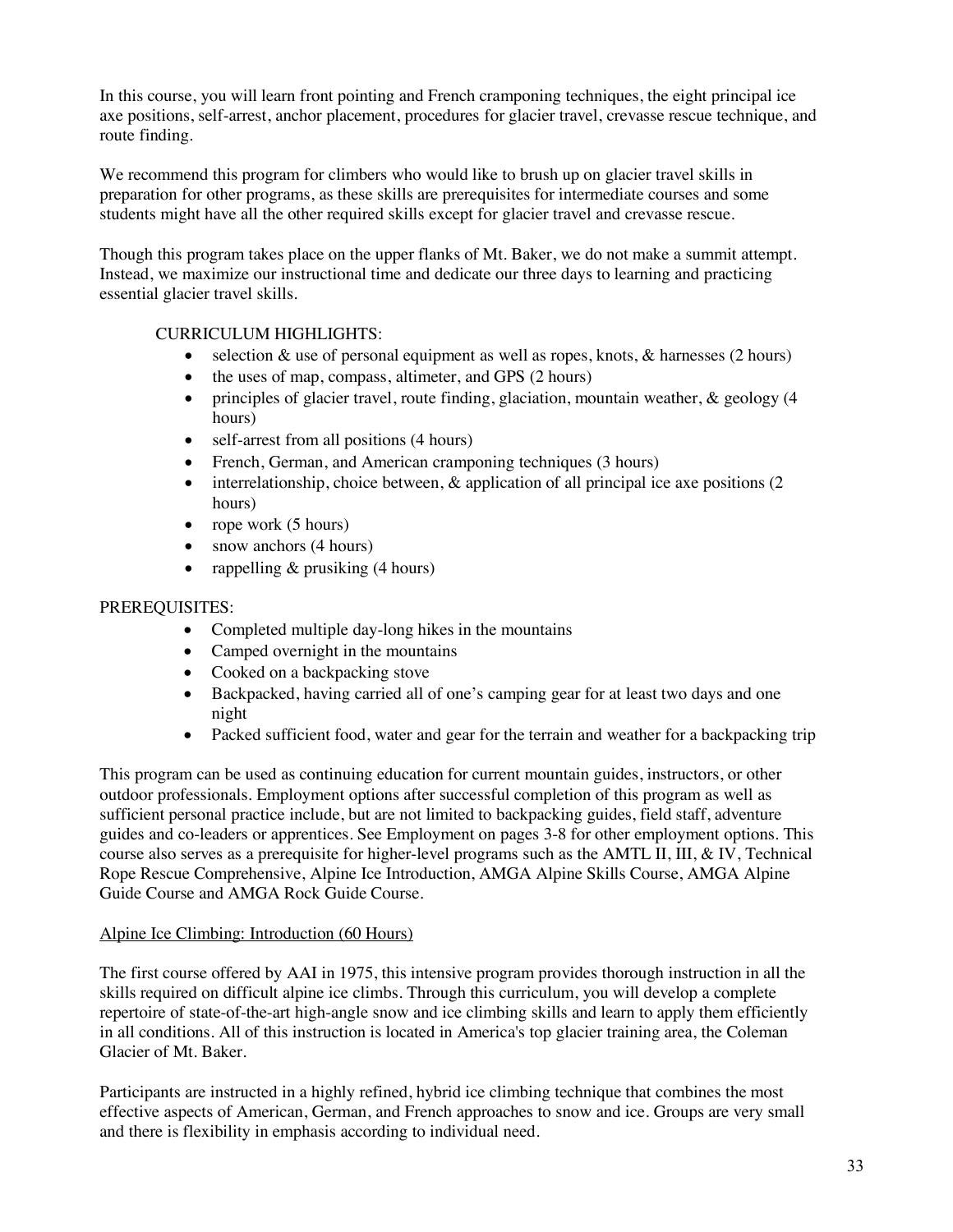# CURRICULUM HIGHLIGHTS:

- Design concepts, performance, and selection of ice axes & technical tools (2 hours)
- Proper choice between and application of the primary ice axe positions: piolet canne, panne, manche, poignard, ramasse, rampe, ancre, and traction (5 hours)
- Choice between and application of American, French, and German cramponing techniques (4 hours)
- Proper selection and placement of ice screws, snow flukes & pickets for belays and intermediate protection (6 hours)
- The uses of mechanical belay devices in alpine climbing (4 hours)
- Specialized designs and uses of alpine and technical tools in high angle climbing (4 hours)
- Free climbing technique on overhanging ice (8 hours)
- Setting up and operating hanging belays (4 hours)
- The uses of prusiks (3 hours)
- Crevasse rescue techniques: self-rescue, pulley systems, and pulley system combinations (8 hours)
- The use of skiing glissades for ease and speed of descent (2 hours)
- Glacial structure and movement: using large external landforms to predict inner glacial structures and hence the difficulties and hazards of a potential route (2 hours)
- Evaluation of the objective hazards of avalanche, rock fall, and ice fall (2 hours)
- Integration of specific skills with the general goals of efficient, safe, and self-dependent climbing (4 hours)
- Leave No Trace travel, camping, & climbing (2 hours)

# PREREQUISITES:

- Completed multiple day-long hikes in the mountains
- Camped overnight in the mountains
- Cooked on a backpacking stove
- Backpacked, having carried all of one's camping gear for at least two days and one night
- Packed sufficient food, water and gear for the terrain and weather for a backpacking trip
- Basic alpine mountaineering experience
- Basic snow climbing skills
- Basic glacier travel skills
- Successful completion of AMTL II, AMTL III, or equivalent experience
- Successful completion of Glacier Skills and Crevasse Rescue or equivalent experience

This program can be used as continuing education for current mountain guides, instructors, or other outdoor professionals. Employment options after successful completion of this program as well as sufficient personal practice include but are not limited to field staff, adventure guide, or ice climbing coinstructor or apprentice. See Employment on pages 3-8 for other employment options. This program also serves as a prerequisite for higher-level programs such as the AMTL III, AMGA Alpine Skills Course, and AMGA Alpine Guide Course.

#### Alpinism 1: Introduction to Mountaineering (60 Hours)

This course is intended to serve as an intensive and complete introduction to off-trail alpine travel, and to all the fundamental alpine mountaineering skills of rock, snow, and ice climbing. The course is presented in the most highly glaciated area in the conterminous forty-eight states and offers exposure to an unusually large variety of landforms and climbing surfaces. Groups are small and individual attention is very great, allowing instructors to respond to participants who are progressing at different rates or who want emphasis on different parts of the curriculum.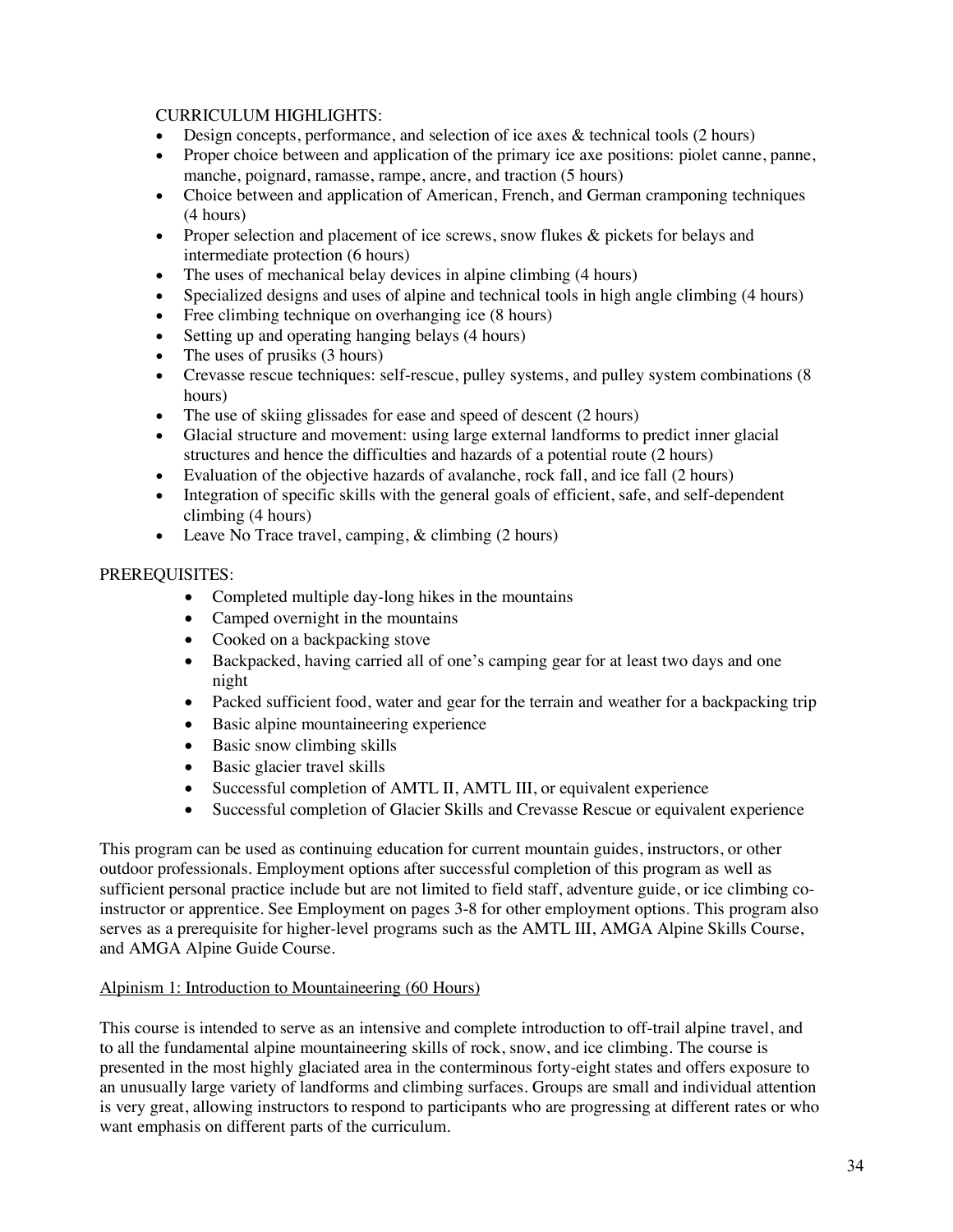Upon completion of the program, each participant should be qualified as a technically competent rope team member capable of making alpine mountaineering ascents on routes of intermediate difficulty.

# CURRICULUM HIGHLIGHTS:

Climbing Skills: (43 hours in total)

- Selection and use of personal equipment (1 hour)
- Selection and use of ropes, knots, and harnesses (1 hour)
- Selection and use of rock, snow,  $\&$  ice anchors for belays  $\&$  intermediate protection (4 hours)
- Belaying techniques on rock, snow, and ice (5 hours)
- Free climbing techniques on low and high angle rock, snow, and ice (9 hours)
- Principles of glacier travel  $\&$  route finding (5 hours)
- Self-arrest; rappelling,  $\&$  prusiking (5 hours)
- The concept and application of the self-belay (5 hours)
- Individual & team crevasse rescue techniques (8 hours)

General Mountain Skills: (17 hours in total)

- Leave No Trace travel, camping, and climbing (5 hours)
- An introduction to alpine ecology (2 hours)
- Map, compass, altimeter and GPS use: reading, intersection, and triangulation (3 hours)
- Evaluation and prediction of mountain weather patterns (2 hours)
- Introduction to avalanche hazard evaluation (2 hours)
- Introduction to first aid and the evacuation of injured climbers (3 hours)

# PREREQUISITES:

- Completed multiple day-long hikes in the mountains
- Camped overnight in the mountains
- Cooked on a backpacking stove
- Backpacked, having carried all of one's camping gear for at least two days and one night
- Packed sufficient food, water and gear for the terrain and weather for a backpacking trip
- Good physical condition
- Ability to carry 45-55-pound backpack for multiple hours
- Stamina to hike for over 8 hours (including breaks and with lesser pack weight)

Employment options after successful completion of this program as well as sufficient personal practice include but are not limited to backpacking guide, field staff, and adventure guide or instructor. This program can be used as continuing education for current mountain guides, instructors, or other outdoor professionals. See Employment on pages 3-8 for other employment options. The Alpinism 1 also serves as a prerequisite for other programs such as the Alpinism 2, AMTL II, and AMGA Alpine Skills Course.

#### Alpinism 2: Intermediate Mountaineering (60 Hours)

This program is designed for climbers who have participated in introductory level mountaineering training or who have a similar level of skill and climbing experience. In this program you will review and refresh those glacier and alpine rock skills and advance your climbing to the next level. It includes three days on alpine rock and three on glacier routes.

To qualify for the course, you need to have a few days of rock climbing under your belt plus previous experience with the basics of self-arrest, cramponing, crevasse rescue, and glacier travel. We review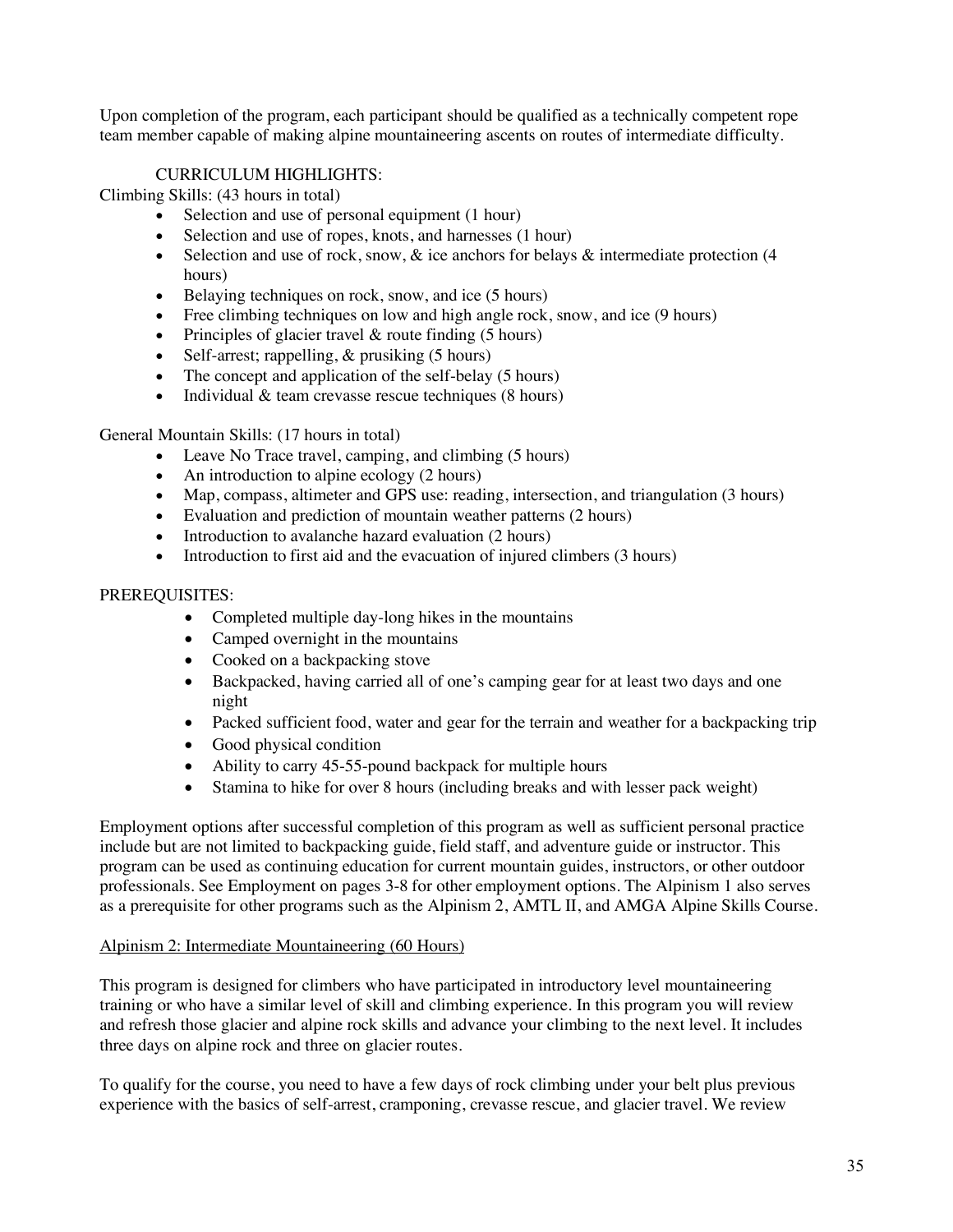those skills briefly and then build on them in order to help you move confidently to the intermediate level of alpine climbing.

For the first day of the alpine rock section of this program, we use an easily accessible cragging area just east of the Cascade crest. We work on anchors, belaying, and free climbing technique, and during this day you will also refresh your knowledge and develop more advanced skills with knots, building and equalizing anchors, and managing the rope.

On our second and third days, we apply those skills to multi-pitch routes on Liberty Bell and South Early Winter Spire, both above Washington Pass, the Cascade's premier alpine rock climbing area. During these multi-pitch climbs, your guide will continue to evaluate your climbing technique and help you refine it as you become steadily more comfortable with challenging ground and exposure.

We then shift to a different part of the North Cascades for an ascent of a major glaciated peak, most commonly Mt. Shuksan, Sahale Peak, or Eldorado Peak. The routes we climb offer excellent snow and ice climbing, and these peaks are among the most beautiful glaciated mountains in North America. In addition to reviewing skills, throughout this program your guide will help you advance your technique and complete your repertoire of skills for intermediate level mountaineering and ascents. Additionally, we will involve you with route finding and terrain assessment with the goal of helping you further develop good mountaineering judgment. As in all AAI programs, we will also thoroughly cover Leave No Trace skills so that you can minimize or eliminate impacts on the environment whenever you camp and climb.

By the time you have completed the classic ascents in this program, you will have become a climber who is more highly skilled, a better judge of hazards, and adept at applying LNT techniques in a variety of mountain environments.

#### CURRICULUM HIGHLIGHTS:

Alpine Travel & Climbing Skills: (51 hours in total)

- Selection of specialized equipment for intermediate climbing (3 hours)
- Intermediate problems in maps, compass, altimeter, and GPS use (4 hours)
- Introduction to the physics of glacier formation & movement for use in route finding and evaluation (8 hours)
- Intermediate free climbing techniques (10 hours)
- Toprope systems (4 hours)
- Traditional climbing gear removal (3 hours)
- Knot passing (2 hours)
- Multi-pitch climbing systems and anchoring techniques (10 hours)
- Intermediate problems in crevasse rescue (5 hours)
- Intermediate problems in objective hazard assessment (2 hours)

General Mountain Skills: (9 hours in total)

- Leave No Trace travel, camping, and climbing (5 hours)
- Alpine ecology: the fragility and vitality of several ecosystems (2 hours)
- Evaluation and prediction of mountain weather patterns (2 hours)

#### PREREQUISITES:

- Successful completion of Alpinism 1 or equivalent experience
- Completed multiple day-long hikes in the mountains
- Camped overnight in the mountains
- Cooked on a backpacking stove
- Familiarity with the basics of rock climbing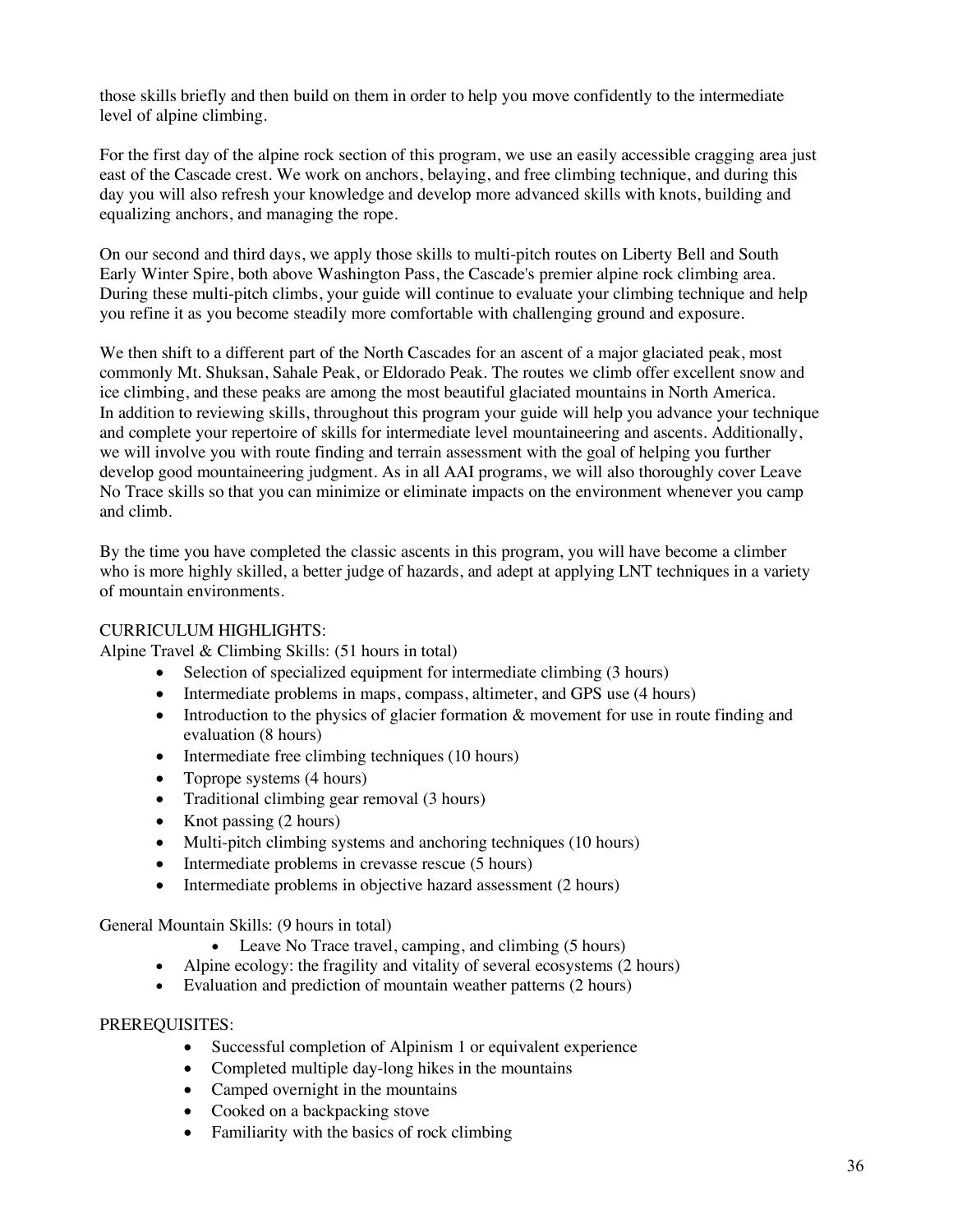- Previous experience with self-arresting, cramponing, crevasse rescue, and glacier travel
- Backpacked, having carried all of one's camping gear for a least two days and one night
- Packed sufficient food, water and gear for the terrain and weather for a backpacking trip

This program can be used as continuing education for current mountain guides, instructors, or other outdoor professionals. Employment options after successful completion of this program as well as sufficient personal practice include but are not limited to backpacking guide, field staff, and adventure guide or instructor. See Employment on pages 3-8 for other employment options. The Alpinism 2 also serves as a prerequisite for other programs such as the AMTL II, AMGA Alpine Skills Course, and AMGA Alpine Guide Course.

### Wilderness First Responder Certification Course (80 Hours)

The Wilderness First Responder course is an 80-hour program that was designed to provide outdoor educators and active outdoor practitioners with the skills they need to deal with a wide array of medical issues and traumatic injuries in the backcountry. It is the outdoor education and recreation industry's standard for wilderness medical training. It is the wilderness medicine training course for outdoor professionals

# CURRICULUM AND ITINERARY:

Day 1: 8 am-5:30/6 pm (8-9 hours in total)

- Opening & Course Paperwork (.5 hour)
- Course Introduction & Medical/Legal Considerations (.5 hour)
- General Concepts in Patient Care (1 hour)
- Body Defenses (1 hour)
- Basic Pharmacology (1 hour)
- Introduction to the Patient Assessment System (1 hour)
- Basic Life Support Lab & Simulations (1 hour)
- Wilderness Adult & Child CPR/AED Skills Lab (1 hour)
- Case Study Homework (1-2 hours)

Day 2: 8 am-5:30/6 pm (8-9 hours in total)

- Introduction to Trauma (1 hour)
- Critical System Problems (1-2 hours)
- Stable & Unstable Extremity Injuries (1.5 hours)
- 3rd Triangle Skills Lab & SOAP Evaluation Process (2 hours)
- Traumatic Video Simulations (1 hour)
- Case Study Homework (1 hour)
- Demo & assign cut T-shirt rolls (.5 hour)

Day 3: 8 am-5:30/6 pm (8-9 hours in total)

- Case Study Homework Review (5. Hour)
- Quiz  $(.5 \text{ hour})$
- Basic Extremities Splinting Lab (1 hour)
- Wounds Lecture (1-2 hours)
- Wounds Lab (1 hour)
- Focused Spine Assessment (2 hours)
- Traumatic Video Simulations (1 hour)
- Case Study Homework (1 hour)

Day 4: 8 am-5:30/6 pm (8-9 hours in total)

- Spine Assessment Quiz (.5 hour)
- Case Study Homework Review (.5 hour)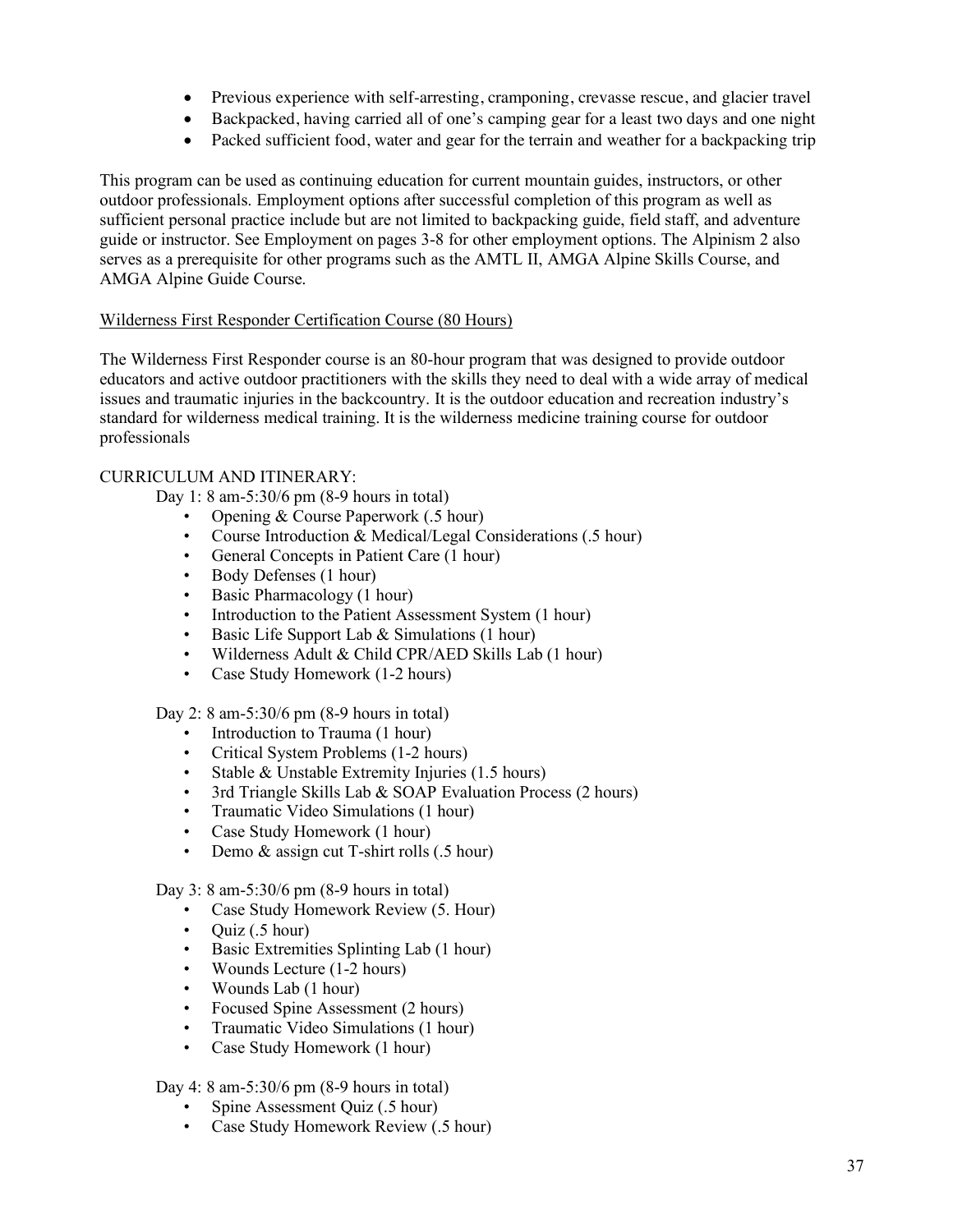- Dehydration (.5 hour)
- Sunburn Exposure (.5 hour)
- Heat Exhaustion, Heat Stroke, & Hyponatremia (1 hour)
- Minor Heat Injuries (.5 hour)
- Hypothermia (1 hour)
- Drowning (.5 hour)
- Cold Injuries (1 hour)
- Spine Management Lab (1 hour)
- Case Study Homework (1 hour)

Day 5: 8 am-5:30/6 pm (8-9 hours in total)

- Case Study Homework Review (.5 hour)
- Ouiz ( $.5$  hour)
- Wilderness Bites & Stings (1 hour)
- Allergies (1.5 hour)
- Anaphylaxis (1.5 hour)
- Injection Lab & Allergies & Toxins Worksheet (1 hour)
- Traumatic Video Simulations (1 hour)
- Case Study Homework (1 hour)

Day 6: 8 am-5:30/6 pm (8-9 hours in total)

- Case Study Homework Review (.5 hour)
- Quiz (.5 hour)
- Lightning Injuries (1 hour)
- Altitude (2 hours)
- Dislocations Lab (2 hours)
- Traumatic Video Simulations (1 hour)
- Case Study Homework (1 hour)

Day 7: 8 am-5:30/6 pm (8-9 hours in total)

- Case Study Homework Review (.5 hour)
- Asthma (.5 hour)
- Diabetes: Hypoglycemia & Hyperglycemia (1 hour)
- Heart Attack, Angina, & Stroke (1 hour)
- Ears, Eyes, Nose, Throat, & Teeth Interactive Case Studies (1 hour)
- Advanced Extremities Splinting Lab (2 hour)
- Improvised Litters and Carries (1 hour)
- Case Study Homework (1 hour)

Day 8: 8 am-5:30/6 pm (8-9 hours in total)

- Case Study Homework Review (.5 hour)
- Traumatic Video Simulations (1 hour)
- Assessing Medical Problems (1.5 hour)
- Medical Simulations (5-6 hours)

Day 9: 8 am-5 pm (8 hours in total)

- Mass Casualty Video Simulation (1 hour)
- Litter Carries & Passes (1 hour)
- Written WFR & WCPR Exams & Review (5 hours)
- Medical Equipment & First Aid Kits (1 hour)

While the focus remains on expedition medicine, the information and skills learned during our Wilderness First Responder course may be directly applied to other emergency medical situations where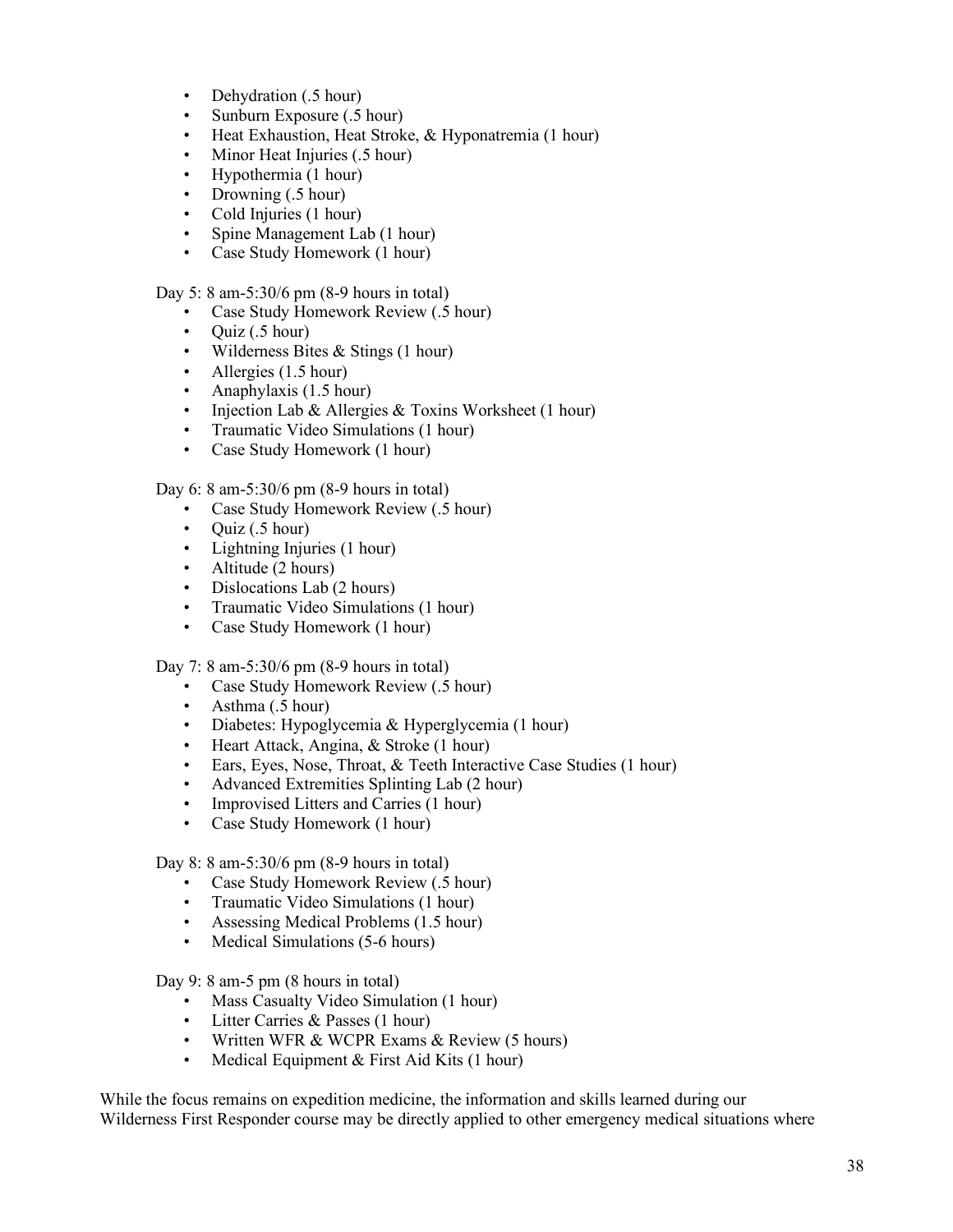rapid EMS and advanced medical care is not available e.g.: disaster relief, remote health care in third world countries, etc. The course includes certification in adult & child CPR and AED.

There are no prerequisites for this course, simply a desire to be a Wilderness First Responder.

Mountain climbing guides, river guides, hiking guides, and backcountry rangers are required to have a WFR certification in order to obtain employment. Most land managers in the United States require commercial guides to hold WFR certifications. And every individual that one might be responsible for in these professions expect their guides and rangers to have a Wilderness First Responder certification.

All outdoor professionals should keep this certification current. Please see Employment on pages 3-8 for other employment options.

### Professionalism for the Outdoor Educator (40 Hours)

This program was designed to provide baseline information for new guides and instructors on how to get and hold a job, to understand industry standards, and to develop a plan of action for a commercial trip to a new location.

### CURRICULUM AND ITINERARY

Day 1: 8am-5pm (8 hours in total)

- Introduction to professionalism (1 hour)
- How to obtain and keep employment (1 hour)
- Common reasons for termination (1 hour)
- Introduction to mountain electronics (2 hour)
- Leave No Trace Plan Ahead and Prepare (1 hour)
- Map and compass for professionals (1 hour)
- Tour planning (1 hour)

Day 2: 8am-5pm (8 hours in total)

- Diversity and gender issues in the outdoors (1 hour)
- Leave No Trace Travel and Camp on Durable Surfaces (1 hour)
- Commercial permitting and land management issues (2 hours)
- Liability and accident insurance (2 hours)
- Resume development (2 hours)

Day 3: 8am-5pm (8 hours in total)

- Personal marketing (1 hour)
- Ancillary income (sponsorship, writing, photography, etc.) (1 hour)
- Leave No Trace Dispose of Waste Properly, Leave What You Find (1 hour)
- Type of jobs available and employment requirements (2 hours)
- Ancillary industry organizations (1 hour)
- Personal Protective Equipment (PPE) inspections (2 hours)

Day 4: 8am-5pm (8 hours in total)

- Development of a risk management plan (4 hours)
- Morning and evening guide meetings (2 hour)
- Leave No Trace Minimize Campfire Impacts, Respect Wildlife (1 hour)
- Preparation for final assessment (1 hour)

Day 5: 8am-5pm (8 hours in total)

• Leave No Trace - Be Considerate of Other Visitors (2 hours)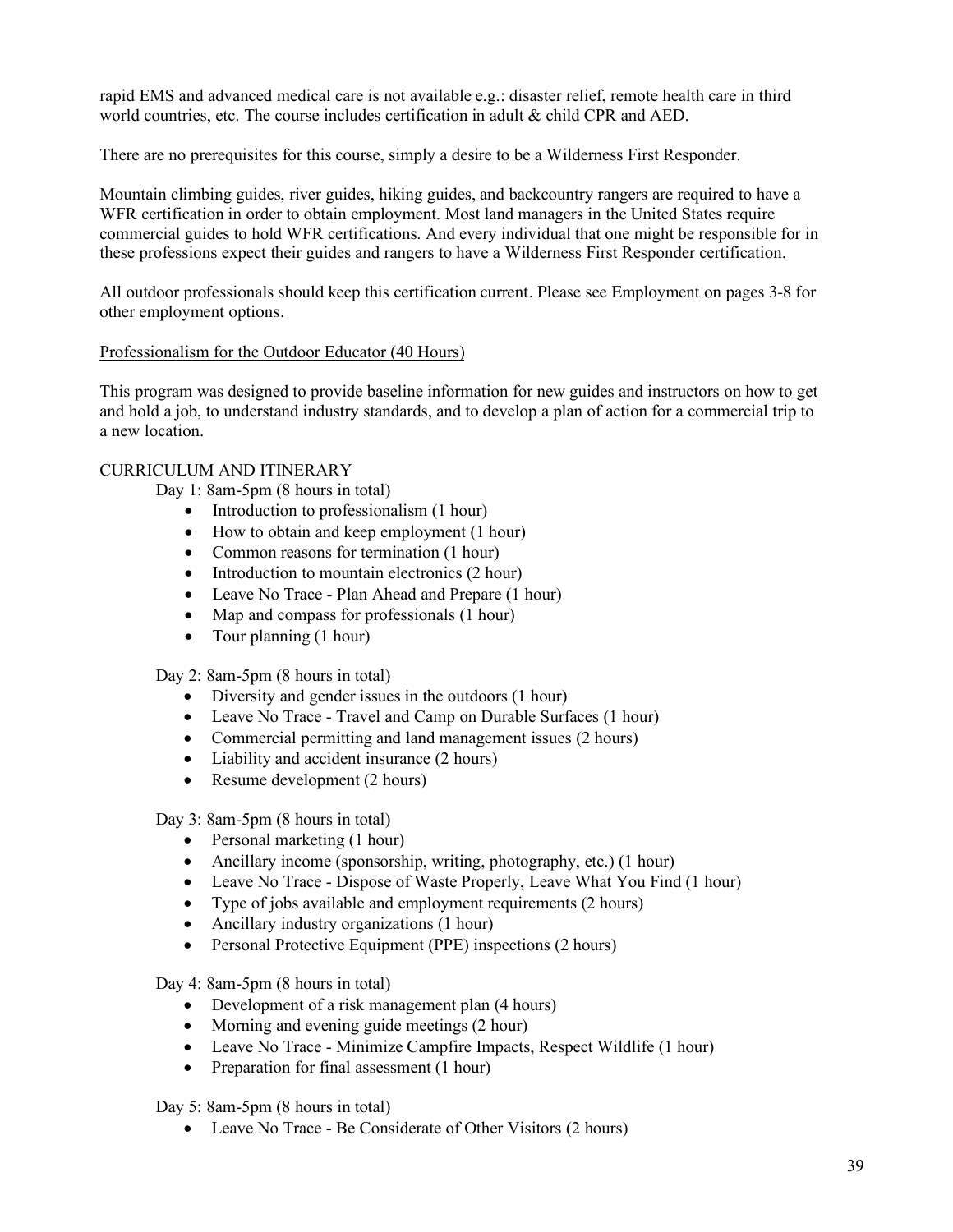• Final Assessment (6 hours)

Final Assessment: Students will work in teams of two to develop a comprehensive expedition plan. This plan will include marketing materials, meeting place, itinerary, permit rules, equipment lists and a tour plan. They will present their final plan to the group at the end of the day.

This five-day program provides four days of instruction and one day of assessment. Participants should expect homework, study and reading assignments each night.

This is an introductory level course and the main prerequisite is time as an outdoor enthusiast and recreator.

Employment options after completion of the course abound as this is a training to attain and keep employment as an outdoor professional. For example, current mountain guides and instructors can take this program as continuing education and receive their Leave No Trace Trainer certificate. New mountain guides, instructors, or other outdoor professionals can learn more about what to include in their professional resume for future employment. See Employment on pages 3-8 for other employment options.

# AMGA Single Pitch Instructor Course (27 Hours)

The American Mountain Guides Association (AMGA) Single Pitch Instructor Course is the first in the AMGA sequence of climbing instructor and guide training programs.

The SPI course was designed to help capable recreational climbers transition into capable and effective climbing instructors. The course focuses on the technical skills required by an instructor as they are applied in all forms of single pitch climbing instruction. In addition to this, the course addresses the essential educational and environmental tenets required to teach climbing. Those seeking certification may go on to take a two-day field examination following the course or at any time within three years after successfully completing the course.

Certified Single Pitch Instructors are expected to demonstrate the technical and educational proficiencies necessary to instruct a variety of single pitch rock climbing skills in a safe and effective manner to both groups and individuals. While not all students are fully prepared for the certification exam by the end of the course, every participant will have the training to practice and prepare for an exam in the future and will leave the course with many new ideas and skills.

The SPI course is intended for recreational climbers who are already proficient in both top-rope and lead climbing. It was designed to benefit those who wish to facilitate outdoor climbing programs for groups such as those offered by guide services, camps, schools, universities, therapeutic groups, churches and climbing gyms. Those who wish to teach climbing in the outdoors tend to have a much higher success rate in obtaining employment as climbing instructors with this training and certification. The AMGA strongly suggests this course as a precursor to those interested in pursuing Rock Instructor or Rock Guide training and certification.

# CURRICULUM

Day 1: (9 hours in total)

- SPI and AMGA Program Overview (1 hour)
- Professionalism (1 hour)
- Equipment (1 hour)
- Knots and Hitches (1 hour)
- Protection and Anchoring (1 hour)
- Instructor Lead Demonstration Climb (.5 hour)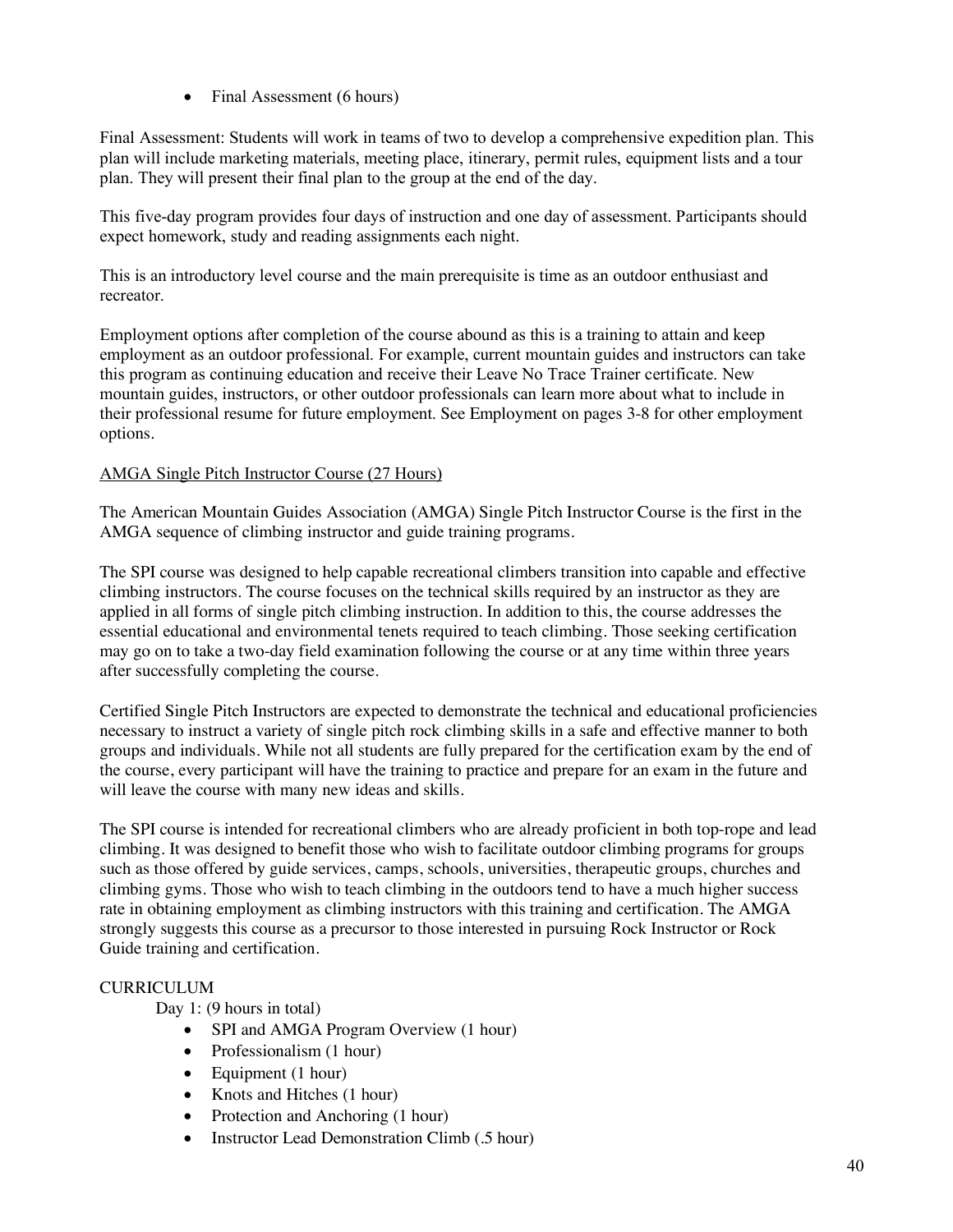- Belaying (1 hour)
- Base Managed Sites (1 hour)
- Base Managed Assistance Skills (1 hour)
- Daily Debrief (.5)

Day 2: (9 hours in total)

- The Climbing Site (1 hour)
- Site Organization and Group Management (1 hour)
- Top Managed Sites (2 hours)
- Lowering (1 hour)
- Top Managed Assistance Skills (1 hour)
- Rappelling (2 hours)
- Daily Debrief (1 hour)

Day 3: (9 hours in total)

- Programing and Risk Management (2 hours)
- Instructional Technique (2 hours)
- Teaching Climbing Movement (2 hours)
- Review Sessions (2 hours)
- Final Group and Individual Debriefs (1 hour)

# PREREQUISITES:

- You are at least 18 years old.
- You are a member of the American Mountain Guides Association at the time of the course. (If you're not a member already, you can sign up at amga.com.)
- You have a genuine interest in rock climbing and instructing novices on single pitch crags.
- You have at least 12 months of prior climbing experience.
- You are an active climber with traditional lead climbing experience, and you have lead a minimum of 15 traditional pitches.
- You are able to comfortably set-up climbs, to belay, to rappel without guidance and can demonstrate familiarity with anchoring principals, natural anchors and artificial anchors (wires, hexes, passive and active cams). These skills may be assessed at the start of your course.
- You are capable of comfortably climbing 5.8 while on top-rope.
- Successful completion of AMTL I or equivalent experience

This program can be used as continuing education for current mountain guides, instructors, or other outdoor professionals. Employment options after completion of this course and once you have passed the AMGA Single Pitch Instructor Exam include being an instructor of outdoor climbing programs for groups such as those offered by guide services, camps, schools, universities, therapeutic groups, churches and climbing gyms. See Employment on pages 3-8 for other employment options. This course is also a prerequisite for higher-level programs such as the AMGA Rock Guide Course and Technical Rope Rescue Comprehensive.

# Technical Rope Rescue Comprehensive (140 Hours)

The technical rope rescue comprehensive takes the skills and techniques learned in the climbing courses and applies them specifically to rescue scenarios in mountain environments. The TRRC will take rescue skills learned in multi-pitch rock rescue seminars and then expand on them. The course will also delve into the specific and different techniques used in both mountain rescue and fire rescue.

Students will practice rescue techniques in both low and high angle environments. Students will be instructed in rescue operations, incident management, safety factors and forces, the grammar of rescue, and the use of rescue equipment.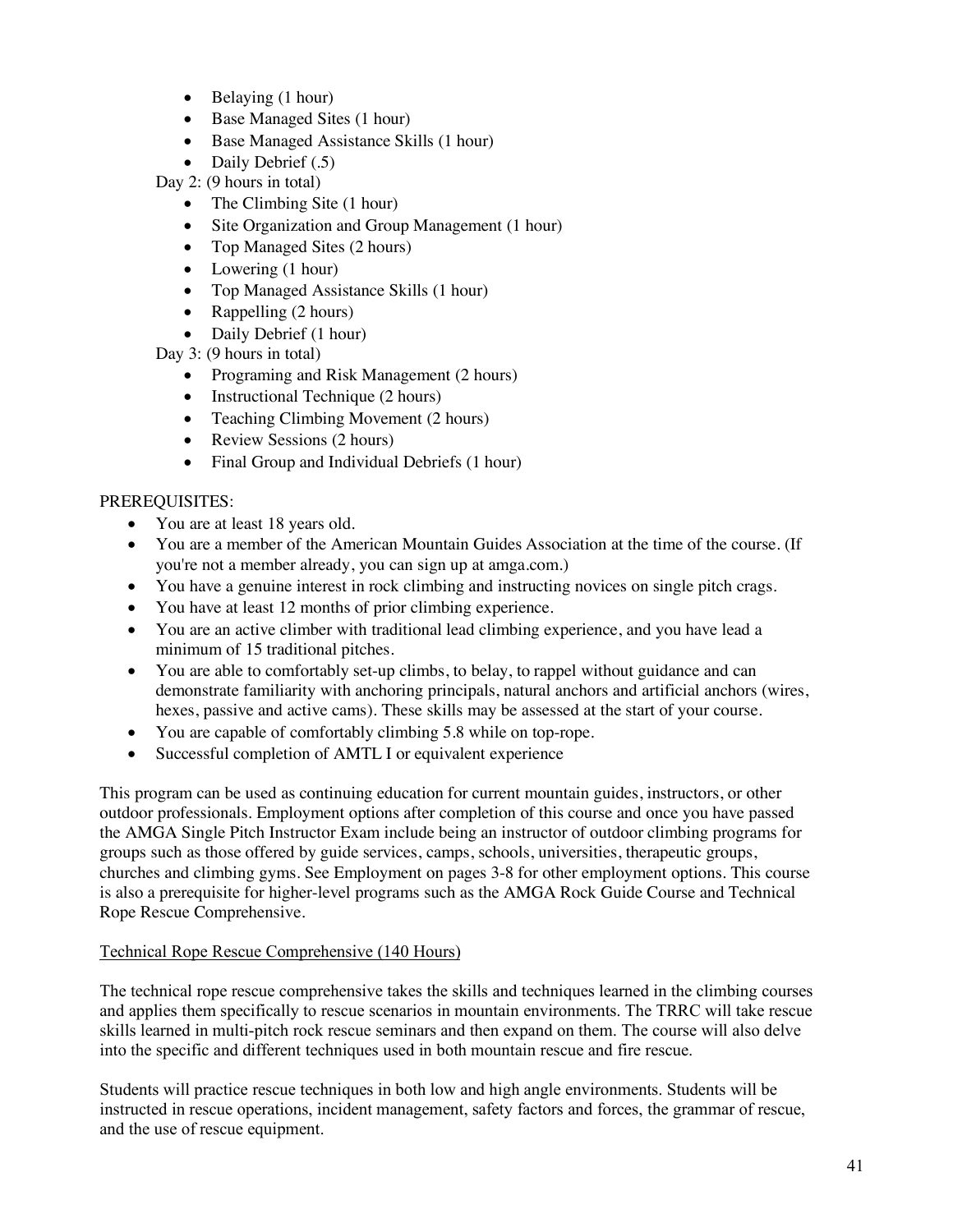# CURRICULUM HIGHLIGHTS

- Team Rescue Hauling Systems 3:1, 6:1 and 9:1 (6 hours)
- Self-Rescue Hauling Systems on Rock and on Snow and Ice 3:1. 5:1, 6:1 (10 hours)
- Pulley Systems simple, compound and complex (2 hours)
- Lowering Systems with a break rack, scarab, munter-hitch, super-munter, tube-style device, and autoblocking device (10 hours)
- Anchor Systems for team rescue and self-rescue on high-angle terrain, steep-angle terrain and on snow and ice. (12 hours)
- Lowering Systems with a Litter (9 hours)
- Use of a Guiding Line (9 hours)
- Use of High Lines and Reeving Systems (9 hours)
- Patent Packaging with and without a harness (4 hours)
- Specialized Rescue Equipment including discussions of Class I-III harnesses, chest harnesses, rigging plates, pulleys, swivels, edge protection, and tripods (9 hours)
- Improvised Rescue Equipment waist and chest harnesses, improvised tri-pods and bipods, high points, and improvised anchors (6 hours)
- Rope Climbing Techniques with a friction-hitch system, with an autoblocking device, with an assisted breaking device (4 hours)
- Belay Escapes off an autoblocking device and off the body (4 hours)
- Belays tandem prusik belays, body belays, belay plates, mechanical belays (6 hours)
- Passing Knots in both a multi-pitch self-rescue setting as well as in a team rescue setting with a litter (5 hours)
- Scene Management command structure (2 hours)
- Special Considerations for Mountain Rescue (2 hours)
- Crevasse Rescue critical procedures for team and self-rescue (5 hours)
- Multi-Pitch Descents with a Patient in a Self-Rescue Setting (5 hours)
- Helicopter Operations (1 hour)
- Pick-Offs patient pickoffs for rope rescue teams and self-rescue (4 hours)
- Physics of Rescue Systems on Anchors and on Equipment (8 hours)
- Rappelling classic rappel, extended rappel, tandem rappel, and counterbalance rappel techniques (4 hours)
- Knots figure-eight family, overhand, double-overhand-on-a-bite, bowline, double bowline, longtail bowline, butterfly, high tension tie-off, wrap-three-pull-two, and wrap-two-pull-one (2 hours)
- Bends double-fisherman's, overhand flat bend, water bend, double sheet bend, frost bend (2 hours)
- Hitches prusik, kliemheist, autoblock, clove, munter, and garda (2 hours)
- Load Releasable Hitches munter-mule and radium-release (2 hours)

# PREREQUISITES:

- Experience traditional climbing
- Experience building anchors on snow and rock
- Experience mountaineering and crevasse rescue systems
- Successful completion of AMTL I, AMTL II, AMTL III, AMTL IV, or equivalent experience
- Successful completion of Glacier Skills and Crevasse Rescue or equivalent experience
- Successful completion of the AMGA Single Pitch Instructor Course or equivalent experience

Employment options after completion of this program includes being a part of a search and rescue team and any job that it is required to have National Fire Protection Association Technician Level training, such as fire service and other emergency response personnel who perform technical rescue operations.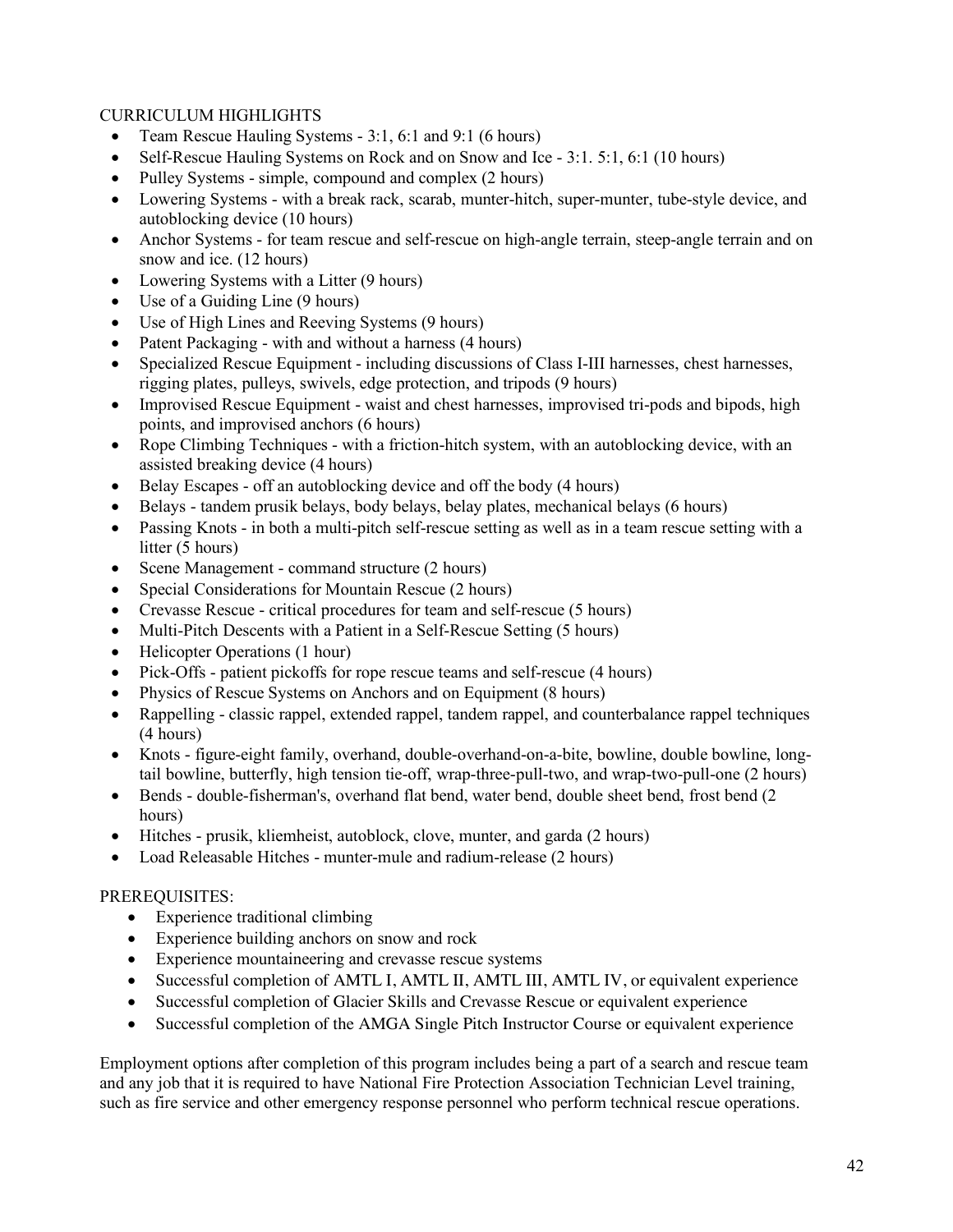This program can be used as continuing education for current mountain guides, instructors, SAR team members, or other outdoor professionals. See Employment on pages 3-8 for other employment options.

### Leave No Trace Trainer (20 Hours)

Trainer courses are designed for educators, guides, agency employees, and other outdoor professionals. Successful graduates of the Trainer Course gain the skills to teach Leave No Trace techniques and ethics to their clients, friends and family.

Participants learn the concepts of Leave No Trace and prepare to teach Leave No Trace curriculum in a variety of settings. Workshop topics include the underlying ethics and seven principles of Leave No Trace:

### CURRICULUM HIGHLIGHTS:

- Plan Ahead and Prepare (3 hours)
- Travel and Camp on Durable Surfaces (3 hours)
- Dispose of Waste Properly (3 hours)
- Leave What You Find (3 hours)
- Minimize Campfire Impacts (3 hours)
- Respect Wildlife (3 hours)
- Be Considerate of Other Visitors (2 hours)

### PREREQUISITES:

• Experience backpacking

Employment options after completion of this program as well as meeting other job requirements includes outdoor education, guiding, agency employee, among other outdoor professional roles. This is the minimum requirement for outdoor professionals and can be used as continuing education for current outdoor professionals. See Employment on pages 3-8 for other employment options.

### Leave No Trace Master Educator (50 Hours)

The Leave No Trace Master Educator program is a longer version of the Trainer program. Those who complete the five-day program will be able to provide Trainer programs to students or co-workers after completing the certification.

# CURRICULUM & ITINERARY

Day 1: 8am-5pm (8 hours in total)

- Introduction to Leave No Trace (1 hour)
- Introduction to teaching topics (1 hour)
- Introduction to outdoor pedagogy (1 hour)
- Lesson planning (1 hour)
- Equipment and food check (1 hour)
- Gear rentals (1 hour)
- Tent and food partner planning (1 hour)
- Development of the week's plan, and principal one plan ahead and prepare (1 hour)

### Day 2: 7am-5pm (10 hours in total)

- Locate and set up camp (2 hours)
- Principal two travel and camp on durable surfaces (4 hours)
- Principal three dispose of waste properly (4 hours)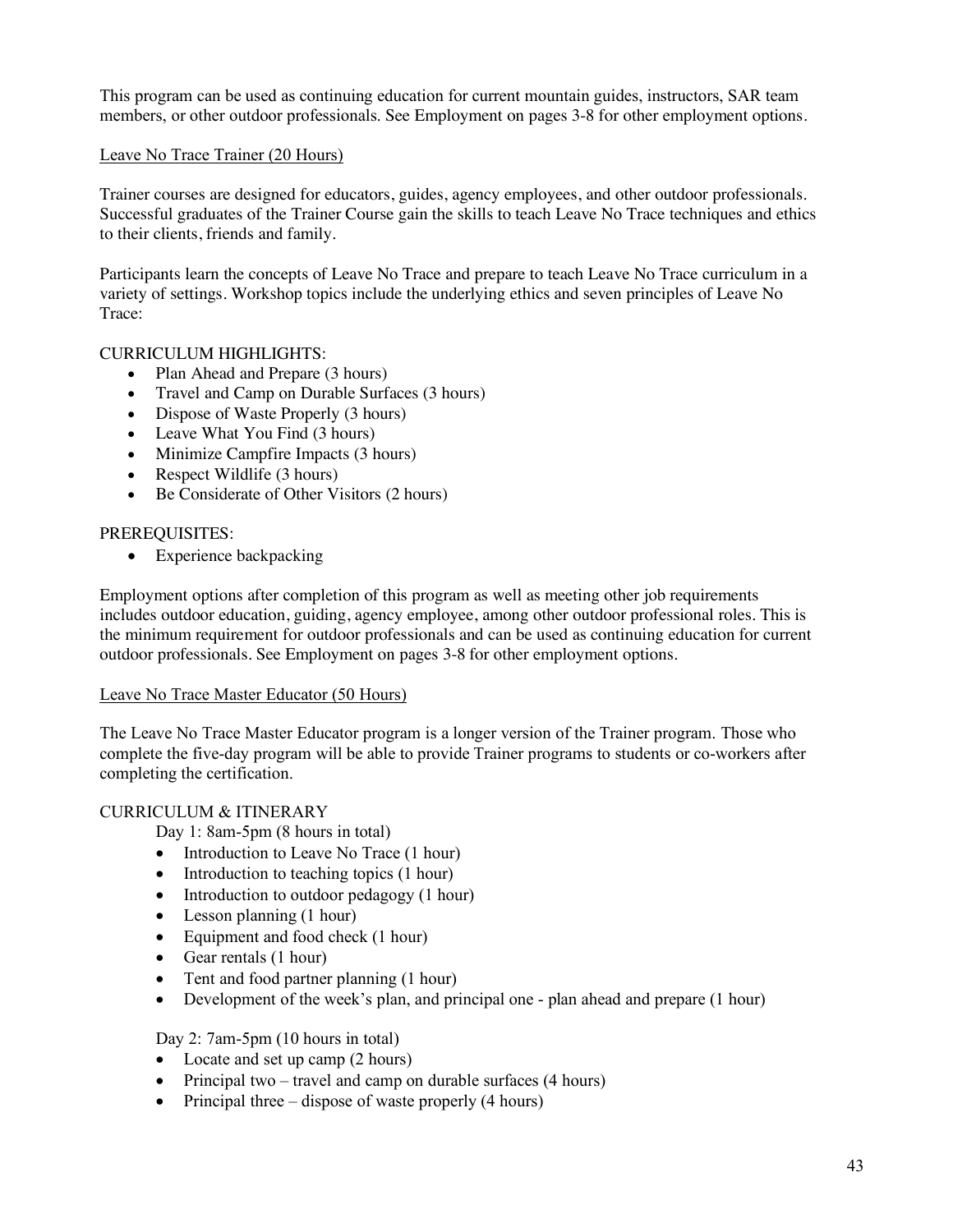Day 3: 7am-6pm (11 hours in total)

- Break down camp and move to second backcountry camp (2 hours)
- Principal four leave what you find  $(4 \text{ hours})$
- Principal five minimize campfire impact (4 hours)
- If conditions are acceptable, the team will build a mound fire (1 hour)

Day 4: 7am-6pm (11 hours in total)

- Break down camp and move to a third backcountry camp (2 hours)
- Principal six respect wildlife (4 hours)
- Principal seven be considerate of other visitors  $(4 \text{ hours})$
- In addition to these topics, the instructors will demonstrate how to complete several different types of bear hangs. Obviously, if the trip is in bear country, this will be done earlier in the program. (1 hour)

Day 5: 7am-5pm (10 hours in total)

- Break down camp and pack up (2 hours)
- Outdoor ethics (3 hours)
- Authority of the resource (2 hours)
- How to run a Leave No Trace Trainer course (3 hours)

### PREREQUISITES:

• Previous backpacking experience

Employment after completion of this program as well as other job requirements includes working with land management agencies and LNT Master Educator for a guide service to complete internal Trainer trainings for their staff. This program can be used as continuing education for current outdoor professionals. See Employment on pages 3-8 for other employment options.

### Avalanche Level I and Rescue Skills (32 Hours)

On average 37 people are killed each year by avalanches in the United States alone. The people caught in them start almost all of these avalanches. Some basic level or training and knowledge can dramatically increase your margin of safety while traveling in the backcountry.

In this four-day course, we will teach students what to look for in the snowpack, how to test stability, how to read terrain and avoid danger zones, and how to rescue themselves and partners if caught in an avalanche.

The goals of this course are to:

- Provide a basic understanding of avalanches.
- Describe a framework for decision-making and risk management in avalanche terrain.
- Focus less on providing "answers" and more on identifying the right questions.
- Provide lessons and exercises that are practically oriented, useful, and applicable in the field

### CURRICULUM HIGHLIGHTS:

- Types of avalanches (3 hours)
- Characteristics of avalanches (2 hours)
- An introduction to how avalanches form and release (3 hours)
- Avalanche terrain (4 hours)
- Trip planning and preparation (4 hours)
- Travel techniques (4 hours)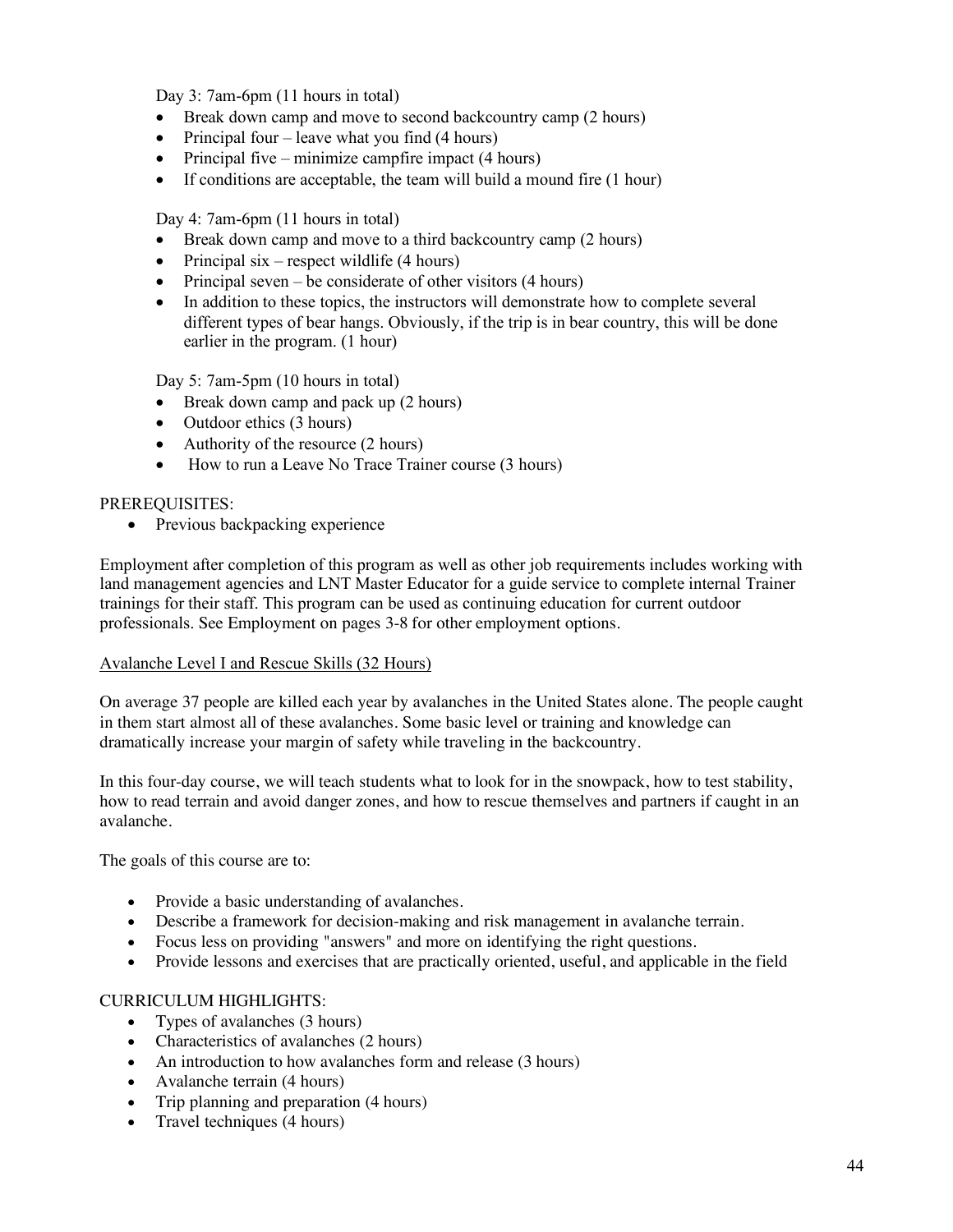- Decision making (4 hours)
- Avalanche rescue (8 hours)

This course does not cover snow science or avalanche technology in any detail. While it touches on and introduces advanced subjects such as snowpack development and metamorphism, these are discussed at a basic, non-technical level.

# PREREQUISITES:

• Previous experience on snowshoes, skis or a splitboard

This program can be used as continuing education for current mountain guides, instructors, or other outdoor professionals. Employment after completion of this program as well as being a proficient skier or snowboarder includes but is not limited to ski or snowboard instructors at a ski resort, ski area or snow park, hiking or snowshoe guide, ski patroller, or backcountry ranger. See Employment on pages 3- 8 for other employment options.

### Avalanche Pro Level I (40 Hours)

The Avalanche Pro Level I Course develops an understanding of snowpack formation and metamorphism. Observation guidelines and recording standards for factors that influence and indicate snowpack stability are presented. Avalanche formation and release are discussed. A stability analysis and forecasting process is introduced. This course is designed for those who have an interest in expanding their knowledge and understanding of snow stability and snow stability factors. It is ideal for snow safety and guiding professionals and people interested in these and related careers. The Pro Level I serves as a pre-requisite for Avalanche Pro Level II courses.

This course will be held over five full, consecutive days, including both classroom and field instruction. Participants on a Pro Level I course can expect a mix of classroom and field hours in the following subjects:

# CURRICULUM HIGHLIGHTS

- Avalanche formation and release (6 hours)
- Snow stability factors (5 hours)
- Observing and recording weather (7 hours)
- Observing and recording the snowpack (7 hours)
- Observing and recording avalanche activity (8 hours)
- Stability analysis and forecasting (7 hours)

# PREREQUISITES:

- Completion of an AAA recognized Level 1 course for student pursuing the Professional track.
- Completion of an AAA recognized Avalanche Rescue course (available starting in late 2017)
- One winter season (20 days or more) of relevant experience, demonstrated through one of the following:
	- o Prior avalanche work experience or
	- $\circ$  A supervised unpaid work internship in the guiding/avalanche industry, supported by a letter of reference or
	- o Winter backcountry travel experience supported by documented trip planning and recorded field observations that contributed to avalanche hazard assessment and personal avalanche risk management or
	- o Letter of Recommendation from professional member or
	- o AAA Membership, Affiliate or Professional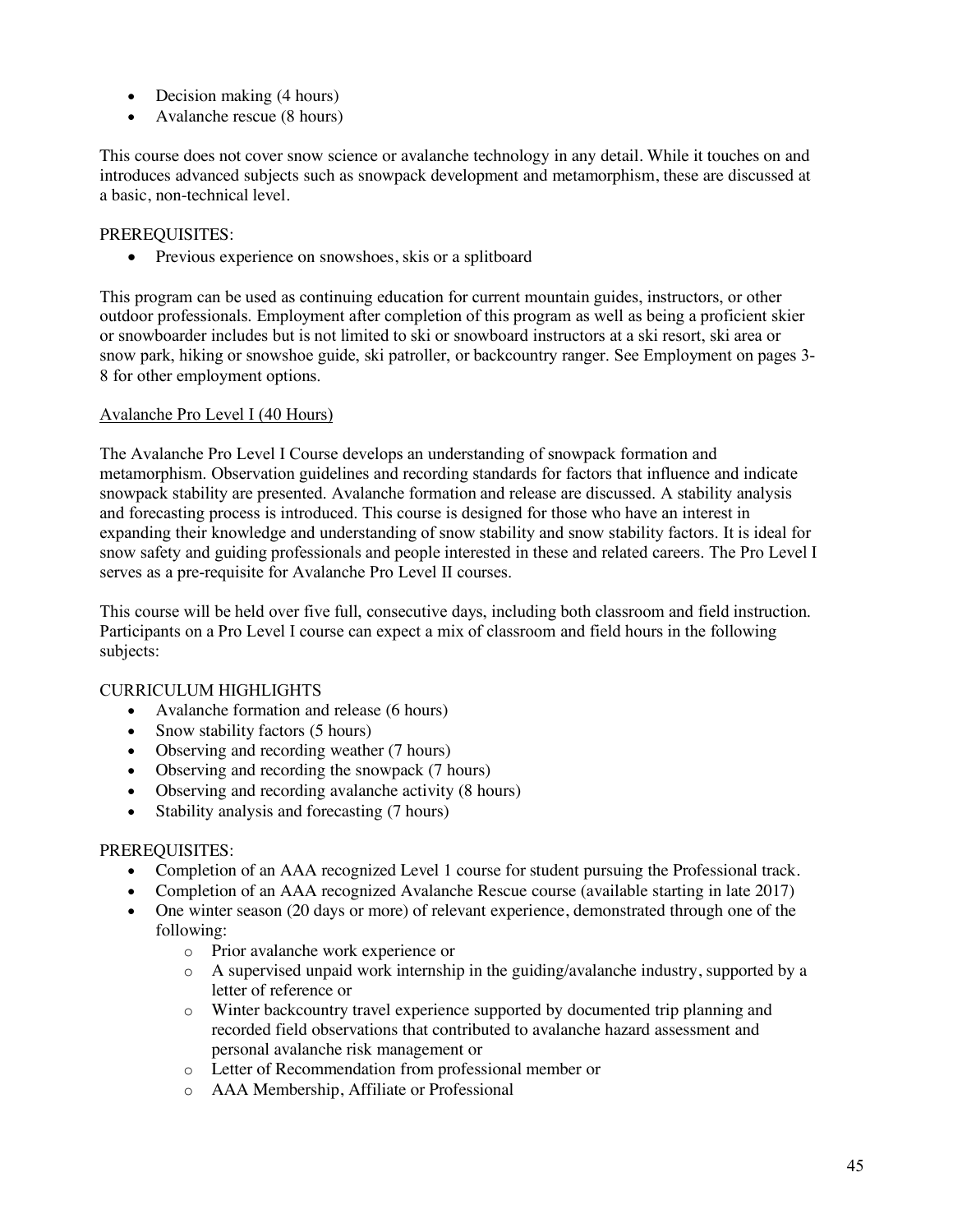This program can be used as continuing education for current mountain guides, instructors or other outdoor professionals. Employment after successful completion of this program along with being a proficient skier or snowboarder includes, but is not limited to ski patrol for a ski resort, ski area or snow park, backcountry ranger, or avalanche forecaster/observer for a ski resort, a railroad, a mining operation or a department of transportation. This level of certification is required for those who wish to seek employment as avalanche instructors. See Employment on pages 3-8 for other employment options.

### AMGA Alpine Skills Course (50 Hours)

The Alpine Skills Course (ASC) can be the first step in the AMGA's Alpine Guide training and certification process. It is a 5-day course, designed for aspiring guides and instructors who have an alpine climbing background and interest in developing their guiding skills in this setting. The ASC places strong emphasis on maximizing client rewards while effectively managing risks.

The ASC addresses guiding techniques commonly used on simple glacier routes that may include rock scrambles up to Class 4 with short steps of easy 5th class. The terrain might also require technical descents, management and movement of multiple clients, small team rescue and other related skills and knowledge.

There will be considerable structured practice in the ASC. Techniques will be presented and/or demonstrated, you will practice on the ground, and then practice in venues that are representative of the terrain.

### CURRICULUM & ITINERARY

Day 1 (10 hours in total)

- 1. Introductions and Course Overview (.5 hour)
- 2. AMGA / IFMGA Overview (.5 hour)
- 3. Risk Management Discussion and Safety Briefing for Course (.5 hour)
- 4. Professionalism (.5 hour)
- 5. Client Care Discussion (.5 hour)
- 6. Guides Notebook (.5 hour)
- 7. Guides Meeting Process (.5 hour)
- 8. Navigation and Time Management (.5 hour)
- 9. Guides Pack (day and overnight) (.5 hour)
- 10. Knots and Hitches (1 hour)
- 11. Technical Equipment Selection (.5 hour)
- 12. Belay Anchors (1 hour)
- 13. Belay Techniques (1 hour)
- 14. Lowering Techniques (1 hour)
- 15. Rappelling Techniques (1 hour)

### Day 2 (10 hours in total)

- 1. Guides Meeting- Instructor Demonstration (1 hour)
- 2. Client Care Discussion (2 hours)
- 3. Leave No Trace Discussion (1 hour)
- 4. Navigation and time Management (2 hours)
- 5. 5th class techniques and station management with two clients and one rope. (2 hours)
- 6. Short Roping and Short Pitching on rock (2 hours)

### Day 3 (10 hours in total)

- 1. Guides Meeting (.5 hour)
- 2. Snow and Alpine Ice Equipment Selection (1 hour)
- 3. Snow Climbing without crampons (1 hour)
- 4. Crampon and Ice Axe Techniques (1.5 hours)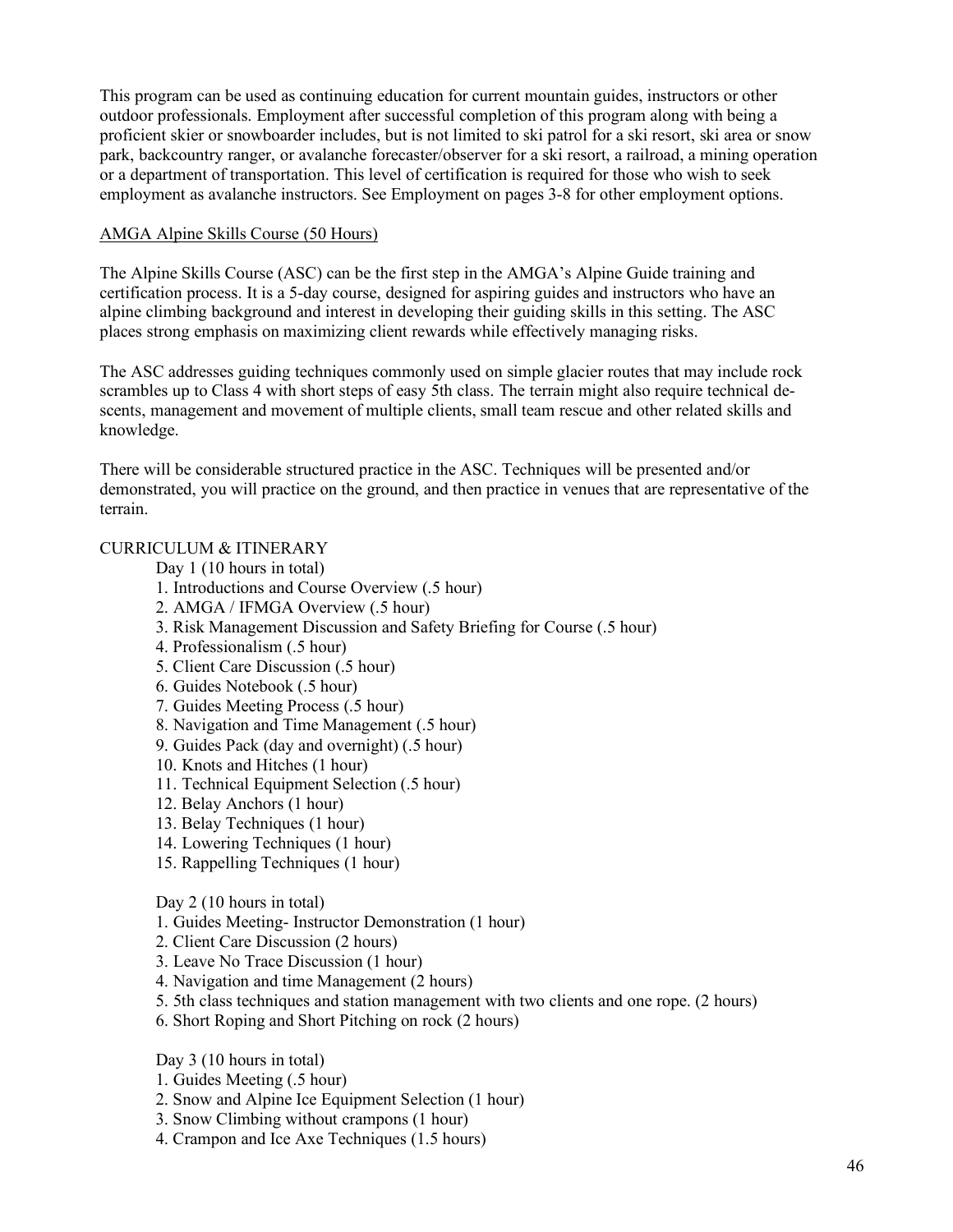- 5. Short Roping on Snow (2 hours)
- 6. Snow and Alpine Ice Anchors (2 hours)
- 7. Pitched climbing on alpine ice and snow (2 hours)

### Day 4 (10 hours in total)

- 1. Guides Meeting (1 hour)
- 2. Roping-up Techniques for Glacier Travel (2 hours)
- 3. Short Roping to Glacier Travel Transitions (2 hours)
- 4. Crevasse Rescue (3 hours)
- 5. Short Roping and Short Pitching on snow (2 hours)

# Day 5 (10 hours in total)

- 1. Guides Meeting (1 hour)
- 2. Overview of Rescue Skills (1 hour)
- 3. Knot Pass while Lowering (1 hour)
- 4. Belay Escapes (2 hours)
- 5. Mechanical Advantage Raises (2 hours)
- 6. Rope Ascending Techniques (1 hour)
- 7. Rescue problem-solving practicum (2 hours)

### PREREQUISITES:

- Current AMGA member
- Current CPR Certification
- Current Wilderness First Responder (WFR) Certification or higher that meets the Minimum Guidelines and Scope of Practice for a WFR
- Successful completion of a Level I Avalanche Training and Avalanche Rescue Course
- Two years personal climbing experience on a variety of terrain that includes snow, rock and alpine
- Confidence leading 5.6 in rock shoes, at the time of the course
- Confidence on 3rd and 4th class terrain, in mountain boots, at the time of the course
- Competence in overnight backcountry camping
- Experience up to 10,000' in elevation
- Familiar with basic knots, including: figure 8, bowline, clove hitch, munter hitch, mule hitch, prusik, flat overhand, double fisherman's and klemheist
- Confidence placing traditional rock protection
- Familiar with multiple types of belaying techniques, including plates and assisted braking devices
- Familiar with ascending methods
- Familiar with mechanical advantage systems
- Familiar with LNT practices
- Documentation of lead or shared lead on 5 rock climbs rated 5.6 or harder
- Documentation of lead or shared lead on 5 ascents that include snow climbing
- Documentation of 3 overnight backcountry trips
- Successful completion of AMTL I, AMTL II, AMTL III, AMTL IV, or equivalent experience
- Successful completion of Glacier Skills and Crevasse Rescue or equivalent experience
- Successful completion of Alpine Ice: Introduction or equivalent experience
- Successful completion of Alpinism 2: Intermediate Mountaineering or equivalent experience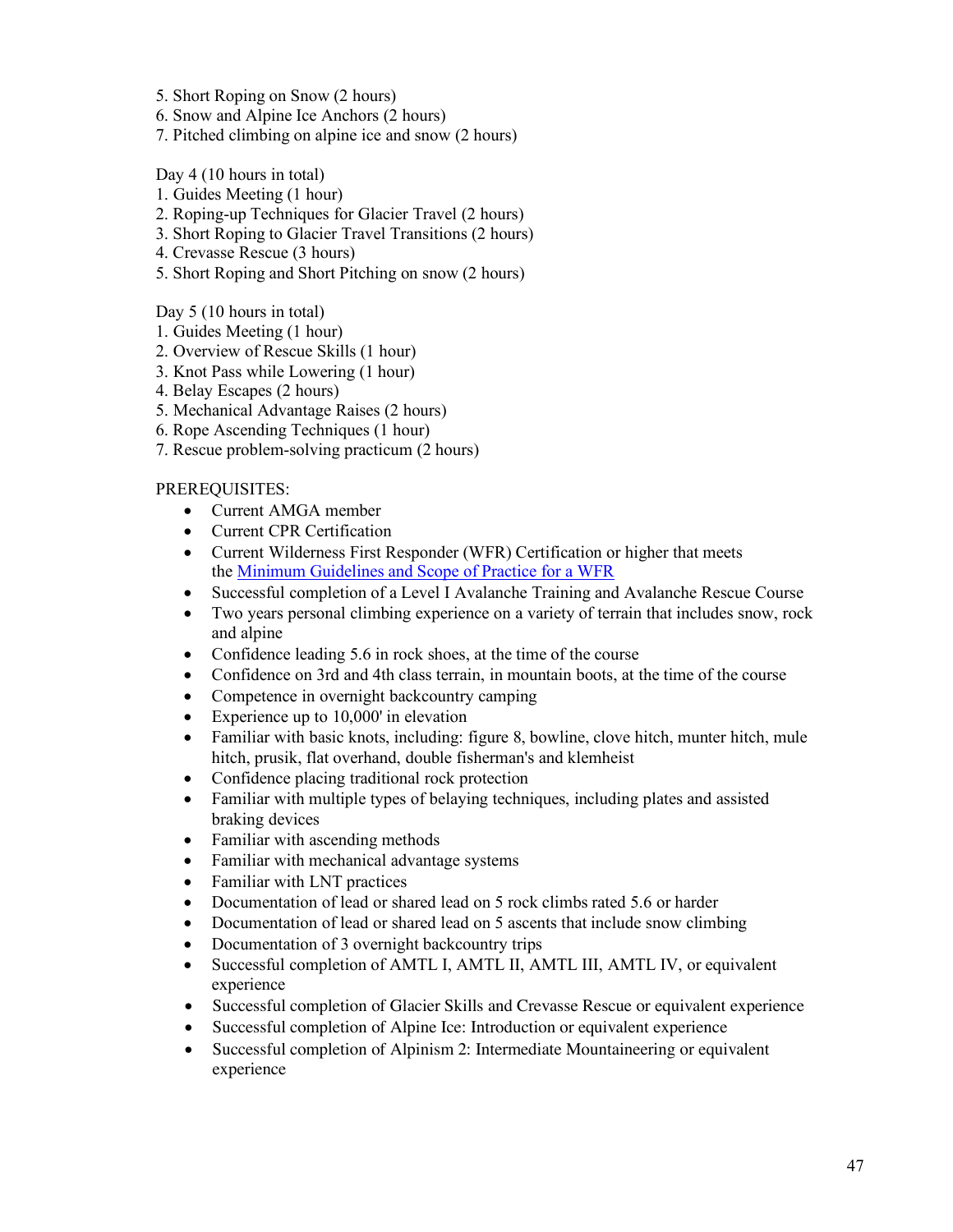Employment after successful completion of this course includes alpine mountain guide or instructor. This program is also seen as continuing education for current guides or instructors. See Employment on pages 3-8 for other employment options.

# AMGA Alpine Guides Course (90 Hours)

The Alpine Guide Course (AGC) is designed to take a competent alpine climber and develop the fundamental skills she/he needs to guide in a non-glaciated alpine environment. It provides training for aspiring guides and experienced guides who work in a wide range of alpine environments including alpine rock, mixed terrain, alpine ice, and waterfall ice. The AGC emphasizes a hands-on approach to the mechanics of guiding on alpine terrain.

### CURRICULUM HIGHLIGHTS

Day 1 (10 hours in total)

- Introductions and Course Overview (1 hour)
- Risk Management and Safety Briefing (1 hour)
- Risk Management Discussion (2 hours)
- Professionalism (1 hour)
- Navigation and Time/Route Planning (2 hours)
- Short-Roping Review and Instructor Demo (2 hours)
- Guides' Meeting Instructor Demo (1 hour)

Day 2 (10 hours in total)

- Morning Guides' Meeting Instructor Demo (1 hour)
- Building and Using Alpine Rock Anchors (1 hour)
- Alpine Belay Techniques (1 hour)
- Transitions from Short-Roping to 5th Class Systems using One Rope (1 hour)
- Transitions from Short-Roping to Technical Descents using One Rope (1 hour)
- Alternate Descending Systems; Equivocation Hitch and Pull Cords (1 hour)
- Short-Rope Testing (2 hours)
- Instructor Demo Climbing/Descending Circuit (1 hour)
- Evening Guides' Meeting Instructor Demo (1 hour)

Day 3 (10 hours in total)

- Morning Guides' Meeting Participant Led (1 hour)
- Participant Led Guided Rock Climbs (8 hours)
- Evening Guides' Meeting Participant Led (1 hour)

### Day 4 (10 hours in total)

- Morning Guides' Meeting (1 hour)
- Equipment Selection (1 hour)
- Snow Climbing without Crampons (1 hour)
- Crampon and Ice Axe Technique Short-Roping on Snow (1 hour)
- Snow Anchors (1 hour)
- Pitched Climbing on Snow (2 hours)
- Crevasse Rescue Introduction and Participant Practice (2 hours)
- Evening Guides' Meeting (1 hour)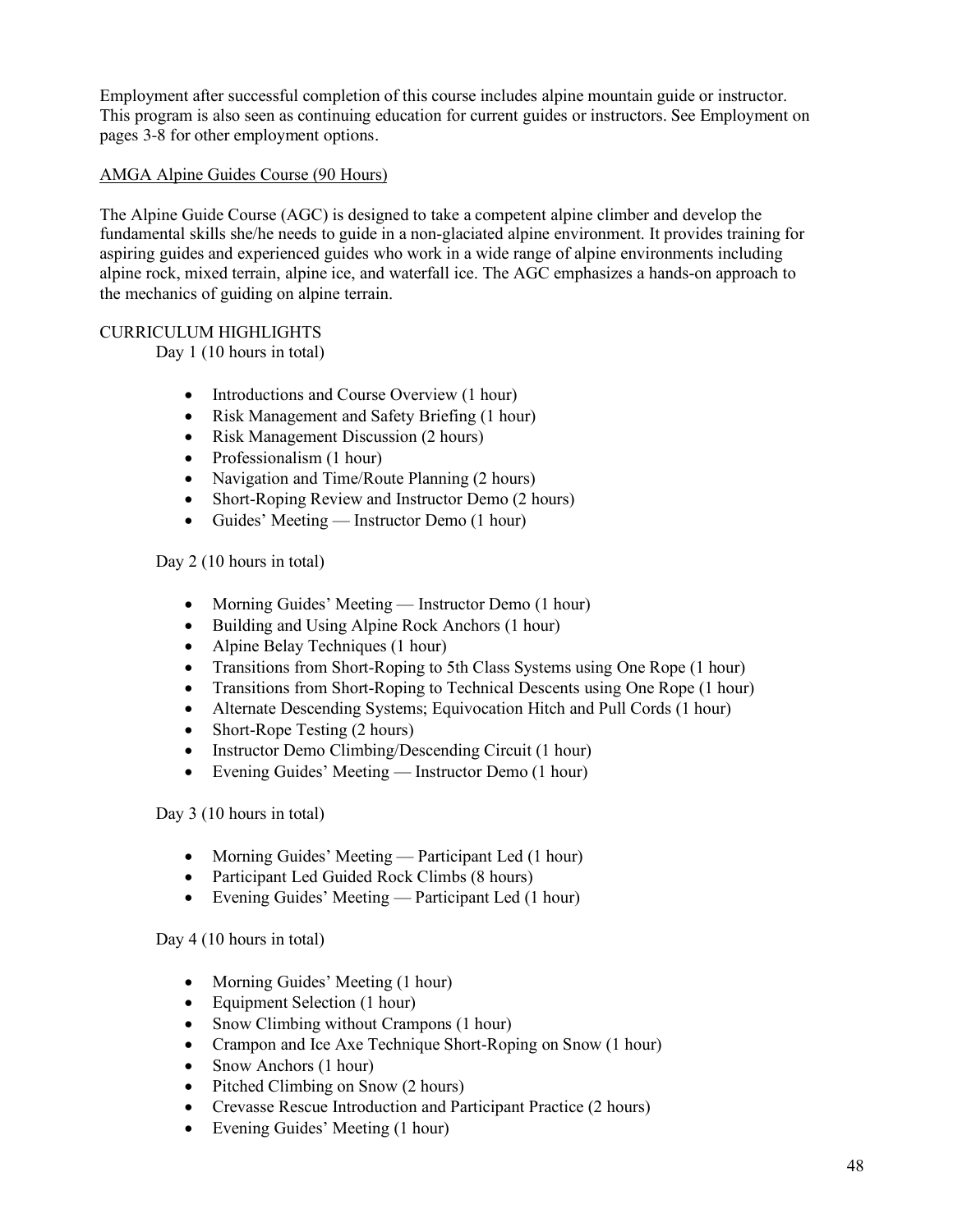Day 5 (10 hours in total)

- Morning Guides' Meeting (1 hour)
- Participant Led Guided Alpine Climb (8 hours)
- Evening Guides' Meeting (1 hour)

Day 6 (10 hours in total)

- Morning Guides' Meeting (1 hour)
- Participant Led Guided Alpine Climb (7 hours)
- Evening Guides' Meeting (1 hour)
- Gear, Fuel & Food Selection for Multi-Day Alpine Climb (1 hour)

Day 7 (10 hours in total)

- Morning Guides' Meeting (1 hour)
- Participant Led Approach for a Multi-Day Alpine Climb (8 hours)
- Evening Guides' Meeting (1 hour)

Day 8 (10 hours in total)

- Morning Guides' Meeting (1 hour)
- Participant Led Alpine Climb and Descent to Trailhead (8 hours)
- Evening Guides' Meeting (1 hour)

Day 9 (10 hours in total)

- Review Session (3 hours)
- Group Debrief (4 hours)
- Individual Interviews and Debrief (3 hours)

# PREREQUISITES:

- Current AMGA member
- Current CPR Certification
- Current Wilderness First Responder (WFR) Certification or higher that meets the Minimum Guidelines and Scope of Practice for a WFR
- Successful completion of a Level I Avalanche Training and Avalanche Rescue Course, or AMGA approved Level II
- For details on the updated avalanche education framework introduced in the 2017/18 season, please click here.
- Successful completion of the Rock Guide Course or the Alpine Skills Course (for non-IFMGA track guides)
- Confidence leading 5.8 in rock shoes and 5.6 in mountain boots (with or without crampons), at the time of the course
- Confidence leading AI/WI 3, at the time of the course
- Confidence leading moderate mixed terrain in the alpine environment, at the time of the course
- Confidence with French Technique on firm 40 degree snow, at the time of the course
- Familiar with basic knots, including: figure 8, bowline, clove hitch, munter hitch, mule hitch, prusik, flat overhand, double fisherman's and klemheist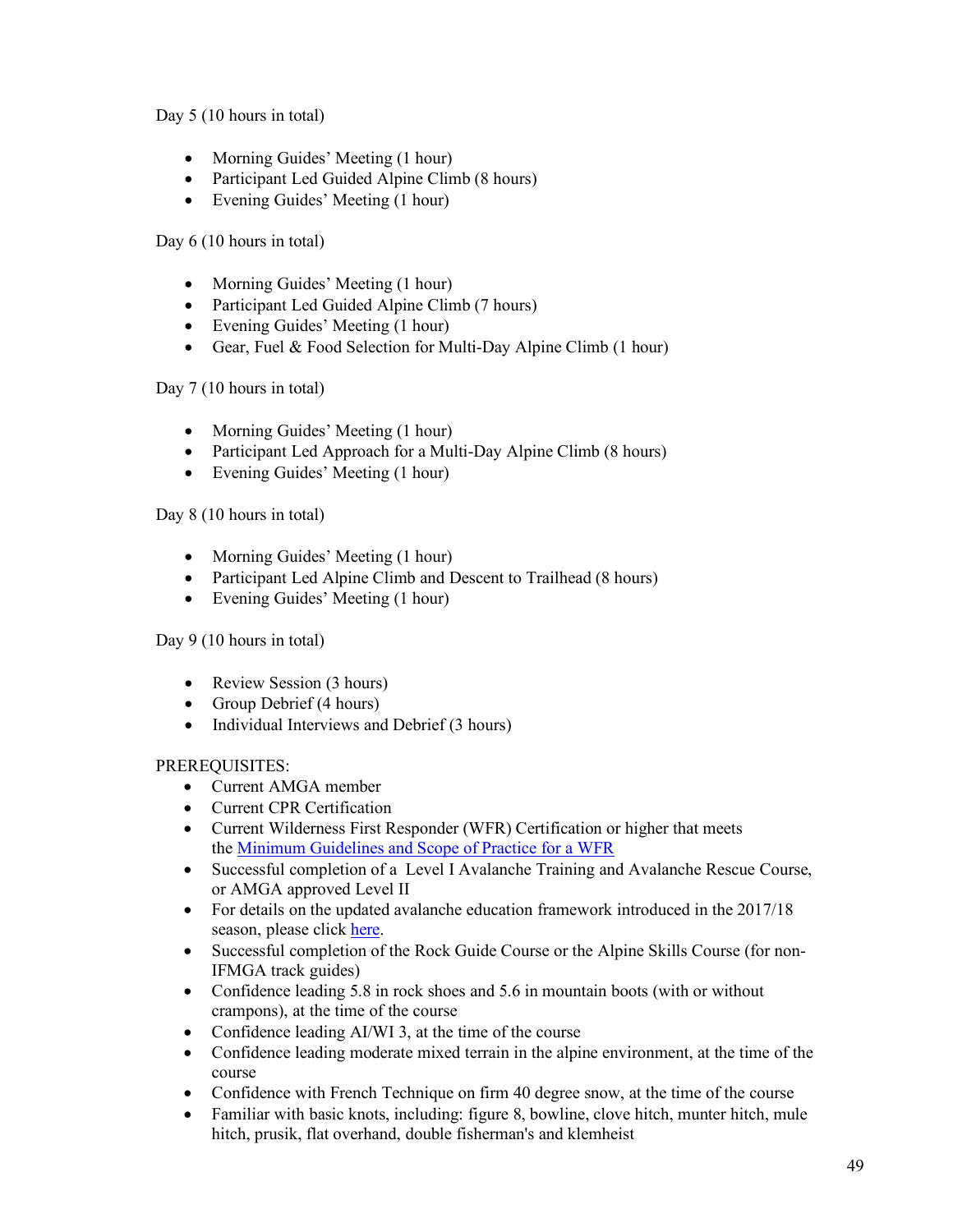- Familiar with placing ice, snow, and rock protection and anchor construction
- Competence with map and compass
- Familiar with LNT practices
- Documentation of lead or shared lead on 25 different alpine routes in at least 2 different areas (e.g., Cascades and Alaska). Of these 25 routes,10 are classic alpine routes rated 5.6 or harder and Grade III or longer, 5 include snow, ice or mixed climbing, 5 are alpine climbs rated 5.6 or harder that were climbed in mixed conditions with boots and crampons, 5 are ice routes rated WI 3 or harder.
- Successful completion of AMTL I, AMTL II, AMTL III, AMTL IV, or equivalent experience
- Successful completion of Glacier Skills and Crevasse Rescue or equivalent experience
- Successful completion of Alpine Ice: Introduction or equivalent experience
- Successful completion of Alpinism 2: Intermediate Mountaineering or equivalent experience

Employment after successful completion of this course includes advanced level alpine mountain guide or instructor. This program is also seen as continuing education for current guides or instructors. See Employment on pages 3-8 for other employment options.

### AMGA Rock Guide Course (100 Hours)

This is the entry-level course for the Rock Guide and Alpine Guide programs and the Rock Instructor Certification. The Rock Guide Course (RGC) was designed for aspiring guides who have a strong rock climbing background and for instructors who are interested in improving their skills and increasing knowledge. The RGC trains aspiring guides on routes up to Grade III and 5.9 while emphasizing risk management and client rewards. You are expected to arrive with a strong recreational climbing background with an acquired knowledge of knots, belaying, anchors, protection strategies, and climbing systems. It is assumed that you can lead the climbs listed on the submitted resume and that you are physically, mentally, and emotionally prepared for a week of outdoor activity.

# CURRICULUM HIGHLIGHTS

Day 1 (10 hours in total)

- Introductions and Course Overview (.5 hour)
- AMGA / IFMGA Overview (.5 hour)
- Risk Management Discussion and Safety Briefing for Course (.5)
- Professionalism (1 hour)
- Guides Notebook (.5 hour)
- Guides Meeting (1 hour)
- Equipment Selection / Guides Pack (1 hour)
- Knots and Hitches (1 hour)
- Protection (1 hour)
- Belay Anchors (1 hour)
- Belay Techniques (1 hour)
- Station Management (1 hour)

Day 2 (10 hours in total)

- Guides Meeting Instructor Demonstration (1 hour)
- Leave No Trace Discussion (1 hour)
- Techniques for Multiple Client Guiding (2 hours)
- Lowering Techniques (2 hour)
- Rappelling Techniques Transitions and Rope Management Efficiency (2 hours)
- Station Management Practice up and down on  $1 2$  pitch climbs (2 hours)

Day 3 (10 hours in total)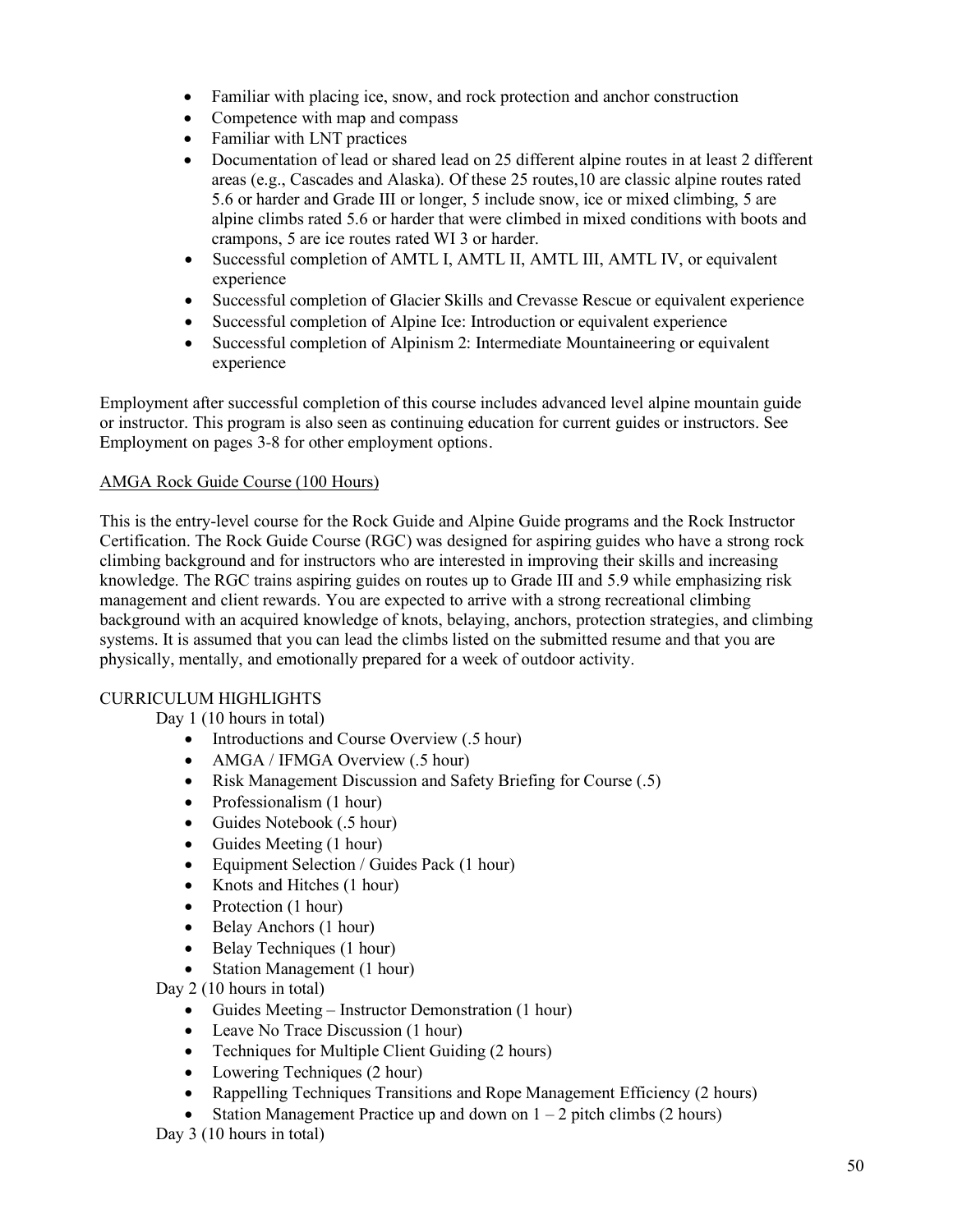- Guides Meeting Instructor Demonstration (.5 hour)
- Client Care Discussion (.5 hour)
- Considerations in Descending (2 hours)
- Short Roping and Short Pitching (3 hours)
- Short Roping Transitions and Guide Security (2 hours)
- Time Management Discussion (1.5 hours)
- End of Day Debrief (.5 hour)

Day 4 (10 hours in total)

- Guides Meeting (1 hour)
- Instructor Demonstration Climb (1 hour)
- Guided Climb/s by Participants (7 hours)
- End of Day Debrief (1 hour)

Day 5 (10 hours in total)

- Guides Meeting (1 hour)
- Pedagogy Discussion/Instructional Techniques for Climbing (2 hours)
- Guided Climbs by Participants (6 hours)
- End of Day Debrief (1 hour)

Day 6 (10 hours in total)

- Guides Meeting (1 hour)
- Overview of Rescue Skills (1.5 hours)
- Knots and Hitches (1 hour)
- Knot Pass while Lowering (1 hour)
- Belay Escapes (1 hour)
- Mechanical Advantage Raises (1 hour)
- Rope Ascending Techniques (1.5 hours)
- Rescue Problem-Solving Practicum (1 hour)
- Demonstration and Practice Exam Rescue Skills Test (1 hour)
- Day 7 (10 hours in total)
	- Guides Meeting (1 hour)
	- Multiple Client Guiding with Simul Belay Techniques (2 hours)
	- Guided Climbs by Participants (6 hours)
	- End of Day Debrief (1 hour)
- Day 8 (10 hours in total)
	- Guides Meeting (1 hour)
	- Guided Climbs by Participants (7 hours)
	- End of Day Debrief (1 hour)
	- Review of Exam Testing Procedures / Mock Exam Day (1 hour)
- Day 9 (10 hours in total)
	- Guides Meeting (1 hour)
	- Guided Climbs by Participants / Mock Exam Opportunity (8 hours)
	- Mock Exam End of Day Debrief (1 hour)
- Day 10 (10 hours in total)
	- Review Session (3 hours)
	- Course Group Debrief (3 hours)
	- Individual Interviews and Debrief (4 hours)

PREREQUISITES:

- Current AMGA member
- Current CPR Certification
- Current Wilderness First Responder (WFR) Certification or higher that meets the Minimum Guidelines and Scope of Practice for a WFR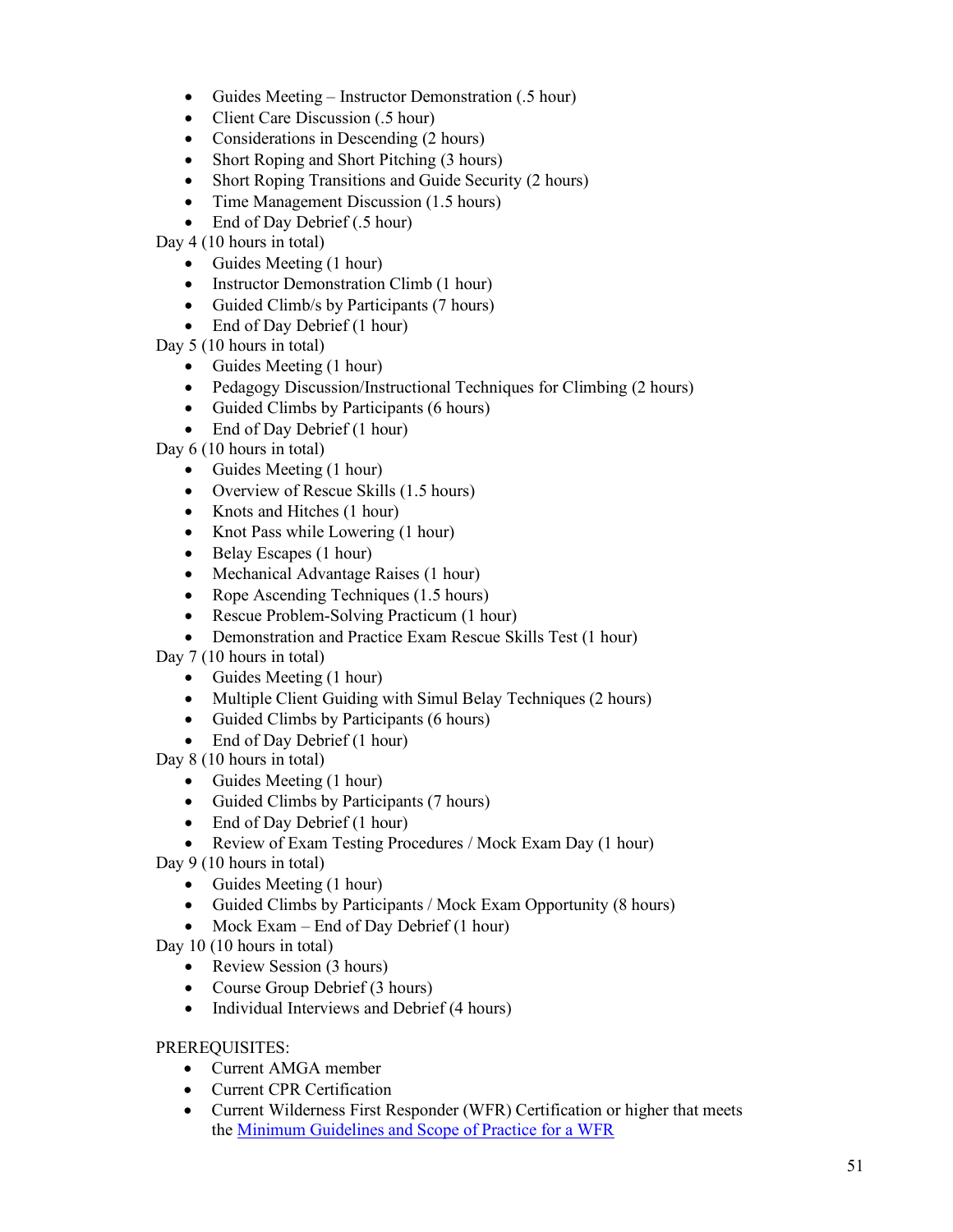- Five years personal rock climbing experience
- Confidence leading traditional and sport routes up to 5.9, at the time of the course
- Familiar with basic knots, including: figure 8, bowline, clove hitch, munter hitch, mule hitch, prusik, flat overhand, double fisherman's and klemheist
- Familiar with multiple types of mechanical and non-mechanical belay devices
- Familiar with a variety of rappel devices on multi-pitch rappels
- Familiar with LNT Practices
- You have led 10 traditional climbs rated 5.10a or harder on various rock types (single or multi-pitch)
- You have led or shared lead on 50 multi-pitch rock routes (10 of which are Grade III or longer)
- Successful completion of AMTL I, AMTL II, AMTL III, AMTL IV, or equivalent experience
- Successful completion of Glacier Skills and Crevasse Rescue or equivalent experience
- Successful completion of the AMGA Single Pitch Instructor Course or equivalent experience

Employment after successful completion of this course includes advanced level rock guide or instructor. This program is also seen as continuing education for current rock guides or instructors. See Employment on pages 3-8 for other employment options.

# AMGA Ski Guides Course (100 Hours)

The Ski Guide Course (SGC) is designed for skiers who wish to learn the skills and techniques used while guiding multi-day ski tours in a non-glaciated, yet possible high-mountain backcountry setting. It covers management of 3rd and 4th class terrain, technical ascents and descents, and management of multiple clients and small team rescues. Emphasis is placed on effectively managing risks and maximizing client rewards. Glacier travel, crevasse hazards and sustained technical mountaineering challenges are generally not covered in this course.

# CURRICULUM HIGHLIGHTS

Day 1: (10 hours in total)

- Introductions and Course Overview (.5 hour)
- Risk Management (.5 hour)
- Professionalism (1 hour)
- Guide's Pack (1 hour)
- Downhill Guiding (1 hour)
- Mechanized Guiding and Touring Guiding (1 hour)
- Client Orientation and Hazard and Risk Briefings (1 hour)
- Avalanche Rescue Training (1 hour)
- AM Guides' Meeting (.5 hour)
- Field Weather, Snowpack an Avalanche Observation (1 hour)
- Run Lists (1 hour)
- PM Guides' Meeting (.5 hour)

Day 2: (10 hours in total)

- AM Guides' Meeting (1 hour)
- 1⁄2 Day Instructor Demo Mechanized Guiding (3 hours)
- Student Led Downhill Guiding (5 hours)
- PM Guides' Meeting (1 hour)

Day 3: (10 hours in total)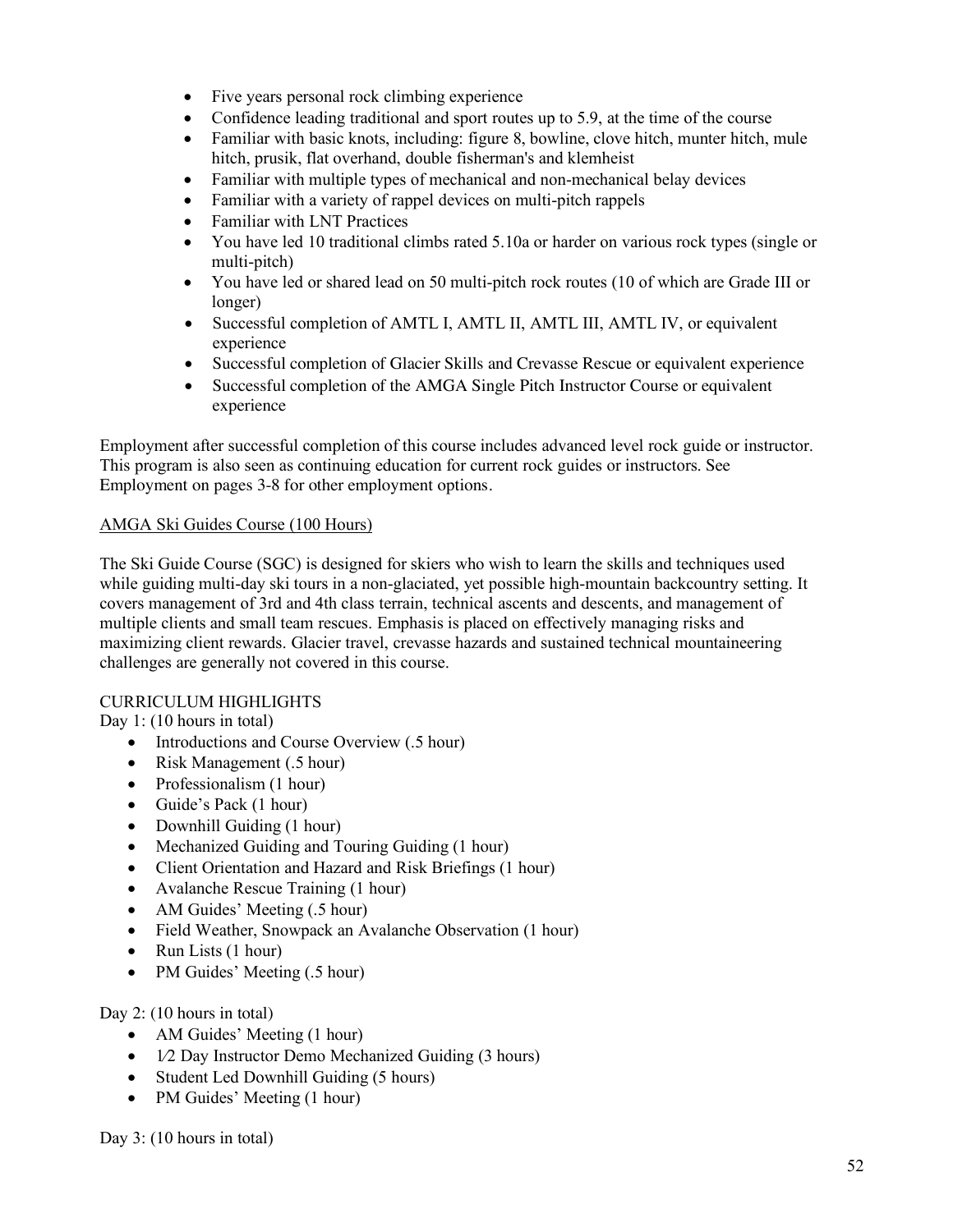- AM Guides' Meeting (1 hour)
- Student Led Downhill Guiding (8 hours)
- PM Guides' Meeting (1 hour)

Day 4: (10 hours in total)

- Track Setting and Pacing (.5 hour)
- AM Guides' Meeting (.5 hour)
- Instructor Demo 1/2 Day Guided Ski Tour (4 hours)
- Uphill Kick Turns (1.5 hour)
- Spotting and Bracing (1.5 hour)
- PM Guides' Meeting (1 hour)
- Navigation and Time/Route Planning (1 hour)

Day 5: (10 hours in total)

- Standard Morning and Evening Weather Observations (1 hour)
- AM Guides' Meeting (1 hour)
- Student Led Guided Ski Tours (7 hours)
- PM Guides' Meeting (1 hour)

Day 6: (10 hours in total)

- AM Guides' Meeting (1 hour)
- Student Led Guided Ski Tours (8 hours)
- PM Guides' Meeting (1 hour)

Day 7: (10 hours in total)

- AM Guides' Meeting (1 hour)
- Emergency Shelter Construction (2 hour)
- Sled Construction and Use (2 hour)
- Technical Sled Lower (2 hour)
- Introduction to Rope Work for the Ski /Splitboard Guide (2 hours)
- PM Guides' Meeting (1 hour)

Day 8: (10 hours in total)

- AM Guides' Meeting (1 hour)
- Student Led Guided Ski Tours (8 hours)
- PM Guides' Meeting (1 hour)

Day 9: (10 hours in total)

- AM Guides' Meeting (1 hour)
- Student Led Guided Ski Tours (8 hours)
- PM Guides' Meeting (1 hour)

Day 10: (10 hours in total)

- Review Session (3 hours)
- Group Debrief (3 hours)
- What's Next After the SGC? (1 hour)
- Individual Interviews and Debriefs (3 hours)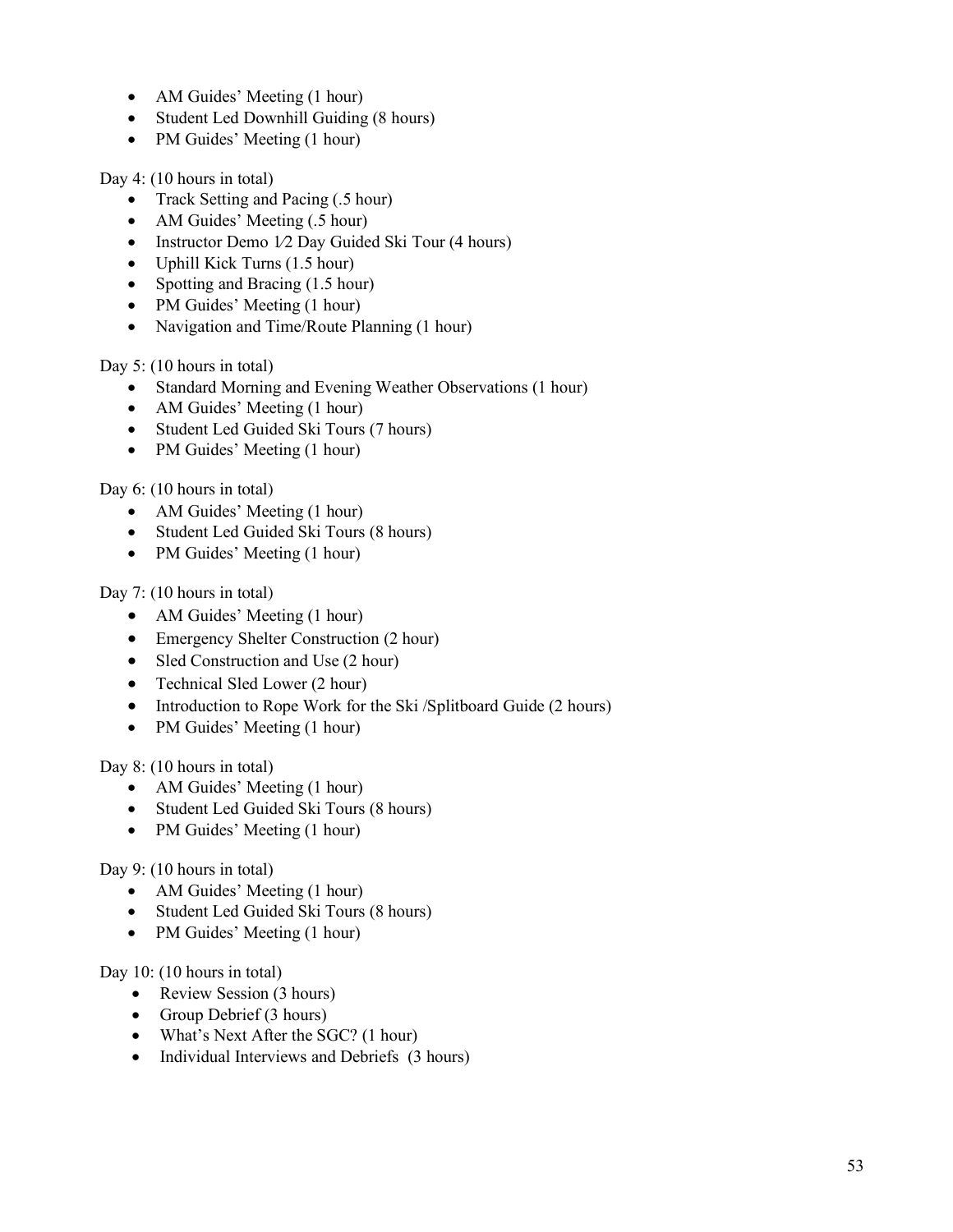PREREQUISITES:

- Current AMGA member
- Current CPR Certification
- Current Wilderness First Responder (WFR) Certification or higher that meets the Minimum Guidelines and Scope of Practice for a WFR
- Successful completion of an AMGA approved or Pro 1, or Level II
- For details on the updated avalanche education framework introduced in the 2017/18 season, please click here.
- Successful completion of the Alpine Skills Course or Rock Guide Course
- Four years personal ski touring experience, including multi-day tours and peak ascents
- Confidence skiing black and double-black diamond terrain, at the time of the course
- Ability to smoothly link turns in all terrain and conditions in un-groomed backcountry snow
- Ability to ascend and descend on skis an average of 4500' 6000' + vertical feet per day
- Ability to adjust technique to ski in diverse terrain, including sustained descents of up to 50 degrees
- Experience snow climbing with ice axe and crampons
- Comfortable with self-arrest and belay
- Ability to choose appropriate belay and rappel methods for rock and snow
- Ability to navigate in whiteout conditions
- Proficiency with multiple burial avalanche rescue (ability to consistently locate 3 buried avalanche transceivers in under 10 minutes)
- Experience with winter camping and shelter construction
- Experience with basic short roping and pitching on snow and rock
- Experience with map and compass
- Familiar with LNT practices
- You have completed 20 different ski tours (5 of which are on terrain 40 degrees or steeper, 5 of which are day tours that include at least 4500 vertical feet of ascent and descent, and 5 of which are multi-day tours using huts or ski camping) - this will be documented in your submitted resume with your application.
- **You have submitted a movement video showing your skiing/riding abilities meet the prerequisite level required**
- Movement video submission is **required for 2020 SGC** applications
- For full details and what to put in your video, please read the SGC Video Submission Document and view:
- AMGA SGC Movement Video | Example & Tips
- Student Submission Example: AMGA SGC Movement Video | S. Schmitt
- AMGA Splitboard Standard | 2016 Video
- Successful completion of AMTL IV Ski option or equivalent experience

Employment options after successful completion of this course includes advanced level ski guide. This program is also seen as continuing education for current ski guides or expedition leaders. See Employment on pages 3-8 for other employment options.

**As these are stand-alone programs, there is no course flow or sequence in which they need to be completed. As long as the prerequisites are met, students can take these programs as needed for job requirements and are valuable programs for continuing education for outdoor professionals.**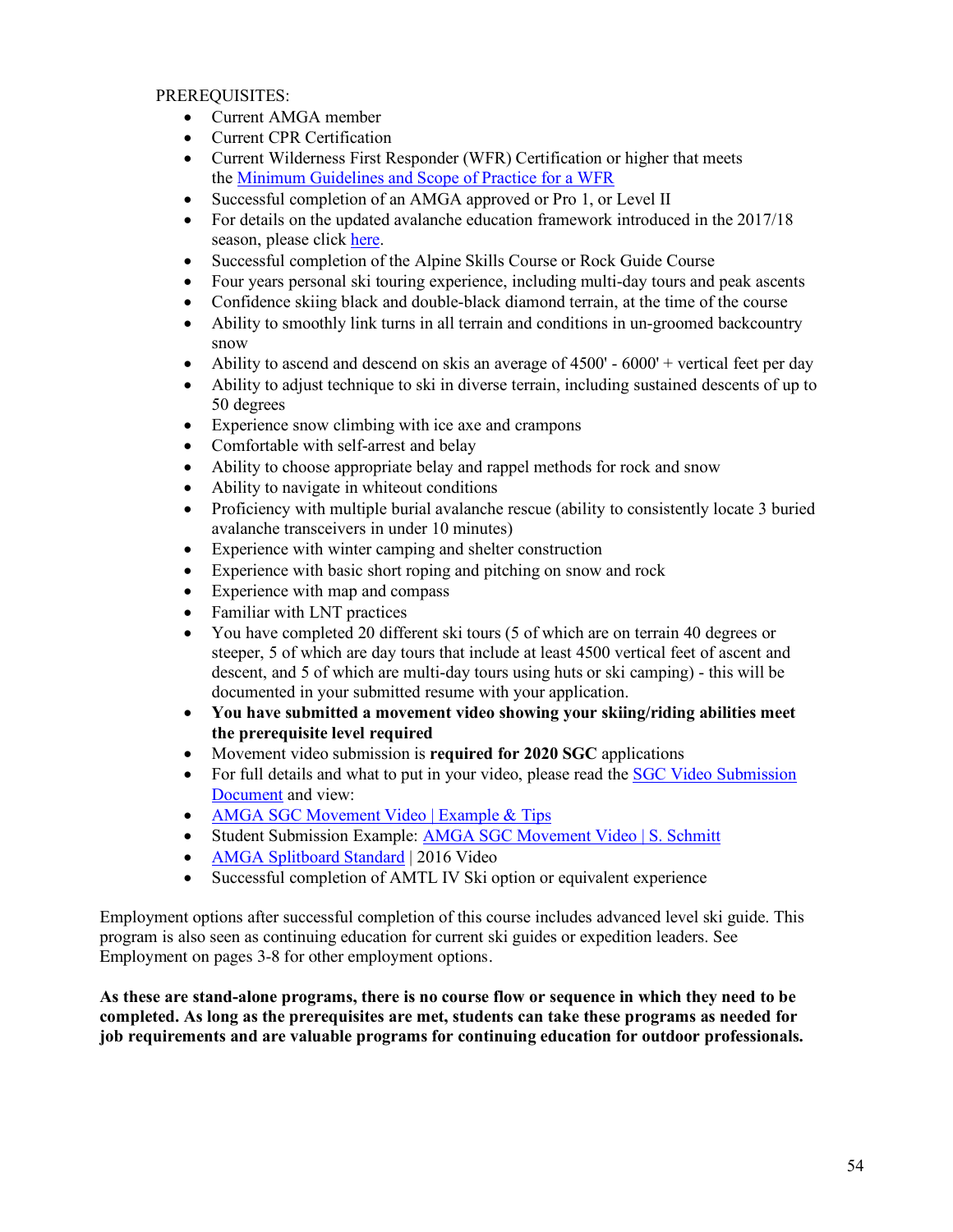#### **About the American Mountain Guides Association**



The American Mountain Guides Association (AMGA) has been dedicated to supporting the guiding community through excellence in education, standards and certification since 1979. As a group, the AMGA presents a strong, unified voice for the high standards of professionalism in guiding and climbing instruction in the United States. The AMGA is an organization grounded in powerful tradition that continues to evolve with the ever-changing arena of mountain guiding and climbing instruction. The AMGA offers a series of training courses and exams designed to certify guides and climbing instructors to the highly respected, internationally recognized, standards of the AMGA.

The AMGA is our nation's sole representative to the 25-member International Federation of Mountain Guides Associations (IFMGA), the international governing body responsible for guiding standards and education around the world.

The heart of the American Mountain Guides Association (AMGA) is its membership. Spread across the country, AMGA members represent an incredible variety of educators, outdoor enthusiasts, and environmental stewards. Just about every aspect of mountain guiding and instruction is represented through the AMGA's vast member base: from the glaciated high-altitude peaks of the Alaska Range to the big walls of Yosemite, from the diverse climbing areas in the Rockies to the world class ice and rock climbing of the East Coast. These professionals could work in any part of the industry from instructors who teach on climbing walls and single-pitch cliffs to guides guiding long rock routes, alpine climbs, and ski mountaineering trips. As a collective group, the AMGA is closely connected to almost every issue that faces the industry and our treasured crags, peaks, powder covered slopes, and frozen waterfalls.

Guiding in the mountains has been a profession in the U.S. that spans back to the start of the nation. Only in 1979 did a group of 12 guides decide that it was time to formalize an organization to represent the greater guiding community. As a result, the American Professional Mountain Guides Association was born. Over the next few years the "P" was dropped and the AMGA developed and grew throughout the United States.

The organization sharpened its focus of supporting the guiding profession by providing representation for land use access, education, training, and examination based on international standards for guiding. In 1997, the AMGA achieved one of its most notable accomplishments with acceptance into the International Federation of Mountain Guides Associations, IFMGA/UIAGM. As a member of the IFMGA, the organization's educational and certification programs meet the international standards recognized by more than 20 nations worldwide.

Today the AMGA continues to develop its programs to meet changing standards and support the growing community of guides and climbing instructors in the United States. In addition, the organization has become a resource for land managers and outdoor industry leaders by promoting land stewardship, world-class training, and sustainable practices to protect our natural resources.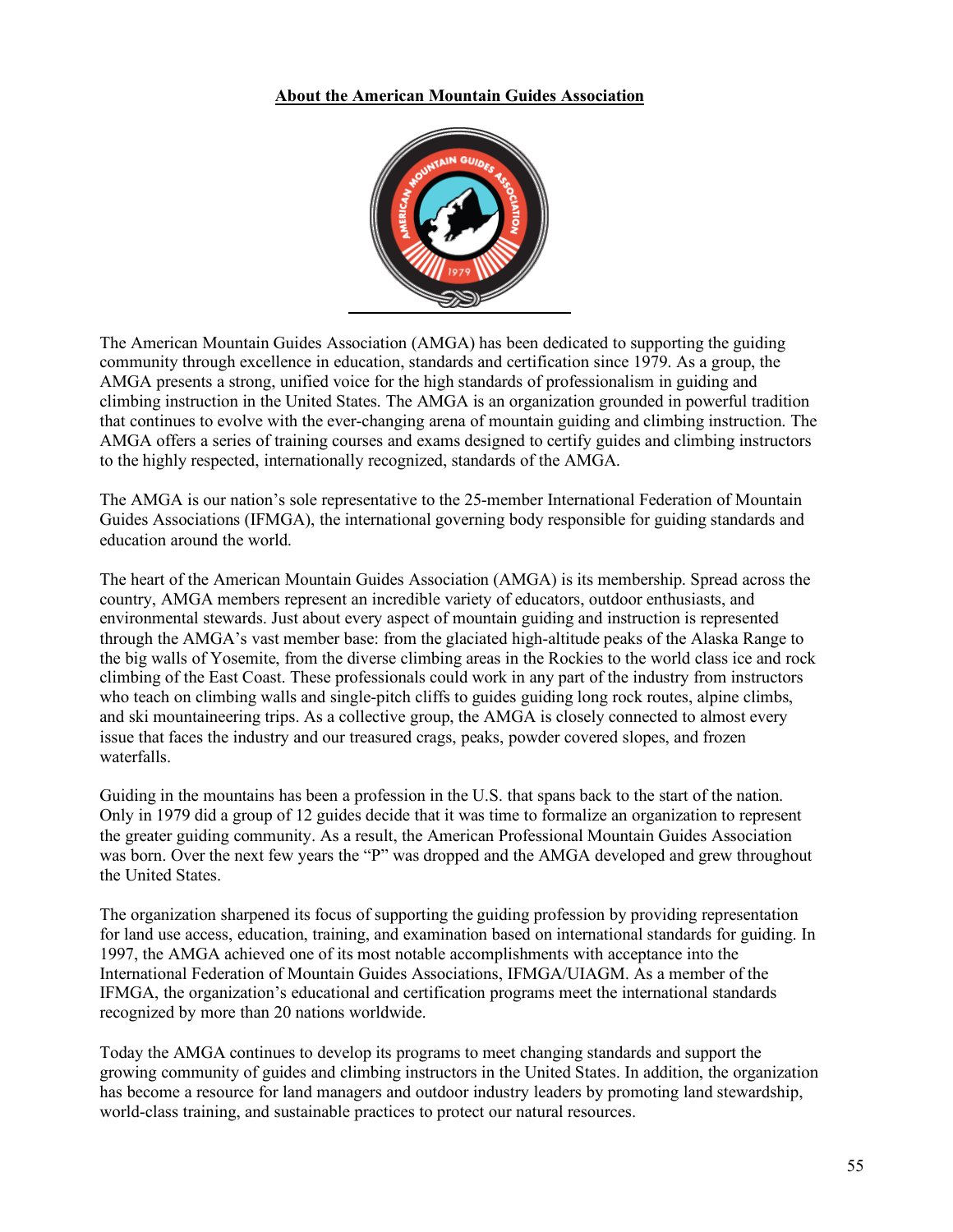The AMGA is the post-graduate school of guiding and it is where professional climbing guides go to develop their skills in order to attain the highest level of certification.

There are three disciplines of certification in the AMGA. They are Rock, Alpine and Ski. Some of the disciplines have multiple levels of certification. For example, in the rock discipline one can be certified at the Single Pitch Instructor level, the Rock Instructor level or the Guide level. In each of the disciplines, the guide level is the highest level of certification. If an individual obtains AMGA certification at the guide level in Rock, Alpine and Ski, that person will be granted the International Federation of Mountain Guides Associations (IFMGA) certification, which is the highest level of certification available for a guide.

# **Steps to IFMGA Certification**

The American Alpine Institute does not provide all programs required for IFMGA certification. As an AMGA contractor AAI can only provide the Single Pitch Instructor Course, the AMGA Alpine Skills Course, the AMGA Alpine Guides Course, the AMGA Rock Guides Course and the AMGA Ski Guides Course.

Following are the courses that one must take to achieve IFMGA status:

### Rock Guide

- 1. Single Pitch Instructor Course
- 2. Single Pitch Instructor Exam
- 3. Rock Guide Course
- 4. Advanced Rock Guides Course and Aspirant Exam
- 5. Rock Guide Exam

### Alpine Guide

- 1. Alpine Skills Course (Could take the Rock Instructor Course instead)
- 2. Alpine Guides Course
- 3. Ice Instructor Course
- 4. Advanced Alpine Guides Course and Aspirant Exam
- 5. AIARE Avalanche Pro Level II
- 6. Alpine Guide Exam

#### Ski Mountaineering Guide

- 1. Ski Guides Course
- 2. Ski Mountaineering Guides Course and Aspirant Exam
- 3. AIARE Avalanche Pro level II
- 4. Ski Mountaineering Guides Exam

After you reach the guide level in each of the disciplines you will be deemed an IFMGA Certified Mountain Guide.

### **Aren't all guides AMGA certified?**

No, guiding is both a career and a lifestyle. Some people only work as a guide for a short period of time, whereas others make their career in the mountains. The result is that those who are career driven are the ones that jump through the hoops to become certified.

#### **Why should I try to get guide level certification?**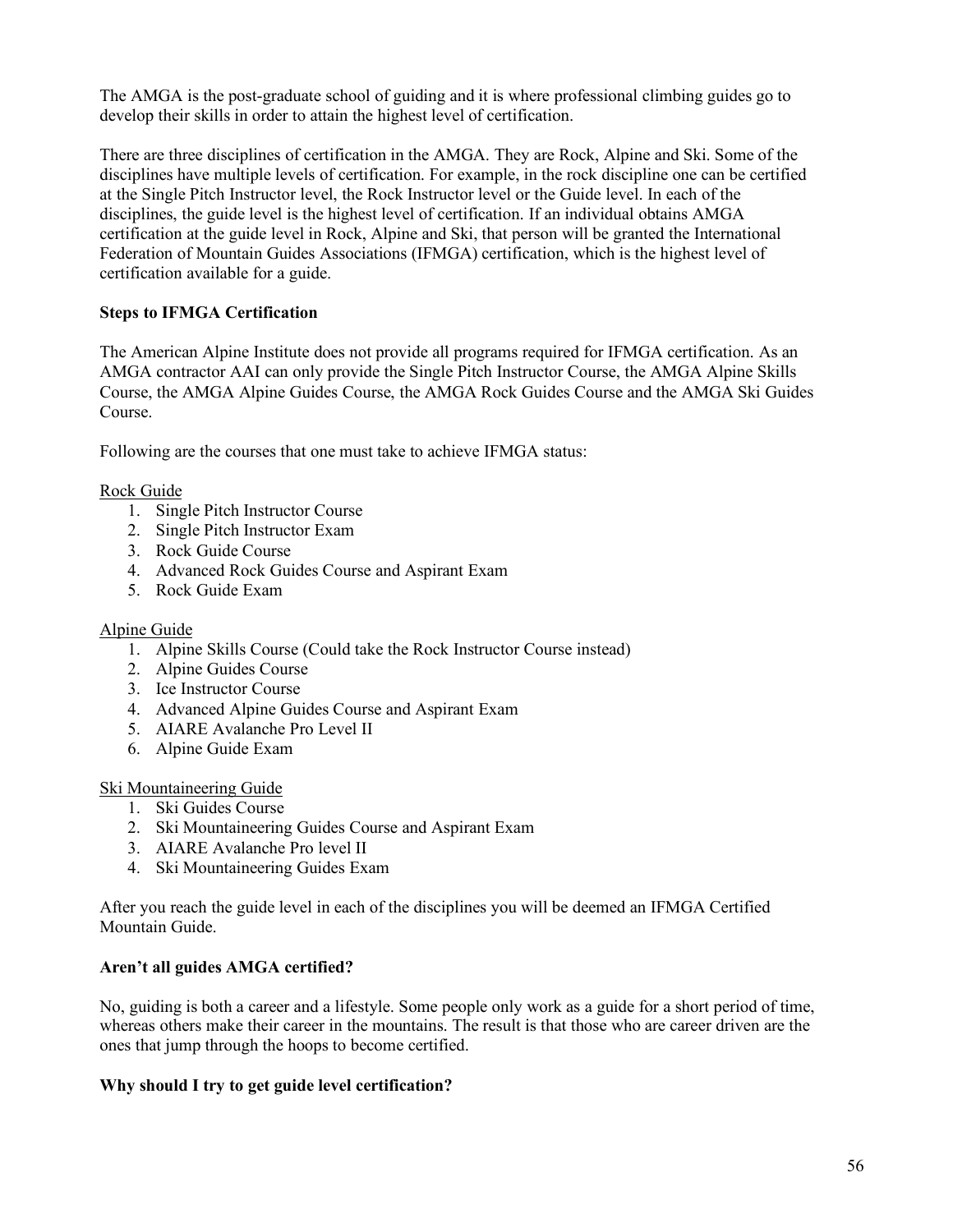Guide level certification comes with a number of benefits. First and foremost, one has been tested by his or her peers and has met the national standards within the industry. As a result, it is very easy to get a job.

Second, wages are higher for those who have attained guide level certification.

Third, it is easier to market yourself to prospective guests.

And fourth, it is a mark of professionalism. It shows that you take your career professionally.

### **American Alpine Institute Program Policies and Admission**

### **Admission Standards**

Students will be admitted to their desired vocational program if they meet the prerequisites outlined under that specific program's description. See Course Descriptions page 25-54.

Prior education and training will be reviewed for all students and VA education benefits recipients entering any vocational program.

Note: Applicants who are entitled to educational assistance under Chapter 31 Vocational Rehabilitation and Employment or Ch. 33 Benefits must submit a Certificate of Eligibility for entitlement to educational assistance no later than the first day of a course of education.

Please see page 69 for Title 38 United State Code Section 3679(e) explaining our school's policy.

The American Alpine Institute does not currently accept Financial Aid.

# **Full Time Attendance**

A student is considered full-time if he or she takes a minimum of 22 hours per week.

Note: Students who are using VA education benefits for more than one program in a short timeframe should note that they will not be paid their Basic Allowance for Housing (BAH) during breaks between programs as these are stand-alone programs.

# **Grading Policies and Program Graduation Requirements**

All vocational programs have the potential for three distinct grades:

- **Pass:** Students who pass cleanly may graduate from their training and receive their certificate.
- **Conditional Pass:** Students who receive a conditional pass at the end of a program often had difficulties in one or two areas. The student will have to show proficiency in the area of weakness before moving on. The instructor will determine a time to reassess the student's weakness. The time needed to assess the weakness will be determined by the instructor and could require anywhere from one to four days. A student who receives a conditional pass will have to pay the private instructional rate during the reassessment. The private rate is \$425 per day.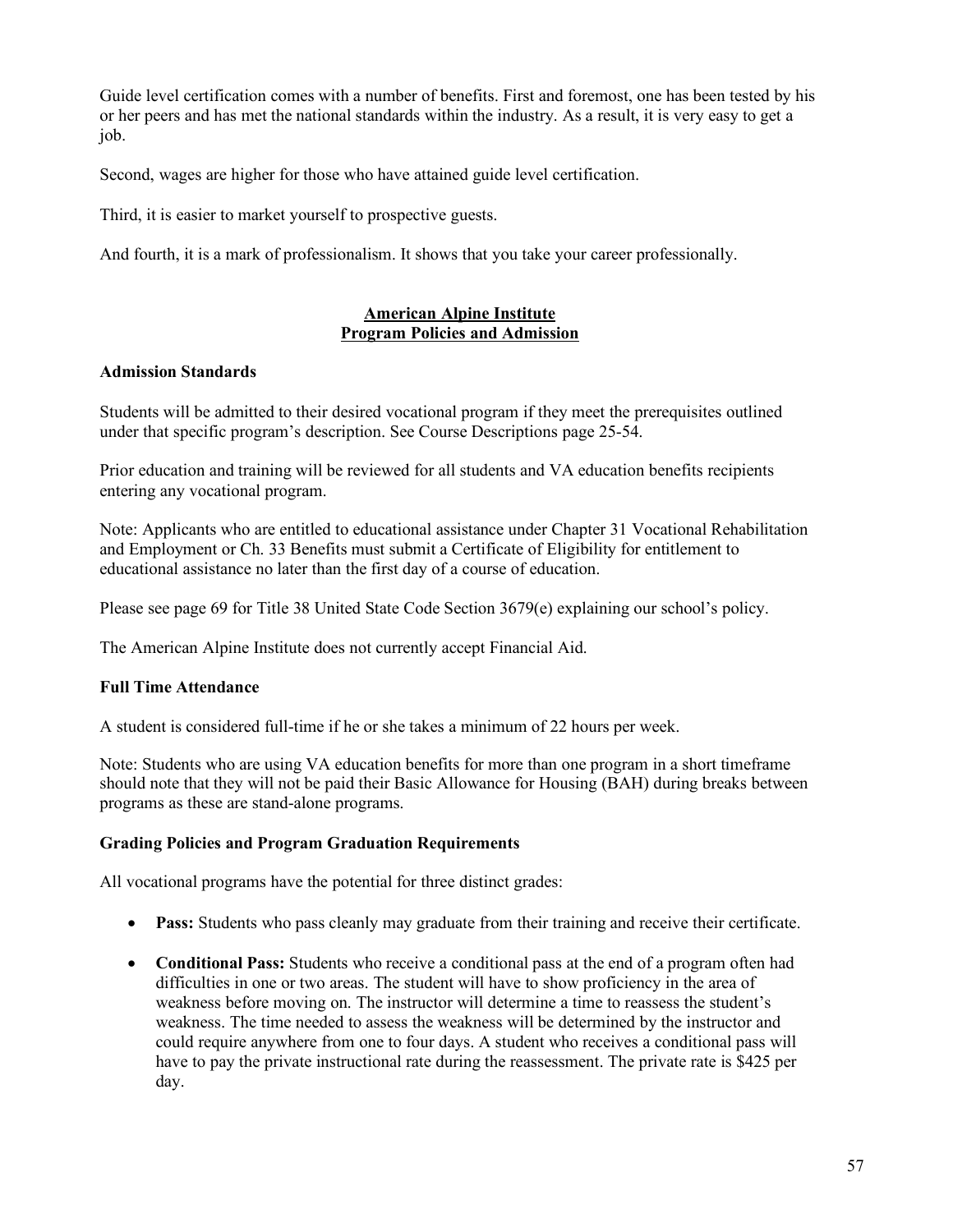• **Failure:** If a student fails a program or assessment, he or she will need to retake the course or assessment until they receive a passing grade.

### Method Used to Report Grades

Students will be assessed throughout the course. The instructor working with the student will make note of advances in technical and movement skills throughout the program if applicable.

Students are expected to meet the program objective. At the end of each program, the guide will share specific notes about areas where the student has excelled and on areas where the student needs work. If a student does not meet the program objective, he or she will receive a Conditional Pass or a Failure. If they meet the objective, they will receive a passing grade and complete their training or receive their certificate.

All instructor notes on the students will be archived at the AAI administrative office.

Students are evaluated on the following every day of each technical program:

- **Course Objective:** Does the student comprehend the course objective? Would he or she be comfortable meeting the objective without oversight?
- **Risk Management:** Is the student aware of the dangers (both objective and subjective) in his or her surroundings. Does he or she take the appropriate actions to mitigate the danger?
- **Technical Systems:** Does the student have an acceptable understanding of the technical systems at this level? Does he or she know where and when the systems should be applied?
- **Navigational Skills:** Is the student navigating appropriately? Does the student use the map, compass, altimeter, GPS, route topo or guidebook appropriately? Did the student apply acceptable route-finding skills at this level of training?
- **Movement Skills:** Are the student's movement skills improving? Do his or her movement skills represent what is expected at this level of training?
- **Judgment/Mountain Sense:** Does the student demonstrate good judgment?
- **Environmental Awareness:** Does the student show an understanding of Leave No Trace climbing and travel at this level of training?
- **Professionalism:** Does the student present himself or herself as a mature individual? Does the student understand actions and comments that can be perceived as arrogant? Does the student present him or herself as a mountain professional?

Some programs have additional categories that are specific to the program.

Students will receive one of the following grades at the end of the program.

- **Pass:** The student understood the material. The student understands the concepts and how to effectively employ them in a mountain environment. This will result in completion of the training and they will receive their certificate.
- **Marginal:** The student's understanding of the material is weak. The student sometimes grasps the concepts, but it is inconsistent.
- **No Pass:** The student does not understand the material and cannot grasp the concepts.
- **N/A:** Not applicable. This would indicate that a certain skill was not observed on a given day.

A No Pass is equal to two Marginals. The length of the course determines the number of Marginals and No Passes allowed.

Following is a breakdown of the amount allowed: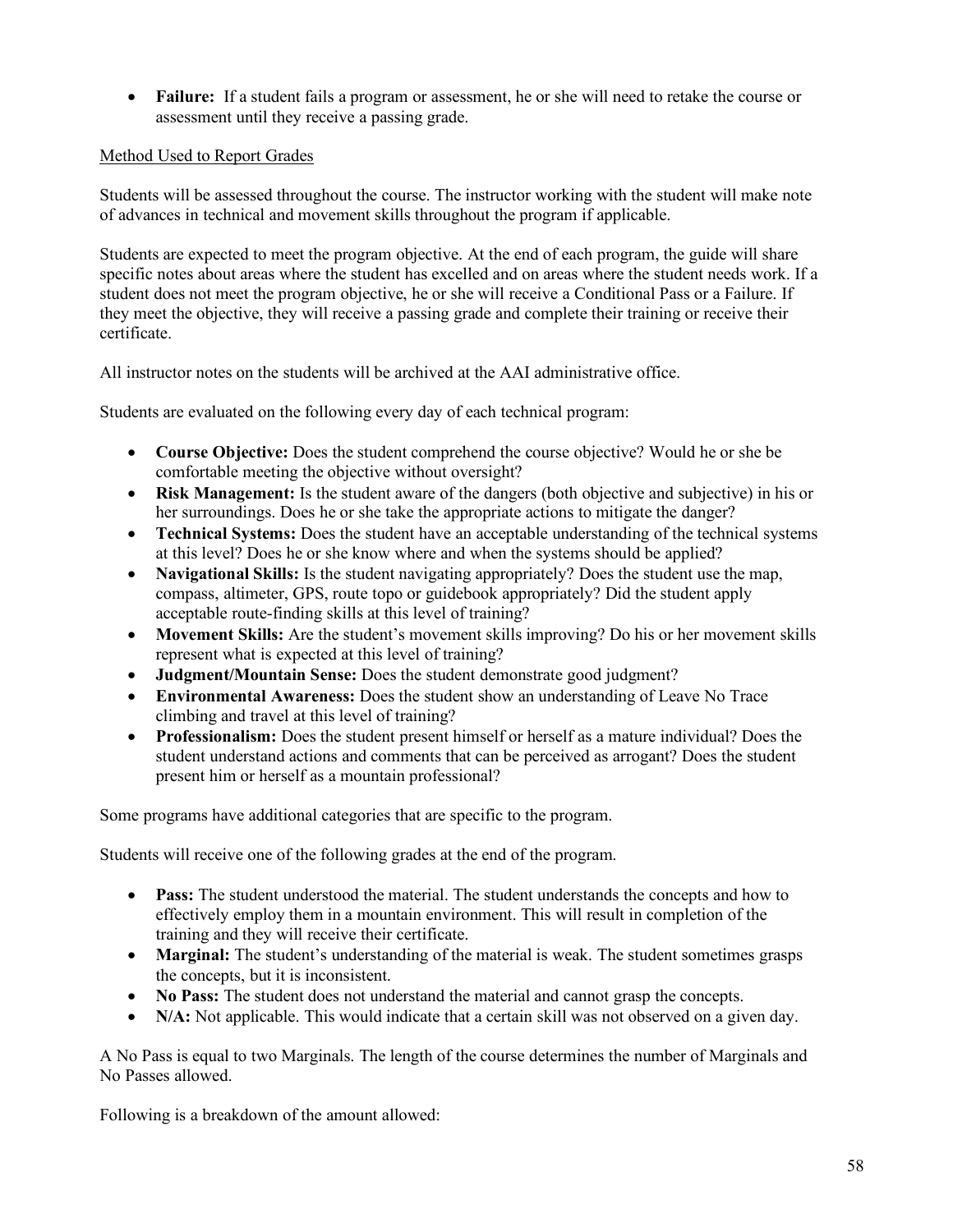- Two-Day Course 4 or more Marginal scores or 2 or more No Pass Scores
- Three-Day Course 5 or more Marginal scores or 3 or more No Pass Scores
- Four-Day Course 6 or more Marginal Scores or 3 or more No Pass Scores
- Six-Day Course 7 or more Marginal Scores or 4 or more No Pass Scores
- Twelve to Fifteen-Day Course 10 or more Marginal Scores or 5 or more No Pass Scores

During the final evaluation at the end of each course during the student debrief, the students will be provided with their scoring cards for the course. At that point, the instructor will speak to the student about each item that needs work and develop a plan for improvement.

### **Incomplete Grades**

Incomplete grades are given when a student is unable to complete a course because of illness, injury or another serious problem. Students who have an incomplete grade must work with a program coordinator to get into a course that will satisfy the requirements to pass the program or they must figure out how to retake the program.

### **Student Dismissal**

Students will be dismissed from any vocational program for six possible reasons:

### **1. Disregard for Student or Instructor Safety**

Students who fragrantly disregard safety procedures and put themselves, other students or the instructor at risk, will be asked to leave the course. The student will receive a warning before being released from the course.

### **2. Inability to Grasp Core Concepts**

If it becomes clear to the administrators and the instructors in the field that a student is incapable of fully gasping the material – e.g. the student can't pass assessments, is incapable of applying technical systems appropriately, etc. – the student may be dismissed.

### **3. Inability to Meet Physical Requirements**

If a student is incapable of meeting the physical requirements for the course, he/she may be dismissed. Students should have the ability to walk uphill with a backpack for 6-8 hours, and they should have the ability to climb 5.7 rock without difficulty. Students who don't meet the physical requirements may be dismissed.

All students have the option of having their physical fitness assessed prior to the start of their program. Assessments will be made on a private daily rate of \$425 per day.

### **4. Disregard for the AMGA Code of Ethics and Conduct**

Individuals who are enrolled in any American Mountain Guides Association program will become members of the AMGA. Following is the **AMGA Code of Ethics**:

The American Mountain Guides Association ("AMGA") requires all of its members to be ethical and professional in the conduct of their business and personal lives. This Code of Ethics applies to all of us who are members of the AMGA, including certified guides, instructors, accredited guide services,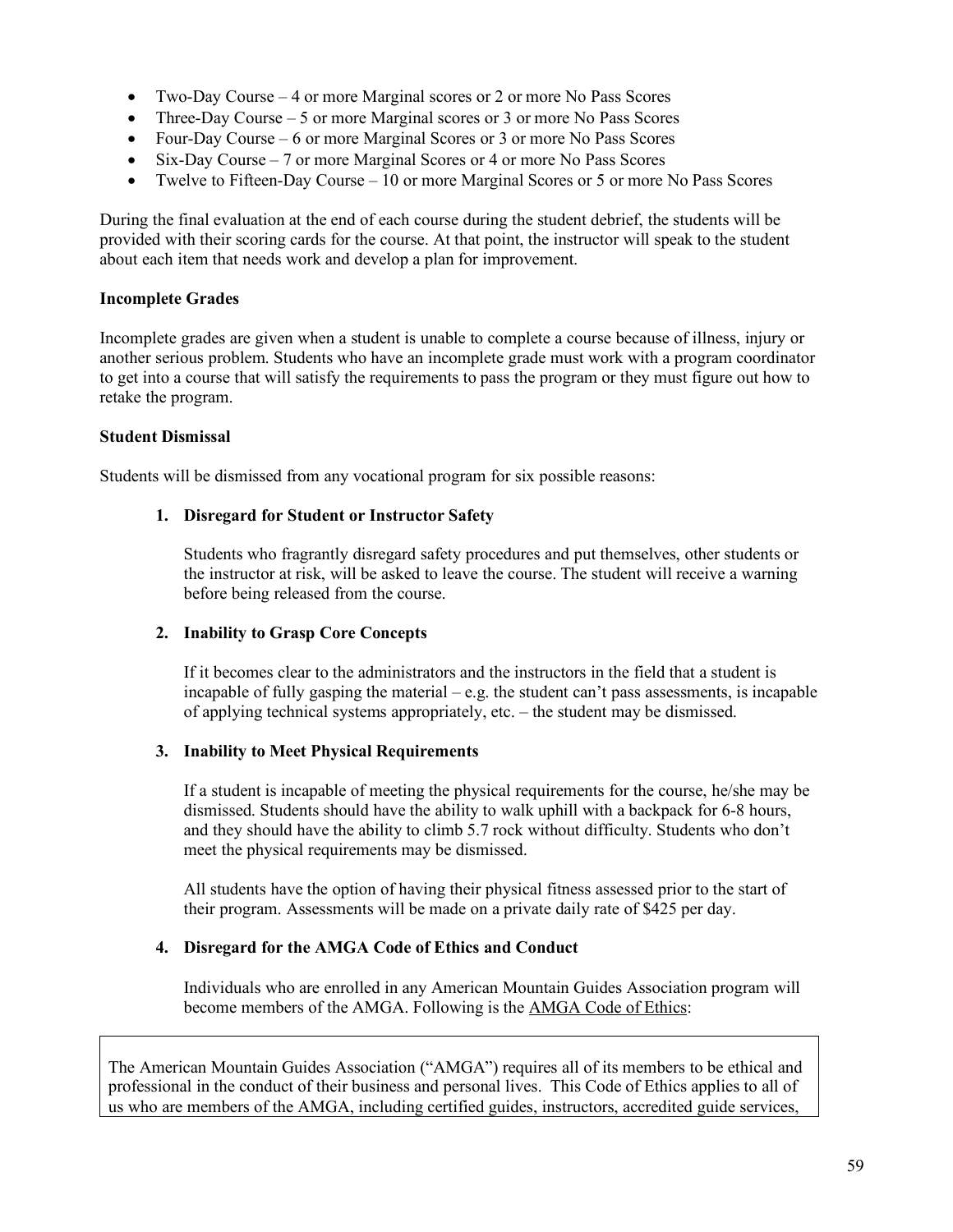aspirants and students ("Members"). Any violation of this Code of Ethics and Conduct may result in disciplinary action as set forth herein.

- 1. The safety and care of our clients must be our prime concern at all times. All personal objectives and the objectives of our clients must be subordinate to this concern.
- 2. The safety of the public is also our concern and we must, where possible and practical, provide assistance to those having difficulty by offering help, which is appropriate under the circumstances. This, however, we can do only if it does not compromise the safety of our clients.
- 3. Our clients have the right to expect us to be up-to-date on methods and techniques and to use appropriate and well-functioning equipment.
- 4. We must always be aware of our own physical, technical and experiential limitations. We must use routes and terrain which are within our expertise and capabilities.
- 5. As AMGA guides, whether certified, aspirant, or student, and as instructors and Members, we are expected to teach and practice Leave No Trace principles at all times and to be knowledgeable of local natural history.
- 6. As professionals, we must be culturally competent. We must treat clients, the public, and our fellow guides with respect. The AMGA assumes that all human beings, regardless of race, religion, gender, sexuality, or creed, are entitled to enjoy the mountains without threat of discrimination, diminution of their values and customs, or disrespect. An AMGA professional is expected to be an ambassador of human compassion and understanding.
- 7. At all times, we are representatives of the AMGA and should conduct ourselves in a manner that reflects well on the AMGA. This applies not only on AMGA courses, but anytime we are interacting with clients, the public, or others including government agencies. We must always strive to work within the framework of the AMGA Scope of Practice as defined by the Training and Certification Program Handbook and by Accreditation Contracts. This includes accurately and unambiguously representing the level of our certification to clients, government agencies, the public and others.
- 8. As AMGA guides, whether certified, aspirant or student, and as instructors and Members, we are expected to work within the permit, certification and aspirant requirements of the country and/or land agency in or under which we intend to work. We are also required to obey all laws, rules and regulations applicable to our guiding or other activities. AMGA Members should represent themselves fairly and adequately.

# 5. **Inability to Meet the Financial Obligations of the Program**

Students are required to pay all appropriate fees on time.

# 6. **Excessive Absences**

Students who miss more than 20% of their coursework may be dismissed.

The Director of Field Operations will notify the student in writing should it become necessary to dismiss the student. The dismissal letter will contain the date and the reason for dismissal. Prepaid tuition will be refunded according to the school's refund policy.

# Re-entry after Student Dismissal

A student who has been dismissed for any of the reasons above or outlined under our Code of Conduct, the student may reapply two-years after the date of his or her dismissal. The student will be required to participate in a Placement Assessment prior to continuing on with a vocational program.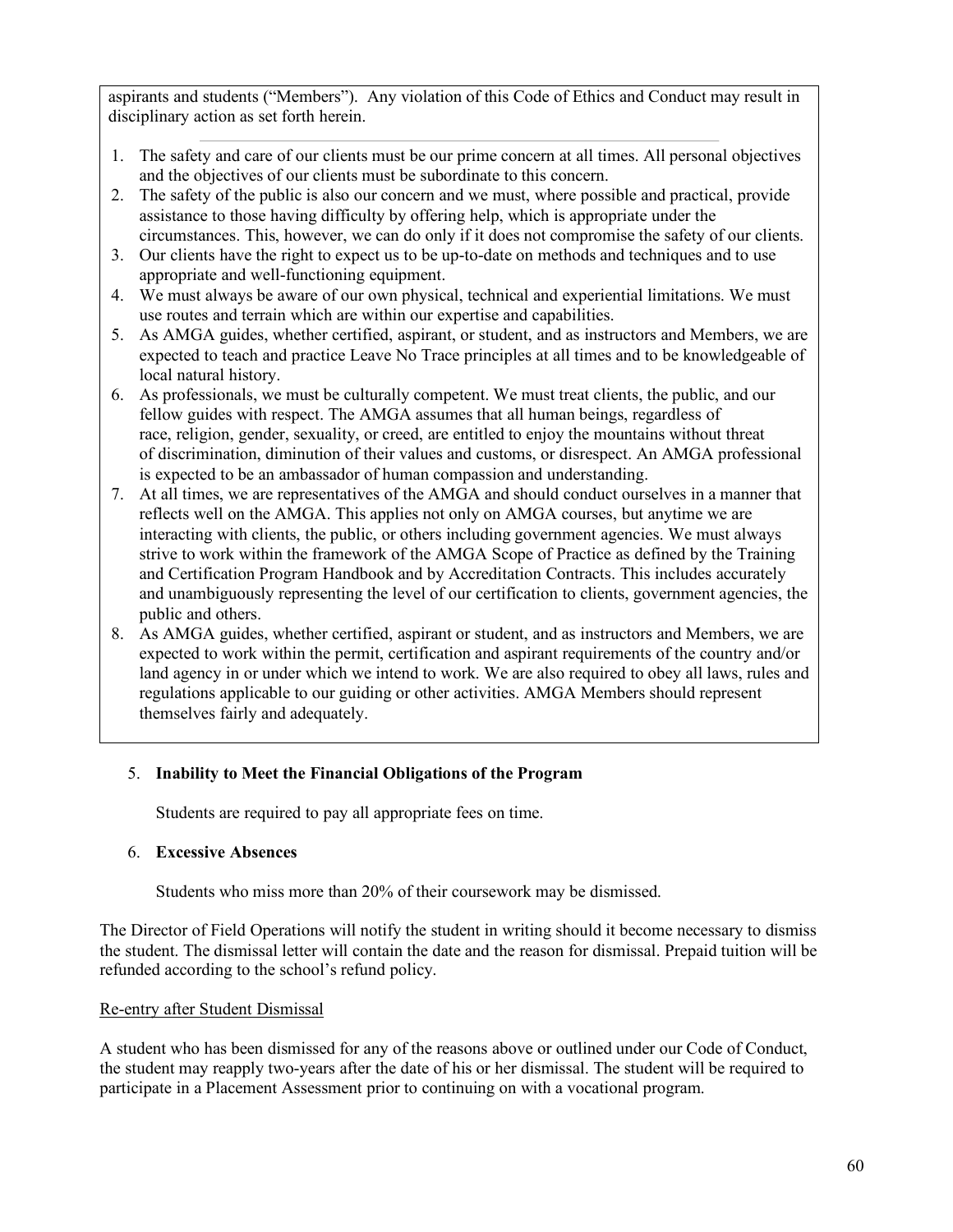During the Placement Assessment, the instructor who evaluates the student will address the reason for the student's dismissal and ensure that there will not be a reoccurrence. There is no probationary period. Upon re-admittance, the student is expected to operate as if they had not left the program.

If the student was dismissed due to unsatisfactory grades (the inability to grasp core concepts) or the inability to meet physical requirements, the student may reapply six months after the date of his or her dismissal. There is no probationary period.

The student will be required to participate in a Placement Assessment prior to continuing on with a vocational program. During the Placement Assessment, the instructor who evaluates the student will address the reason for the student's dismissal and ensure that there will not be a reoccurrence. Upon readmittance, the student is expected to operate as if they had not left the program.

If there is a second incident, the student will not be allowed reentry.

### **Code of Conduct**

The following conduct is also unacceptable, will not be tolerated, and will result in dismissal:

- 1. Disregard for student or instructor safety.
- 2. All forms of bias including race, ethnicity, gender, disability, sexuality, national origin, and creed as demonstrated through verbal and/or written communication and/or physical acts.
- 3. All types of proven dishonesty, including cheating, plagiarism, knowingly furnishing false information to the institution, etc.
- 4. Intentional disruption or obstruction of teaching, administration, disciplinary proceedings, public meetings and programs, or other program activities.
- 5. Theft or damage to school or student property.
- 6. Violation of law during coursework on public lands or on school property. This includes, but is not limited to, the abuse of alcoholic beverages or controlled dangerous substances.

### **Student Complaint/Appeal Process**

Students who have a complaint or who would like to appeal a dismissal must request in writing an appointment for an interview with the Director of Field Operations. The request should include the following:

- 1. Student's full name and current address
- 2. A statement of the concern including dates, times, instructors, and if applicable, other students involved
- 3. Date of complaint letter and signature of the student
- 4. Three dates in which the student would be available for a meeting with the Director.

The Director will notify the student in writing of the appointment date in which the concerns or appeal will be addressed. Every effort will be made to bring an amicable closure to the concern. Should it be necessary, a panel of instructors will hear the concerns and will be asked to assist in bringing a resolution to concerns and/or appeals. The student will be notified in writing within five business days of the outcome of the meetings. Should the contract be cancelled by either the student or the school, the last day of attendance will be used as the date to calculate any refund in accordance with the school's refund policy. Nothing prevents the student from contacting the Workforce Board (the state licensing agency) at 360-753-5662 at any time with a concern or a complaint.

### **Student Records**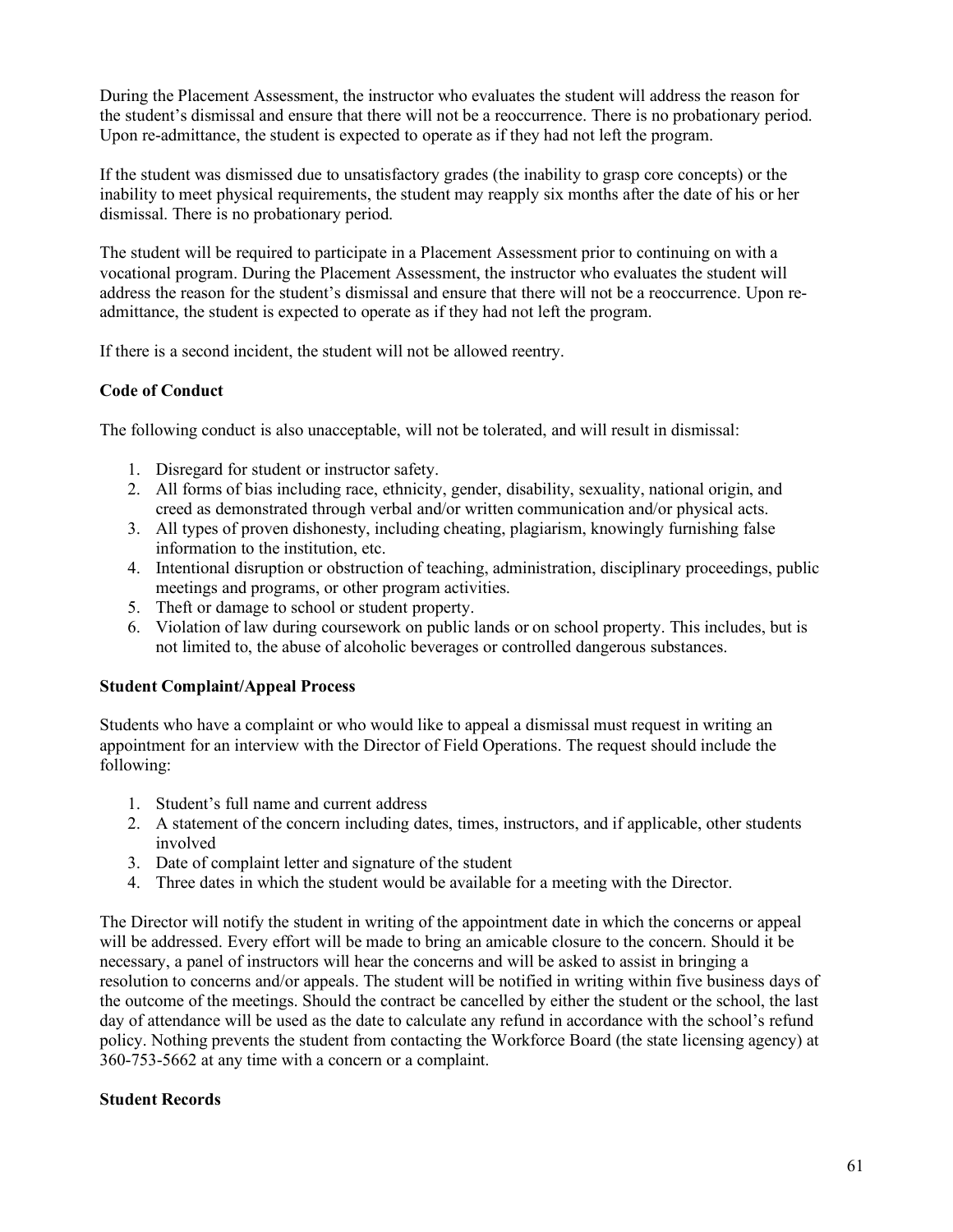Student records are maintained for fifty years. To obtain a copy of one's records, students should contact the American Alpine Institute administrative office.

### **Tardiness, Absences, Make-Up Work, Interruptions for Unsatisfactory Attendance**

Student tardiness will not be tolerated, as it will have a significant impact on the day. Being on time is a "core concept" to being an outdoor professional. If an instructor says that the team needs to be ready to leave camp by 1am, then the students should be ready. A great deal has gone into that decision and being late may compromise the group's safety mean not succeeding on the climb. Running late may result in a "No Pass" on the daily scoring card in the Risk Management or Judgment section.

Tardiness at the start of a course may also result in an unsatisfactory mark on the scorecard.

If a student misses a day or a series of days due to illness or tragedy, the time may be made up on private days at the private rate.

Being on time and showing up are "core concepts." Students must not have unexplained absences.

It is strongly suggested that all students obtain travel insurance. If you are injured training for a course or while on a program, you may not be able to continue. It is unlikely that the airlines or other travel related fees will be able to be reimbursed without such insurance.

Administrators at AAI can provide assistance in obtaining travel insurance.

#### **Leave of Absence**

Students may be granted a leave of absence upon request. The following guidelines must be used:

- 1. The request for a leave of absence must be submitted to the school in writing.
- 2. The request must have the date that the student will begin the leave and the expected date of return to coursework.
- 3. Should a leave request take a student beyond the contracted completion date, the student may be subject to re-entry under an amended contract. If the student does not reenter within the contracted schedule and does not arrange for a contract amendment, then his or her contract will be terminated. The student may be entitled to a refund in accordance with the school's refund policy.

#### **Academic Advising**

Academic advising is available from the Executive Director, Director of Operations, School Certifying Official, or the Pacific Northwest Program Coordinator.

#### **Counseling Services**

The American Alpine Institute does not provide counseling services.

#### **Placement Services**

The American Alpine Institute does not provide job placement assistance. But we do offer employment resources. See pages 59-61.

### **Compliance with VA's 85/15 Rule**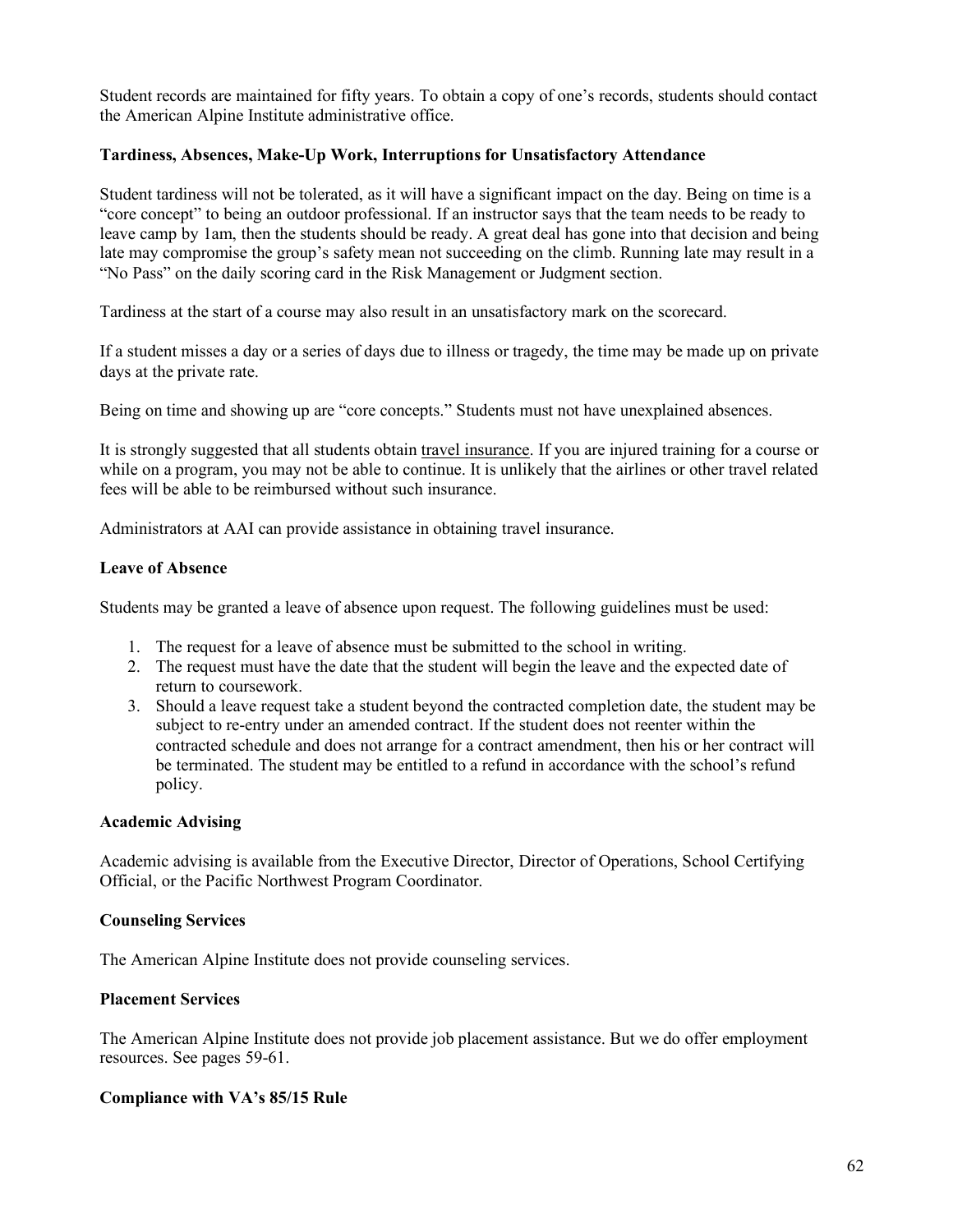As per USC  $360A(d)(1)$ , the American Alpine Institute must limit student enrollment to 85% veteran enrollment per cohort. In the event that a veteran wishes to enroll in a class that has already reached the 85% cap, he or she may do that, but will not be eligible for VA funding. Chapter 35 and 31 students may still enroll even if the 85 percent has been realized.

# **Family Educational Rights and Privacy Act (FERPA)**

The Family Educational Rights and Privacy Act (FERPA) affords eligible students certain rights with respect to their education records. These rights include:

- The right to inspect and review the student's education records within 45 days after the day the American Alpine Institute receives a request for access. A student should submit a written request that identifies the record(s) the student wishes to inspect to the Director or the Northwest Program Coordinator. The school official will make arrangements for access and notify the student of the time and place where the records may be inspected.
- The right to request the amendment of the student's education records that the student believes is inaccurate, misleading, or otherwise in violation of the student's privacy rights under FERPA. A student who wishes to ask the school to amend a record should write the school and clearly identify the part of the record the student wants changed, and specify why it should be changed. If the school decides not to amend the record as requested, the school will notify the student in writing of the decision and the student's right to a hearing regarding the request for amendment. Additional information regarding the hearing procedures will be provided to the student when notified of the right to a hearing.
- The right to provide written consent before the school discloses personally identifiable information from the student's education records, except to the extent that FERPA authorizes disclosure without consent.

The school discloses education records without a student's prior written consent under the FERPA exception for disclosure to school officials with legitimate educational interests. A school official is a person employed by the American Alpine Institute in an administrative or instructional role. A school official may also include a volunteer or contractor outside of the American Alpine Institute who performs an institutional service. A school official has a legitimate educational interest if the official needs to review an education record in order to fulfill his or her professional responsibilities for the American Alpine Institute.

• Parents and spouses of students are advised that information contained in education records, with the exception of directory information, will not be disclosed to them without the prior written consent of the student.

### **Religious Accommodation**

The American Alpine Institute will make good faith efforts to provide reasonable religious accommodations to students who have sincerely held religious practices or beliefs that conflict with a scheduled course/program requirement. Students requesting a religious accommodation should make the request, in writing, directly to their instructor with as much advance notice as possible. Being absent from class or other educational responsibilities does not excuse students from keeping up with any information shared or expectations set during the missed class. Students are responsible for obtaining materials and information provided during any class missed. The student shall work with the instructor to determine a schedule for making up missed work.

Examples of religious accommodations may include: rescheduling of an exam or giving a make-up exam for the student in question; altering the time of a student's presentation; allowing extra-credit assignments to substitute for missed class work or arranging for an increased flexibility in assignment due dates; and releasing a graduate assistant from teaching or research responsibilities on a given day.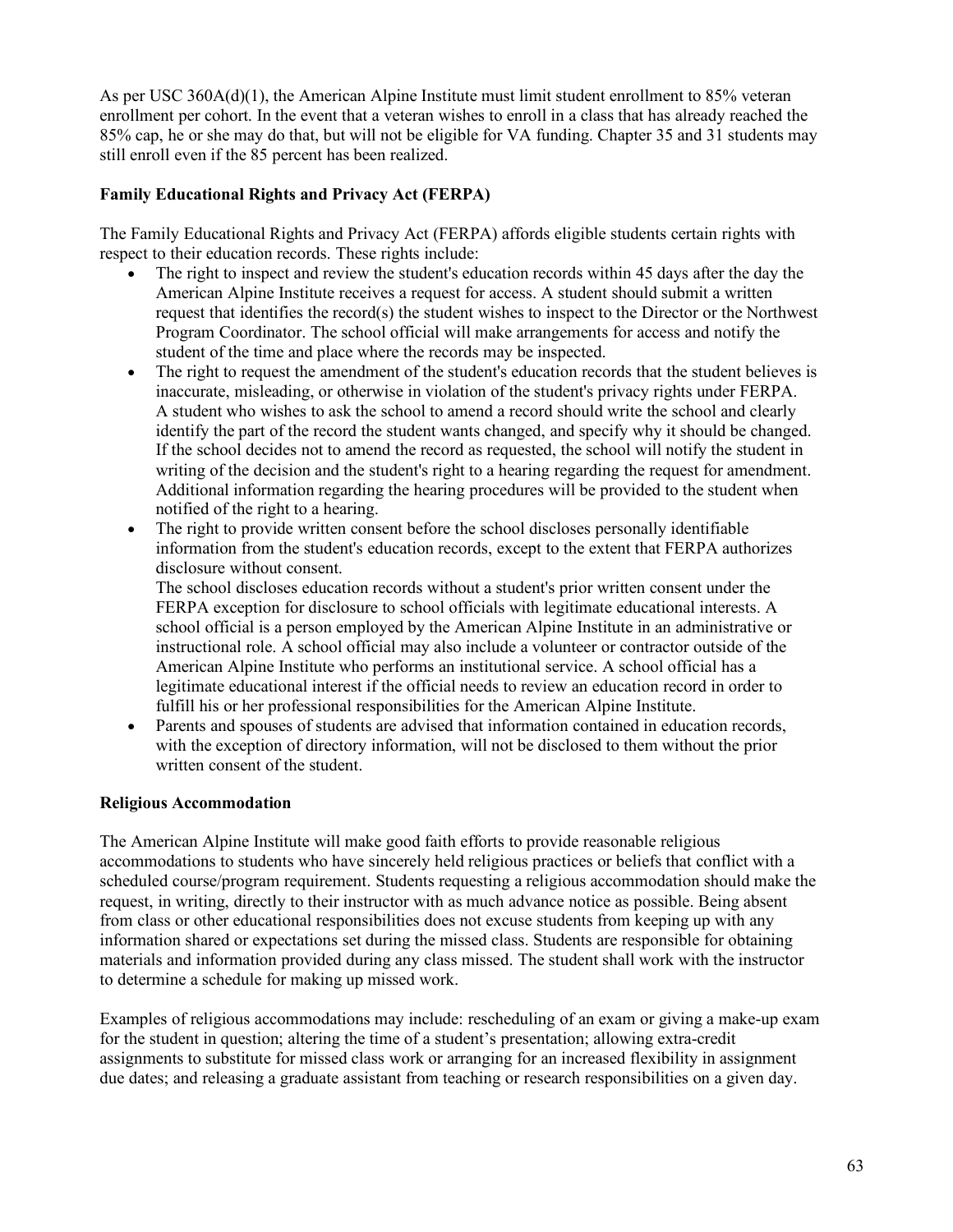# **Financial Considerations**

The costs of the vocational programs are as follows:

- Alpine Mountaineering and Technical Leadership Part I (\$2775, transportation and camping fees provided)
- Alpine Mountaineering and Technical Leadership Part II (\$2925, transportation and camping fees provided)
- Alpine Mountaineering and Technical Leadership Part III (\$3175, transportation and camping fees provided)
- Alpine Mountaineering and Technical Leadership Part IV (\$3295 for Ptarmigan Traverse option or \$4450, transportation and camping fees provided)
- Glacier Skills and Crevasse Rescue (\$685, transportation and camping fees provided)
- Alpine Ice Climbing: Introduction (\$1525, transportation and camping fees provided)
- Alpinism 1 Introduction to Mountaineering (\$1425, transportation and camping fees provided)
- Alpinism 2 Intermediate Mountaineering (\$1560, transportation and camping fees provided)
- AMGA Single Pitch Instructor Course (\$585, no transportation or camping fees provided. Must become a member of the American Mountain Guides Association - \$80 per year\*)
- Technical Rope Rescue Comprehensive (\$2875, transportation provided, no lodging provided)
- Wilderness First Responder (\$755, no transportation or camping fees provided)
- Professionalism for the Outdoor Educator (\$785, no transportation or camping fees provided)
- Leave No Trace Trainer (\$350, transportation and camping fees provided)
- Leave No Trace Master Educator (\$845, transportation and camping fees provided after day one)
- Avalanche Level I and Rescue Skills (\$610, no transportation or lodging fees provided)
- Avalanche Pro Level I (\$1465, no transportation or lodging fees provided)
- AMGA Alpine Skills Course (\$1750, no transportation or camping fees provided. Must be a member of the American Mountain Guides Association - \$80 per year\*)
- AMGA Alpine Guide Course (\$2850, no transportation or camping fees provided. Must be a member of the American Mountain Guides Association - \$80 per year\*)
- AMGA Rock Guide Course (\$2950, no transportation or camping fees provided. Must be a member of the American Mountain Guides Association - \$80 per year\*)
- AMGA Ski Guide Course (\$3150, no transportation or camping fees provided. Must be a member of the American Mountain Guides Association - \$80 per year\*)

\*NOTE for VA Education Benefits Students – Membership in the American Mountain Guides Association is not covered by VA Education Benefits.

Group equipment is included in all programs. However, students will be required to provide their own personal equipment (see Appendix B). Food is not provided on any of the courses.

Some courses cover both camping fees and transportation. On others, these things are excluded. Please see the chart above to see where these exclusions apply.

Additional exclusions include: lodging before and after a program, travel insurance, transportation to and from a program starting point, AMGA membership, textbooks and guide gratuities.

### **Financial Aid**

The American Alpine Institute does not currently have a financial aid or financial assistance plan.

# **Scholarships**

AAI currently provides scholarship opportunities to members of the Association for Outdoor Recreation and Education (AORE). Individuals interested in applying for a scholarship should do so through that organization.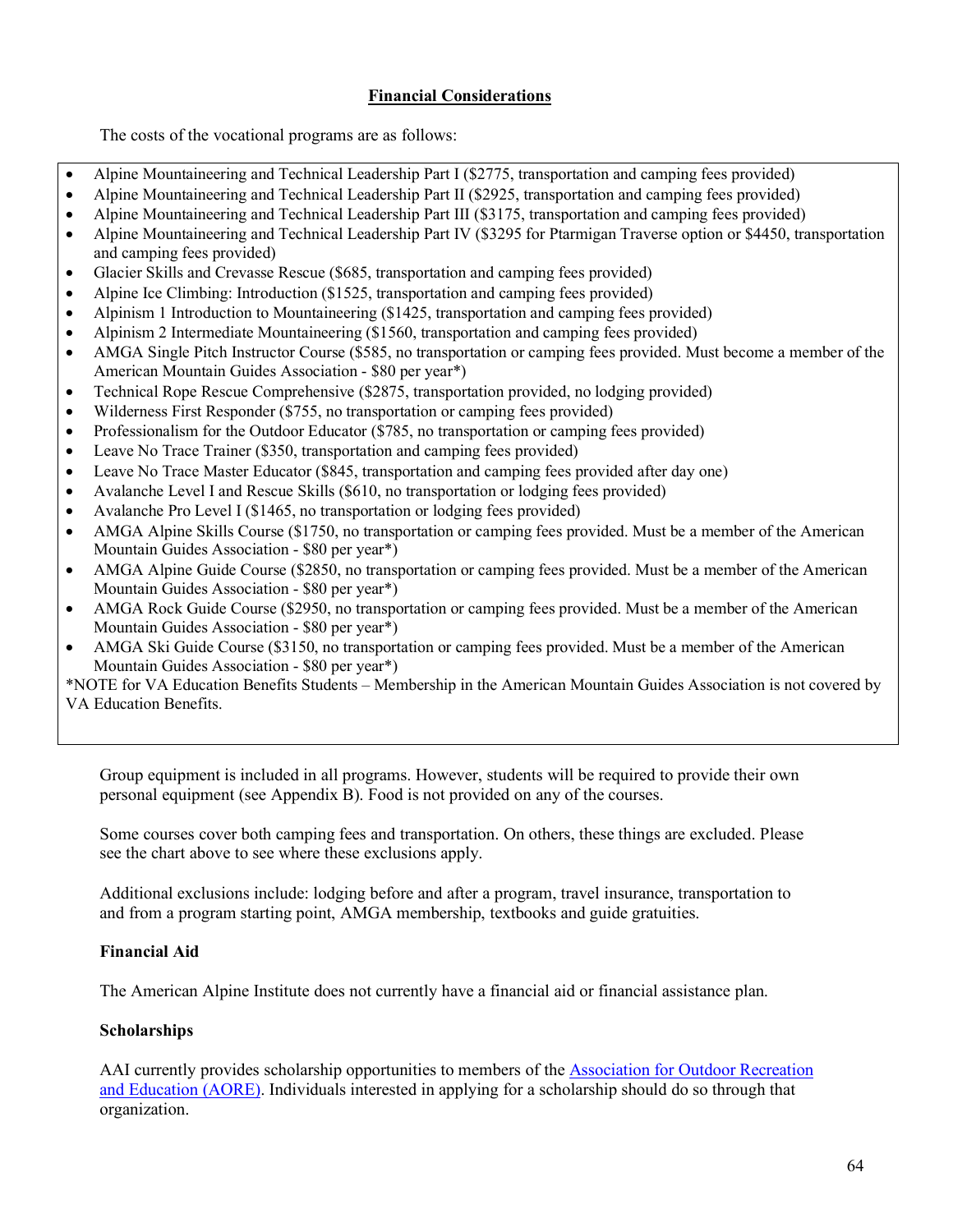Women interested in a guide career may apply for the Guide Like Liz scholarship at the AAI website.

# **Credit for Previous Training**

Every student will need to meet the prerequisites of any course they wish to enroll in and will need to provide an outdoor resume that outlines previous training, experience, and certifications. Prior education and training will be reviewed for all students and VA education benefits recipients entering any vocational program.

# **Refund Policy**

Following is a breakdown of the policies concerning student refunds:

# Vocational Programs

Most AAI courses range in size from seven to ten participants down to just a few students depending on the course and student to instructor ratios. With such small groups, individual cancellations and withdrawals can seriously affect the finances of the program, and the below policy has been established to protect the students from the cancellation of their course because of late withdrawals by others and to cover the planning, administration, logistical, and other costs experienced by AAI.

1. AAI will refund all monies if an applicant is not accepted.

2. If a program does not run, all monies will be refunded.

3. If an applicant cancels within 5 business days (excluding Sundays and holidays) after the day the contract is signed or an initial payment is made, all monies will be refunded – unless the student has begun training.

4. Final tuition payment is due 90 days prior to the beginning of the course. Non-payment of fees on the date they are due shall constitute cancellation.

5. AAI will retain a registration fee of \$300 if the applicant cancels after the fifth business day after signing the contract or making an initial payment. A "registration fee" is any fee charged by a school to process student applications and establish a student records system.

6. If the applicant registers for more than one vocational program, this registration fee acts as a floating registration fee. The applicant needs to pay only one registration fee of \$300. Once the first course is completed, the same \$300 is applied to the second course's registration fee and so on. Once the training is complete or the applicant has finished their desired courses for training, the floating registration fee of \$300 will be refunded to the applicant.

7. If the applicant cancels with written notice more than 90 days prior to the start date of the course, AAI will refund the applicant the full tuition, minus the registration fee.

8. If the applicant cancels with written notice 60-89 days prior to the start date of the course, half the course tuition is forfeited.

9. If the applicant cancels with written notice less than 60 days prior to the course start date, the full course tuition is forfeited.

10. If the applicant cancels with less than 90 days and AAI is able to fill the applicant's spot, AAI will refund the applicant the full tuition, minus the registration fee.

11. When calculating refunds, the official date of a student's termination is the last date of recorded attendance. This may be as follows:

When the school receives notice of the student's intention to discontinue the training programs.

When the student is terminated for a violation of a published school policy, which provides for termination.

When a student, without notice, fails to attend courses for thirty calendar days.

Refund Policy for VA Students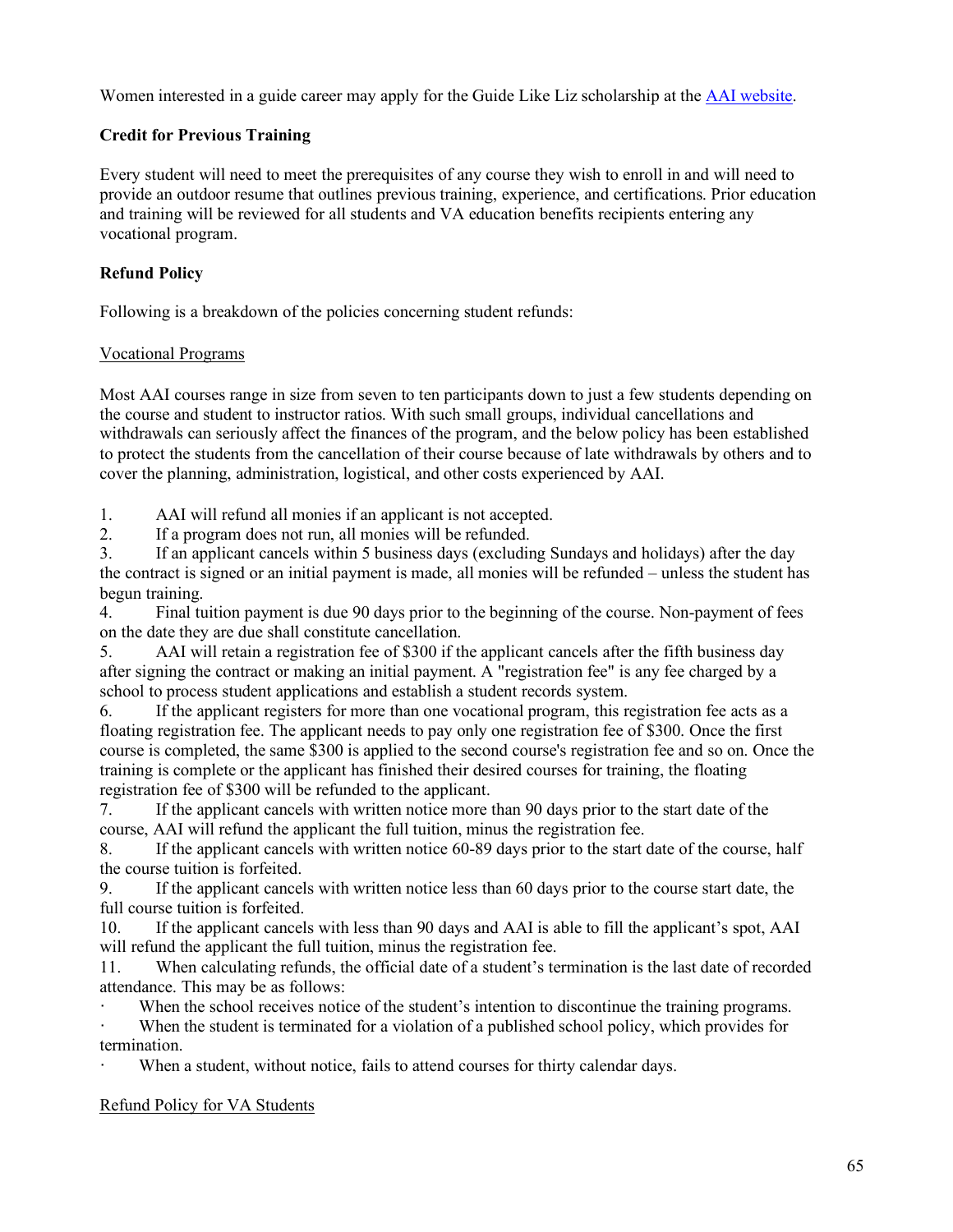The American Alpine Institute agrees that if a veteran student fails to enter the course, withdraws, or is discontinued at any time prior to completion of the course, the unused portion of paid tuition, fees, and other chargers will be refunded or the debt for such tuition, fees, and other charges will be canceled on a prorated basis, as follows:

*(1) Registration fee.* An established registration fee in an amount not to exceed \$10 need not be subject to proration. Where the established registration fee is more than \$10, the amount in excess of \$10 will be subject to proration.

**(2)** *Breakage fee.* Where the school has a breakage fee, it may provide for the retention of only the exact amount of the breakage, with the remaining part, if any, to be refunded.

**(3)** *Consumable instructional supplies.* Where the school makes a separate charge for consumable instructional supplies, as distinguished from laboratory fees, the exact amount of the charges for supplies consumed may be retained but any remaining part must be refunded.

### **(4)** *Books, supplies and equipment.*

a. The school will make a refund in full for the amount of the charge for unissued books, supplies and equipment when:

- The school furnishes the books, supplies and equipment,

- The school includes their cost in the total charge payable to the school for the course,

- The veteran or eligible person withdraws or is discontinued before completing the course.

b. The veteran or eligible person may dispose of issued items at his or her discretion even if they were included in the total charges payable to the school for the course.

**(5)** *Tuition and other charges.* Where the school either has or adopts an established policy for the refund of the unused portion of tuition, fees, and other charges subject to proration, which is more favorable to the veteran or eligible person than the approximate pro rata basis as provided in this paragraph, such established policy will be applicable. Otherwise, the school may charge a sum which does not vary more than 10 percent from the exact pro rata portion of such tuition, fees, and other charges that the length of the completed portion of the course bears to its total length. The exact proration will be determined on the ratio of the number of days of instruction completed by the student to the total number of instructional days in the course.

**(6)** *Prompt refund.* In the event that the veteran, spouse, surviving spouse or child fails to enter the course, or withdraws, or is discontinued there from at any time prior to completion of the course, the unused portion of the tuition, fees and other charges paid by the individual shall be refunded promptly. Any institution which fails to forward any refund due within 40 days after such a change in status, shall be deemed, prima facie, to have failed to make a prompt refund, as required by this subparagraph.

# Discontinued Programs

- 1. If instruction in any program is discontinued or if a program area is changed in such a way that it provides financial hardship on the student, AAI will:
	- Provide pro rata refunds of all tuition and fees paid; or
	- Arrange for a comparable training at another public or private vocational school. Students must accept comparable training in writing.
- 2. If AAI plans to discontinue a program, it will notify affected students and the Washington Workforce Board in advance. This will be done in writing and students will receive a reimbursement 90 days in advance of the cancellation.

# **Withdrawing from School**

Students must prepare written notification and submit it to a Program Coordinator. This document must contain the student's name, address, and date. All financial obligations on the part of the school and the student will be calculated using the last recorded date of attendance.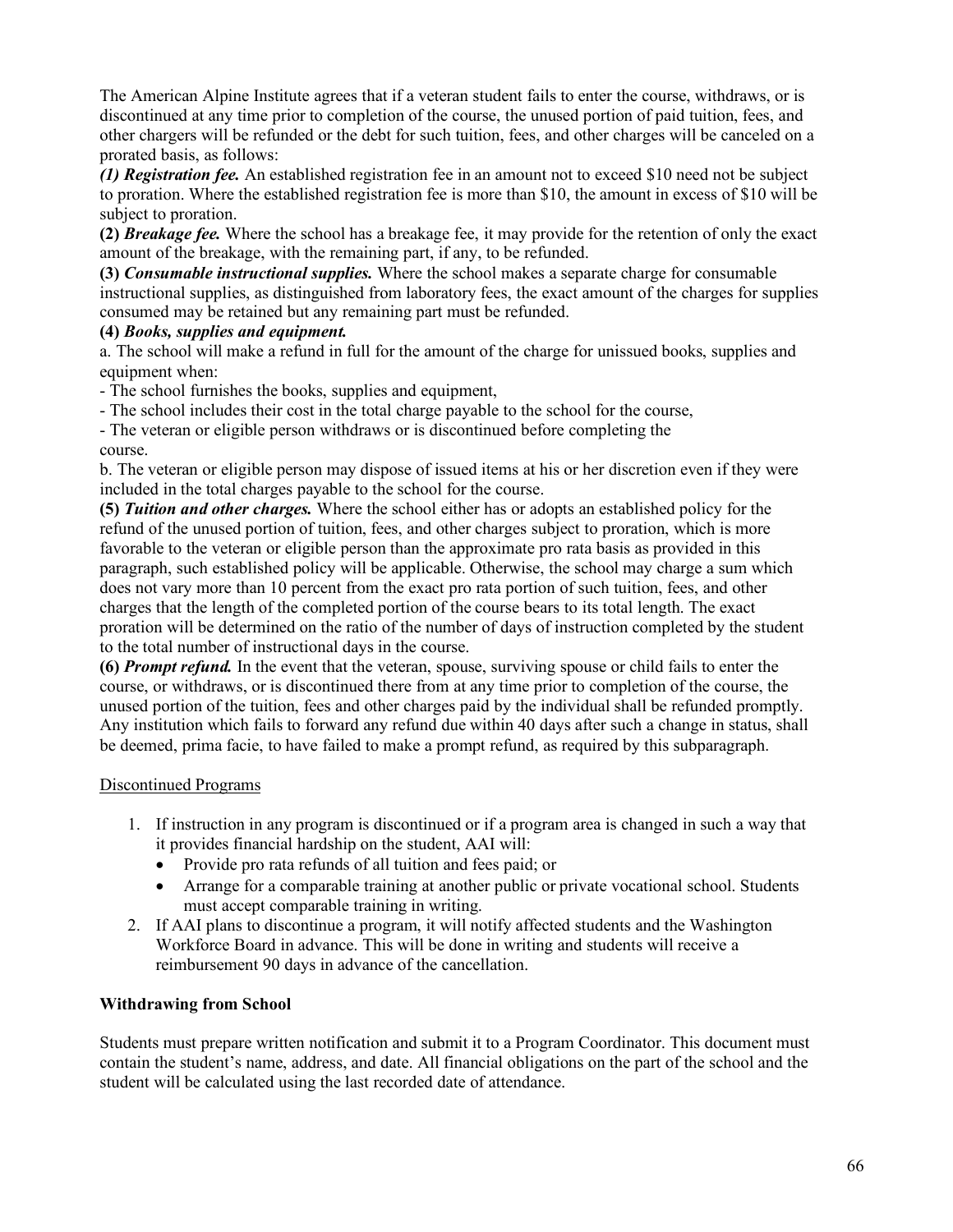### **Academic Calendar and Program Planning**

Our vocational programs can be taken as needed. Some require a winter environment and some a summer environment while other programs with mostly classroom time can be taken year-round.

### **Administrative Offices and Operations**

AAI Administrative Offices are open Monday-Friday from 9am to 5:30pm, Pacific Time. The office is closed on weekends and on federal holidays.

AAI program are run throughout the year. Some programs are intentionally run over holidays in order to take advantage of time off. Most vocational programs have set program dates that can be found at the AAI website www.alpineinstitute.com.

### **Enrollment**

Students may enroll in programs at any time. Program coordinators are available to assist you in enrollment during administrative business hours, Monday-Friday, 9am-5:30pm.

### **Program Offerings and Dates Offered**

Following is a seasonal breakdown of when programs are offered. To view the exact dates, please log onto the American Alpine Institute website at www.alpineinstitute.com. Under the Programs tab on our home page, you can find all of our programs. We list the different categories of training offered under Courses. Each vocational program is listed under the specific type of training and each vocational program has its own site. On each course's site, we list the current dates available found under the tab labeled "Dates".

- Alpine Mountaineering and Technical Leadership Part I This program is offered every two weeks from early May through late September.
- Alpine Mountaineering and Technical Leadership Part II This program is offered eight times throughout the summer climbing season. It is offered every two weeks from late May through early September.
- Alpine Mountaineering and Technical Leadership Part III This program is offered several times throughout the summer season. The bulk of the courses are offered in July and August.
- Alpine Mountaineering and Technical Leadership Part IV This program is offered twice throughout the summer season and once in the winter season. The first option in April takes students on skis into the North Cascades. The second offering in July takes students to the Ptarmigan Traverse in the North Cascades. And the third option in July takes students to Mount Waddington.
- Glacier Skills and Crevasse Rescue Course This course is offered about every other week from early May to late August.
- Alpine Ice Climbing: Introduction Course This course is offered about every other week from mid-May to early September.
- Alpinism 1: Introduction to Mountaineering This course is offered every week starting in late early May to late September.
- Alpinism 2: Intermediate Mountaineering This course is offered every two weeks from early May to mid-September.
- Leave No Trace Trainer Course This program runs four times between May and October in the Cascades. Occasionally it runs in other ranges as well.
- Leave No Trace Master Educator Course This program runs once a year in July or August in the Pacific Northwest.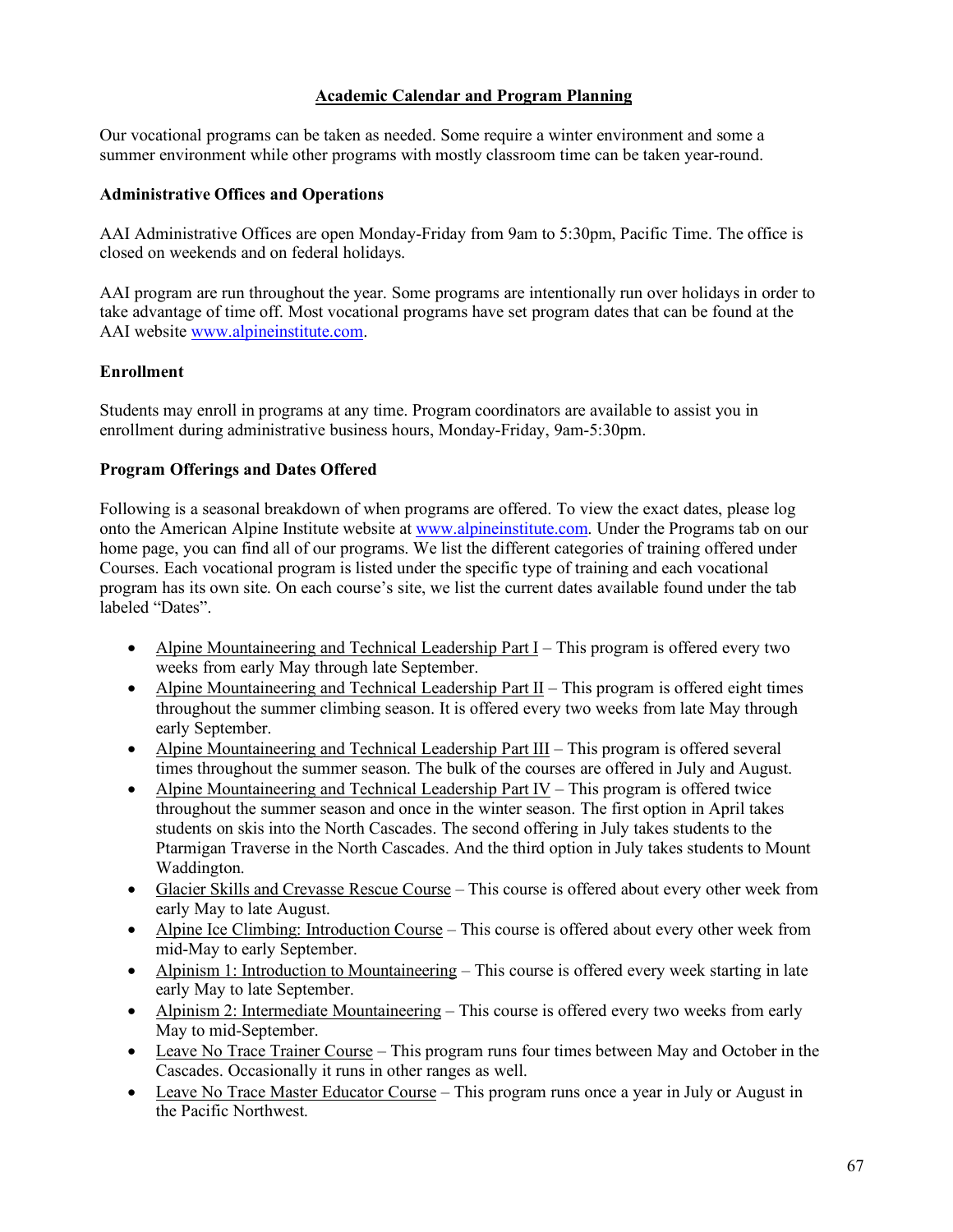- Wilderness First Responder This program is slated to run twice a summer season in the Cascades. It is set-up in such a way that it could be taken in conjunction with an AMTL II or AMTL III course. Though this program runs twice in the Cascades, there are many additional dates all over the United States. Consult with an AAI program coordinator for more details.
- Professionalism for the Outdoor Educator This program runs four times a year between April and October in the Pacific Northwest.
- AMGA Single Pitch Instructor Course These courses are run in both the Cascades of Washington State and in Red Rock Canyon just outside of Las Vegas. AAI runs four to six programs a year. If you would like to combine this with another program, inquire with a program coordinator and it will be set-up to accommodate your schedule.
- Technical Rope Rescue Comprehensive This program is run twice a year, once in early summer and once in early fall.
- Avalanche Level I and Rescue Skills These courses run every weekend from the first weekend of December through the first weekend of March.
- Avalanche Pro Level I These courses run once to twice a year depending on conditions. The first is in mid-December and the second is in mid-February if it does run twice.
- AMGA Alpine Skills Course, AMGA Rock Guide Course, AMGA Alpine Guide Course and AMGA Ski Guide Course – These programs run year-round depending on where you take them.

# **Programs Offered by Month**

| <b>January</b><br>February | Avalanche Level I, Wilderness First Responder, AMGA Ski Guide Course<br>Avalanche Level I, Avalanche Pro Level I, Wilderness First Responder, AMTL IV,<br>AMGA Ski Guide Course                                                                                                                                               |  |  |  |
|----------------------------|-------------------------------------------------------------------------------------------------------------------------------------------------------------------------------------------------------------------------------------------------------------------------------------------------------------------------------|--|--|--|
| March                      | Avalanche Level I, Single Pitch Instructor Course, AMGA Rock Guides Course,<br><b>AMGA Ski Guides Course</b>                                                                                                                                                                                                                  |  |  |  |
| <b>April</b>               | Single Pitch Instructor Course, Wilderness First Responder, AMTL IV, AMGA Rock<br>Guides Course, Technical Rope Rescue Comprehensive, Professionalism for the                                                                                                                                                                 |  |  |  |
| May                        | <b>Outdoor Educator</b><br>AMTL I, AMTL II, AMTL III, Leave No Trace Trainer, Wilderness First Responder,<br>AMGA Rock Guide Course, AMGA Alpine Skills Course, Professionalism for the<br>Outdoor Educator, Glacier Skills and Crevasse Rescue, Alpine Ice, Alpinism 1,<br>Alpinism 2                                        |  |  |  |
| June                       | AMTL I, AMTL II, AMTL III, Leave No Trace Trainer, Single Pitch Instructor Course,<br>Technical Rope Rescue Comprehensive, Wilderness First Responder, AMGA Alpine<br>Skills Course, Professionalism for the Outdoor Educator, Glacier Skills and Crevasse<br>Rescue, Alpine Ice, Alpinism 1, Alpinism 2                      |  |  |  |
| <b>July</b>                | AMTL I, AMTL II, AMTL III, AMTL IV, Leave No Trace Trainer, Wilderness First<br>Responder, Professionalism for the Outdoor Educator, Leave No Trace Master<br>Educator, Glacier Skills and Crevasse Rescue, Alpine Ice, Alpinism 1, Alpinism 2                                                                                |  |  |  |
| August                     | AMTL I, AMTL II, AMTL III, Leave No Trace Trainer, Single Pitch Instructor Course,<br>Wilderness First Responder, AMGA Alpine Skills Course, AMGA Alpine Guide<br>Course, Leave No Trace Master Educator, Professionalism for the Outdoor Educator,<br>Glacier Skills and Crevasse Rescue, Alpine Ice, Alpinism 1, Alpinism 2 |  |  |  |
| September                  | AMTL I, AMTL II, Leave No Trace Trainer, Technical Rope Rescue Comprehensive,<br>Wilderness First Responder, AMGA Alpine Guides Course, AMGA Rock Guide<br>Course, Professionalism for the Outdoor Educator, Glacier Skills and Crevasse Rescue,<br>Alpine Ice, Alpinism 1, Alpinism 2                                        |  |  |  |
| October                    | Leave No Trace Trainer, Technical Rope Rescue Comprehensive, Wilderness First<br>Responder, AMGA Rock Guide Course, Professionalism for the Outdoor Educator                                                                                                                                                                  |  |  |  |
| November                   | Leave No Trace Trainer, Single Pitch Instructor Course, Wilderness First Responder                                                                                                                                                                                                                                            |  |  |  |
| December                   | Avalanche Level I, Avalanche Pro Level I, Single Pitch Instructor Course, Wilderness<br>First Responder                                                                                                                                                                                                                       |  |  |  |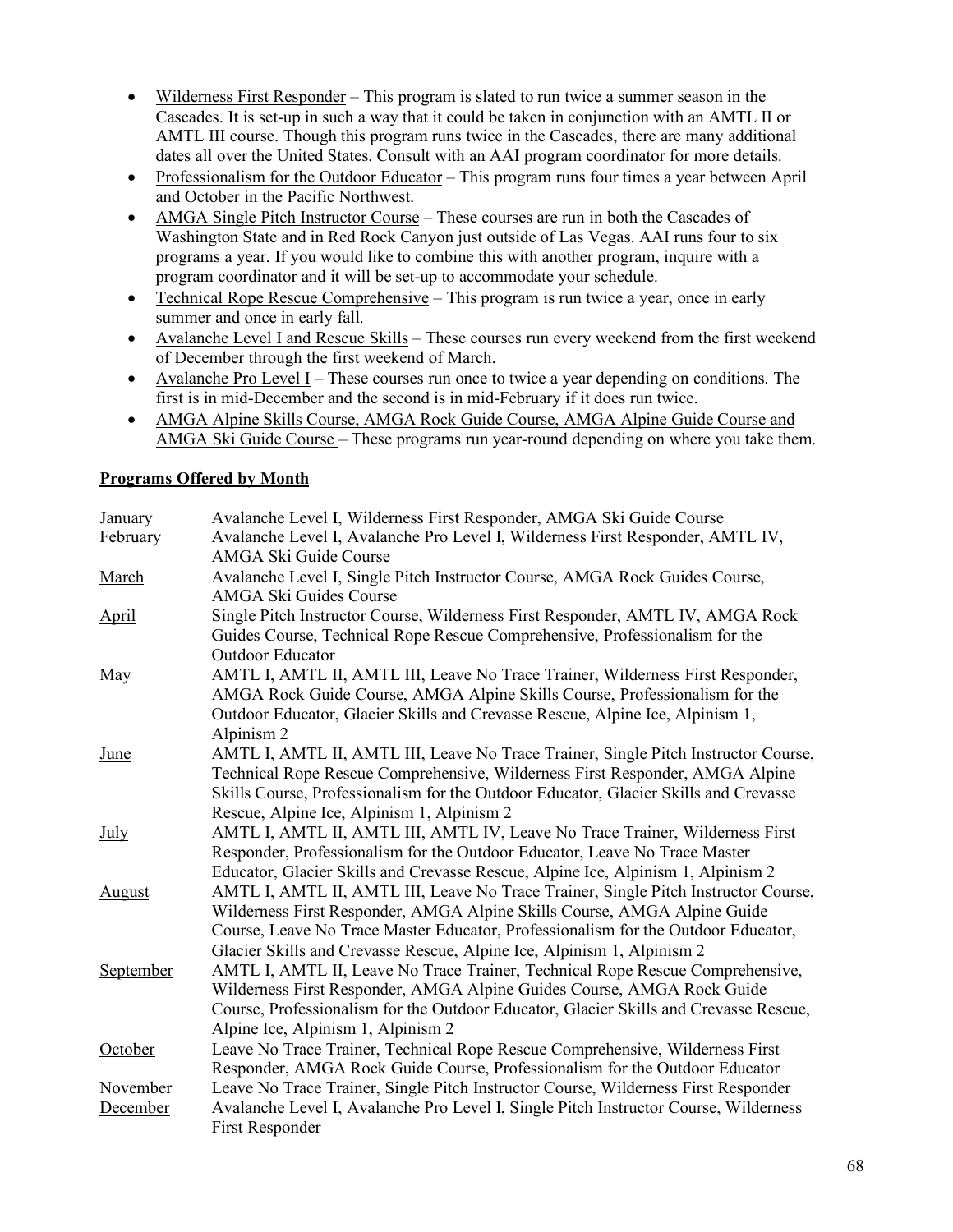# **Holiday Schedule**

Field programs are **not** interrupted by holidays.

The American Alpine Institute Office is closed on the following holidays:

| • New Year's Day                  | January 1          |
|-----------------------------------|--------------------|
| • Memorial Day                    | May 28             |
| $\bullet$ 4 <sup>th</sup> of July | July 4             |
| $\bullet$ Labor Day               | September 3        |
| Thanksgiving                      | November 22 $& 23$ |
| Christmas Day                     | December 25        |
|                                   |                    |

Title 38 United State Code Section 3679(e)

American Alpine Institute permits any individual who is entitled to educational assistance under Chapter 31 or Chapter 33 to attend or participate in the course of education during the period beginning on the date on which the individual provides to AAI a certificate of eligibility for entitlement to educational assistance under Chapter 31 or 33 and ending on the earlier of the following dates:

- The date on which payment from VA is made to AAI
- 90 day after the date AAI certified tuition and fees following the receipt of the certificate of eligibility.

AAI ensures that there will not be any imposed penalty, including the assessment of late fees, the denial of access to programs, or the requirement that those receiving Ch. 31 or 33 benefits borrow additional funds, on any Ch. 31 or Ch. 33 recipient because of the individual's inability to meet their financial obligations to AAI dur to the delayed disbursement funding from VA under Ch. 31 or Ch. 33.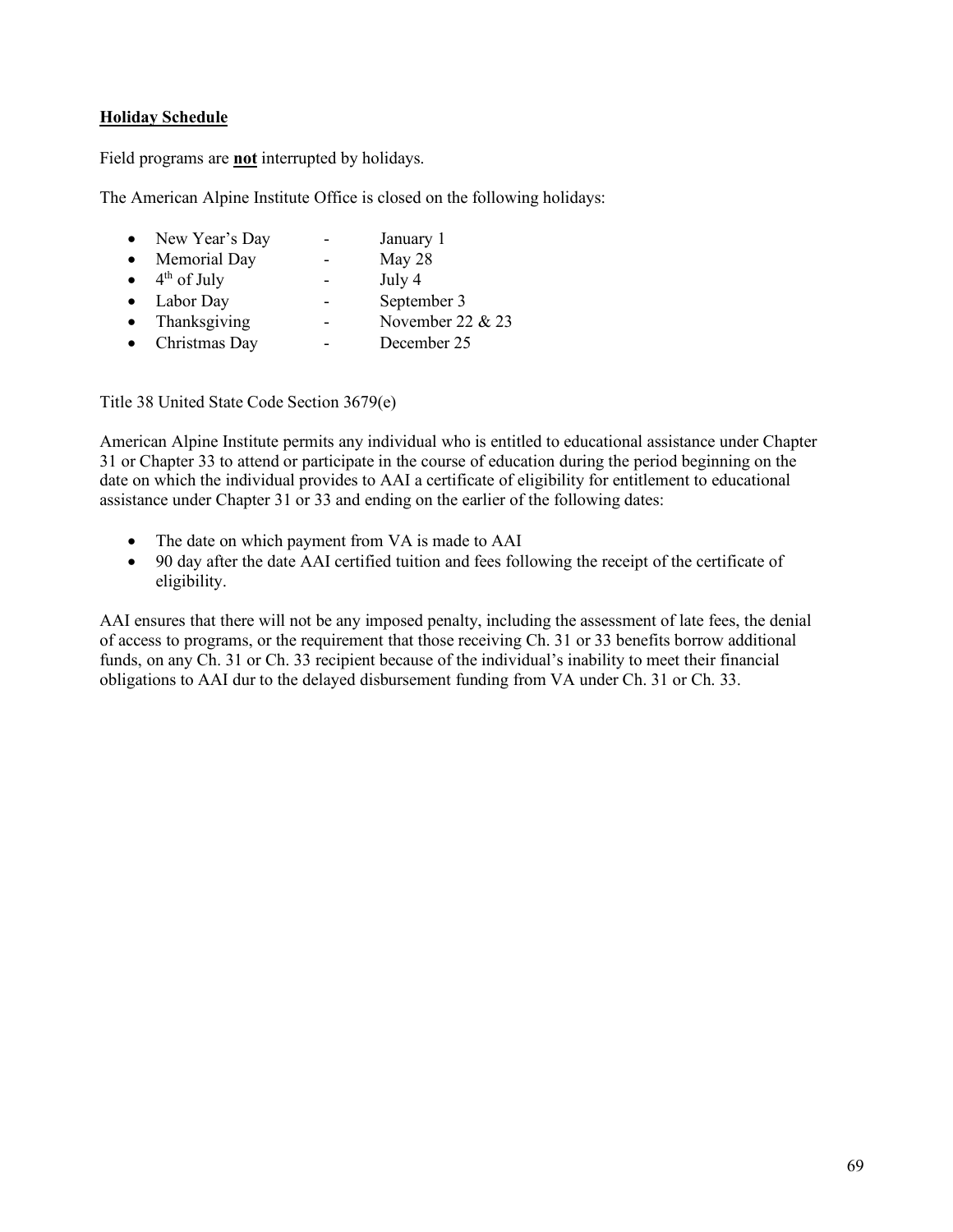### **Appendix A Outdoor Professional Employment Resources**

The American Alpine Institute does not provide placement assistance. However, we have prepared this list of job resources for those who have completed vocational programs:

### **AAI Vocational Training Facebook Page**

AAI administrators update the AAI Vocational Training Facebook Page with current job openings around the country and the world that require skills and certifications obtained in our vocational programs.

# **AMGA Newsletter**

After you complete your AMGA Single Pitch Instructor Course, you will be placed on the American Mountain Guides Association email list. The AMGA's monthly newsletter includes listings for mountain guide and climbing instructor jobs.

The AMGA jobs focus tends to lean heavily toward for-profit guide services.

### **AMGA Professional Members Forum**

The AMGA has an active Facebook page for those who have completed courses beyond the Single Pitch level. Jobs are regularly posted in this forum.

#### **AMGA Single Pitch Instructor Facebook Page**

The AMGA has an active Facebook page for those who have completed their AMGA Single Pitch Instructor course. There are jobs regularly posted on the page.

### **AORE Listserv**

The Association of Outdoor Recreation and Education was designed to bring together outdoor professionals in the college recreation, college outdoor pursuits programs, and military recreation programs for an annual conference. The yearly conference was designed for academic outdoor professionals to network and trade ideas.

The AORE has a listserv that has an academic focus, and many of the jobs are at universities or community colleges.

There is an annual fee to become a member of the AORE community.

#### www.aore.org

#### **Backdoor Jobs**

The backdoor jobs website is devoted to adventure tourism jobs which includes climbing and mountaineering, but also covers raft guides, backpacking guides, and mountainbiking guides.

www.backdoorjobs.com/adventure.html

### **Chronicle of Higher Education**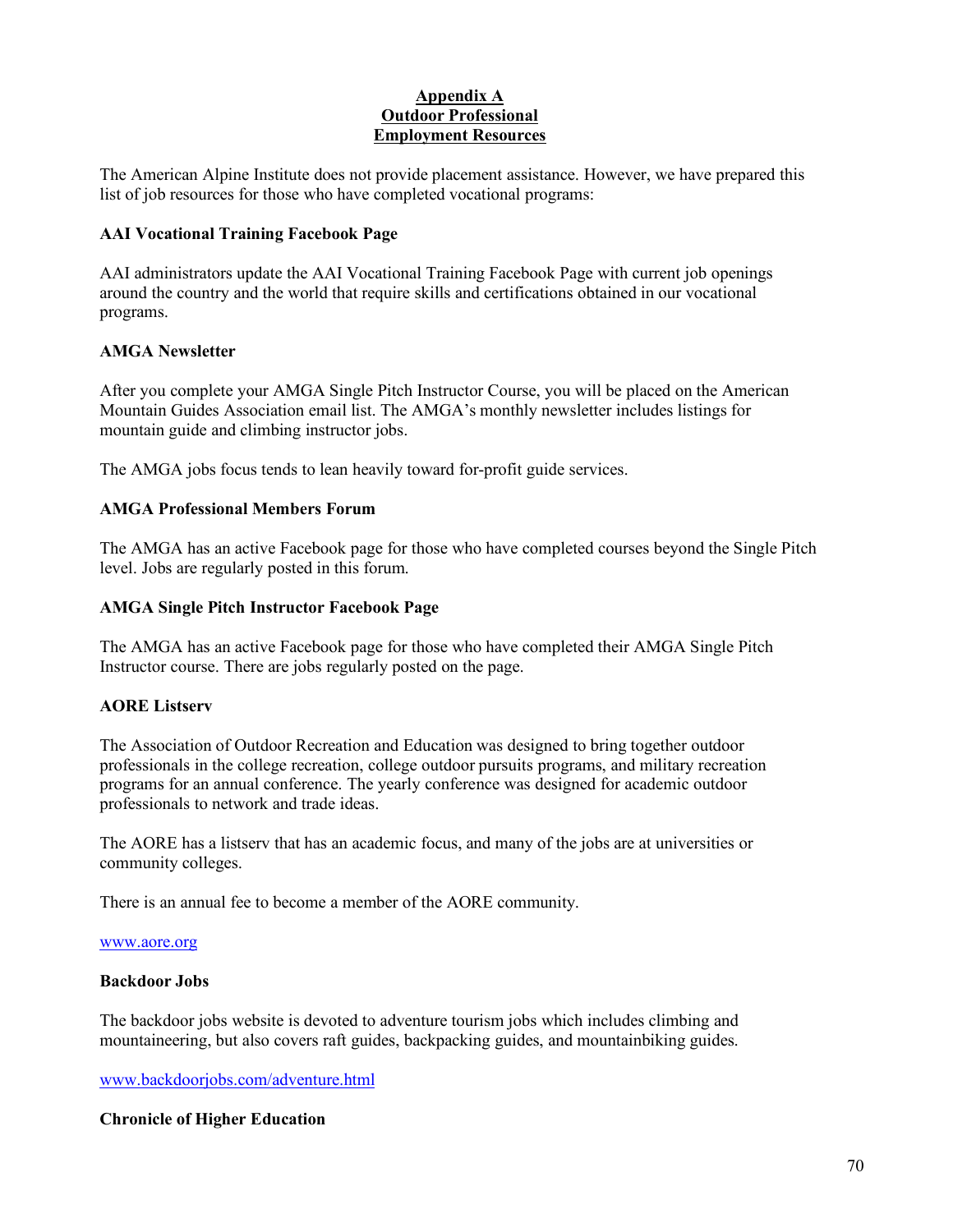This is a university jobs board that focuses heavily on academic jobs.

#### www.chronicle.com

#### **Military Recreation Jobs**

As the military is extremely broad, so are the job resources. Following are a select few websites where you may find job outdoor recreation job opportunities:

www.armymwr.com www.navymwr.org www.nafjobs.org www.usajobs.gov

### **NOLS Jobs Announcements**

The NOLS Jobs Announcements is a listserv designed for outdoor professionals. It provides information on some NOLS related jobs, but the majority of the listings are for adventure education jobs throughout the United States and Canada.

This listserv looks like it was designed with NOLS alumni in mind. However, it does not appear to discriminate against those who have not taken a NOLS course.

This is an extremely active jobs board, with dozens of new postings coming through almost every single day\.

http://www.nols.edu/alumni/contact/listservices.php

### **Northwest Information Exchange**

The Northwest Information Exchange is a place where guides in the Pacific Northwest trade information about current conditions in the mountains. However, guide service owners and staffing managers regularly post open positions on the listserv.

You will need to be actively working as a guide or instructor somewhere in order to get access to the **listserv** 

http://groups.google.com/group/nw-information-exchange?pli=1

#### **Outdoor Adventure Professional Network**

This particular site posts jobs in all of the outdoor disciplines:

### http://adventurejobs.co/

#### **Outdoor Ed**

The Outdoor Ed website is a job listing website that provides information on both seasonal and yearround adventure tourism jobs. Mountaineering and rock instruction jobs are regularly highlighted on the site.

#### http://www.outdoored.com

**Outdoor Industry Jobs**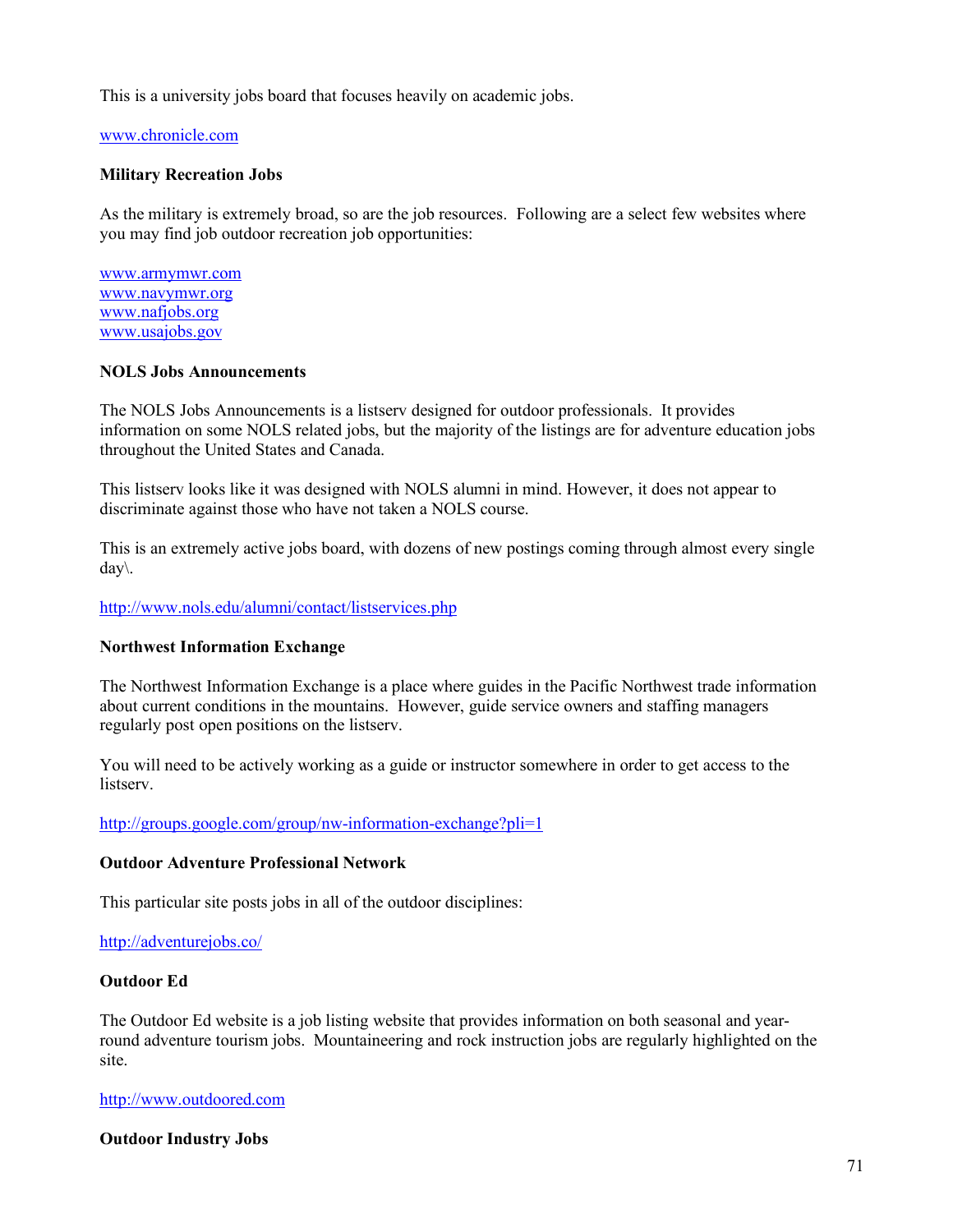This website is a dumping ground of outdoor industry related jobs. There are some adventure educator and guide jobs on the site, but many of the jobs are retail and gear representation.

www.outdoorindustryjobs.com

# **Rock Climbing Jobs**

This site focuses on rock climbing jobs at adventure summer camps.

www.rockclimbingjobs.com

### **San Juan Information Exchange**

This is a guide conditions listserv like the Northwest Information Exchange. However, the focus of this exchange is the Ouray/Telluride/Silverton/Durango area of Colorado. Occasionally employment requests are sent out through the listserv.

Like the Northwest Exchange, you must be an active guide to obtain access to the site.

http://groups.google.com/group/San-Juan-informationexchange/sub?s=uxs8vhQAAAAr2AL9fC1xjnnYN2CEvqYaF4EHo1NeLQyTtpbF12bO8g&hl=en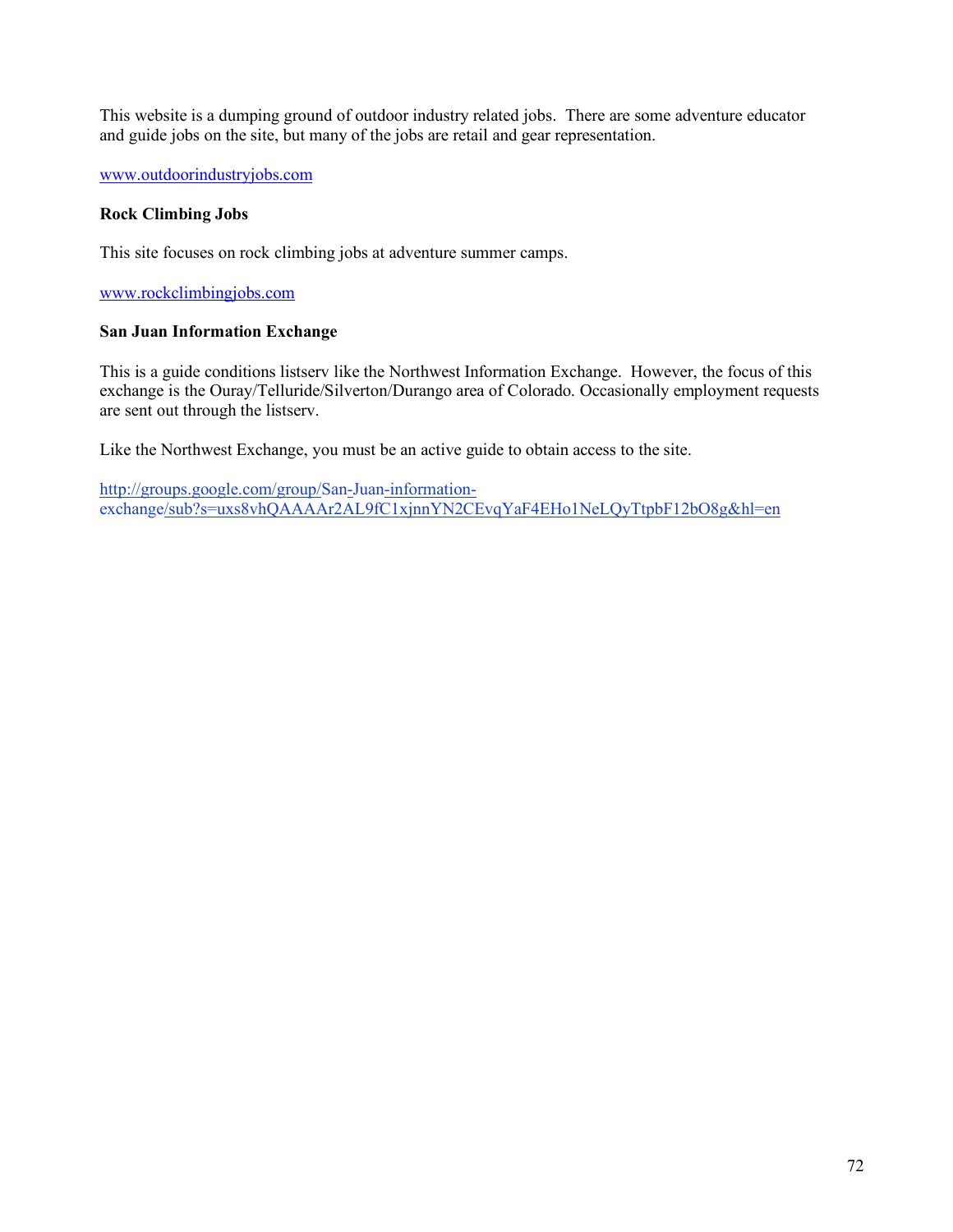## **Appendix B Sample Equipment List**

This equipment list has been developed specifically for the conditions you will experience in the Cascade Mountains during the summer mountaineering season. This is a sample list that will be similar to a list you will be issued for Alpine Mountaineering and Technical Leadership Programs. At the end of this section you will find some additional equipment that is required for your avalanche courses and your Single Pitch Instructor courses.

The equipment you bring must function well in a wide variety of conditions. Our ethos is "light is right" not "weight is great". While each piece of gear you bring is crucial to your success and safety, what you leave out of your pack can benefit you in similar ways by lightening your load, allowing you to move quickly and efficiently over alpine terrain. Our aim is to have you bring only the essential gear for your mountain adventures. We want you to be able to pack the vast majority of the items on this gear list inside your backpack; furthermore, we would like you to bring the smallest backpack that still allows you to carry what is necessary.

Temperatures and weather conditions in the summer Cascades often change from minute to minute. A common weather prediction states, "If you can't see the mountains it's raining, and if you can see them it's going to rain." When the sun comes out, it's glorious, and occasionally quite hot. Rain can fall at any time of year, and it is possible to get snow down below timberline before the beginning of July and after about mid-September. Nighttime low temperatures often drop to slightly below freezing while daytime highs range anywhere from 35°F to 70°F. Mountain breezes are not uncommon and should be taken into consideration when planning your clothing system.

Please take the time to carefully prepare and understand your equipment. If possible, it is best to use it in the field beforehand, perhaps on a backpacking trip or training hike. Take the time to properly label and identify all items of personal gear. Many items that climbers bring are almost identical. Your name on a garment tag or a piece of colored tape on carabiners and miscellaneous items are easy ways to label your gear; fingernail polish is universally excellent. If using tape or colored markers, make sure your labeling method is durable and water resistant.

On the AMTL programs, we visit several different climbing areas in the North Cascades. We occasionally car camp, but often backpack into a base camp where we may spend up to 4 or 5 nights. While we won't have access to a place to purchase freeze dried food when we're not in the mountains, we will stop at grocery stores whenever we need to. We may also go out to dinner at some point throughout the duration of the course. When we move camp into the mountains, participants normally pair up to save weight on tents and stoves. Travel clothes and various odds and ends that you won't need during your course can be left in the AAI office. It is common to use your travel luggage or a duffel and lock for storing these items at AAI.

When preparing your equipment for travel to the Cascades, please remember that lighters and stove fuel are not allowed on aircraft. Stoves that have been thoroughly cleaned can be put in your checked baggage. Protect your equipment by covering your ice axe, crampons, and trekking poles with cardboard or other protection to prevent puncturing or tearing less durable equipment.

AAI carries products in all the categories and classifications listed below; these can be viewed and purchased on our Equipment Services website at http://www.guideschoice.com. Our Equipment Services staff is available to speak with you via phone or email to answer your questions about equipment for your course.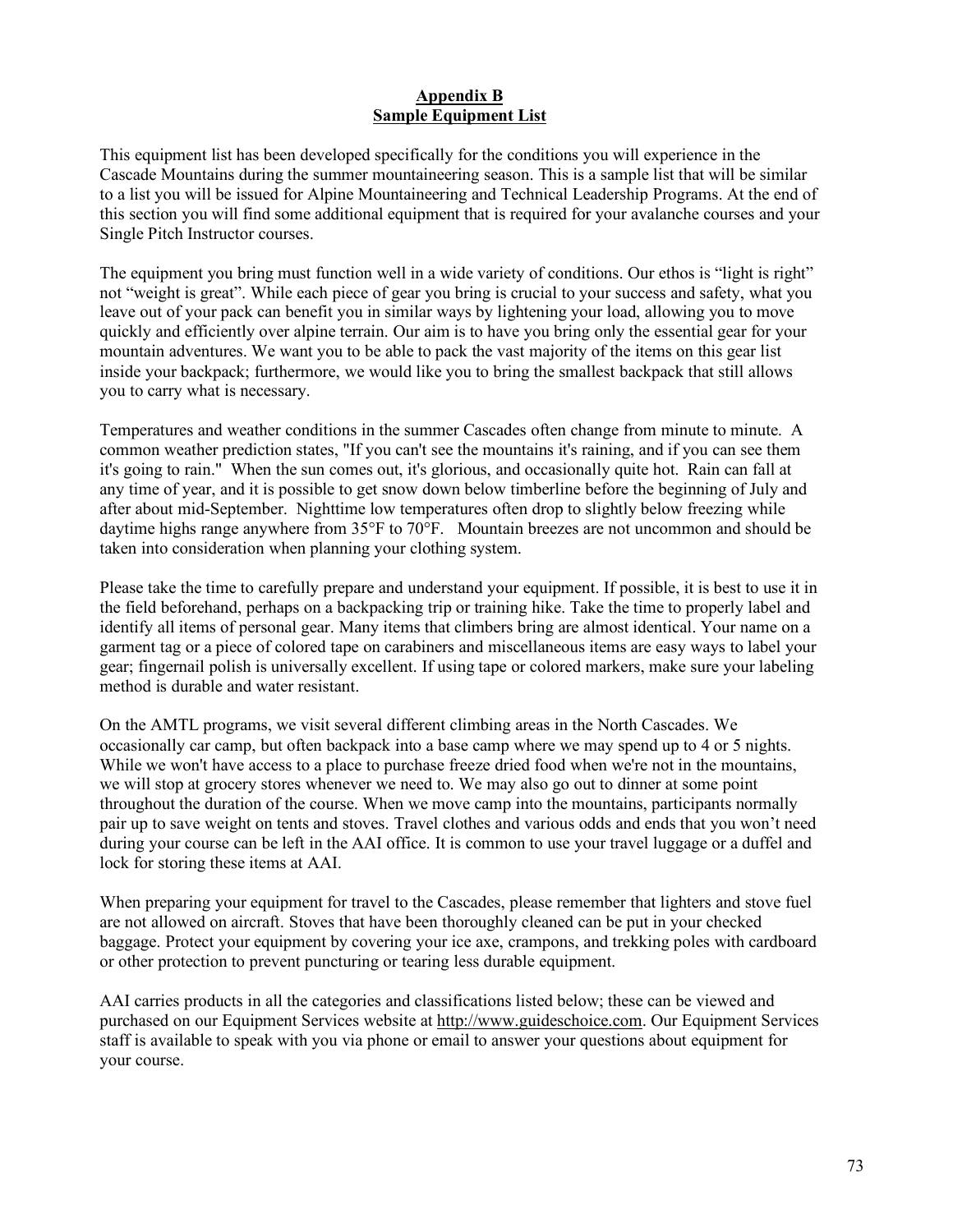### **Clothing System**

**T-shirt:** Bring two. Light colors are best. These can be synthetic or cotton. If you plan to hike in it, synthetic is better. A cotton shirt can be a nice break from the synthetics while at camp.

*Weight:* 3 - 7oz / 85 - 200 grams *Materials:* Synthetic, cotton, blends

**Shorts:** Lightweight shorts are nice for warm days and hiking into camp. *Weight:* 4 - 8oz / 110 - 227 grams

**Comfortable Clothing:** Bring a set or two of comfortable clothing for use while car camping.

**Base Layer Top:** This will be your base layer and should be "lightweight" or "silk weight" synthetic or wool. Cotton is not allowed. If hot temperatures or substantial sun exposure is expected, light colors will feel cooler than dark colors.

*Weight:* 5 - 8oz / 140 - 225 grams *Materials:* Synthetic, wool.

**Base Layer Bottom:** Look for the same features as your Base Layer Top. *Weight:* 5 - 8oz / 140 - 225 grams *Materials:* Synthetic, wool.

**Undergarments:** Most climbers wear undergarments underneath their base layer. Materials: Synthetic, wool

**2nd Layer Top**: A lightweight fleece or wind shirt. A chest pocket is a helpful feature of this multi-use layer.

*Weight:* 13 - 16oz / 368-454 grams *Materials:* Nylon, micro weave fabrics, fleece, wind stopper

**Soft Shell Jacket:** A thin, light, stretchy, breathable but wind and snow-resistant layer that is comfortable to wear is ideal. This will be your 'action layer' and the outer layer that you spend the most time in. Hoods are optional but highly recommended. Size your jacket to be trim fitting, but large enough to fit over your base and second layers.

*Weight:* 18 - 26oz / 510 - 737 grams *Materials*: Schoeller, Powerstretch, Powerdry, or similar

**Soft Shell Pants:** Look for the same features as the Soft Shell Jacket. This will be your outermost layer most of the time for your legs. A thigh pocket is a useful feature for storing small items.

*Weight:* 16 - 30oz / 450 - 850 grams *Materials:* Schoeller, Powerstretch, Powerdry, or similar

**Shell Pants:** Made of a waterproof/breathable material, your lightweight shell bottoms should have full or hip-length side zips. This should be extremely lightweight and packable. A zipper fly is a nice luxury.

*Weight:* 8 - 16oz / 227 – 453 grams *Materials:* eVent, Gore-tex, h2No, or similar garment

**Shell Jacket:** This layer needs to be waterproof, breathable, and durable. Your shell should be sized to comfortably fit over your other base and mid-layers (minus your insulating layer). Choose the lightest, most packable shell that will still get the job done. You may be using your jacket every day (in warm, wet weather) or perhaps only during an occasional storm. Avoid extra pockets (one or two chest pockets is all you need), 3-layer Gore-Tex, and hanging linings. Your hood should fit over your climbing helmet.

*Weight*: 8 - 20oz / 227 – 566 grams

*Materials*: eVent, Gore-tex, h2No, or similar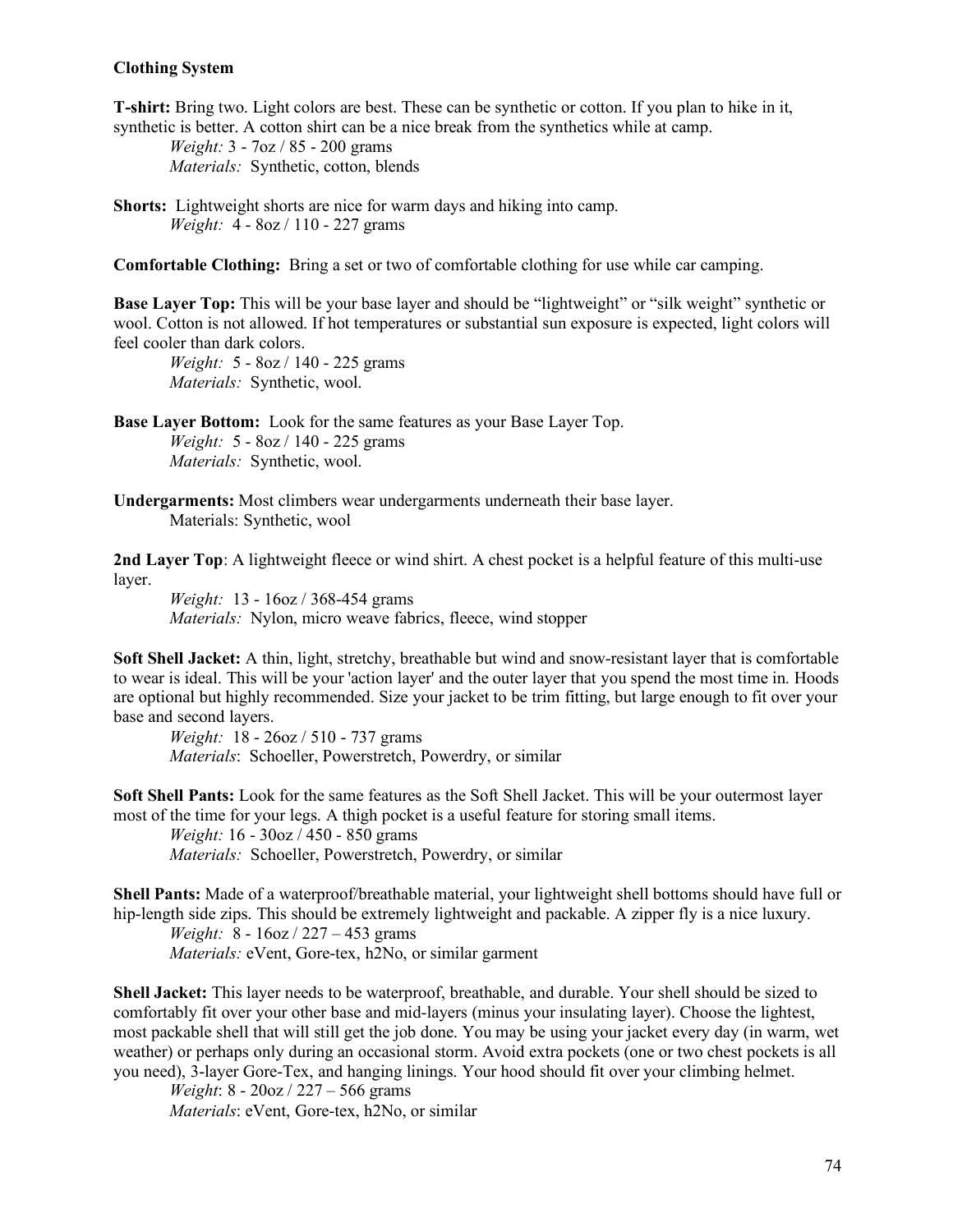**Light Insulating Layer**: The goal for this piece is to add warmth to your internal layering system. Depending on your clothing system, and the environment you are in, you may fit this layer underneath your shell gear (e.g. fleece sweaters) or over your shell gear (lightweight insulated jackets). If choosing fleece, pick modern fleece garments with waffle-grid patterns and avoid "windproof fleece" – it is not breathable enough. The weight and design of this piece will vary based on the other items of climbing that you are bringing.

*Weight*: 10 - 20oz / 283 – 566 grams *Materials*: fleece, Primaloft, down

**Mid-weight Insulation Jacket**: Consisting of a baffled parka and optional hood, these come in many shapes, sizes and temperature ratings. If you tend to get cold easily, opt for a slightly warmer and more substantial parka.

*Weight*: 20 - 40oz / 566 – 1133 grams *Fill Materials*: Primaloft, down *Shell Materials*: nylon, epic, eVent

**Fleece Gloves/Glove Liners:** You wear these for much of your time on the mountain. They need to be dexterous and comfortable, but not necessarily very insulating. In wet environments such as the Cascades, two pairs are vital for when one pair gets wet.

*Materials*: fleece, Powerstretch, or similar

**Mid-weight Fleece/Schoeller/Leather Gloves:** The most desirable glove is one that is comfortable and dexterous, so that it can be worn all day. It should be durable enough (leather palms) to handle ropes, ice axes, and a bit of rock scrambling. They come in different weights, so choose the thickness or warmth that is appropriate for your expedition.

*Weight*:  $4 - 8oz / 110 - 200$  grams *Materials*: softshell, windstopper fleece, leather or similar

**Shell Gloves:** A waterproof shell sized to fit over your liner gloves, these will be worn during any cold/stormy weather and need to be dexterous enough to manipulate carabiners, harnesses, and tie knots. The highest priority with these gloves is to keep your hands and liner gloves dry.

*Weight*: 6 – 10oz / 170 - 280 grams *Shell Materials*: Gore-tex, Schoeller 3x, or similar

**Beanie Hat/Toque:** A thinner warm hat that will fit under your climbing helmet and over your balaclava. *Weight*: 2 - 4oz / 56 – 112 grams *Materials*: fleece, wool, windstopper, or similar

**Sun hat:** A baseball cap or visor serves well. Models with a "tail" are recommended for increased sun protection.

*Materials*: nylon or similar

**Socks:** Bring three complete changes. Most climbers prefer to wear a very thin liner sock underneath a thicker hiking/mountaineering sock. Adjust your sock system ahead of time to perfect your boot fit. Also bring a few pairs for use in your tennis/approach shoes.

*Materials*: wool, synthetic

**Gaiters**: Calf/knee height are recommended, though ankle high gaiters can be used most years later in the season. Check the fit of the gaiter to your boot in advance.

*Weight*: 4 – 12oz / 110 – 340 grams *Materials*: Schoeller, nylon, Cordura

**Mountaineering Boots for snow and ice**: Plastic boots are STRONGLY encouraged for the North Cascades prior to July 1, when the snowpack is still wet and deep. Leather boots are suitable the rest of the season, but must be designed for heavy-duty mountaineering with full-length rigid shank. Leather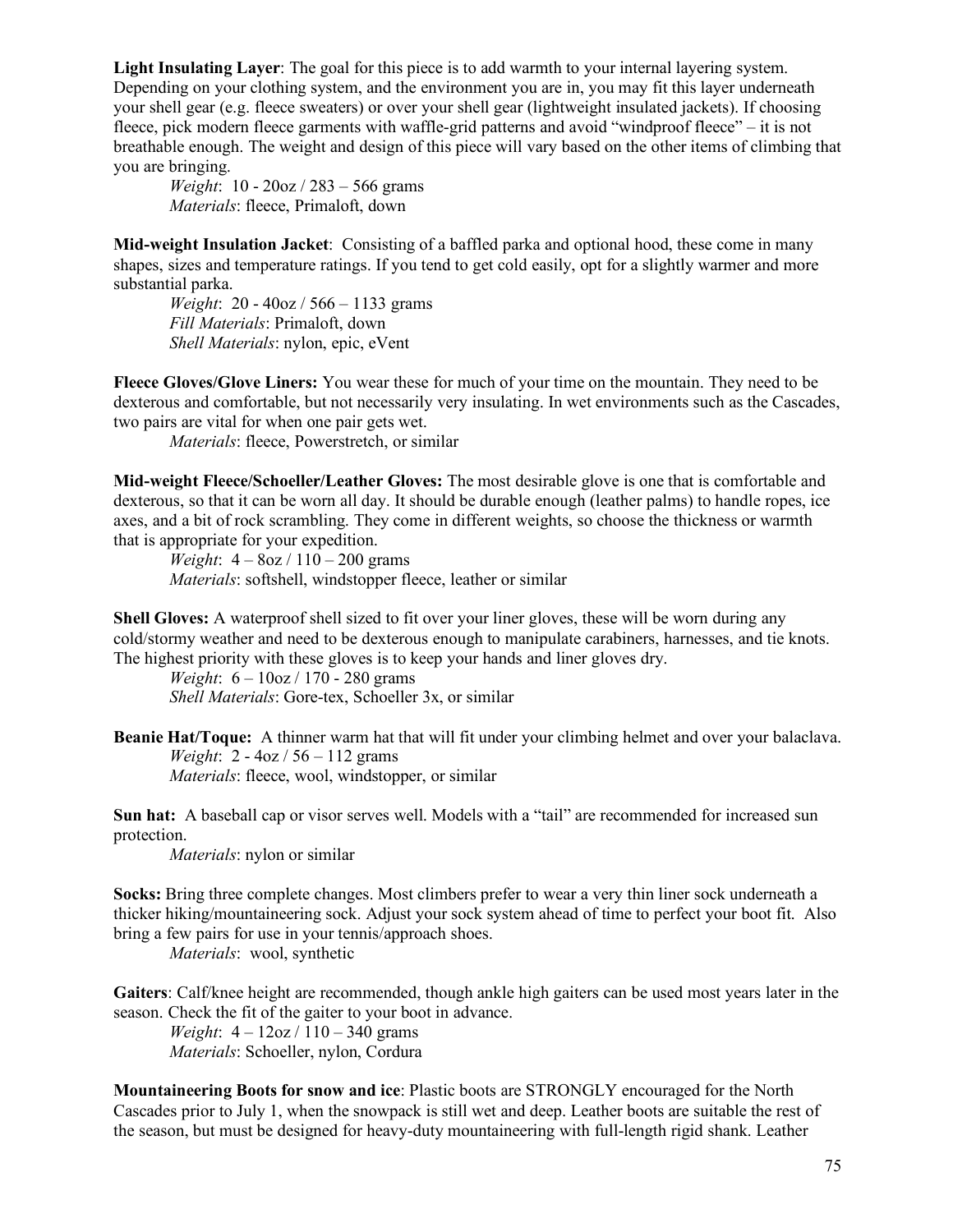boots should be designed for use with step-in crampons. These should be broken in and thoroughly waterproofed.

*NOTE: There are many of makes and models out there and not all are created equal. Please consult with our Equipment Shop if you are uncertain about the acceptability of your chosen model.*

#### **Climbing Equipment**

**Climbing Harness:** For alpine climbing, choose a harness with adjustable leg loops, and make sure it fits your body when wearing bulky clothing. A belay loop, gear loops, and light padding on the waist are desirable features.

*Weight*: 6 - 16oz / 170 - 453 grams

**Climbing Helmet**: Light weight, well ventilated, and comfortable. Models with a plastic shell are more durable, but are heavier than all foam models. Must be UIAA approved for climbing.

**Belay Device:** Bring an autoblocking device like the Petzl Reverso and Black Diamond ATC-Guide.

**Rock Shoes:** Find an "all-around" rock shoe that performs well in cracks and edging. Size them to fit comfortably so you can wear them all day.

**Carabiners:** Bring four locking carabiners and five non-locking carabiners.

**Ice Axe:** A variety of axes are suitable. Bring one that is 60 cm max – if you are over 6'. (50 cm to 55 cm preferred). A 'positive clearance' pick is preferred. Ice axe leashes are not required or recommended.

**Ice Tool:** Bring one that is 45-55 cm length. 50 cm is the preferred length for most climbing. Ideally, this tool has a hammer head and accepts replaceable picks. Modern leashless tools are acceptable if you have prior experience using them in this application. Leashes are optional on traditional tools. \***Note: This is only necessary for Parts 2 and 3\***

*Weight*: 16 - 25oz / 453 – 700 grams

**Steel Crampons:** Flexible or semi-flexible. Step-in crampons are easier to put on with cold fingers, but they are not compatible with all boots. Only modern strap on, step-in, or 'pneumatic' crampons are acceptable. Older Scottish style strap-on crampons are not adequate.

**Prusiks:** Prusiks are specially tied loops of 6mm cord used for crevasse rescue. If you don't have a set of prusiks from a previous AAI course bring three lengths of 6 mm perlon/nylon: 13 feet, 6 feet, and 5 feet. (Precut lengths are available for sale at AAI.) Cord thicker than 6mm will not work.

**Trekking Poles:** At least one pole is required and two are recommended. Even if you don't normally use trekking poles, at least one is necessary to help with balance while carrying heavy packs on mountainous terrain and crossing streams.

### **Camping Equipment**

**Tent:** A lightweight, 4-season, two-person tent is recommended. It should be able to withstand multiday, continuous rain. When deciding what tent to bring, it is worth trying to go as light as possible. Single wall models are lighter, but suffer more from condensation than heavier double wall models. Generally, your shelter should weigh no more than 3 lbs. per person. During the rendezvous, we will figure out the best way to divide up tent weights and gear.

*Weight*: 3.5 – 5.5lbs / 1.6 – 2.5 kg

**Sleeping Bag:** Rated to around 25°F from late June to mid-September. Bring a 15° to 20° for early and late season trips. Down is less weight and bulk, but more expensive and it requires more care to keep dry.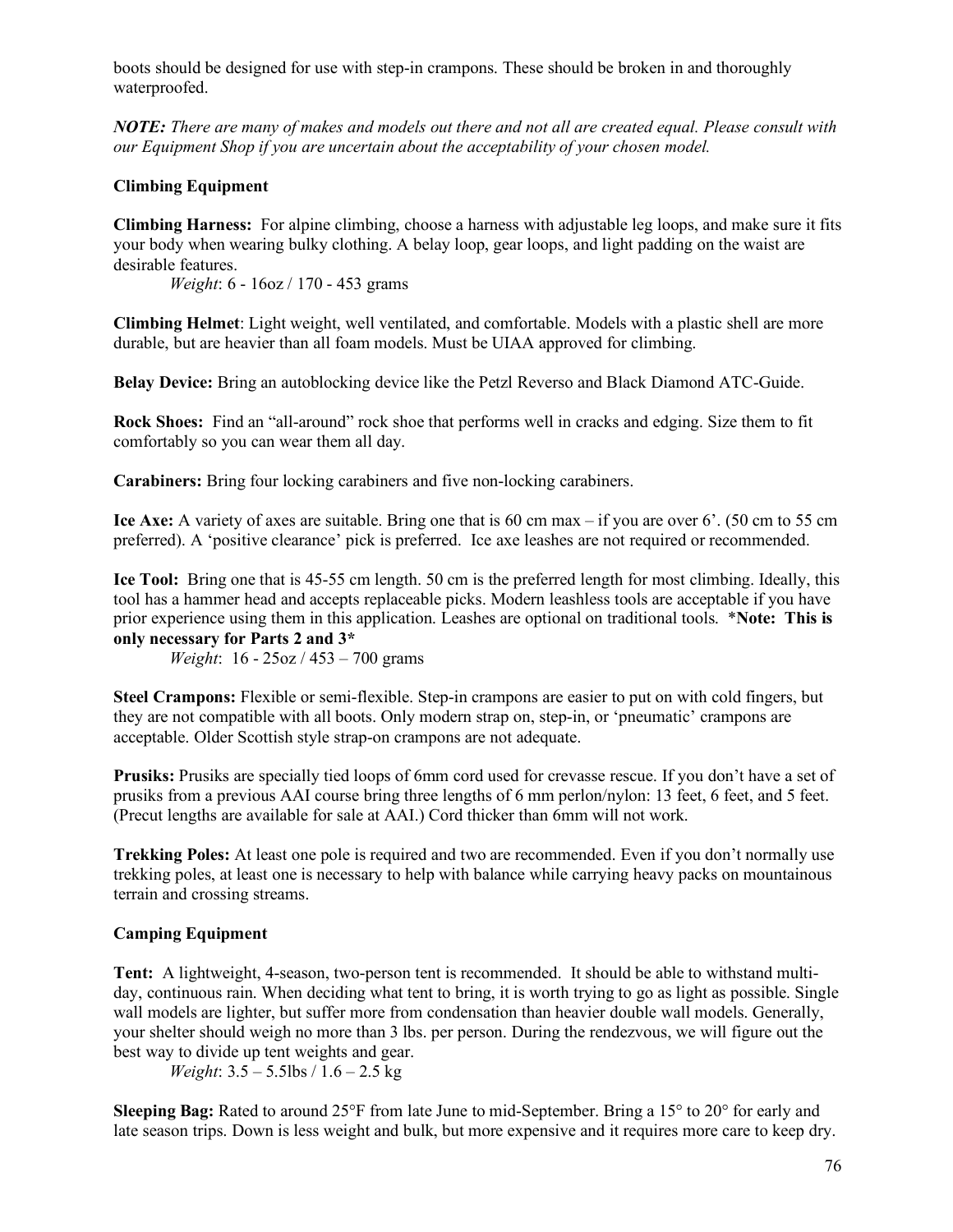If you purchase a down sleeping bag, do not buy a bag with Gore-tex on the outside – it keeps all the moisture and sweat in the bag and ultimately gets the bag quite wet.

*Weight:* 16 – 42oz / 453 – 1200 grams *Materials:* Down, Primaloft, Polarguard 3D

**Compression Stuff Sack:** Used to shrink your sleeping bag into the smallest size possible. *Weight:* 2-4oz / 56 – 110 grams *Materials:* SilNylon, eVent, or similar

**Sleeping Pad:** Bring one pad – preferably a lightweight inflatable pad. Closed cell foam pads are suitable, but will add bulk to your pack. Please bring a patch kit for inflatable pads. *Weight:* 8-20oz / 225 – 565 grams

**Internal Frame Pack:** 55-65 Liters is ideal. In early season, larger pack (up to 85L) may be brought so that more clothing can be carried. It should be comfortable for carrying loads up to 50lbs.Make sure it will hold all of your personal equipment, with room to spare for your share of the group equipment that will be divided during your course.

*Weight*: 3.0 - 6.5lbs / 1.6 – 2.9 kg

**Stove:** Liquid fuel or canister stoves are acceptable. We'll likely pair up on stoves to save weight. If you don't already own a stove please contact the AAI office to find out if you'll need to buy or rent a stove.

**Fuel:** White gas or gas canister. Fuel is available at the rendezvous for your course.

**Fuel Bottle:** For use with liquid fuel stoves. Leak-proof bottles designed for your specific stove such as Sigg or MSR are best.

**Pots:** One  $1\frac{1}{2}$  - 2 quart pot is enough for one person. Two people sharing a stove might want to bring two pots if their meals are significantly different.

*Materials*: Titanium, aluminum

### **Eating Utensils:**

- Spoon: Bigger is better. Lexan is lighter, but metal spoons are more durable.
- Thermal mug: 16-20oz with a lid.
- Bowl: A lightweight Tupperware-type bowl is recommended.

**Lighter:** Bring two. Please be advised, lighters are no longer acceptable in checked baggage when flying.

**Hydration:** 3 liters of water capacity minimum. One solid 32oz water bottle, such as a one-quart Nalgene, is required. Hydration bladders with appropriate accessories are recommended.

**Water Purification:** Bring tablets or liquid purification. Filters are heavy and should not be used.

# **Other Essentials**

Food: You are responsible for planning your meals for the duration of this program. In both Part I and II, we will car camp for three to six days depending on weather and conditions. Planning for the Part II, Part III or Part IV course is somewhat complicated as the itinerary can change depending on conditions. Please have the first six days of food ready to be carried into the mountains. Food and clothing that is not needed in one area can be left in the course van. To aid in this process we have included meal planning guidelines and/or a day-to-day menu planner as part of your registration packet. Please feel free to call our administrative office for additional guidance in the food planning and packing process.

**Passport:** Required. At times, the course may travel to British Columbia during Parts II, III or IV. A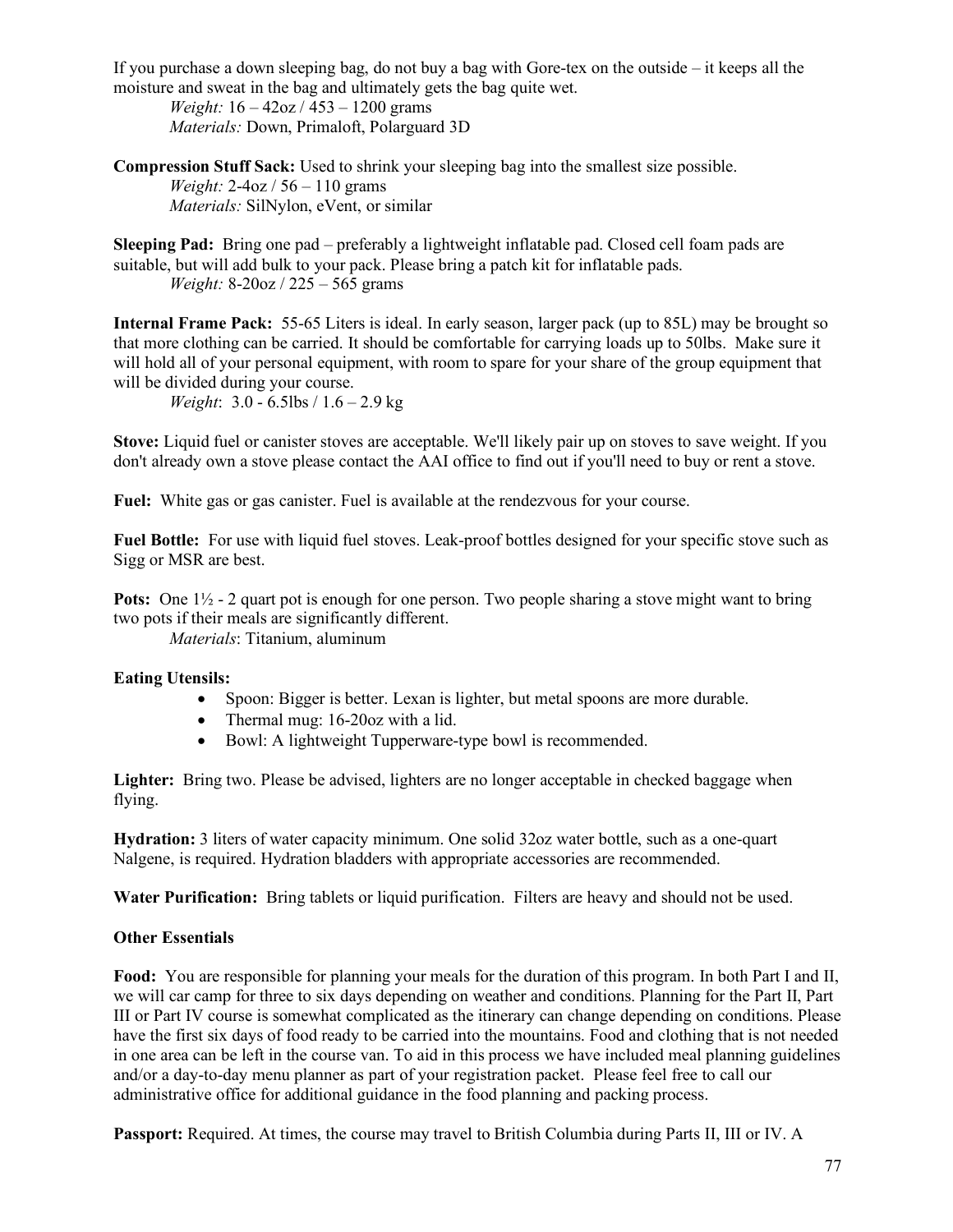driver's license is not acceptable. If there is any reason that you cannot travel to Canada, please contact a program coordinator BEFORE the start of your program.

**Personal Medical Kit:** For sunburn, blisters, cuts, scrapes, etc. Please include duct tape, moleskin, band aids, blister care supplies, and prescriptions at a minimum.

**Personal Toiletries:** Bring a toothbrush, toothpaste, floss, hand sanitizer, etc. Bring one roll of toilet paper. Showers will be available at times during the course.

**Sunscreen:** With a Sun Protection Factor (SPF) of at least 30. For the fair skinned, the higher the SPF the better. Stick applicators allow you to apply without exposing fingers. Dermatone produces an effective 1" diameter stick, as well as a translucent zinc oxide lotion. A couple of 1 oz. tubes are adequate. Only your face and, at times, your hands, will be exposed. Several small containers are better than one large one.

**Lip Protection:** Bring 2 containers/applicators with the highest SPF available. Zinc oxide also works well (available in pharmacies) as do some models of "chapstick" that have SPF15 or higher.

**Glacier Glasses:** Choose a model with 100% UVA/UVB protection and side shields. If you have an extra pair, bring them too. *Note:* Those using contact lenses should also bring a pair of prescription glasses in the event that your contacts or solutions are lost or damaged by freezing.

**Garbage Bags:** Bring two or three large ones. They serve a variety of uses. Trash compactor bags, if available, are more durable.

**Headlamp:** High output LED models are preferred over older halogen models. Bring one set of extra batteries. Flashlights are not acceptable.

**Repair Kit:** Stove repair kit, Thermarest repair kit (for Thermarest pad users), crampon wrench and extra screws, 10 to 20 feet of lightweight nylon cord, small sewing kit, duct tape (can be wrapped on water bottles or trekking poles), pack waist buckle.

**Multitool:** Any multitool similar to a Leatherman is great. One can be shared amongst tent-mates.

**Compass:** Liquid filled. Appropriate for basic map and compass navigation. Models with adjustable declination are desirable as they make taking bearings easier. Maps can be purchased from AAI.

#### **Optional Equipment**

The items listed below are not required, although many are nice "luxury" items that can make your course more enjoyable. Remember that a few ounces here and there add up to extra pounds on your back and knees during your course.

**Handiwipes:** AKA the mountain shower. For personal hygiene and general use.

**Pee Bottle:** 1-quart size minimum. A collapsible 2L Nalgene is recommended. Plastic bottles from the store such as Gatorade bottles can work well but the lids are less secure than a Nalgene. If you choose to bring one of these, use it carefully and make sure the capacity is adequate. Label your pee bottle well. Women should also bring a pee funnel; Freshette makes a tried and true model.

**Bandana:** These have many uses on the mountain. *Materials*: cotton

**Entertainment:** Books, games, cards, for evenings in the tent. Music players like mini-disc and MP3 players are popular because the device and media are small and relatively lightweight.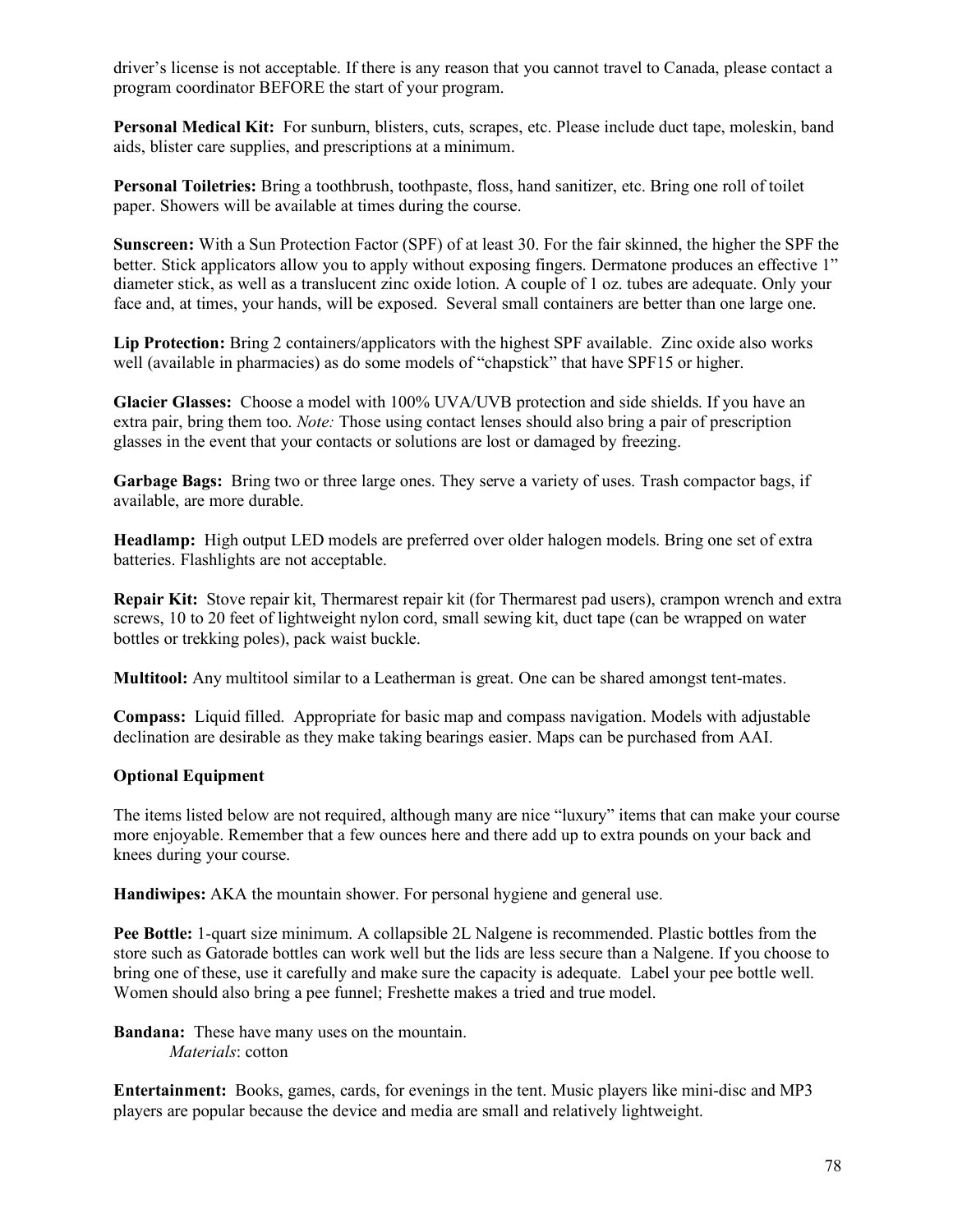**Ear Plugs:** Defense against snoring and high winds in the area.

**Insect Repellent:** Recommended. If bringing repellent, look for more concentrated repellent in smaller containers. Pack it in a Ziploc bag to prevent contaminating other items in your pack.

**Camera:** We recommend small point and shoot cameras that can easily be carried in an outside pocket or small case outside your pack. If you can't comfortably and safely carry your camera outside your pack, even in bad weather, you'll miss the best photo opportunities. Though some climbers bring them, SLR cameras are not recommended because of weight and bulk.

*Note: If bringing a digital camera, consider your battery needs. If your camera uses a proprietary lithium ion type you may want to bring an extra. If your camera uses AA or AAA batteries, use lithium batteries and bring one or two sets of extra batteries, more if you take a lot of photos.*

**Water Bottle Parkas:** These insulating jackets are for your water bottles to help prevent freezing. Bring one for each bottle. These are useful for early and late season courses.

**Buff/Balaclava**: "Buffs" are a multifunctional neck gaiter that can substitute for a lightweight balaclava. *Materials*: synthetic

**Nose Protection:** Designed to protect your nose from the sun, this is a cloth nose guard that fits onto your glacier glasses. Try the fit on your sunglasses; they should fit well without pushing the frames off your nose.

**Foot Powder:** A very small bottle will allow you to treat your feet daily, keep them dryer, extend the life of your socks, and help you avoid blisters/rashes from chronic wet feet.

*Weight*: 1 - 2oz / 28 – 56 grams *Examples*: Gold Bond, Dr. Scholls

**Small, comfortable climbing pack**: Highly recommended. This will be very useful for the rock sections of your course, any lightweight technical ascents done.

*Weight*: 16 - 36oz / 453 – 1000 grams *Size Range*: 28 – 35 liters / 1700 - 2100 cu in.

**Post-Climbing Clothing:** A clean set of cotton clothing is an excellent item to leave in the vehicle for use upon your return.

### **Avalanche and Ski Courses**

Avalanche courses take place in the winter with a deep snowpack. As such you will need cold weather clothing. These programs are "day" programs. So you will not be required to camp out, but will return to town each night.

Following is a breakdown of equipment that you will need for the Avalanche Level I and Avalanche Pro Level I courses:

### **Backcountry Travel Equipment**

*Note: We allow skis, splitboards, or snowshoes for this course. Any of these types of snow locomotion are acceptable, though snowshoes are less desirable because they are not as efficient.*

**Snowshoes:** They should be equipped with an integral crampon (most snowshoes already have an integral crampon). MSR snowshoes are proven and quite durable.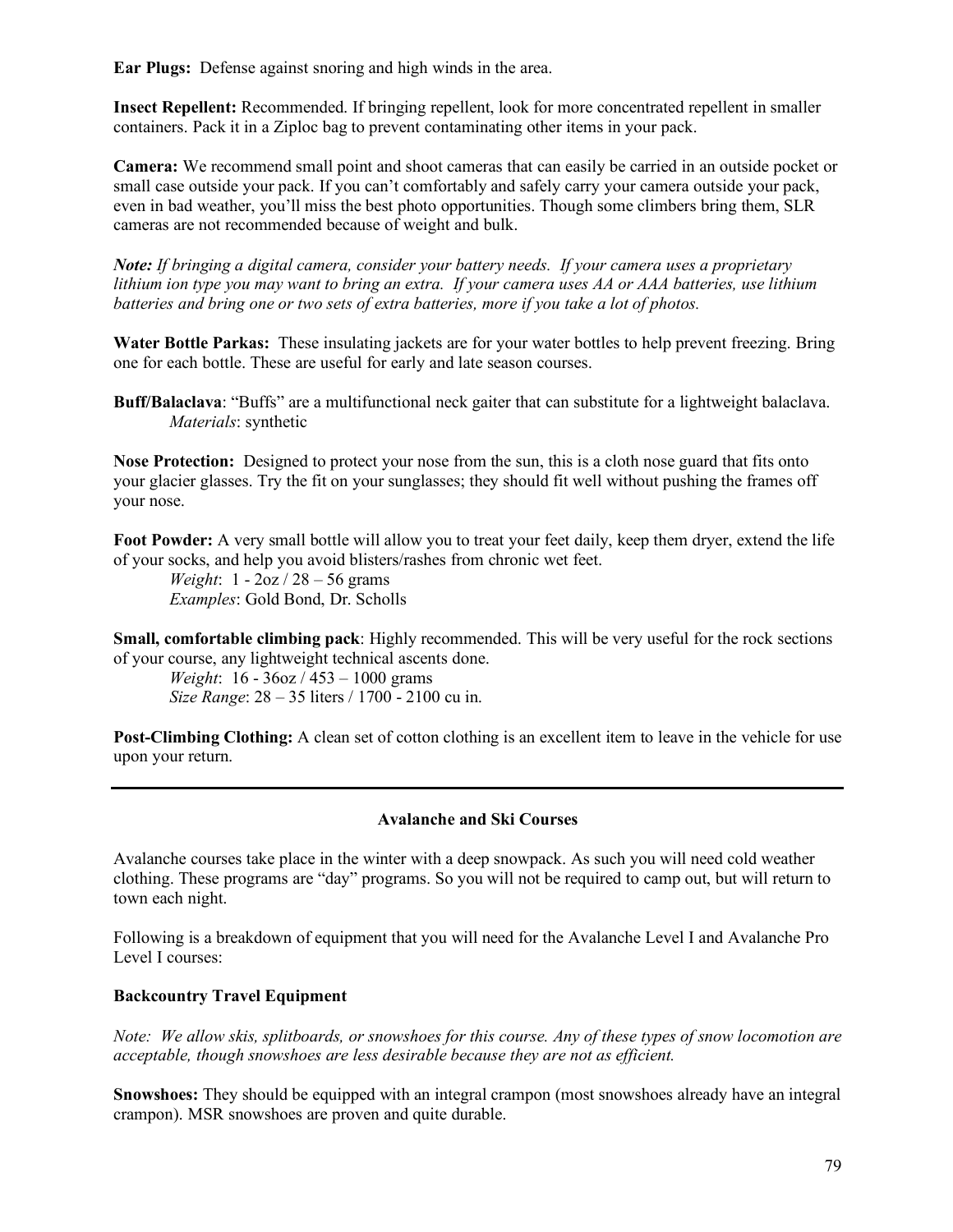**Snowshoe Boots**: Make sure they are warm, waterproof, and comfortable to walk in!

**Ski Boots:** We strongly encourage the use of randonee (alpine touring) equipment. If you are an experienced telemark skier, modern telemark gear will also be accepted. Make sure your boots fit you snug enough for downhill performance, but are comfortable enough to keep your toes warm. The hinge should be flexible enough to allow for comfortable walking, even for long distances. They must be equipped with a deep rubber lugged sole.

**Snowboard Boots**: To be paired with snowshoes for the ascents or use in your splitboard.

**Skis/Splitboard:** Skis with a backcountry flex (softer) are preferable to skis designed for hard packed lift serviced skiing. You may choose to bring either telemark skis or alpine touring skis. Telemark skis must be equipped with full metal edges. If you use a cable binding, bring a spare cable. Equip your skis with runaway straps. Alpine touring skis should use bindings that allow for forward and lateral release.

**Ski Skins:** Black Diamond skins work well. Make sure the glue is tacky and that the skins are the correct width and length for the skis you will be using.

**Ski Poles:** Adjustable trekking poles with a full-size basket are recommended. Ski/Probe poles are not a substitute for the avalanche probe.

**Ski Pack:** Your pack should fit well, move with you, and not be a major hindrance when downhill skiing. Choose a model with ice axe loops and straps to carry your skis easily. Some models feature additional avalanche features such as an "Avalung" or airbags.

*Size Range:* 40 - 45 liters / 2500 – 3000 cu in

**Ski Runaway Straps:** Required for keeping your skis attached to you so that your skiing doesn't turn into a walking trip.

**Avalanche Transceiver:** Your beacon MUST be a modern, single frequency (457kHz) beacon. Three antenna digital beacons are preferred. If your beacon is older than 5 years, you should consider retiring it or returning it to the manufacturer to have it tested for function and frequency drift.

**Shovel:** We require metal (aluminum) shovels. Newer models are lighter, stronger, more packable, and more ergonomic than older ones.

**Avalanche Probe:** 230cm minimum. Required even if bringing 'probe poles'. Carbon fiber is lighter and suffers less deflection than aluminum models. Look for a model that has graduated depth markings for use during snow pit studies.

**Snow Saw**: Lightweight aluminum saws work well. A big handle is a useful feature.

**Compass:** Liquid filled. Bring a model that has a clinometer.

**Snow Thermometer**: Digital or analog, these must be graduated in degrees Celsius. A hard-sided case is important for protection.

**Magnifier (loupe):** 8X or 10X recommended.

**Crystal Card/Identification Screen:** Ideally, these are dark metal to ease identification of crystal shape and size.

**Folding Ruler**: Bring a 2-meter model that is graduated in centimeters.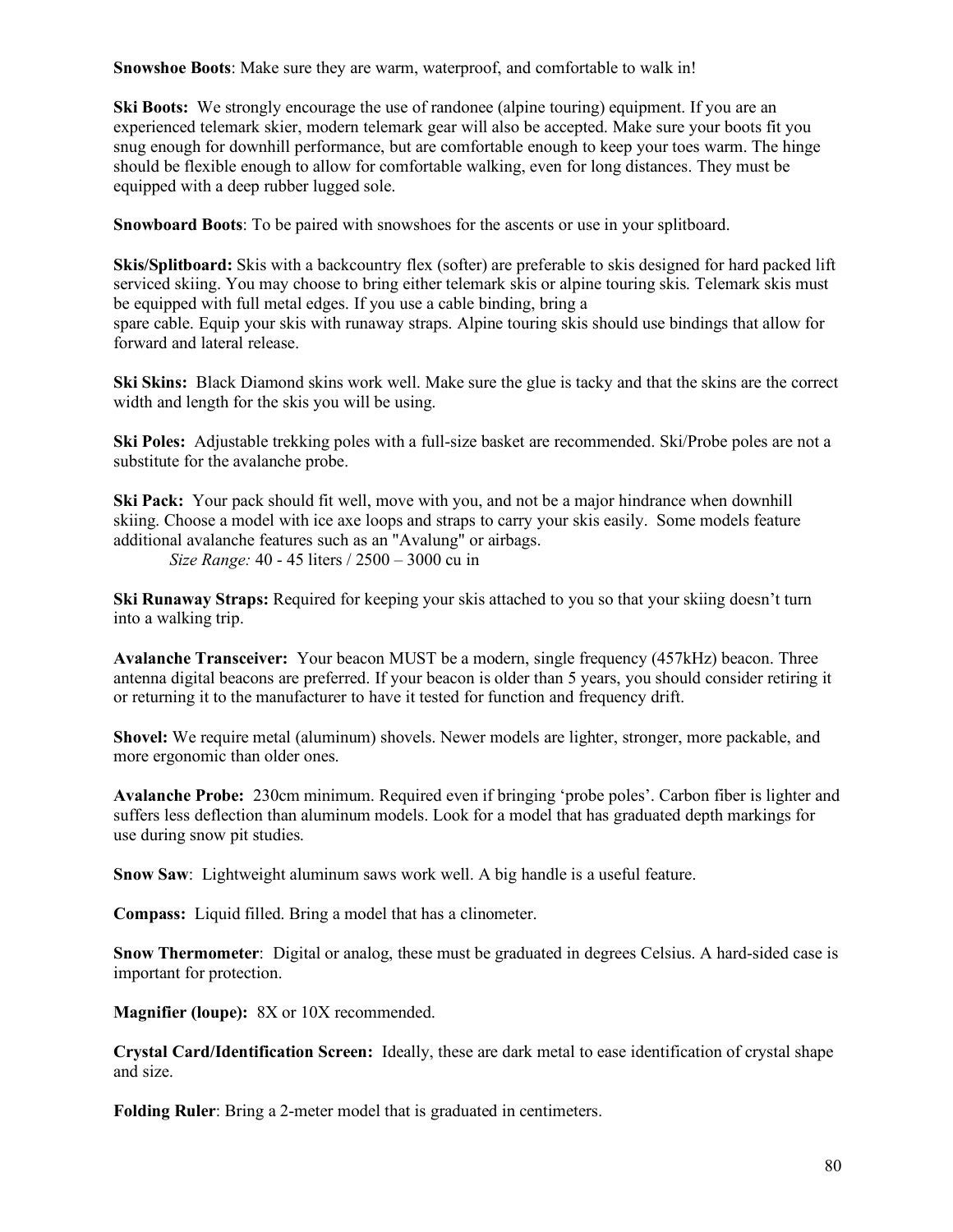## **Course Textbooks:**

**Snow Weather and Avalanche Observation Guidelines (SWAG) -** This is available online from the American Avalanche Association (AAA). **This is required for the Level 2 course.**

## **The Avalanche Handbook, Mountaineers Press**

## **AIARE Field book**

**Mechanical Pencil:** Bring two. Mechanical with lead and eraser work well and don't need sharpening!

*Note: Pre-packaged snow observation kits sold in backcountry ski shops often have thermometers in Fahrenheit, rulers in inches, white crystal cards that are difficult to see multiple grains or to identify grain size and type. Please take the extra effort to purchase the recommended equipment.*

## **AMGA Single Pitch Instructor Course**

Depending on where you take your SPI course, the preceding equipment list may or may not apply to you. You will receive an area specific equipment list before you start your course.

The SPI course is a professional level course. Following is a short list:

**60 Meter Dynamic Climbing Rope:** This should be a rope in good repair that you would be willing to instruct with.

**Static Rope:** You will need 100-feet of static rope  $(8-11 \text{ mm})$  for building institutional anchors.

**Rock Rack:** You will need a personal rock rack with assorted cams, carabiners, slings, etc. The more that you have, the easier it will be to build anchors.

**2 Cordelletes:** 18-21 feet of 6mm climbing cord.

**Assisted Breaking Device:** The Petzl GriGri and the Trango Cinch are the most popular devices on the market.

**Belay Device:** Please bring an autoblocking device. Examples of these include the Reverso, the Guide XP, and the B52.